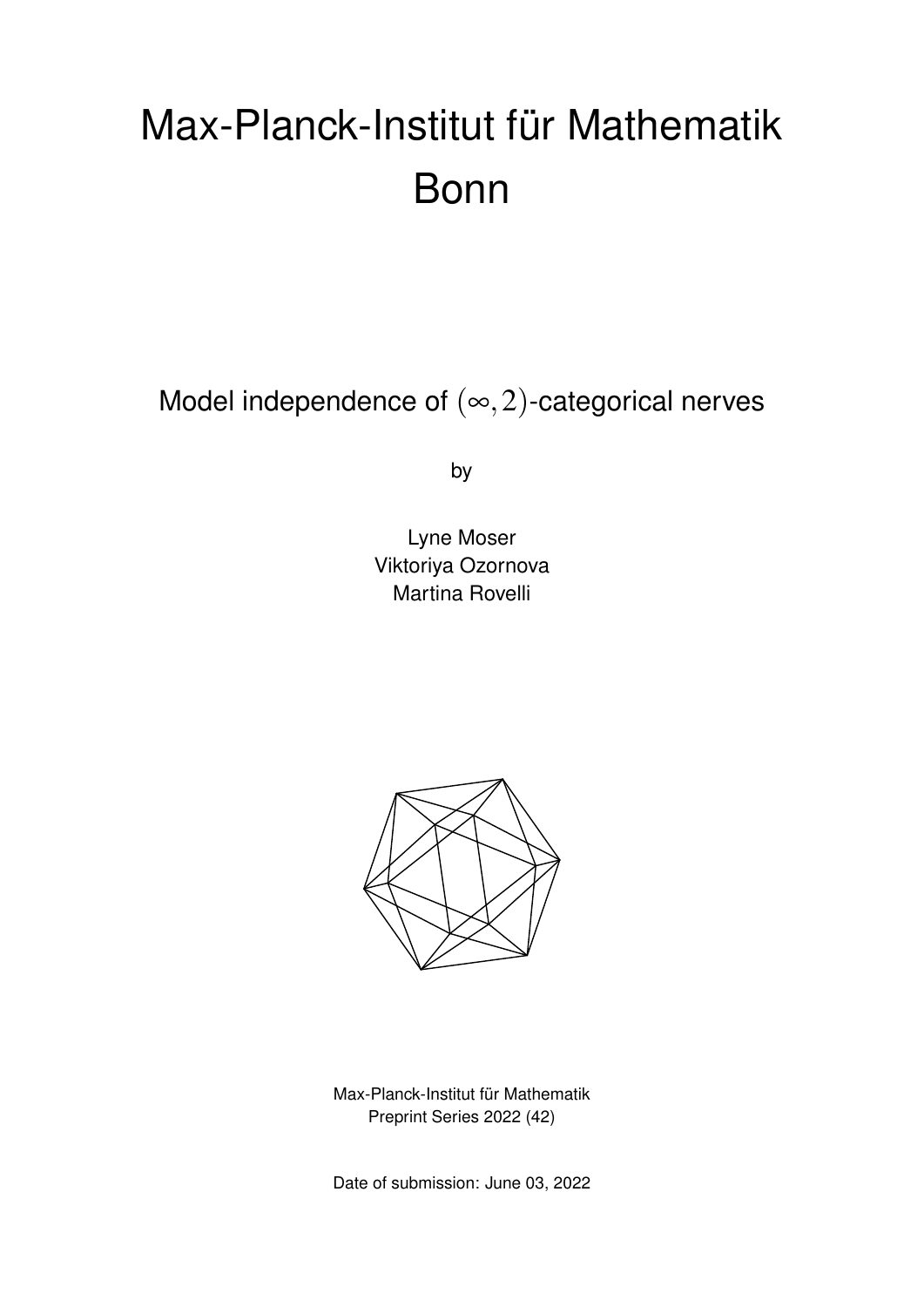## Model independence of  $(\infty, 2)$ -categorical nerves

by

Lyne Moser Viktoriya Ozornova Martina Rovelli

Max-Planck-Institut für Mathematik Vivatsgasse 7 53111 Bonn **Germany** 

Department of Mathematics and Statistics University of Massachusetts Amherst USA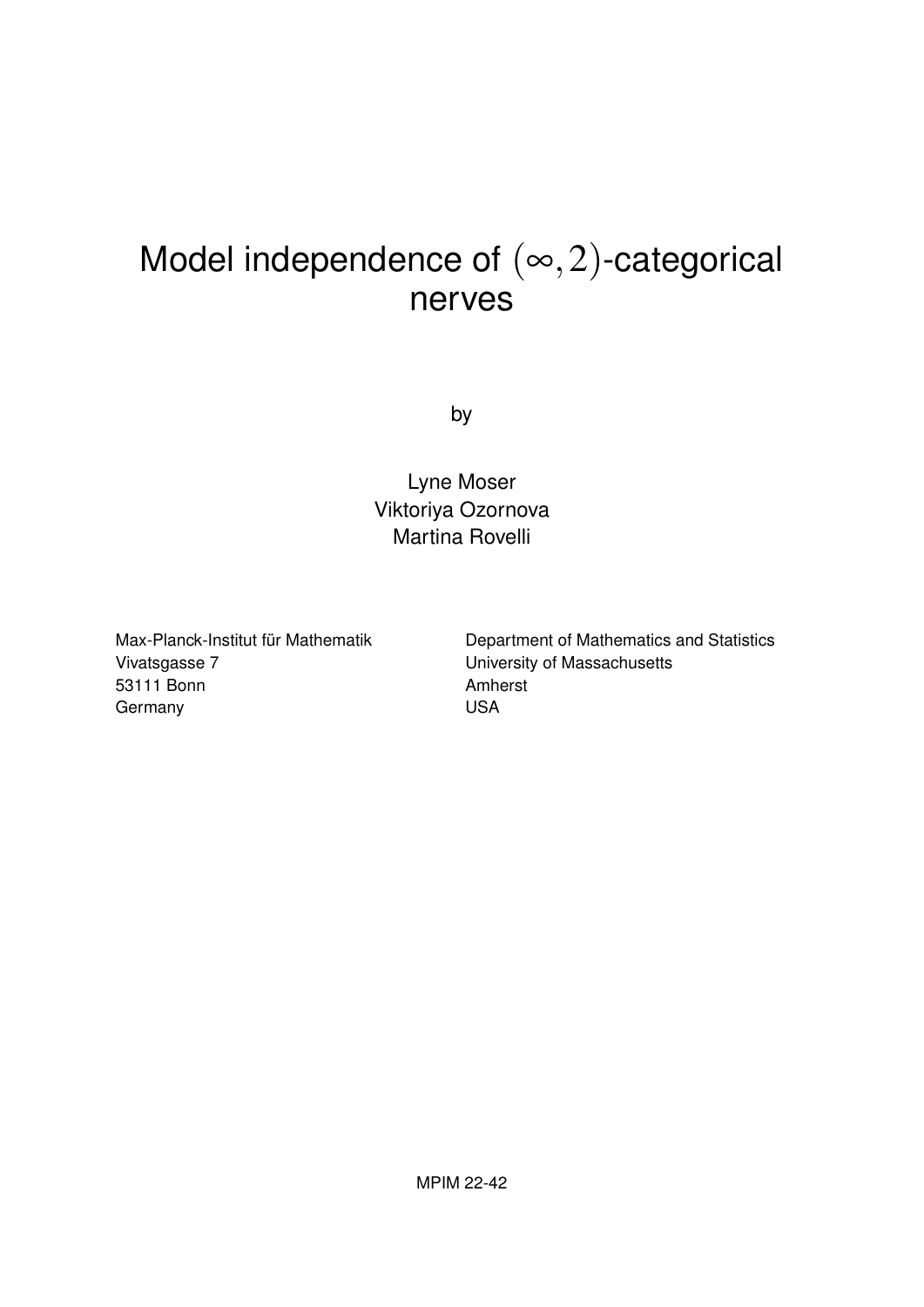#### MODEL INDEPENDENCE OF  $(\infty, 2)$ -CATEGORICAL NERVES

LYNE MOSER, VIKTORIYA OZORNOVA, AND MARTINA ROVELLI

ABSTRACT. For most models of  $(\infty, 2)$ -categories an embedding of the  $\infty$ -category of 2-categories into that of  $(\infty, 2)$ -categories has been constructed in the form of a nerve construction of some flavor. We prove that all those nerve embeddings induce equivalent functors, modulo change of model. We also show that all the nerve embeddings realize the ∞-category of 2-categories as the sub-∞-category of  $(\infty, 2)$ -categories that are local with respect to a certain class of maps.

#### **CONTENTS**

| Introduction                                                      |    |
|-------------------------------------------------------------------|----|
| Organization of the paper<br>1.                                   | 3  |
| 2. Nerves in $\Theta_2$ -models                                   | 9  |
| 3. Nerves in bisimplicial models                                  | 11 |
| 4. Nerves in categories enriched over $(\infty, 1)$ -categories   | 25 |
| 5. Nerves in simplicial models                                    | 32 |
| 6. Nerves of 2-categories as local $(\infty, 2)$ -categories      | 38 |
| Appendix A. The nerve comparison lemma                            | 48 |
| Appendix B. Complements on the Rezk nerve of categories           | 49 |
| Appendix C. Complements on the bisimplicial nerve of 2-categories | 51 |
| References                                                        | 58 |

#### <span id="page-2-0"></span>**INTRODUCTION**

It has become apparent that many phenomena of interest, such as the cobordism hypothesis, can only be properly formalized using the language of higher categories, often in the form of  $(\infty, n)$ -categories for  $n \geq 0$ , and this paper is concerned with  $(\infty, 2)$ -categories. The structure of an  $(\infty, 2)$ -category could be summarized as a weakening of the structure present in a traditional 2-category. It consists of objects, 1- and 2-morphisms that compose suitably, as well as higher weakly invertible morphisms in dimension higher than 2 that serve as witnesses for relations between lower dimensional morphisms.

Many mathematical objects have been proposed to formalize  $(\infty, 2)$ -categories, each model presenting its own advantages and disadvantages. These include Barwick's 2-fold complete Segal spaces [\[Bar05\]](#page-60-0), Verity's saturated 2-complicial sets [\[Ver08b,](#page-62-0) [Ver17,](#page-62-1) [Rie18,](#page-62-2) [OR20b,](#page-61-0) [RV22\]](#page-62-3), Lurie's  $\infty$ -bicategories [\[Lur09b\]](#page-61-1), Rezk's complete Segal  $\Theta_2$ -spaces [\[Rez10\]](#page-62-4),

<sup>2020</sup> Mathematics Subject Classification. 18N65; 55U35; 18N10; 18N50.

Key words and phrases. ( $\infty$ , 2)-categories, 2-categories, complicial sets, complete Segal  $\Theta_2$ -spaces,  $\infty$ bicategories, scaled simplicial sets.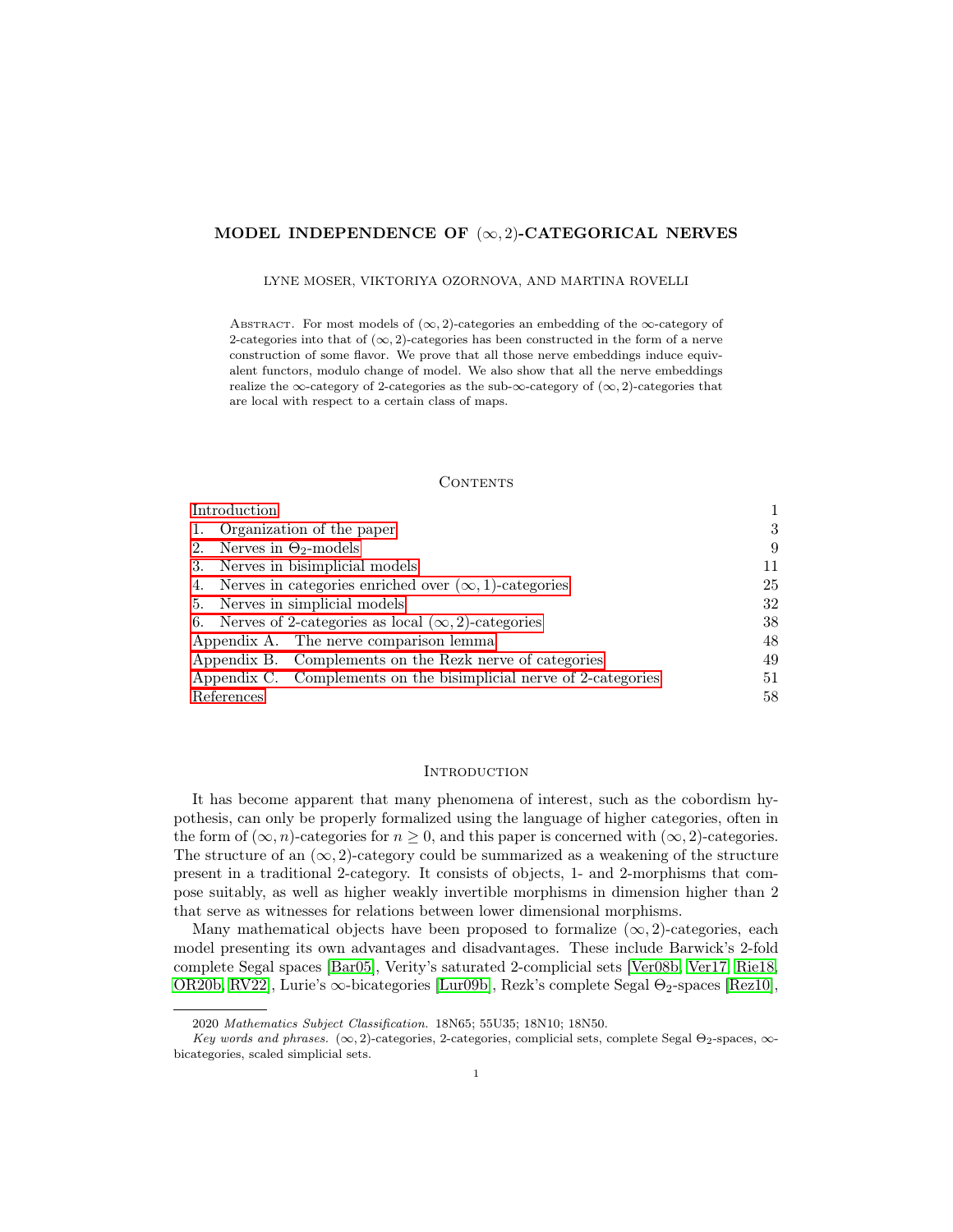Ara's 2-quasi-categories [\[Ara14\]](#page-60-1), and 2-comical sets [\[CKM20,](#page-60-2) [DKM21\]](#page-60-3), as well as categories strictly enriched over a model of  $(\infty, 1)$ -categories [\[Lur09b,](#page-61-1) [BR13,](#page-60-4) [BR20\]](#page-60-5). In the past few years, the proof that all models are equivalent was completed, combining work by Lurie [\[Lur09b\]](#page-61-1), Bergner–Rezk [\[BR13,](#page-60-4) [BR20\]](#page-60-5), Ara [\[Ara14\]](#page-60-1), Gagna–Harpaz–Lanari [\[GHL22\]](#page-60-6), Campion–Doherty–Kapulkin–Maehara [\[CKM20,](#page-60-2) [DKM21\]](#page-60-3).

It is often the case that the same construction gets implemented independently into two or more models. It is then necessary to verify that they indeed encode the same construction, modulo a change of model given by a direct comparison or a zigzag of such. In this paper, we specifically address the compatibility of several embeddings of the homotopy theory of 2-categories into that of  $(\infty, 2)$ -categories that have been constructed for different models.<sup>[1](#page-3-0)</sup>

By design, the idea of an  $(\infty, 2)$ -category is supposed to weaken and generalize the notion of a strict 2-category. In particular, it is expected that any question about the homotopy theory of 2-categories should be equivalently addressable in the world of 2-categories or in that of  $(\infty, 2)$ -categories. This requirement, which is even partially axiomatized in the abstract setup by Barwick–Schommer-Pries [\[BSP21\]](#page-60-7), could be phrased by expecting an embedding of the homotopy theory of 2-categories into that of  $(\infty, 2)$ -categories. Beside for providing a consistency check, the embedding of 2-categories into  $(\infty, 2)$ -categories is crucial in that several structural components of  $(\infty, 2)$ -categories, such as pasting schemes, are parametrized by strict 2-categories.

The analog question for  $(\infty, 0)$ -categories (a.k.a.  $\infty$ -groupoids) and  $(\infty, 1)$ -categories  $(a.k.a. \infty$ -categories) is equally valid although easier to address and by now fairly understood. In essentially all models for  $(\infty, 0)$ - and  $(\infty, 1)$ -categories one can easily identify or find in the literature a simple nerve construction for 0-categories (a.k.a. sets) and 1-categories and prove that this nerve construction realizes an embedding of homotopy theories into  $(\infty, 0)$ - and  $(\infty, 1)$ -categories, respectively.

For  $(\infty, 2)$ -categories the situation is more subtle. For instance, when one works with model categories, one technical difficulty is the fact that most models don't admit a homotopical nerve embedding that is at once fully faithful at the pointset level and a right Quillen functor at the model categorical level. In the recent years a well-behaved embedding has also been constructed in most models of  $(\infty, 2)$ -categories presented by model categories in the form of a homotopical functor that is homotopically fully faithful, which is in addition either right Quillen or fully faithful (but generally not both). This was achieved by the second and third author [\[OR21\]](#page-61-2) for 2-complicial sets, by Campbell [\[Cam20\]](#page-60-8) for 2 quasi-categories, by Gagna–Harpaz–Lanari for scaled simplicial sets [\[GHL22\]](#page-60-6), and by the first author [\[Mos20\]](#page-61-3) for 2-fold complete Segal spaces. For  $(\infty, 2)$ -categories presented by categories enriched over a model of  $(\infty, 1)$ -categories, this can be done by base-change along a suitable 1-dimensional nerve.

The first result of this paper, proven as Theorem [1.3](#page-7-0) is to check that all the mentioned nerve constructions (along with a few more that we add) are compatible with each other via the known model comparisons.

**Theorem A.** The aforementioned nerve embeddings of 2-categories into  $(\infty, 2)$ -categories constructed in different model categories are compatible with each other via known equivalences of models.

<span id="page-3-0"></span><sup>&</sup>lt;sup>1</sup>In the past, many ways to associate to any 2-category a classifying space – namely an  $(\infty, 0)$ -category, as opposed to an  $(\infty, 2)$ -category – have been provided by Street [\[Str87\]](#page-62-5), Duskin [\[Dus02\]](#page-60-9), Bullejos–Cegarra [\[BC03\]](#page-60-10), Lack–Paoli [\[LP08\]](#page-61-4)–and the equivalence of such constructions as spaces is proven in [\[CCG10\]](#page-60-11).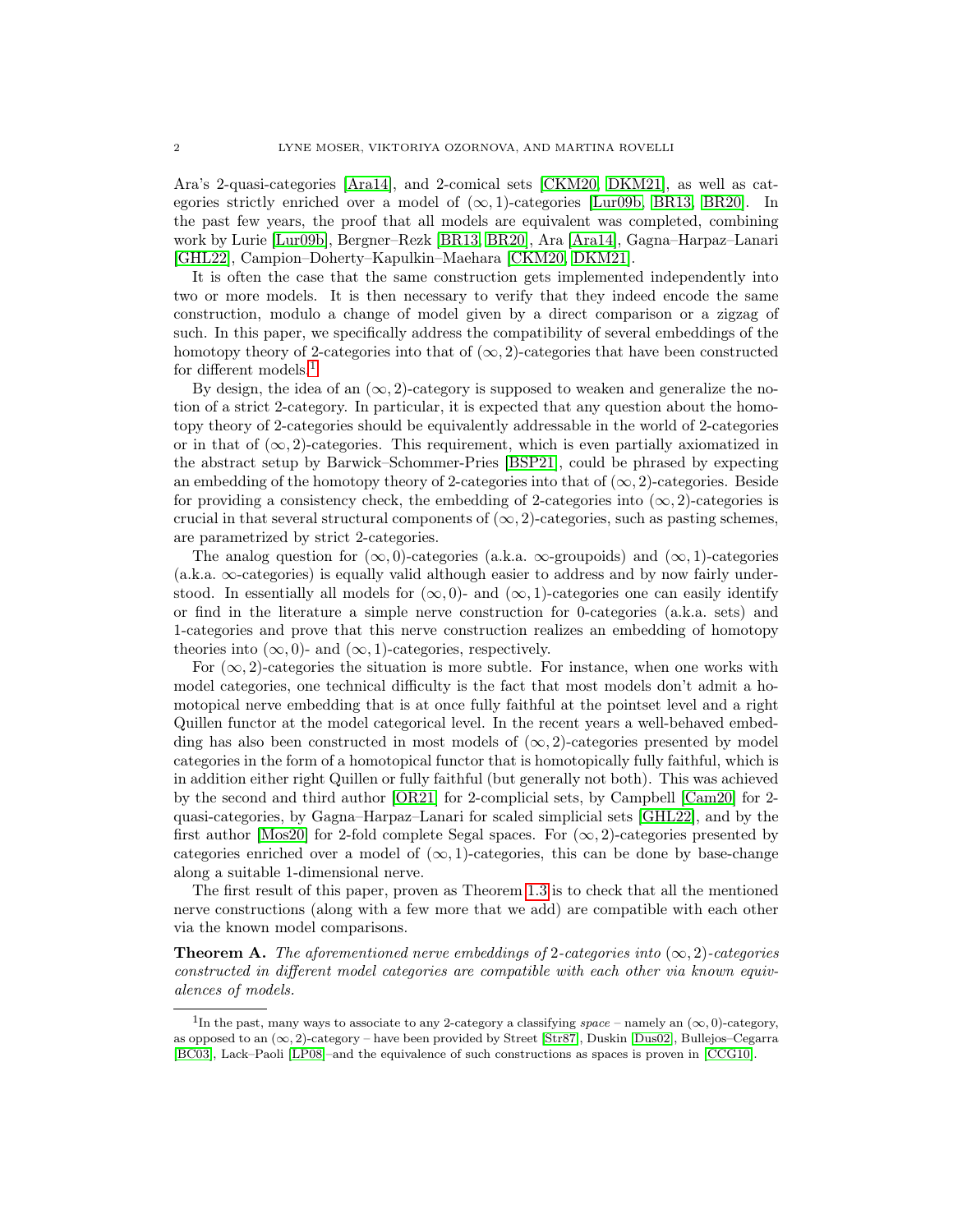At the level of ∞-categories, as part of a more general machinery Gepner–Haugseng  $\left[ \text{GH15} \right]$  identified that the  $\infty$ -category of 2-categories can be understood as a localization of the  $\infty$ -category of  $(\infty, 2)$ -categories. More precisely, 2-categories are exactly the  $(\infty, 2)$ categories that are local with respect to the 2-fold 2-point suspension of the inclusion of a point into a positive-dimensional sphere.

We prove as Theorem [1.12](#page-9-0) that all the considered nerve embeddings induce at the level of  $\infty$ -categories precisely the inclusion of 2-categories as local objects amongst  $(\infty, 2)$ categories with respect to the class of maps from the previous paragraph.

**Theorem B.** The aforementioned nerve embeddings of 2-categories into  $(\infty, 2)$ -categories constructed in different model categories implement the embedding of 2-categories as local  $(\infty, 2)$ -categories.

While overall expected, the compatibility of the nerve constructions in different models is a fundamental verification for the consistency of the theory, and a necessary ingredient in phrasing model independently many statements originally proven in a specific model.

To mention one example, in the paper [\[HORR21\]](#page-61-5) the second and third author proved with Hackney and Riehl an  $(\infty, 2)$ -dimensional pasting theorem for  $(\infty, 2)$ -categories modeled by categories enriched over quasi-categories, and it is there explained how the compatibility of nerves which is the subject of the current paper is necessary to conclude that the pasting theorem holds in all other models.

The compatibility of nerves is expected to play a similar role in other circumstances, for instance in work in progress by the first and third author with Rasekh with the goal of developing a model independent theory of weighted limits valued in  $(\infty, 2)$ -categories.

Beside the novel result, we are also taking this project as an opportunity to write an accessible paper that surveys over the different nerve constructions and how they relate to each other, helping a non-specialist navigate the complex literature of  $(\infty, 2)$ -categories.

Acknowledgements. We are thankful to Rune Haugseng and Lennart Meier for valuable conversations, and to tslil clingman for their help with LATEX and TikZ. This work was completed while the authors visited the Instituto de Matemáticas de UNAM in Cuernavaca for the program *Higher categories – Part 2*, supported by the National Science Foundation under Grant No. DMS-1928930. The third author is grateful for support from the National Science Foundation under Grant No. DMS-2203915.

#### 1. Organization of the paper

<span id="page-4-0"></span>1.1. Model categorical framework. In this paper, we use the language of model categories to formalize the  $\infty$ -categories of  $(\infty, 2)$ -categories presented by different models. We refer the reader to e.g. [\[Hov99,](#page-61-6) [Hir03\]](#page-61-7) for the basic definitions from model category theory. We also assume familiarity with the basics of  $\infty$ -categories in the form of quasi-categories, see e.g. [\[Lur09a\]](#page-61-8). Here, we only briefly recall the key facts needed to interpret the model categorical statements as statements about homotopy theories and ∞-categories.

- Any model category M has an underlying  $\infty$ -category  $\left[\mathcal{M}\right]_{\infty}$ . Explicitly, the  $\infty$ -category  $\mathcal{M}|_{\infty}$  is obtained as the homotopy coherent nerve of a fibrant replacement of the Hammock localization of  $M$ ; see e.g. [\[DK80a,](#page-60-13) [DK80b\]](#page-60-14) or [A](#page-49-0)ppendix A for more details. For this specific model of  $[\mathcal{M}]_{\infty}$ , the set of objects is the same as the sets of objects of  $\mathcal{M}$ ;
- Any homotopical functor  $F: \mathcal{M} \to \mathcal{M}'$ , i.e. a functor that preserves weak equivalences, induces a functor of  $\infty$ -categories  $[F]_{\infty} : [\mathcal{M}]_{\infty} \to [\mathcal{M}']_{\infty}$ . It can be computed on objects as  $[F]_{\infty}(X) = F(X)$ .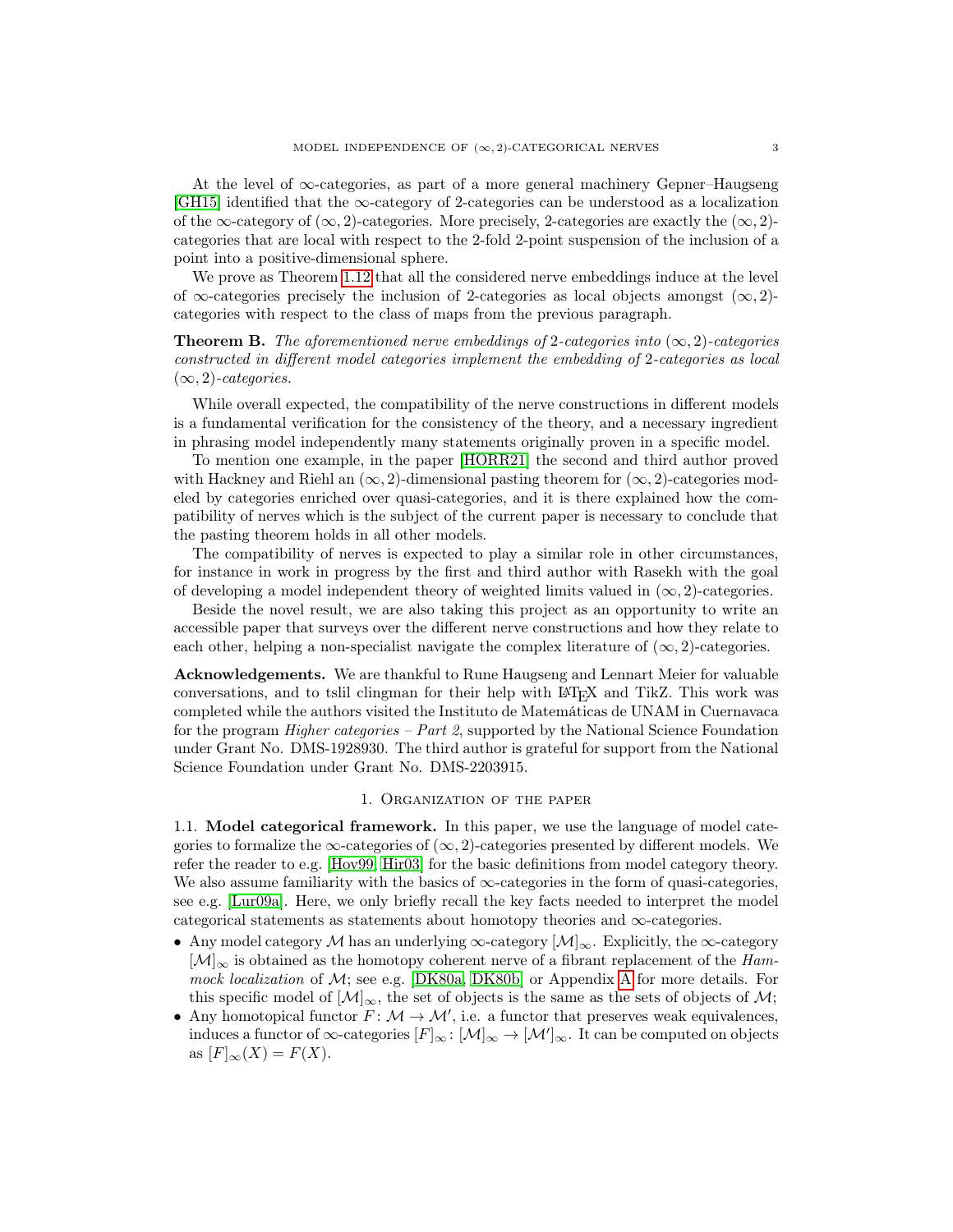- Any right (resp. left) Quillen functor  $F: \mathcal{M} \to \mathcal{M}'$  induces right (resp. left) adjoint functor of  $\infty$ -categories  $[F]_{\infty} : [\mathcal{M}]_{\infty} \to [\mathcal{M}']_{\infty}$ , as proven in [\[MG16,](#page-61-9) Thm 2.1]. It can be computed on objects as  $[F]_{\infty}(X) \simeq F(X^{\text{fib}})$  (resp.  $[F]_{\infty}(X) \simeq F(X^{\text{cof}})$ ). Here,  $X^{\text{fib}}$ (resp.  $X^{\text{cof}}$ ) denotes a fibrant (resp. cofibrant) replacement of X in M.
- Any right (resp. left) Quillen embedding<sup>[2](#page-5-0)</sup>  $F: \mathcal{M} \to \mathcal{M}'$  induces a fully faithful right adjoint (resp. left adjoint) of  $\infty$ -categories  $[F]_{\infty} : [\mathcal{M}]_{\infty} \to [\mathcal{M}']_{\infty}$ .
- Any left (resp. right) Quillen equivalence  $F: \mathcal{M} \to \mathcal{M}'$  induces an equivalence of  $\infty$ categories  $[F]_{\infty} : [\mathcal{M}]_{\infty} \to [\mathcal{M}']_{\infty}$ , as a consequence of what discussed in [\[MG16,](#page-61-9) §A.2] and [\[Lur18,](#page-61-10) §1.3.4]. In particular, a zigzag of Quillen equivalences induces an equivalence of  $\infty$ -categories.
- If a functor  $F: \mathcal{M} \to \mathcal{M}'$  is such that it induces a functor  $[F]_{\infty}: [\mathcal{M}]_{\infty} \to [\mathcal{M}']_{\infty}$  in more than one way, for instance it is both left and right Quillen, or it is both right Quillen and homotopical, the resulting functors are canonically equivalent.
- If functors  $F: \mathcal{M} \to \mathcal{M}'$  and  $F': \mathcal{M}' \to \mathcal{M}''$  and their composite  $F' \circ F: \mathcal{M} \to \mathcal{M}''$ induce functors of  $\infty$ -categories  $[F]_{\infty} : [\mathcal{M}]_{\infty} \to [\mathcal{M}']_{\infty}$ ,  $[F']_{\infty} : [\mathcal{M}']_{\infty} \to [\mathcal{M}'']_{\infty}$ , and  $[F']_{\infty} \circ [F]_{\infty} : [\mathcal{M}]_{\infty} \to [\mathcal{M}'']_{\infty}$  each computed using any of the rules described above, then there is a canonical equivalence  $[F' \circ F]_{\infty} \simeq [F']_{\infty} \circ [F]_{\infty}$ .

<span id="page-5-1"></span>1.2. Models of  $(\infty, 2)$ -categories. We briefly recall also the main different approaches to modeling  $(\infty, 2)$ -categories that will be relevant for the paper. For each of the approaches, it is possible to realize the homotopy theory of  $(\infty, 2)$ -categories by means of a model structure in which the  $(\infty, 2)$ -categories are precisely the fibrant objects.

- (a) Globular models: based on presheaves over Joyal's disk category  $\Theta_2$  [\[Joy97\]](#page-61-11) or variants of it. They include Ara's 2-quasi-categories [\[Ara14\]](#page-60-1) and Rezk's complete Segal  $\Theta_2$ -spaces [\[Rez10\]](#page-62-4). The supporting model structures  $\mathcal{S}et_{(\infty,2)}^{\Theta_2^{\rm op}}$  and  $\mathcal{S}et_{(\infty,2)}^{\Theta_2^{\rm op}}$  will be recalled in more detail in Theorems [2.2](#page-11-0) and [2.4.](#page-11-1)
- (b) Bisimplicial models: based on presheaves over  $\Delta \times \Delta$ . They include Barwick's 2-fold complete Segal spaces [\[Bar05\]](#page-60-0) and Bergner–Rezk's Segal precategories [\[BR13\]](#page-60-4). The supporting model structures  $sSet_{(\infty,2)}^{(\Delta \times \Delta)^{\bar{\mathrm{op}}}}$  and  $PCat(sSet^{\Delta^{\mathrm{op}}})_{(\infty,2)}$  will be recalled in more detail in Theorem [3.3](#page-13-0) and Section [3.4.](#page-19-0)
- (c) Enriched models: based on categories strictly enriched over a model of  $(\infty, 1)$ -categories. They include categories enriched over Joyal's quasi-categories [\[Joy08a\]](#page-61-12), over Rezk's complete Segal spaces [\[Rez01\]](#page-62-6) and over Lurie's marked simplicial sets [\[Lur09a\]](#page-61-8). The supporting model structures  $\mathcal{C}at_{sSet_{(\infty,1)}}, \mathcal{C}at_{sSet_{(\infty,1)}^{\text{op}}}$  and  $\mathcal{C}at_{sSet_{(\infty,1)}^+}$  will be recalled in more detail in Theorem [4.2.](#page-27-0)
- (d) Simplicial models: based on presheaves over variants of the simplex category  $\Delta$ . They include Verity's saturated 2-complicial sets [\[Ver17,](#page-62-1) [OR20b,](#page-61-0) [RV22\]](#page-62-3), Lurie's ∞ bicategories [\[Lur09b\]](#page-61-1), and saturated 2-precomplicial sets [\[OR20b\]](#page-61-0) by the second and third author. The supporting models structures  $msSet_{(\infty,2)}$ ,  $sSet_{(\infty,2)}^{sc}$  and  $Set_{(\infty,2)}^{t\Delta^{op}}$ will be recalled in more detail in Theorems [5.3,](#page-34-0) [5.6](#page-35-0) and [5.8.](#page-35-1)

<span id="page-5-0"></span> ${}^{2}_{1}$ By a *right Quillen embedding* we mean a right Quillen functor in which the derived counit of any fibrant object is a weak equivalence. This is the right Quillen functor occurring in what is known in the literature as a Quillen reflection or homotopy reflection introduced in [\[Joy08b,](#page-61-13) §6.3]. A left Quillen embedding is defined dually.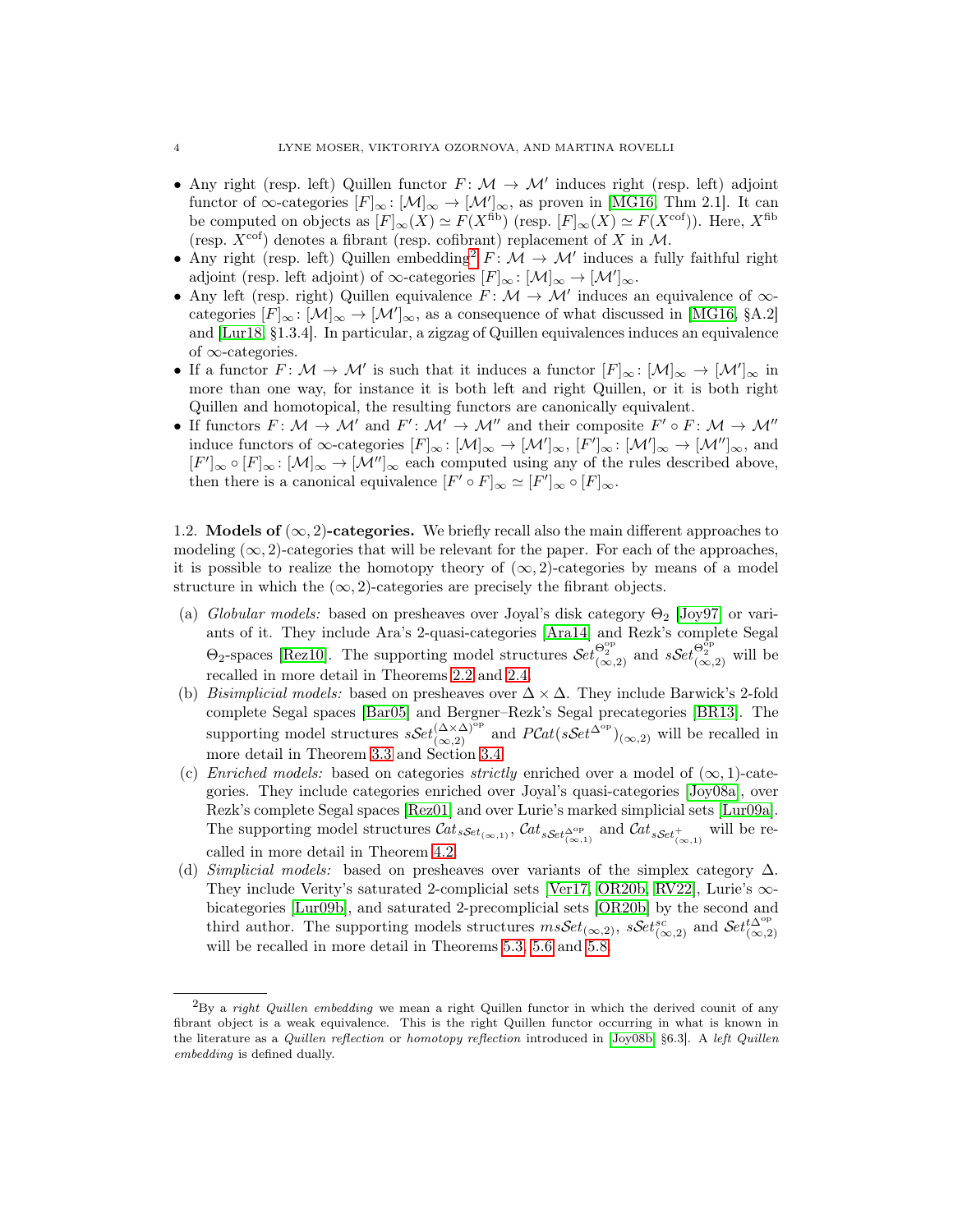(e) Cubical models: based on presheaves over a suitable category of cubes. The main incarnation is given by Doherty–Kapulkin–Maehara's 2-comical sets [\[DKM21\]](#page-60-3), supported by the model structure  $mcSet_{(\infty,2)}$ , which is a variant of a previous version by Campion–Kapulkin–Maehara [\[CKM20\]](#page-60-2).

We know that these models of  $(\infty, 2)$ -categories have equivalent homotopy theories because the supporting model structures are connected by the following zigzags of Quillen equivalences<sup>[3](#page-6-0)</sup>.

$$
\begin{array}{ll}\n\mathcal{S}et_{(\infty,2)}^{\mathcal{O}^{\mathcal{P}}}\n\end{array}\n\quad\n\begin{array}{ll}\n\mathcal{S}et_{(\infty,2)}^{\mathcal{O}^{\mathcal{P}}}\n\end{array}\n\quad\n\begin{array}{ll}\n\mathcal{S}et_{(\infty,2)}^{\mathcal{O}^{\mathcal{P}}}\n\end{array}\n\quad\n\begin{array}{ll}\n\mathcal{S}et_{(\infty,2)}^{\mathcal{O}^{\mathcal{P}}}\n\end{array}\n\quad\n\begin{array}{ll}\n\mathcal{S}et_{(\infty,2)}^{\mathcal{O}^{\mathcal{P}}}\n\end{array}\n\quad\n\begin{array}{ll}\n\mathcal{S}et_{(\infty,2)}^{\mathcal{O}^{\mathcal{P}}}\n\end{array}\n\quad\n\begin{array}{ll}\n\mathcal{S}et_{(\infty,2)}^{\mathcal{O}^{\mathcal{P}}}\n\end{array}\n\quad\n\begin{array}{ll}\n\mathcal{S}et_{(\infty,2)}^{\mathcal{O}^{\mathcal{P}}}\n\end{array}\n\quad\n\begin{array}{ll}\n\mathcal{S}et_{(\infty,2)}^{\mathcal{O}^{\mathcal{P}}}\n\end{array}\n\quad\n\begin{array}{ll}\n\mathcal{S}et_{(\infty,2)}^{\mathcal{O}^{\mathcal{P}}}\n\end{array}\n\quad\n\begin{array}{ll}\n\mathcal{S}et_{(\infty,2)}^{\mathcal{O}^{\mathcal{P}}}\n\end{array}\n\quad\n\begin{array}{ll}\n\mathcal{S}et_{(\infty,2)}^{\mathcal{O}^{\mathcal{P}}}\n\end{array}\n\quad\n\begin{array}{ll}\n\mathcal{S}et_{(\infty,2)}^{\mathcal{O}^{\mathcal{P}}}\n\end{array}\n\quad\n\begin{array}{ll}\n\mathcal{S}et_{(\infty,2)}^{\mathcal{O}^{\mathcal{P}}}\n\end{array}\n\quad\n\begin{array}{ll}\n\mathcal{S}et_{(\infty,2)}^{\mathcal{P}^{\mathcal{P}}}\n\end{array}\n\quad\n\begin{array}{ll}\n\mathcal{S}et_{(\infty,2)}^{\mathcal{P}^{\mathcal{P}}}\n\end{array}
$$

<span id="page-6-2"></span>1.3. Models of  $(\infty, 2)$ -categorical nerves. The canonical homotopy theory of strict 2-categories is presented by the following model structure, due to Lack.

<span id="page-6-3"></span>**Theorem 1.1** ( $[Lac02, Lac04]$  $[Lac02, Lac04]$ ). The category 2Cat of small 2-categories and 2-functors admits a model structure in which

- all 2-categories are fibrant,
- the weak equivalences are precisely the biequivalences, and
- the trivial fibrations are precisely the 2-functors that are surjective on objects, full on 1-morphisms, and fully faithful on 2-morphisms.

Several nerve constructions for 2-categories valued in a model of  $(\infty, 2)$ -categories have been constructed in the form of a right Quillen embedding.[4](#page-6-1)

(a) Nerve into 2-quasi-categories: A functor

$$
\mathbf{N}^{\Theta_2} \colon 2\mathcal{C}\mathit{at} \to \mathit{sSet}_{(\infty,2)}^{\Theta_2^{\mathrm{op}}}
$$

was first considered by Leinster [\[Lei02,](#page-61-16) Def. J] and later shown by Campbell [\[Cam20,](#page-60-8) Rmk 5.16, Thm 5.10] to be a right Quillen embedding. This nerve and its properties will be recalled in Construction [2.6](#page-12-1) and Theorem [2.7.](#page-12-2)

(b) Nerve into 2-fold complete Segal spaces: A functor

$$
\mathbf{N}^{\Delta \times \Delta} : 2\mathcal{C}at \to s\mathcal{S}et_{(\infty,2)}^{(\Delta \times \Delta)^{\mathrm{op}}}
$$

<span id="page-6-0"></span> $3$ Three of these Quillen equivalences are denoted R in the original sources. To distinguish them in this paper, we are using  $R$ , Refl and  $\Re$ .

<span id="page-6-1"></span><sup>&</sup>lt;sup>4</sup>Given the numerous nerve constructions considered in this paper, for the sake of exposition we decided to change some of their notations to something more evocative of which model they refer to. We point out when these constructions are recalled what is the notation used in the original sources.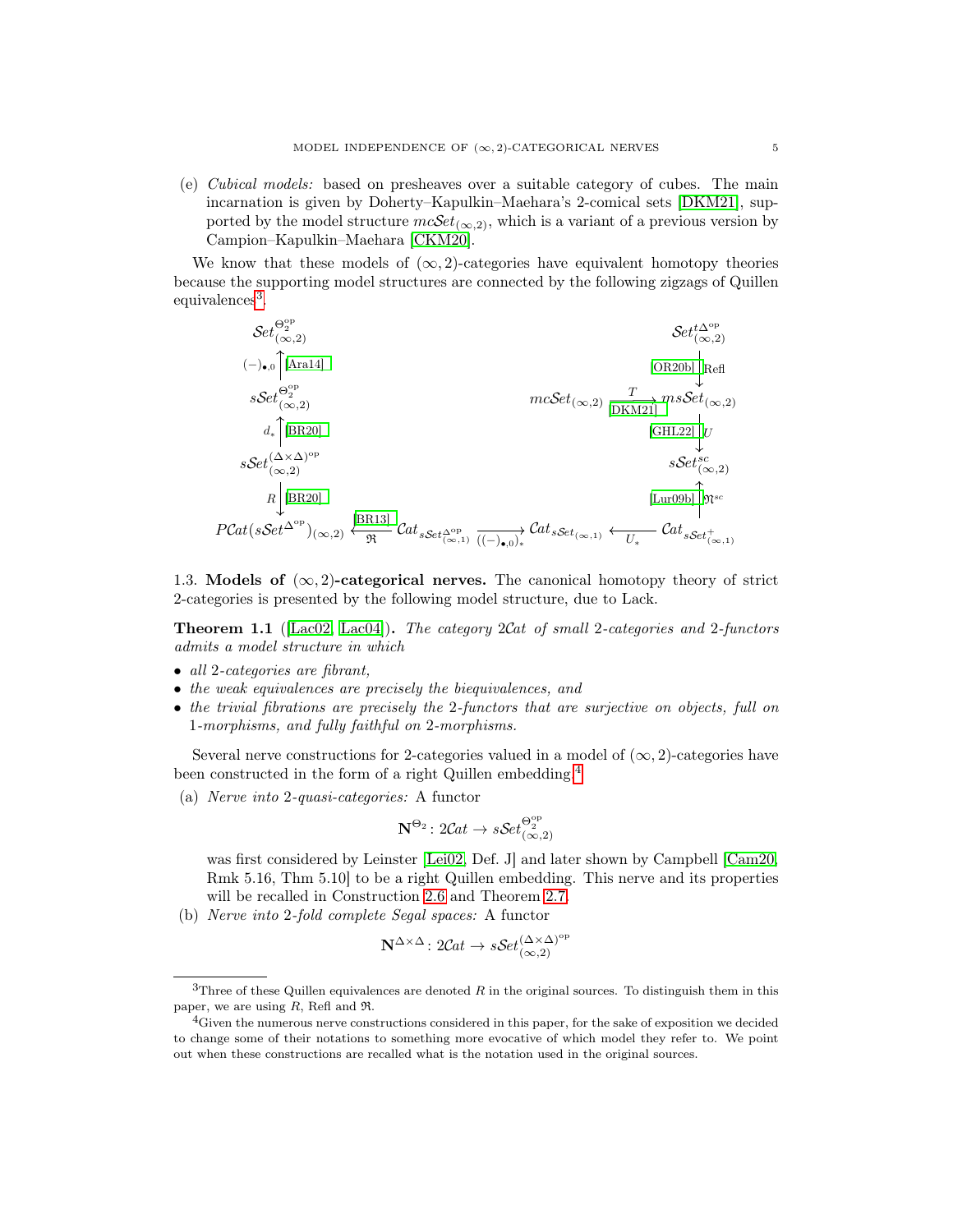was constructed and shown to be a right Quillen embedding by the first author in [\[Mos20,](#page-61-3) §5.1, Thms 6.1.1, 6.1.3]. This nerve and its properties will be recalled in Construction [3.6](#page-14-0) and Theorem [3.7.](#page-14-1)

(c) Nerve into categories enriched over quasi-categories: A functor

$$
\mathbf{N}_{*} \colon 2\mathcal{C}\mathit{at} \to \mathcal{C}\mathit{at}_{s\mathcal{S}\mathit{et}_{(\infty,1)}}
$$

obtained by base-change along the usual nerve functor, is used e.g. in [\[RV22,](#page-62-3) §1.4.2], and can be shown to be a right Quillen embedding. This nerve and its properties will be recalled in Construction [4.4.](#page-28-0)

(d) Nerve into  $\infty$ -bicategories: A functor

$$
\mathbf{N}^{sc} \colon 2\mathcal{C}\mathit{at} \to \mathit{msSet}^{sc}_{(\infty,2)}
$$

was considered by Harpaz–Nuiten–Prasma in [\[HNP19,](#page-61-17) §2] and shown to be a right Quillen embedding by Gagna–Harpaz–Lanari in [\[GHL22,](#page-60-6) Prop. 8.2, 8.3]. This nerve and its properties will be recalled in Construction [5.12](#page-36-0) and Theorem [5.14.](#page-37-0)

(d') Nerve into 2-precomplicial sets: A functor

$$
\mathbf{N}^{t\Delta} \colon 2\mathcal{C}at \to \mathcal{S}et_{(\infty,2)}^{t\Delta^{\mathrm{op}}}
$$

was constructed and shown to be a right Quillen embedding by the second and third authors in [\[OR21,](#page-61-2) Thm 4.12, Cor. 4.13]. This nerve and its properties will be recalled in Construction [5.10](#page-36-1) and Theorem [5.13.](#page-37-1)

1.4. Equivalences of the nerve constructions. The goal of this paper is to study how all those nerve constructions interact with the model comparison functors and prove the compatibility. In practice, this amounts to considering the following diagram of (model) categories,

<span id="page-7-1"></span>

built using some of the model comparison functors and the aforementioned nerve constructions, and show that all regions induce commutative diagrams at the level of underlying ∞-categories.

<span id="page-7-0"></span>**Theorem 1.3.** The diagram of underlying  $\infty$ -categories induced by [\(1.2\)](#page-7-1) commutes up to equivalence.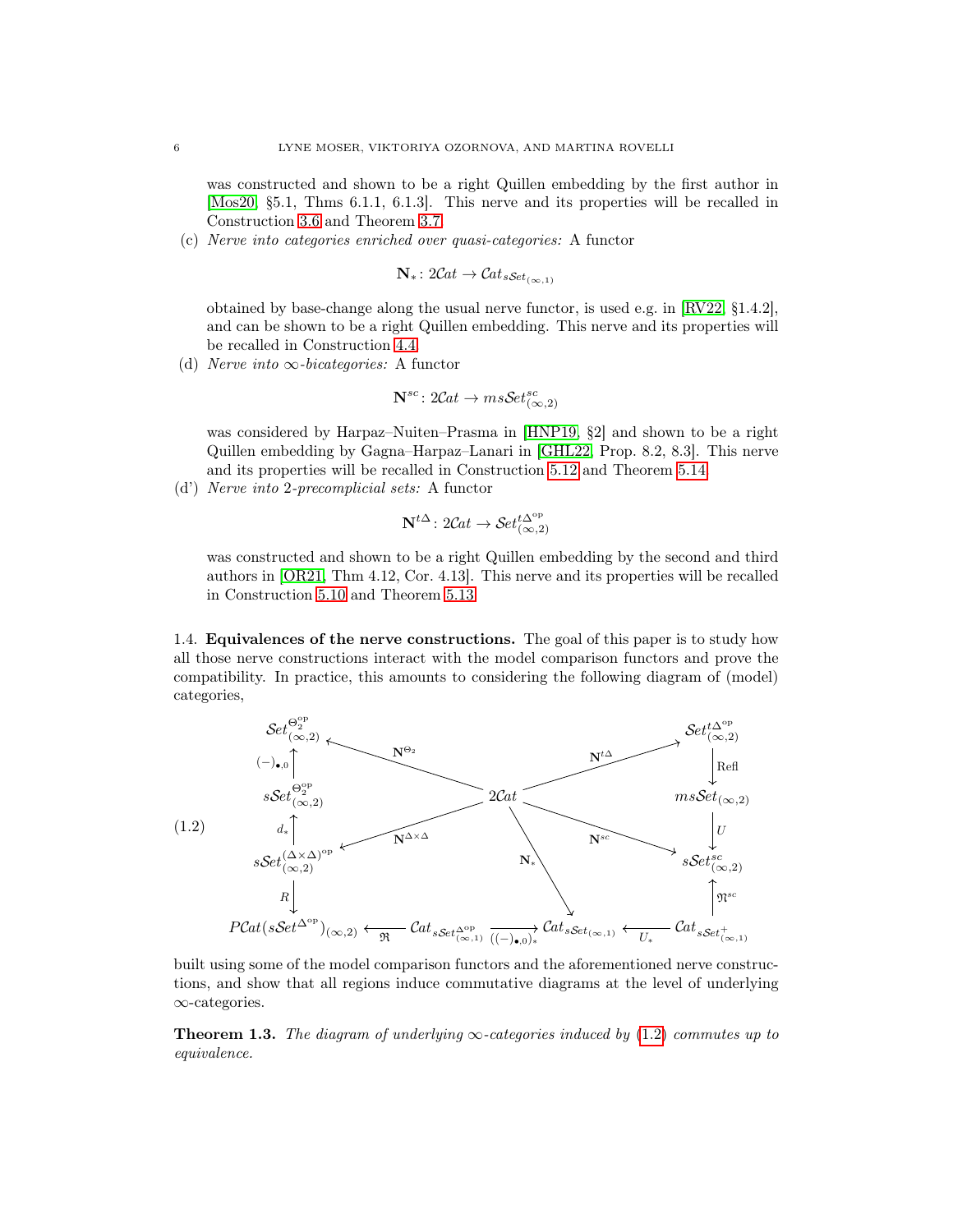<span id="page-8-0"></span>

Outline of the proof. We address the commutativity of each of the regions as follows.

- The fact that the region [\(1\)](#page-8-0) commutes is addressed as Corollary [3.16.](#page-19-1)
- The fact that the region [\(2\)](#page-8-0) commutes is addressed as a combination of Corollaries [4.5](#page-28-1) and [4.12.](#page-32-0)
- The fact that the region [\(3\)](#page-8-0) commutes is addressed as a combination of Corollaries [4.5](#page-28-1) and [5.20.](#page-38-0)
- The fact that the region [\(4\)](#page-8-0) commutes is addressed as Corollary [5.18.](#page-37-2)  $\Box$

<span id="page-8-2"></span>1.5. Universal property of nerve embeddings. In the following diagram of adjunctions of  $\infty$ -categories, Theorem [1.3](#page-7-0) guarantees that the diagram involving the functors induced by the nerve construction functors commutes up to equivalence. Hence so does the one involving the left adjoints to the functors induced by the nerve constructions.



Any of the  $\infty$ -categories underlying one of the model structures for  $(\infty, 2)$ -categories from Section [1.2](#page-5-1) can be taken to be the  $\infty$ -category of  $(\infty, 2)$ -categories  $\mathscr{C}at_{(\infty,2)}$ , and all others are equivalent to this one – explicitly via the equivalences of  $\infty$ -categories given by the mentioned Quillen equivalences. Also, if  $\mathscr{C}at_2$  denotes the  $\infty$ -category of 2categories, then there is an equivalence of  $\infty$ -categories  $\mathscr{C}at_2 \simeq [2\mathcal{C}at]_{\infty}$ . The many models of nerves discussed in Section [1.3,](#page-6-2) all induce equivalent right adjoint functors between the  $\infty$ -category of  $(\infty, 2)$ -categories Cat<sub>(∞,2)</sub> and the  $\infty$ -category [2Cat]<sub>∞</sub> of 2-categories:

<span id="page-8-1"></span>(1.5) 
$$
\mathscr{C}at_{(\infty,2)} \simeq [\mathcal{M}]_{\infty} \rightleftarrows [2\mathcal{C}at]_{\infty} \simeq \mathscr{C}at_2.
$$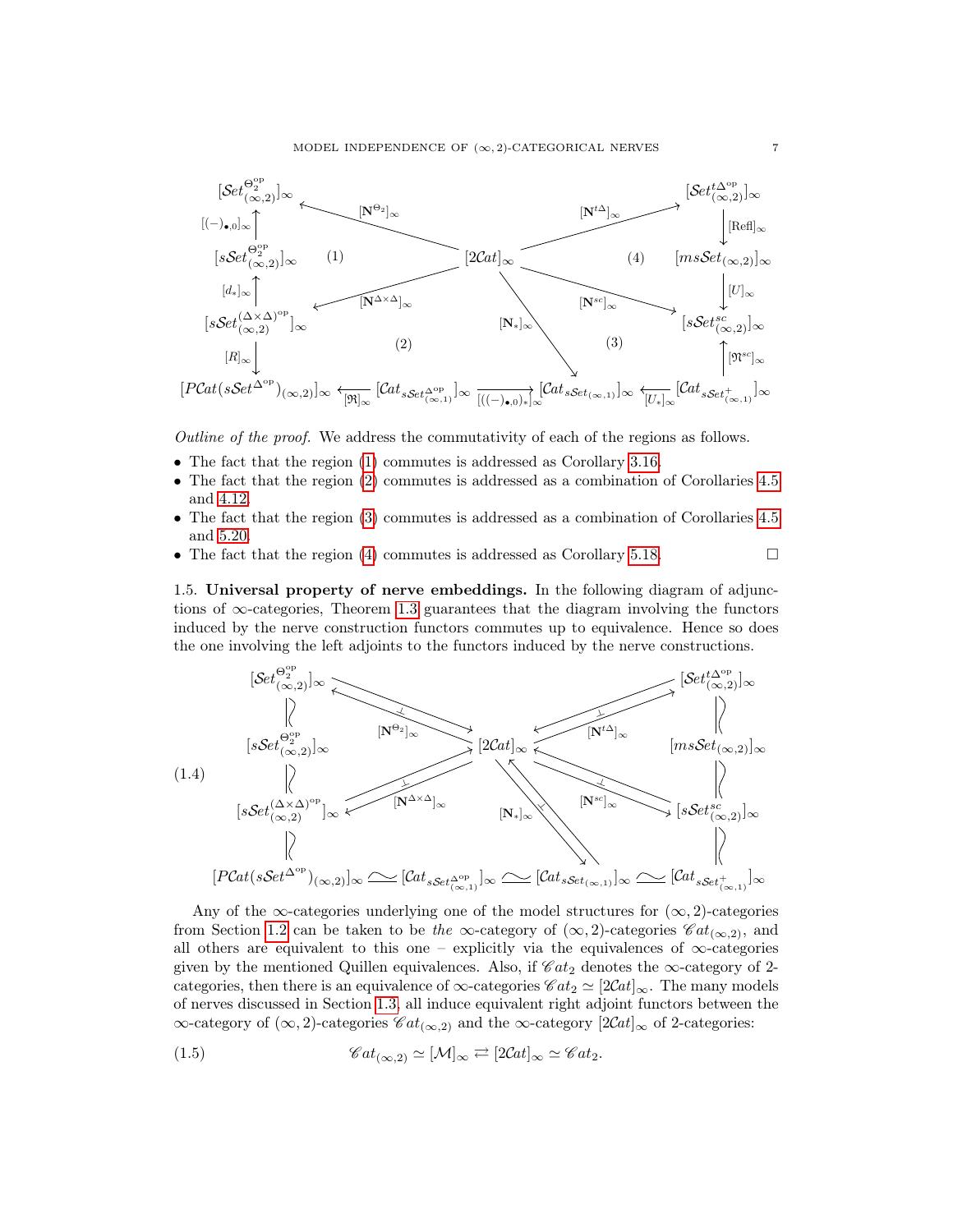One may argue at this point that, although it was shown that those functors do the same thing, do they actually do the right thing?

To address this question, we first observe the compatibility of the embedding  $\mathscr{C}at_2 \hookrightarrow$  $\mathscr{C}at_{(\infty,2)}$  with Barwick–Schommer-Pries' framework from [\[BSP21\]](#page-60-7).

Remark 1.6. In [\[BSP21,](#page-60-7) §7], Barwick–Schommer-Pries identified an axiomatic setup that guarantees that an  $\infty$ -category M (with extra structure) models correctly the theory of  $(\infty, 2)$ -categories, satisfying in particular  $\mathcal{M} \simeq \mathcal{C}at_{(\infty,2)}$  and deserving the name of a model for  $(\infty, 2)$ -categories. Given a model of  $(\infty, 2)$ -categories M, the extra structure that is required is an embedding

(1.7) G aunt<sup>2</sup> ,→ M ≃ C at(∞,2)

of the  $\infty$ -category  $\mathscr{G}aunt_2$  of gaunt<sup>[5](#page-9-1)</sup> 2-categories into the  $\infty$ -category  $\mathscr{M}$ . If we take e.g.  $\mathscr{M} \coloneqq [\mathcal{M}]_{\infty}$ , for M any of the model categories of  $(\infty, 2)$ -categories from Section [1.3](#page-6-2) for which a nerve construction was described, then the embedding [\(1.7\)](#page-9-2) can be taken to be the restriction

<span id="page-9-2"></span>
$$
\mathscr{G}aunt_2 \hookrightarrow \mathscr{C}at_2 \simeq [2Cat]_{\infty} \hookrightarrow [\mathcal{M}]_{\infty} \simeq \mathscr{C}at_{(\infty,2)}
$$

of the functor from [\(1.5\)](#page-8-1), for a suitably chosen equivalence  $[2Cat]_{\infty} \simeq \mathscr{C}at_2$ . This could be seen by employing [\[BSP21,](#page-60-7) Lem. 10.2].

Next, we address how the equivalent adjunctions  $\mathscr{C}at_2 \rightleftarrows \mathscr{C}at_{(\infty,2)}$  from [\(1.5\)](#page-8-1) relate to work by Gepner–Haugseng [\[GH15,](#page-60-12) §6].

Remark 1.8. In [\[GH15,](#page-60-12) Prop. 6.1.7], Gepner–Haugseng identify a universal property that relates the ∞-category of 2-categories Cat<sub>2</sub> and the ∞-category Cat<sub>(∞,2)</sub> of (∞,2)categories. More precisely, the former can be understood as a localization of the latter with respect to the class of maps

<span id="page-9-5"></span><span id="page-9-3"></span>
$$
\Sigma^2 \Lambda \coloneqq \{ \Sigma^2 \Delta[0] \hookrightarrow \Sigma^2 S^k \mid k > 0 \},
$$

where  $S^k$  denotes the k-th sphere as an object of the  $\infty$ -category  $\mathscr S$  of spaces, and

(1.9) 
$$
\Sigma^2 \colon \mathscr{S} \to \mathscr{C}at_{(\infty,2)}
$$

implements a suitable 2-fold 2-point suspension, constructed in [\[GH15,](#page-60-12) Def. 4.3.21]. From this, one deduces the existence of an adjunction

(1.10) 
$$
\mathscr{C}at_{(\infty,2)} \rightleftarrows \mathscr{L}_{\Sigma^2\Lambda} \mathscr{C}at_{(\infty,2)} \simeq \mathscr{C}at_2
$$

with left adjoint being reflector and right adjoint being inclusion.

Our goal in Section [6](#page-39-0) is to prove that, for compatibly chosen equivalences of  $\infty$ categories, the incarnation

<span id="page-9-4"></span>
$$
(1.11) \qquad [c_*]_{\infty} : \mathscr{C}at_{(\infty,2)} \simeq [\mathscr{C}at_{sSet_{(\infty,1)}}]_{\infty} \rightleftarrows [2\mathscr{C}at]_{\infty} \simeq \mathscr{C}at_2 \colon [\mathbf{N}_*]_{\infty}
$$

induces precisely the adjunction [\(1.10\)](#page-9-3). This will show that, hence, all the adjunctions of ∞-categories [\(1.4\)](#page-8-2) have the correct universal property and do the right thing.

<span id="page-9-0"></span>**Theorem 1.12.** The adjunctions of  $\infty$ -categories [\(1.10\)](#page-9-3) and [\(1.11\)](#page-9-4) are equivalent.

Outline of the proof. The proof involves three steps.

<span id="page-9-1"></span> $5A$  2-category is gaunt or rigid if it has no non-identity 2-isomorphisms and no non-identity 1equivalences (or equivalently no non-identity 1- and 2-isomorphisms).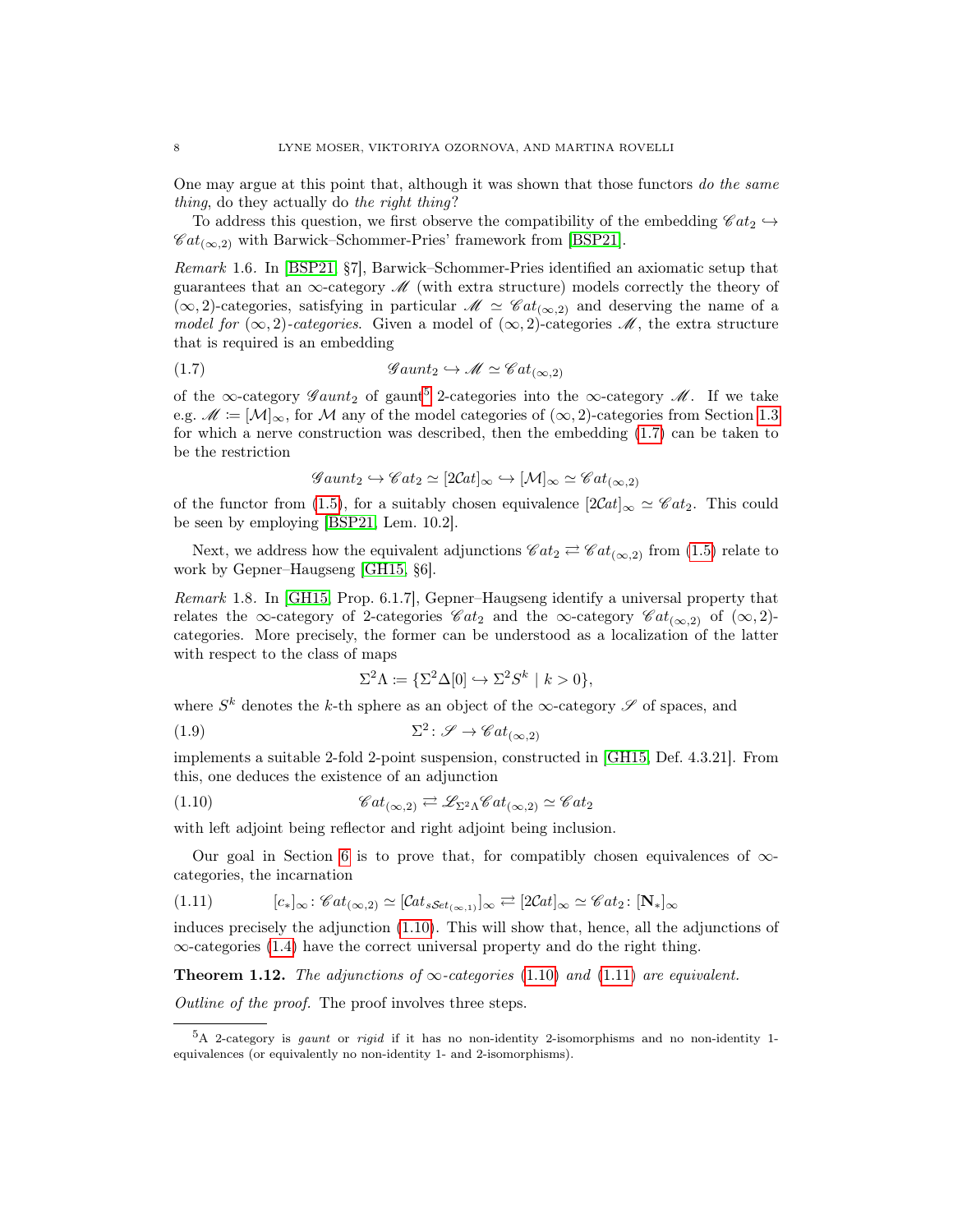• First, in Remark [6.25,](#page-44-0) we will discuss why the functor between model categories

$$
\Sigma^2 \colon s\mathcal{S}et_{(\infty,0)} \to \mathcal{C}at_{s\mathcal{S}et_{(\infty,1)}}
$$

from Proposition [6.24](#page-44-1) induces at the level of underlying  $\infty$ -categories the functor from [\(1.9\)](#page-9-5), where  $sSet_{(\infty,0)}$  is the Kan-Quillen model structure.

• Then, in Theorem [6.36](#page-47-0) we will show that the Quillen pair

$$
c_*\colon \mathcal{C}at_{s\mathcal{S}et_{(\infty,1)}} \rightleftarrows 2\mathcal{C}at\colon \mathbf{N}_*
$$

and the left Bousfield localization adjunction

Id: 
$$
Cat_{sSet_{(\infty,1)}} \rightleftarrows \mathcal{L}_{\Sigma^2\Lambda}(Cat_{sSet_{(\infty,1)}})
$$
: Id

induce equivalent adjunctions at the level of underlying  $\infty$ -categories.

• Finally, in Remark [6.37](#page-48-0) we use the previous two steps, as well as other results from the literature, to establish that the functor of  $\infty$ -categories [\(1.11\)](#page-9-4) is indeed equivalent to  $(1.10)$ , as desired. □

#### 2. NERVES IN  $\Theta_2$ -MODELS

<span id="page-10-0"></span>We devote this section to briefly recalling the main globular models of  $(\infty, 2)$ -categories, namely those based on Joyal's cell category  $\Theta_2$ , and the relevant nerve constructions.

We refer the reader to [\[Joy97\]](#page-61-11) for the category  $\Theta_2$ , which is a full subcategory of  $2Cat$ [\[Ber02,](#page-60-15) [MZ01\]](#page-61-18). The generic object of  $\Theta_2$  is a 2-category of the form  $\theta = [i|j_1,\ldots,j_i]$  for  $i \geq 0$  and  $j_k \geq 0$  for  $k = 1, \ldots, i$ . For example, the 2-category [4|2, 0, 3, 1] is the 2-category generated by the following data.



The canonical inclusion  $\mathcal{S}et \hookrightarrow \mathcal{S}\mathcal{S}et$  of sets as discrete simplicial sets induces a canonical inclusion  $\mathcal{S}et^{\Theta_2^{\rm op}} \hookrightarrow \mathcal{S}et^{\Theta_2^{\rm op}}$ , which preserves limits and colimits. In particular, we often regard  $\Theta_2$ -sets as discrete  $\Theta_2$ -spaces without further specification.

For any object  $\theta$  in  $\Theta_2$ , we denote by  $\Theta_2[\theta]$  the  $\Theta_2$ -set represented by  $\theta$  via the Yoneda embedding  $\Theta_2 \hookrightarrow \mathcal{S}et^{\Theta_2^{\rm op}}$ .

2.1. The models. The following mathematical object was identified by Rezk [\[Rez10\]](#page-62-4) as a model for  $(\infty, 2)$ -categories. We recall the definition for completeness, but it will not be needed in this paper.

<span id="page-10-2"></span>**Definition 2.1.** A complete Segal  $\Theta_2$ -space is a  $\Theta_2$ -space  $X: \Theta_2^{\rm op} \to s\mathcal{S}et$  that is local<sup>[6](#page-10-1)</sup> with respect to the class of maps

<span id="page-10-1"></span><sup>&</sup>lt;sup>6</sup>Given any small category C, there are well-defined derived mapping spaces  $\mathrm{Map}^h_{sSet^{C^{op}}}(B, X)$  with respect to the homotopical structure on  $sSet^{C^{op}}$  given by levelwise weak equivalences in  $sSet_{(\infty,0)}$ . For an explicit construction see e.g. [\[Rez10,](#page-62-4) §2.8]. We then say that a presheaf  $X: \mathcal{C}^{\text{op}} \to \mathcal{S} \mathcal{E} t_{(\infty,0)}$  is local with respect to a set of maps S of  $sSet^{C^{op}}$  if for every  $f: A \to B$  in S the induced map on derived mapping spaces  $\operatorname{Map}^h_{sSet^{Cop}}(f, X)$ :  $\operatorname{Map}^h_{sSet^{Cop}}(B, X) \to \operatorname{Map}^h_{sSet^{Cop}}(A, X)$  with respect to levelwise weak homotopy equivalences is a weak equivalence of Kan complexes.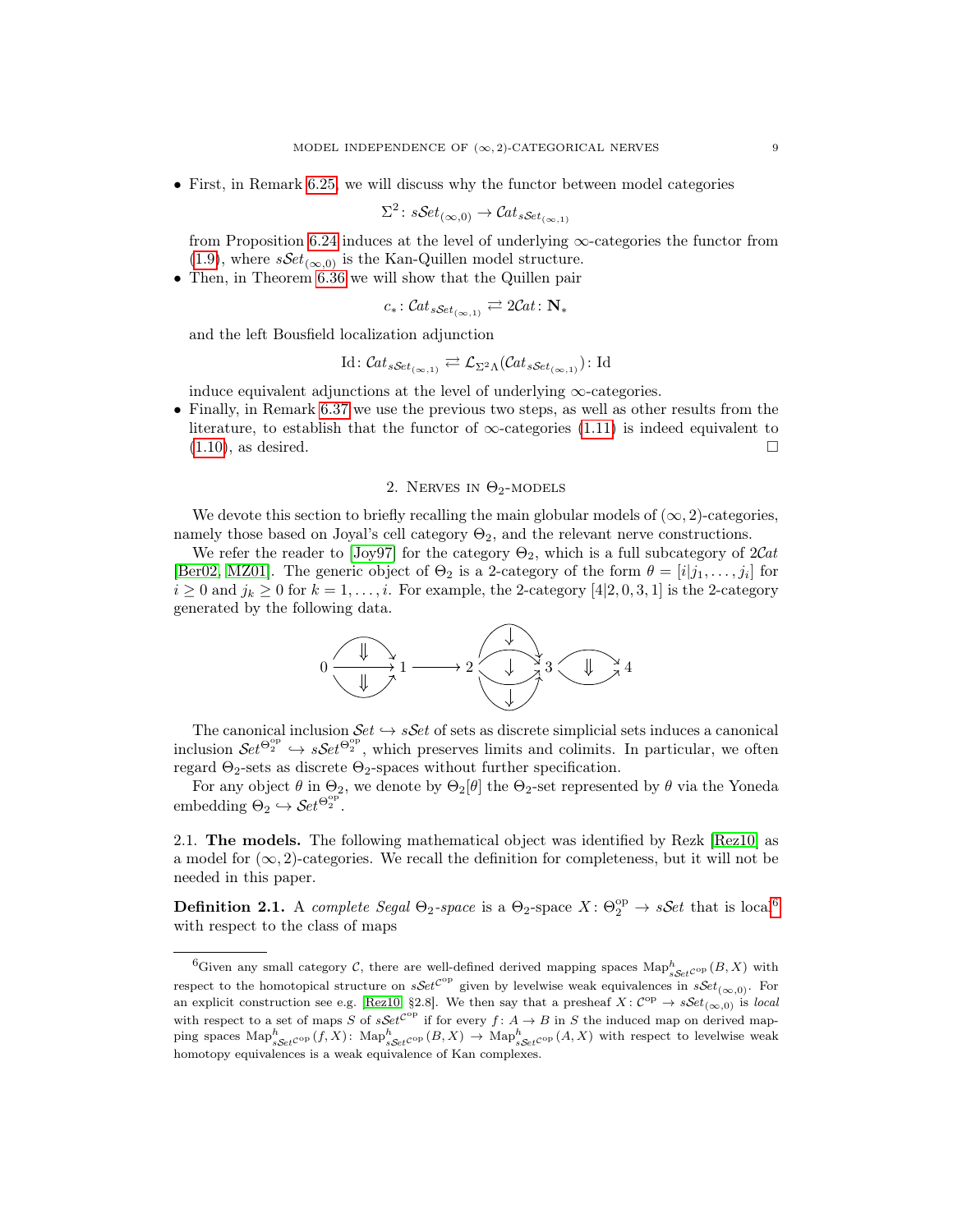(1) for all  $i, j_1, \ldots, j_i \geq 0$ , the *horizontal Segality extension* 

$$
\Theta_2[1|j_1]\underset{\Theta_2[0]}{\amalg} \cdots \underset{\Theta_2[0]}{\amalg} \Theta_2[1|j_i] \rightarrow \Theta_2[i|j_1,\ldots,j_i]
$$

induced by the inclusions  $[\langle s-1,s\rangle |j_s]: [1|j_s] \rightarrow [i|j_1,\ldots,j_i]$  where  $\langle s-1,s\rangle: [1] \rightarrow [i]$ sends  $0 \mapsto s - 1$  and  $1 \mapsto s$ , for  $1 \leq s \leq i$ ;

(2) for all  $j \geq 0$  the vertical Segality extension

$$
\Theta_2[1|1]\hspace{-0.3em}\underset{\Theta_2[1|0]}{\amalg}\hspace{-0.3em}\ldots\hspace{-0.3em}\underset{\Theta_2[1|0]}{\amalg}\hspace{-0.3em}\Theta_2[1|1]\to \Theta_2[1|j]
$$

induced by the inclusions  $[1|(t-1,t)|: [1|1] \rightarrow [1|j]$  where  $\langle t-1,t \rangle: [1] \rightarrow [j]$  sends  $0 \mapsto t - 1$  and  $1 \mapsto t$ , for  $1 \leq t \leq j$ ;

(3) the horizontal completeness extension

$$
\Theta_2[0]\rightarrow \Theta_2[0]\underset{\Theta_2[1|0]}{\amalg}\Theta[3|0,0,0]\underset{\Theta_2[1|0]}{\amalg}\Theta_2[0],
$$

where the right-hand side is the colimit of the diagram

$$
\Theta_2[0] \xleftarrow{\cdot} \Theta_2[1|0] \xrightarrow{\langle 0,2\rangle} \Theta_2[3|0,0,0] \xleftarrow{\langle 1,3\rangle} \Theta_2[1|0] \xrightarrow{\cdot} \Theta_2[0]
$$

- and the map is induced by the inclusion  $\langle 0 \rangle$ :  $[0] \rightarrow [3]$ ;
- (4) the vertical completeness extension<sup>[7](#page-11-2)</sup>

$$
\Theta_2[1|0]\rightarrow \Theta_2[1|0]\underset{\Theta_2[1|1]}{\amalg}\Theta[1|3]\underset{\Theta_2[1|1]}{\amalg}\Theta_2[1|0],
$$

where the right-hand side is the colimit of the diagram

$$
\Theta_2[1|0] \xleftarrow{[1|!]} \Theta_2[1|1] \xrightarrow{[1|\langle 0,2\rangle]} \Theta_2[1|3] \xleftarrow{[1|\langle 1,3\rangle]} \Theta_2[1|0] \xrightarrow{[1|!]} \Theta_2[1|0]
$$

and the map is induced by the inclusion  $[1|\langle 0 \rangle]$ :  $[1|0] \rightarrow [1|3]$ .

The following model structure is obtained as a left Bousfield localization of the injective model structure on  $s\mathcal{S}et^{\Theta_2^{\rm op}}$ .

<span id="page-11-0"></span>**Theorem 2.2** ([\[Rez10,](#page-62-4) Thm 8.1]). The category  $sSet^{\Theta_2^{op}}$  of  $\Theta_2$ -spaces admits a model structure, denoted  $sSet_{(\infty,2)}^{\Theta_2^{op}},$  in which

- the fibrant objects are the injectively fibrant complete Segal  $\Theta_2$ -spaces, and
- the cofibrations are the monomorphisms, and in particular every object is cofibrant.

The following mathematical object was envisioned by Joyal [\[Joy97\]](#page-61-11) and formalized by Ara [\[Ara14,](#page-60-1) §5] as a model for  $(\infty, 2)$ -categories.

**Definition 2.3.** A 2-quasi-category is a  $\Theta_2$ -set  $X: \Theta_2^{\text{op}} \to \mathcal{S}et$  that has the right lifting property with respect to the class of maps (1)-(4) from Definition [2.1.](#page-10-2)

<span id="page-11-1"></span>**Theorem 2.4** ([\[Ara14,](#page-60-1) §5.17]). The category  $\mathcal{S}et^{\Theta_2^{\mathrm{op}}}$  of  $\Theta_2$ -sets admits a model structure, denoted  $\mathcal{S}et_{(\infty,2)}^{\Theta_2^{\rm op}}$ , in which

- the fibrant objects are the 2-quasi-categories, and
- the cofibrations are the monomorphisms, and in particular every object is cofibrant.

<span id="page-11-2"></span><sup>7</sup>While the completeness conditions are not the same as in [\[Rez10,](#page-62-4) §11.4], one can use [\[Rez10,](#page-62-4) §4.4,§10] to see that the two descriptions localizations are defining the same model structure.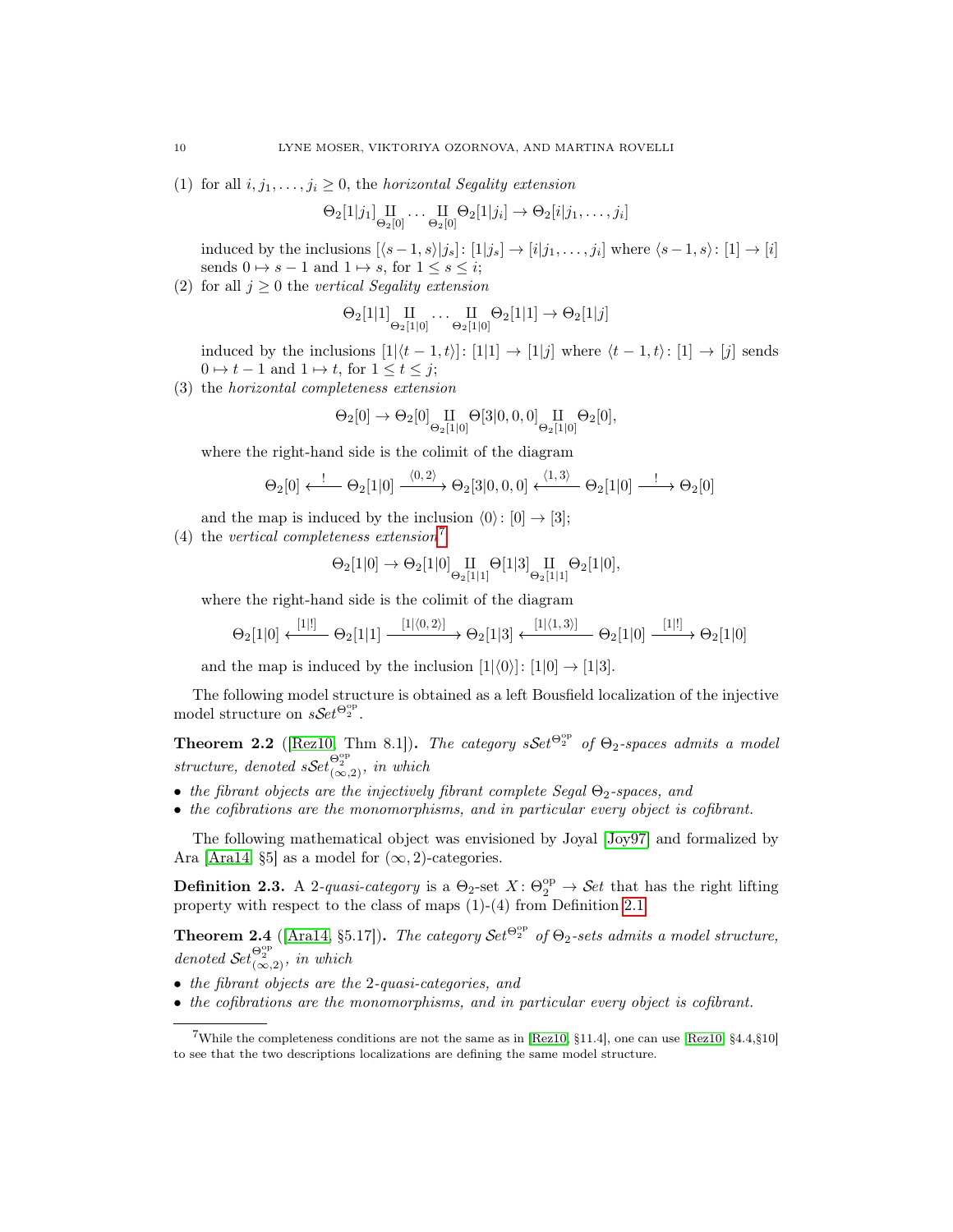Ara showed as [\[Ara14,](#page-60-1) Thm 8.4] that the functor  $(-)_0$ :  $sSet \rightarrow Set$ , which extracts the 0-th component, induces a right Quillen equivalence

(2.5) 
$$
(-)_{\bullet,0}: s\mathcal{S}et_{(\infty,2)}^{\Theta_2^{\mathrm{op}}}\to \mathcal{S}et_{(\infty,2)}^{\Theta_2^{\mathrm{op}}}.
$$

2.2. The nerve. A nerve construction  $N^{\Theta_2} \mathcal{D}$  for any 2-category  $\mathcal{D}$  was identified by Leinster [\[Lei02,](#page-61-16) Def. J] and further studied by Campbell<sup>[8](#page-12-3)</sup> [\[Cam20\]](#page-60-8). Its construction is based on the notion of a normal pseudofunctor, which we recall later as Definition [C.1.](#page-52-1) Roughly speaking, those are maps between 2-categories that preserve identities strictly and preserve compositions up to coherent isomorphism.

<span id="page-12-1"></span>**Construction 2.6** ([\[Lei02,](#page-61-16) Def. J]). Let  $\mathcal{D}$  be a 2-category. The nerve  $N^{\Theta_2} \mathcal{D}$  is the  $\Theta_2$ -set given for any  $\theta \in \Theta_2$  by the set of normal pseudofunctors from  $\theta$  to  $\mathcal D$ 

<span id="page-12-5"></span>
$$
\mathbf{N}_{\theta}^{\Theta_2} \mathcal{D} \coloneqq (\mathbf{N}^{\Theta_2} \mathcal{D})_{\theta} \coloneqq 2\mathcal{C}at_{\text{nps}}(\theta, \mathcal{D}).
$$

The assignment extends to a functor  $\mathbf{N}^{\Theta_2}$ :  $2Cat \to Set^{\Theta_2^{\rm op}}$ .

The homotopical properties of these nerve constructions follow from a combination of work by Campbell [\[Cam20\]](#page-60-8) and Lack [\[Lac04\]](#page-61-15), as explained in [\[Cam20,](#page-60-8) Rmk 5.16].

<span id="page-12-2"></span>**Theorem 2.7.** The functor  $N^{\Theta_2}$ :  $2Cat \rightarrow Set_{(\infty,2)}^{\Theta_2^{op}}$  is a right Quillen embedding, and in particular a right Quillen and homotopical functor.

#### 3. Nerves in bisimplicial models

<span id="page-12-0"></span>We devote this section to briefly recalling the main bisimplicial models of  $(\infty, 2)$ categories, and the relevant nerve constructions and model comparisons with the material from the previous section. We also prove the compatibility with the nerve construction from the previous section.

The canonical inclusion  $\mathcal{S}et \hookrightarrow s\mathcal{S}et$  of sets as discrete simplicial sets induces a canonical inclusion  $Set^{(\Delta \times \Delta)^{op}} \hookrightarrow sSet^{(\Delta \times \Delta)^{op}}$ , which preserves limits and colimits. In particular, we often regard bisimplicial sets as discrete bisimplicial spaces without further specification.

For any [i, j] in  $\Delta \times \Delta$ , we denote by  $\Delta[i, j]$  the bisimplicial set represented by [i, j] via the Yoneda embedding  $\Delta \times \Delta \hookrightarrow \mathcal{S}et^{(\Delta \times \Delta)^{\rm op}}$ .

3.1. The first model. The following mathematical object was identified by Barwick [\[Bar05,](#page-60-0) §2.3] as a model of  $(\infty, 2)$ -categories. It was also further studied with slightly different presentations, by Lurie [\[Lur09b,](#page-61-1) Def. 1.3.6], Johnson-Freyd–Scheimbauer [\[JFS17,](#page-61-19)  $\S2$ ] and Bergner–Rezk [\[BR20,](#page-60-5) Def. 5.3]. See also [\[Hau13,](#page-61-20)  $\S2.2.2$ ] and [\[Mos20,](#page-61-3)  $\S4.2$ ]. We recall the definition for completeness, but it will not be needed in this paper.

**Definition 3.1.** A 2-fold complete Segal space is a bisimplicial space  $X : (\Delta \times \Delta)^{op} \to sSet$ that is local with respect to the all maps of the following types:

<span id="page-12-4"></span>(1) for all  $i, j \geq 0$ , the *horizontal Segality extension* 

$$
\Delta[1,j]\underset{\Delta[0,j]}{\amalg}\dots\underset{\Delta[0,j]}{\amalg}\Delta[1,j]\rightarrow\Delta[i,j]
$$

induced by the inclusions  $\langle s - 1, s \rangle : [1] \rightarrow [i]$  sending  $0 \mapsto s - 1, 1 \mapsto s$ , for  $1 \le s \le i$ ;

<span id="page-12-3"></span><sup>&</sup>lt;sup>8</sup>In the original source, the nerve is denoted  $N\mathcal{D}$ , as opposed to  $\mathbf{N}^{\Theta_2}\mathcal{D}$ .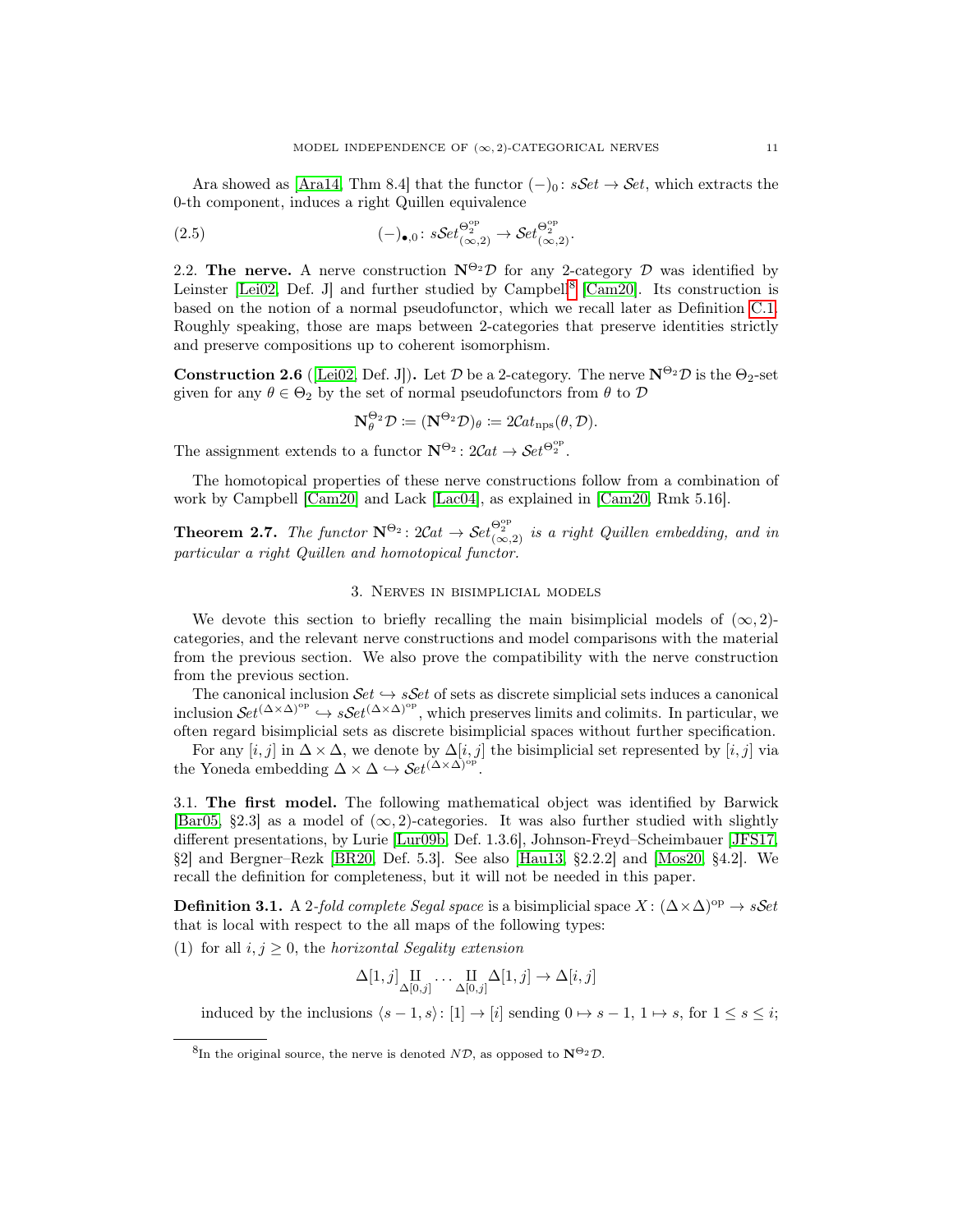(2) for all  $i, j \geq 0$ , the vertical Segality extension

$$
\Delta[i,1]\underset{\Delta[i,0]}{\amalg}\dots\underset{\Delta[i,0]}{\amalg}\Delta[i,1]\rightarrow\Delta[i,j]
$$

induced by the inclusions  $\langle t-1, t \rangle$ :  $[1] \rightarrow [j]$  sending  $0 \rightarrow t-1$ ,  $1 \rightarrow t$ , for  $1 \le t \le j$ ; (3) for all  $j \geq 0$  the *horizontal completeness extension* 

$$
\Delta[0,j] \to \Delta[0,j] \underset{\Delta[1,j]}{\amalg} \Delta[3,j] \underset{\Delta[1,j]}{\amalg} \Delta[0,j],
$$

where the right-hand side is defined similarly to Definition [2.1\(](#page-10-2)3);

(4) for all  $i \geq 0$  the vertical completeness extension

$$
\Delta[i,0] \to \Delta[i,0] \underset{\Delta[i,1]}{\amalg} \Delta[i,3] \underset{\Delta[i,1]}{\amalg} \Delta[i,0],
$$

where the right-hand side is defined similarly to Definition [2.1\(](#page-10-2)3);

(5) for all  $j \geq 0$ , the vertical homotopical constantness extension

$$
\Delta[0,0] \to \Delta[0,j]
$$

induced by the inclusion  $\langle 0 \rangle : [0] \rightarrow [j]$ .

<span id="page-13-3"></span>Remark 3.2. If  $X$  is a 2-fold complete Segal space, the fact that  $X$  is local with respect to maps of the form [1](#page-12-4) implies that for any  $i, j \geq 0$  the simplicial space  $X_{\bullet,j}$  is local with respect to the map

$$
\Delta[1]\underset{\Delta[0]}{\amalg}\dots\underset{\Delta[0]}{\amalg}\Delta[1]\rightarrow\Delta[i]
$$

induced by the inclusion  $\langle s - 1, s \rangle : [1] \to [i]$  for  $1 \leq s \leq i$ . In particular,  $X_{\bullet, j}$  is a Segal space.

<span id="page-13-0"></span>**Theorem 3.3** ([\[Bar05,](#page-60-0) Ch. 2]). The category s $\mathcal{S}et^{(\Delta \times \Delta)^{op}}$  of bisimplicial spaces admits a model structure, denoted  $sSet_{(\infty,2)}^{(\Delta\times\Delta)^{\mathrm{op}}}$ , in which

- the fibrant objects are the injectively fibrant 2-fold complete Segal spaces, and
- the cofibrations are the monomorphisms, and in particular every object is cofibrant.

Precomposition with the functor  $d: \Delta \times \Delta \to \Theta_2$ , given on objects by  $[i, j] \mapsto [i|j, \ldots, j],$ induces a functor  $d^* \colon \mathcal{S}et^{\Theta_2^{\mathrm{op}}} \to \mathcal{S}Set^{(\Delta \times \Delta)^{\mathrm{op}}}$ . Explicitly,

<span id="page-13-1"></span>
$$
(d^*X)_{i,j} := X_{d[i,j]} = X_{[i|j,\ldots,j]}.
$$

This functor admits a right adjoint  $d_*$ , which was proven by Bergner–Rezk as [\[BR20,](#page-60-5) Cor. 7.1] to be a right Quillen equivalence

(3.4) 
$$
d_* \colon sSet_{(\infty,2)}^{(\Delta \times \Delta)^{\text{op}}} \to sSet_{(\infty,2)}^{\mathcal{Q}^{\text{op}}}
$$

3.2. The nerve. A homotopically well-behaved nerve construction for bisimplicial models was studied by the first author in [\[Mos20\]](#page-61-3), relying on the language of double categories. In this paper we aim at giving a presentation that is self-contained in the 2-categorical world, so we take a slightly different viewpoint in recalling the necessary ingredients to describe the aforementioned nerve construction.

<span id="page-13-2"></span>Three functors involving the category  $\mathcal{D}blCat$  of double categories, namely the functors  $L, L^{\simeq}$ :  $\mathcal{D}blCat \rightarrow 2Cat$  and  $\mathbb{C}$ :  $sSet^{\tilde{\Delta} \times \tilde{\Delta}^{op}} \rightarrow \mathcal{D}blCat$ , are considered in [\[Mos20,](#page-61-3) §§2,5,6]. The composite functors  $LC$ ,  $L^{\infty}C$ :  $sSet^{(\Delta \times \Delta)^{op}} \cong Set^{(\Delta \times \Delta \times \Delta)^{op}} \to 2Cat$  are described more explicitly in [\[Mos20,](#page-61-3) Descr. 6.3.1, 6.3.2]. The following relation between the two functors is discussed in the proof of [\[Mos20,](#page-61-3) Thm 6.2.5].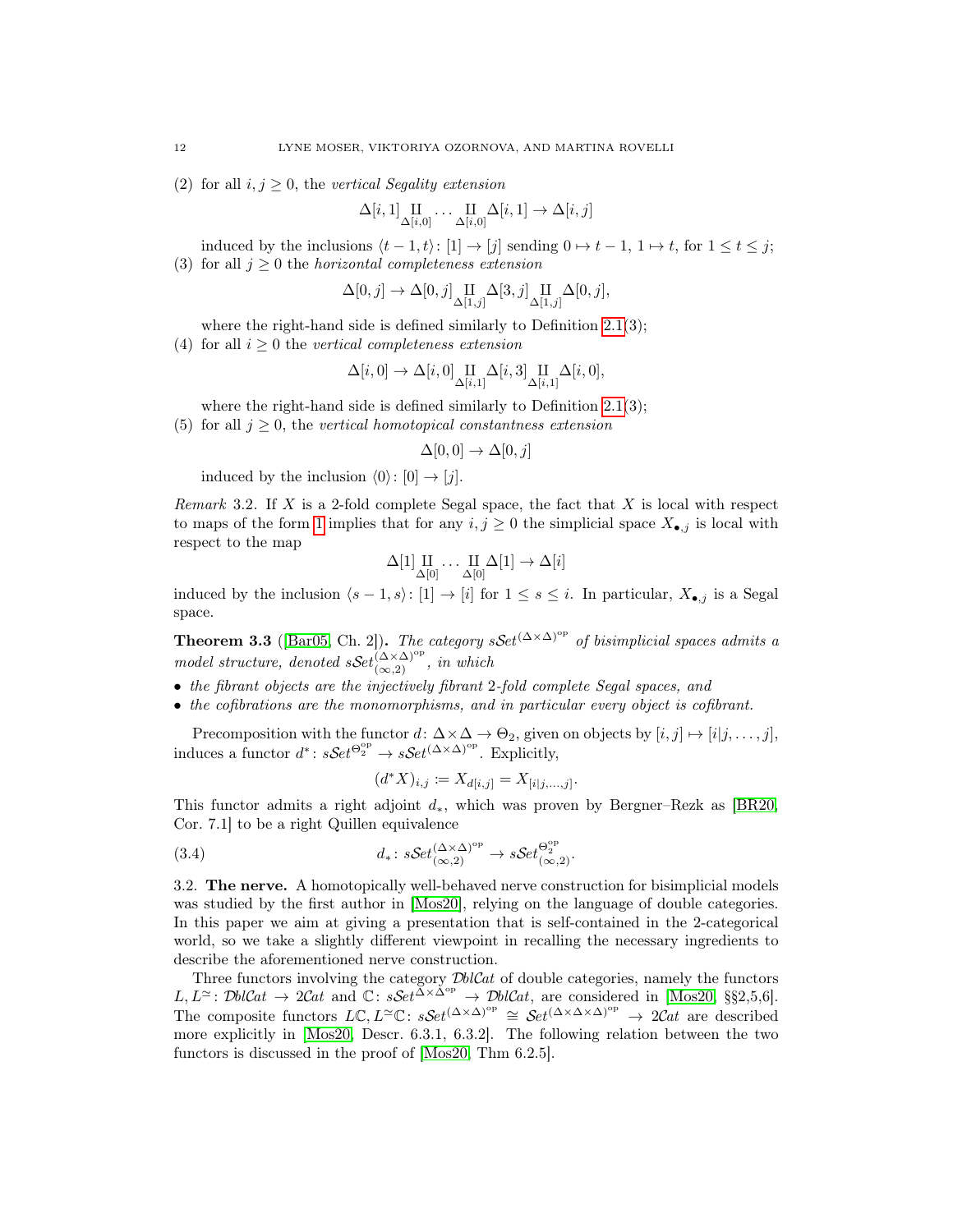**Proposition 3.5.** For i, j,  $k \geq 0$ , there is a natural biequivalence of 2-categories

$$
L^{\infty} \mathbb{C} \Delta[i, j, k] \to L \mathbb{C} \Delta[i, j, k].
$$

The following nerve construction  $N^{\Delta \times \Delta} \mathcal{D}$  for any 2-category  $\mathcal D$  was constructed by the first author<sup>[9](#page-14-2)</sup> [\[Mos20,](#page-61-3) §5.1] using the functor  $L^{\simeq} \mathbb{C}$ .

<span id="page-14-0"></span>**Construction 3.6** ([\[Mos20,](#page-61-3) §5.1]). Let  $\mathcal{D}$  be a 2-category. The nerve  $N^{\Delta \times \Delta} \mathcal{D}$  is the bisimplicial space given for any  $i, j, k \geq 0$  by

$$
\mathbf{N}_{i,j,k}^{\Delta \times \Delta} \mathcal{D} \coloneqq (\mathbf{N}^{\Delta \times \Delta} \mathcal{D})_{i,j,k} \coloneqq 2\mathcal{C}\mathcal{A}(L^{\simeq} \mathbb{C}\Delta[i,j,k], \mathcal{D}).
$$

The assignment extends to a functor  $N^{\Delta \times \Delta}$ :  $2Cat \rightarrow sSet^{(\Delta \times \Delta)^{op}}$ , which is the right adjoint to the functor  $L^{\simeq} \mathbb{C}$ :  $sSet^{(\Delta \times \Delta)^{\rm op}} \to 2\mathcal{C}at$ .

<span id="page-14-1"></span>**Theorem 3.7** ([\[Mos20,](#page-61-3) Thms 6.1.1, 6.1.3]). The functor  $N^{\Delta \times \Delta}$ :  $2Cat \rightarrow sSet_{(\infty,2)}^{(\Delta \times \Delta)^{op}}$  is a right Quillen embedding, and in particular a homotopical and right Quillen functor.

Although the functor  $L^{\infty} \mathbb{C}$  is the one actually featuring in the definition of the nerve  $N^{\Delta \times \Delta}$  from Construction [3.6,](#page-14-0) for the purpose of this paper it will be sufficient to have an explicit description of its easier version, the functor  $L\mathbb{C}$ . In order to give such a description, which is achieved in Proposition [3.13,](#page-17-0) we first need to discuss preliminary material, including the 2-categories  $\mathcal{O}_2^{\sim}[i]$  and  $\widetilde{\mathcal{O}_2[k]}$ , and several flavors of tensor products between 2-categories.

We denote by  $\Sigma[1] = [1|1]$  the free-living 2-cell, by  $\Sigma \mathcal{I}$  the free-living 2-isomorphism, and by  $\mathcal{O}_2[i]$  the *i*-th 2-truncated oriental; see e.g. [\[Mos20,](#page-61-3) Def. 5.1.1] for an explicit description of this 2-category.[10](#page-14-3)

Notation 3.8 ([\[Mos20,](#page-61-3) Def. 5.1.1]). For  $i \geq 0$ , let  $\mathcal{O}_2^{\sim}[i]$  be the 2-category obtained by gluing an invertible 2-cell  $\Sigma\mathcal{I}$  on each generating 2-cell  $\Sigma[1]$  of the 2-truncated *i*-oriental  $\mathcal{O}_2[i]$ ; it can be expressed as the pushout of 2-categories

$$
\coprod_{\binom{[i]}{[2]}} \Sigma[1] \longrightarrow \mathcal{O}_2[i]
$$
\n
$$
\downarrow \qquad \qquad \downarrow
$$
\n
$$
\coprod_{\binom{[i]}{[2]}} \Sigma \mathcal{I} \longrightarrow \mathcal{O}_2^{\sim}[i]
$$

where the coproducts are indexed over the set of generating 2-cells of  $\mathcal{O}_2[i]$ .

We denote by [1] the free-living 1-cell, and by  $\mathcal E$  the free adjoint equivalence; see e.g. [\[Lac04,](#page-61-15) §6] or [\[OR21,](#page-61-2) Not. 1.9] for an explicit description of this 2-category.

Notation 3.9 ([\[Mos20,](#page-61-3) Def. 5.1.1]). For  $k \geq 0$ , let  $\mathcal{O}_2[k]$  be the 2-category obtained by gluing an adjoint equivalence  $\mathcal E$  on each generating 1-cell [1] of the 2-category  $\mathcal O_2^{\sim}[k]$ ; it can be expressed as the pushout of 2-categories

<span id="page-14-3"></span><span id="page-14-2"></span><sup>&</sup>lt;sup>9</sup>In the original source, the nerve is denoted NH<sup>≃</sup>D, as opposed to  $N^{\Delta \times \Delta}D$ .

<sup>&</sup>lt;sup>10</sup>As simplicial categories, there is an isomorphism  $N_*\mathcal{O}_2[i] \cong \mathfrak{C}\Delta[i]$ , where  $\mathfrak{C}: sSet \to sCat$  is the left adjoint to the homotopy coherent nerve functor.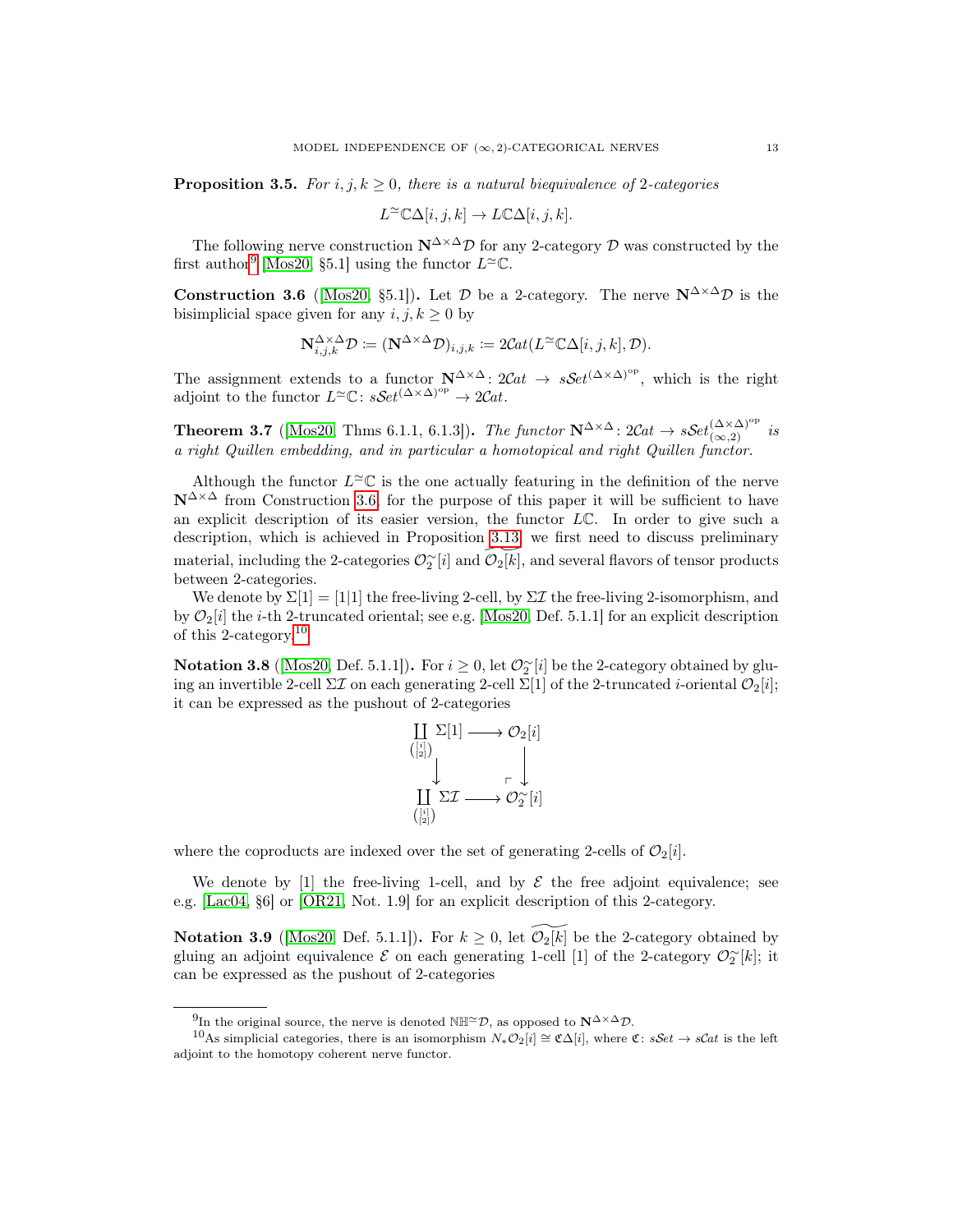

where the coproducts are indexed over the set of generating 1-cells of  $\mathcal{O}_2^{\sim}[k]$ .

Next, we explore choices of tensor products for 2-categories.

<span id="page-15-5"></span>Remark 3.10. We consider several choices to form a 2-category of 2-functors between two 2-categories  $\beta$  and  $\mathcal{D}$ , which all have 2-functors from  $\beta$  to  $\mathcal{D}$  as objects, and modifications as 2-cells, but differ in the 1-cells.

- (0) The 2-category  $[\beta, \mathcal{D}]$  consists of 2-functors, (strict) natural transformations, and modifications.
- (1) The 2-category  $[\mathcal{B}, \mathcal{D}]_{\text{ps}}$  consists of 2-functors, pseudonatural transformations, and modifications.
- (2) The 2-category  $[\mathcal{B}, \mathcal{D}]_{\text{lax}}$  consists of 2-functors, lax<sup>[11](#page-15-0)</sup> natural transformations, and modifications.
- (3) The 2-category  $[\mathcal{B}, \mathcal{D}]_{\text{ic}}$  consists of 2-functors, icons, and modifications. We recall that an icon is a lax natural transformation for which each component is an identity.

The first three notions were first discussed by Gray in [\[Gra74,](#page-60-16) §I.2], and the last one by Lack in [\[Lac10\]](#page-61-21). We refer the reader to the recent paper by Johnson–Yau [\[JY21,](#page-61-22) Ch. 4] for explicit definitions. The definition of the different kinds of natural transformations appears as [\[JY21,](#page-61-22) Def. 4.2.1], where they call pseudonatural transformations "strong", the one of icons as [\[JY21,](#page-61-22) Def. 4.6.2], and the one of modifications as [\[JY21,](#page-61-22) Def. 4.4.1].

There are canonical and natural maps of 2-categories

$$
[\mathcal{B},\mathcal{D}]\hookrightarrow [\mathcal{B},\mathcal{D}]_{\mathrm{ps}}\hookrightarrow [\mathcal{B},\mathcal{D}]_{\mathrm{lax}}\hookleftarrow [\mathcal{B},\mathcal{D}]_{\mathrm{ic}}.
$$

Those constructions define functors

$$
[-,-], [-,-]_{\rm{ps}}, [-,-]_{\rm{tax}}, [-,-]_{\rm{ic}} \colon 2\mathcal{C}\mathit{at}^{\rm{op}} \times 2\mathcal{C}\mathit{at} \rightarrow 2\mathcal{C}\mathit{at}
$$

Each of those constructions is the internal hom functor for a corresponding tensor product which is part of a two-variable adjunction  $2Cat \times 2Cat \rightarrow 2Cat$ , some of which are discussed in [\[Gra74,](#page-60-16) Thm I.4.9, Thm I.4.14, Cor. I.4.17], and [\[Gur13,](#page-60-17) Thm 3.16].

The corresponding tensor products

$$
\times, \otimes_{\text{ps}}, \otimes, \otimes_{\text{ic}} : 2\mathcal{C}at \times 2\mathcal{C}at \to 2\mathcal{C}at.
$$

are, respectively:

- <span id="page-15-1"></span>(0) the *cartesian product* of 2-categories  $A \times B$ ;
- <span id="page-15-2"></span>(1) the pseudo Gray tensor product of 2-categories  $A \otimes_{\text{ps}} B$ ;
- <span id="page-15-3"></span>(2) the lax Gray tensor product of 2-categories  $A \otimes B$ ; and
- <span id="page-15-4"></span>(3) a construction that we may call the *icon tensor product* of 2-categories  $\mathcal{A} \otimes_{i} \mathcal{B}$ .

<span id="page-15-0"></span><sup>&</sup>lt;sup>11</sup>There are different conventions in the literature for the meaning of the word lax (as opposed to *oplax* or  $colax$ ), with equivalent resulting theories. The convention that we follow in this paper is consistent with the one used in e.g. in [\[Lac10,](#page-61-21) [JFS17,](#page-61-19) [Hau21\]](#page-61-23), and it is opposite to the conventions of e.g. [\[Gur13,](#page-60-17) [AL20,](#page-59-1) [AM20\]](#page-60-18).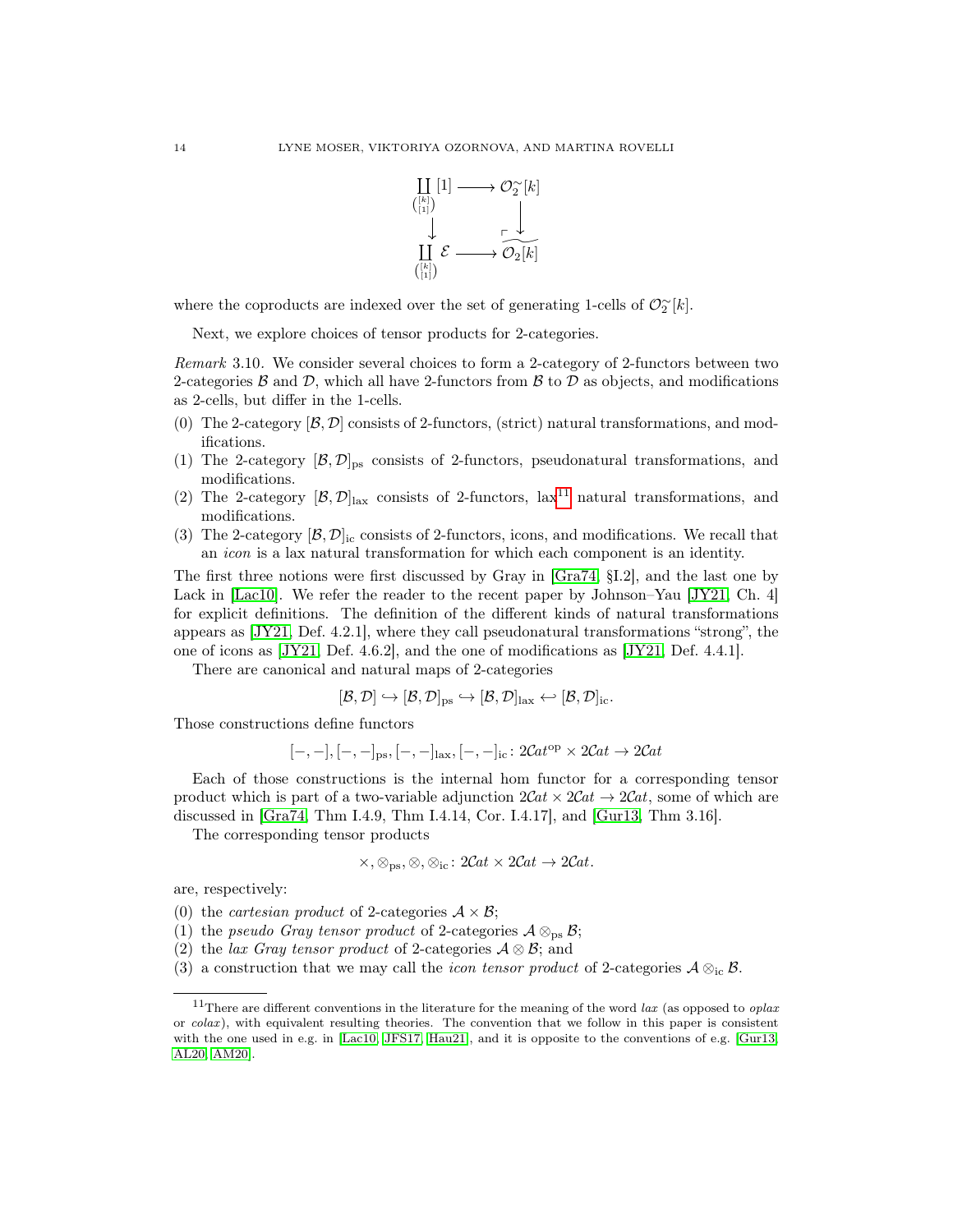They are related via canonical and natural maps of 2-categories

$$
\mathcal{A}\times\mathcal{B}\leftarrow \mathcal{A}\otimes_\text{ps}\mathcal{B}\leftarrow \mathcal{A}\otimes\mathcal{B}\to\mathcal{A}\otimes_\text{ic}\mathcal{B}.
$$

Here, the left-pointing maps are classical (see e.g. [\[Gra74,](#page-60-16) §I.4.24] and [\[Gur13,](#page-60-17) Cor. 3.22]), and the right-pointing map is a consequence of Lemma [3.11.](#page-16-0)

To highlight the difference between the four flavors, the four tensor products of the category [1] with itself, or equivalently the corresponding naturality square, look as follows.

$$
\begin{array}{ccccccccc}\n\bullet & \longrightarrow & \bullet & & \bullet & \longrightarrow & \bullet & & \longrightarrow & \bullet & & \longrightarrow & \bullet & & \longrightarrow & \bullet & \longrightarrow & \bullet & \longrightarrow & \bullet & \longrightarrow & \bullet & \longrightarrow & \bullet & \longrightarrow & \bullet & \longrightarrow & \bullet & \longrightarrow & \bullet & \longrightarrow & \bullet & \longrightarrow & \bullet & \longrightarrow & \bullet & \longrightarrow & \bullet & \longrightarrow & \bullet & \longrightarrow & \bullet & \longrightarrow & \bullet & \longrightarrow & \bullet & \longrightarrow & \bullet & \longrightarrow & \bullet & \longrightarrow & \bullet & \longrightarrow & \bullet & \longrightarrow & \bullet & \longrightarrow & \bullet & \longrightarrow & \bullet & \longrightarrow & \bullet & \longrightarrow & \bullet & \longrightarrow & \bullet & \longrightarrow & \bullet & \longrightarrow & \bullet & \longrightarrow & \bullet & \longrightarrow & \bullet & \longrightarrow & \bullet & \longrightarrow & \bullet & \longrightarrow & \bullet & \longrightarrow & \bullet & \longrightarrow & \bullet & \longrightarrow & \bullet & \longrightarrow & \bullet & \longrightarrow & \bullet & \longrightarrow & \bullet & \longrightarrow & \bullet & \longrightarrow & \bullet & \longrightarrow & \bullet & \longrightarrow & \bullet & \longrightarrow & \bullet & \longrightarrow & \bullet & \longrightarrow & \bullet & \longrightarrow & \bullet & \longrightarrow & \bullet & \longrightarrow & \bullet & \longrightarrow & \bullet & \longrightarrow & \bullet & \longrightarrow & \bullet & \longrightarrow & \bullet & \longrightarrow & \bullet & \longrightarrow & \bullet & \longrightarrow & \bullet & \longrightarrow & \bullet & \longrightarrow & \bullet & \longrightarrow & \bullet & \longrightarrow & \bullet & \longrightarrow & \bullet & \longrightarrow & \bullet & \longrightarrow & \bullet & \longrightarrow & \bullet & \longrightarrow & \bullet & \longrightarrow & \bullet & \longrightarrow & \bullet & \longrightarrow & \bullet & \longrightarrow & \bullet & \longrightarrow & \bullet & \longrightarrow & \bullet & \longrightarrow & \bullet & \longrightarrow & \bullet & \longrightarrow & \bullet & \longrightarrow & \bullet & \longrightarrow & \bullet & \longrightarrow & \bullet & \longrightarrow & \bullet & \longrightarrow & \bullet & \longrightarrow & \bullet & \longrightarrow & \bullet & \longrightarrow & \bullet & \longrightarrow & \bullet & \longrightarrow & \bullet & \longrightarrow & \bullet & \longrightarrow & \bullet & \longrightarrow & \bullet & \longrightarrow & \bullet & \longrightarrow & \bullet & \longrightarrow & \bullet & \longrightarrow & \bullet & \longrightarrow & \bullet & \longrightarrow & \bullet & \longrightarrow & \bullet & \longrightarrow & \bullet & \longrightarrow & \bullet & \longrightarrow & \bullet & \longrightarrow & \bullet & \longrightarrow & \bullet & \longrightarrow & \bullet & \longrightarrow & \bullet & \longrightarrow & \bullet & \longrightarrow & \bullet & \longrightarrow & \bullet & \longrightarrow & \bullet & \longrightarrow & \bullet & \longrightarrow & \bullet & \longrightarrow & \bullet & \longrightarrow & \bullet & \longrightarrow & \bullet & \longrightarrow & \bullet & \longrightarrow & \bullet & \longrightarrow & \bullet & \longrightarrow & \bullet & \longrightarrow & \bullet & \longrightarrow & \bullet & \longrightarrow & \bullet & \longrightarrow & \bullet & \longrightarrow & \bullet & \longrightarrow
$$

Recall that the inclusion functor  $\mathcal{S}et \hookrightarrow \mathcal{C}at$  that regards every set as a discrete category admits left and right adjoint functors  $\pi_0$ , Ob:  $Cat \rightarrow Set$ . They send a category  $D$  to the set  $\pi_0 \mathcal{D}$  of equivalence classes of its objects modulo the relation of being connected by a zigzag of 1-morphisms, and to the set of objects  $\text{Ob } \mathcal{D}$  of  $\mathcal{D}$ , respectively. The functor Ob:  $\mathcal{C}at \to \mathcal{S}et$  also admits a right adjoint functor ch:  $\mathcal{S}et \to \mathcal{C}at$ , which sends a set S to the 1-category ch  $S$  whose set of objects is  $S$  and which has exactly one morphism between any pair of objects.

These functors induce by base-change functors  $(\pi_0)_*, \text{Ob}_* : 2Cat \to Cat$  which are left and right adjoint to the inclusion functor  $\mathcal{C}at \hookrightarrow 2\mathcal{C}at$  that regards every category as a discrete 2-category. They send a 2-category  $\mathcal D$  to the category  $(\pi_0)_*\mathcal D$  with the same objects as D and hom-sets between two objects c, d in D given by  $\pi_0(\mathcal{D}(c, d))$ , and to its underlying category  $Ob_*\mathcal{D}$  obtained by forgetting the 2-morphisms, respectively.<sup>[12](#page-16-1)</sup> By base-change, we also get a right adjoint ch<sub>∗</sub>:  $Cat \rightarrow 2Cat$  for the functor  $Ob_* : 2Cat \rightarrow Cat$ , which sends a category C to the 2-category ch<sub>∗</sub>C whose underlying category is C and which has exactly one 2-cell between any pair of parallel 1-cells.

<span id="page-16-0"></span>**Lemma 3.11.** For any 2-categories  $A$  and  $B$  there is a pushout of 2-categories

$$
\begin{array}{c}\n\text{Ob}_{*}\mathcal{A}\otimes\text{Ob}\,\mathcal{B}\longrightarrow\mathcal{A}\otimes\mathcal{B} \\
\downarrow \qquad \qquad \downarrow \qquad \qquad \downarrow \\
\pi_{0}(\text{Ob}_{*}\mathcal{A})\otimes\text{Ob}\,\mathcal{B}\rightarrow\mathcal{A}\otimes_{\text{ic}}\mathcal{B}\n\end{array}
$$

*Proof.* The statement follows formally from the fact that for any 2-categories  $\beta$  and  $\mathcal{D}$  the commutative square



is a pullback of 2-categories.  $\Box$ 

The following lemma can be understood as a special instance of [\[AL20,](#page-59-1) Prop. 4.5].

<span id="page-16-2"></span><span id="page-16-1"></span><sup>&</sup>lt;sup>12</sup>The constructions Ob C,  $\pi_0 C$ , Ob<sub>\*</sub>D and  $(\pi_0)_* \mathcal{D}$  correspond to  $\tau_{\leq 0}^{\mathsf{b}} C$ ,  $\tau_{\leq 0}^{\mathsf{b}} C$ ,  $\tau_{\leq 1}^{\mathsf{b}} \mathcal{D}$ , and  $\tau_{\leq 1}^{\mathsf{i}} \mathcal{D}$ , respectively, following [\[AM20,](#page-60-18) §1.2], for a category  $C$  and a 2-category  $D$ .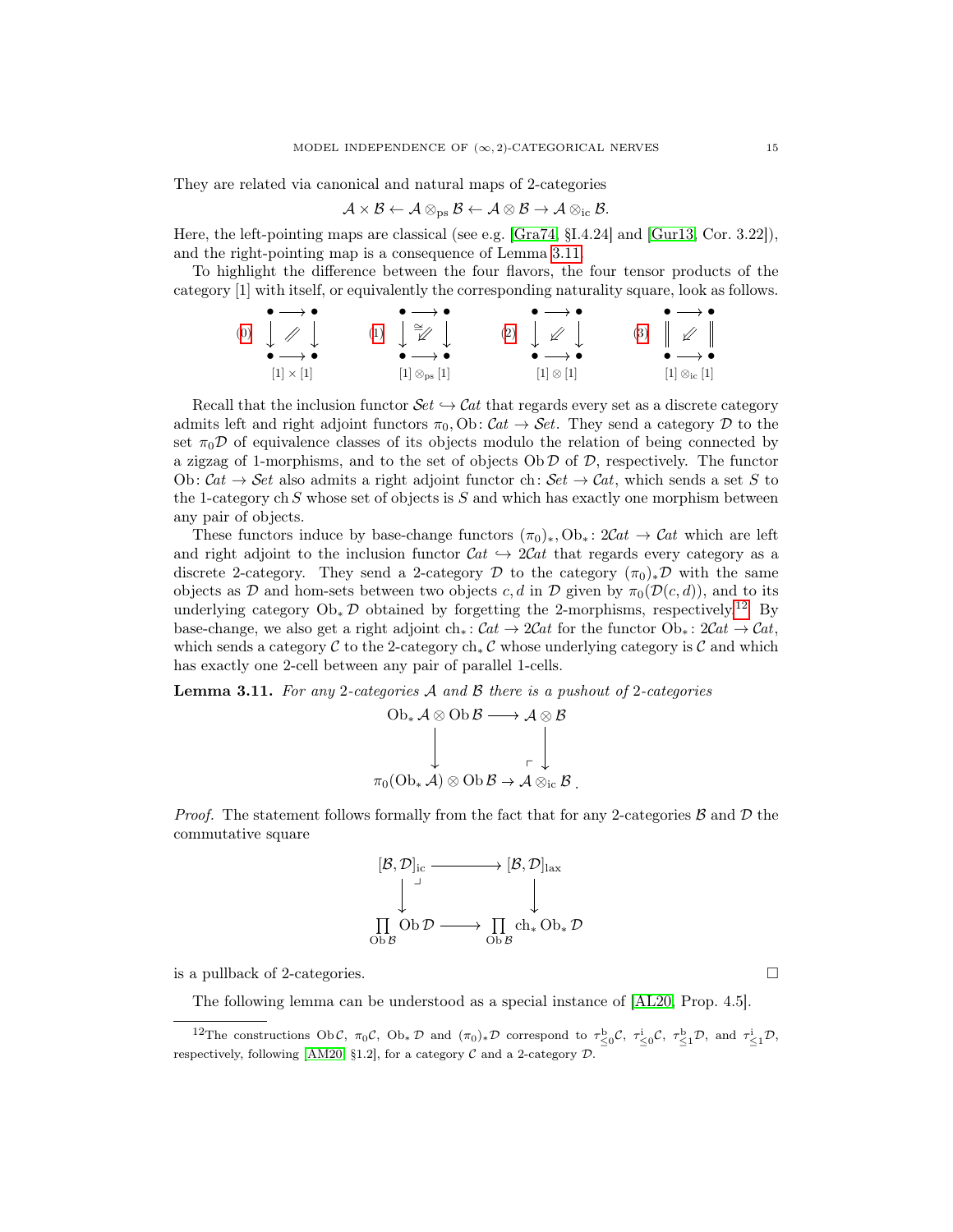**Lemma 3.12.** Given any 2-category  $A$  in which any 1-morphism is an equivalence, and any 2-category  $\mathcal{B}$ , the canonical map is an isomorphism of 2-categories

$$
\mathcal{A}\otimes\mathcal{B}\xrightarrow{\cong}\mathcal{A}\otimes_{\rm{ps}}\mathcal{B}.
$$

Proof. First, observe we have the following commutative diagram of 2-categories.

$$
\begin{array}{ccc}\n\coprod_{\text{Mor } \mathcal{A} \times \text{Mor } \mathcal{B}} \Sigma[1] \longrightarrow & \coprod_{\text{Mor } \mathcal{A} \times \text{Mor } \mathcal{B}} [1] \otimes [1] \longrightarrow \mathcal{A} \otimes \mathcal{B} \\
\downarrow & & \downarrow & \downarrow & \\
\downarrow & & \downarrow & \downarrow & \\
\downarrow & & \downarrow & & \downarrow \\
\downarrow & & \downarrow & & \downarrow \\
\downarrow & & \downarrow & & \downarrow \\
\downarrow & & \downarrow & & \downarrow \\
\downarrow & & \downarrow & & \downarrow \\
\downarrow & & \downarrow & & \downarrow \\
\downarrow & & \downarrow & & \downarrow \\
\downarrow & & \downarrow & & \downarrow \\
\downarrow & & \downarrow & & \downarrow \\
\downarrow & & \downarrow & & \downarrow \\
\downarrow & & \downarrow & & \downarrow \\
\downarrow & & \downarrow & & \downarrow \\
\downarrow & & \downarrow & & \downarrow \\
\downarrow & & \downarrow & & \downarrow \\
\downarrow & & \downarrow & & \downarrow \\
\downarrow & & \downarrow & & \downarrow \\
\downarrow & & \downarrow & & \downarrow \\
\downarrow & & \downarrow & & \downarrow \\
\downarrow & & \downarrow & & \downarrow \\
\downarrow & & \downarrow & & \downarrow \\
\downarrow & & \downarrow & & \downarrow \\
\downarrow & & \downarrow & & \downarrow \\
\downarrow & & \downarrow & & \downarrow \\
\downarrow & & \downarrow & & \downarrow \\
\downarrow & & \downarrow & & \downarrow \\
\downarrow & & \downarrow & & \downarrow \\
\downarrow & & \downarrow & & \downarrow \\
\downarrow & & \downarrow & & \downarrow \\
\downarrow & & \downarrow & & \downarrow \\
\downarrow & & \downarrow & & \downarrow \\
\downarrow & & \downarrow & & \downarrow \\
\downarrow & & \downarrow & & \downarrow \\
\downarrow & & \downarrow & & \downarrow \\
\downarrow & & \downarrow & & \downarrow \\
\downarrow & & \downarrow & & \downarrow \\
\downarrow & & \downarrow & & \downarrow \\
\downarrow & & \downarrow & & \downarrow \\
\downarrow & & \downarrow & & \downarrow \\
\downarrow & & \downarrow & & \downarrow \\
\downarrow & & \downarrow & & \downarrow \\
\downarrow & & \downarrow & & \downarrow \\
\downarrow & & \downarrow & & \downarrow \\
\downarrow & & \downarrow & & \downarrow \\
\downarrow & & \downarrow & & \downarrow \\
\downarrow & & \downarrow & & \downarrow \\
\downarrow
$$

Here, the external and left-hand commutative squares are pushouts, so the right-hand one is too. If B meets the assumptions of the lemma, the map  $\prod[1] \otimes [1] \to \mathcal{A} \otimes \mathcal{B}$  factors through the canonical inclusion  $\coprod [1] \otimes [1] \rightarrow \coprod \mathcal{E} \otimes [1]$  and we obtain a lift in the above right-hand square, constructed as follows.

$$
\underset{\text{Mor } \mathcal{A} \times \text{Mor } \mathcal{B}}{\coprod} [1] \otimes [1] \xrightarrow{\text{Mor } \mathcal{A} \times \text{Mor } \mathcal{B}} \mathcal{E} \otimes [1] \xrightarrow{\text{Mor } \mathcal{A} \times \text{Mor } \mathcal{B}} \mathcal{A} \otimes \mathcal{B}
$$
\n
$$
\downarrow \qquad \qquad \downarrow \qquad \qquad \downarrow
$$
\n
$$
\underset{\text{Mor } \mathcal{A} \times \text{Mor } \mathcal{B}}{\coprod} [1] \otimes_{\text{ps}} [1] \xrightarrow{\text{Mor } \mathcal{A} \times \text{Mor } \mathcal{B}} \mathcal{E} \otimes_{\text{ps}} [1] \xrightarrow{\text{Mor } \mathcal{A} \times \text{Mor } \mathcal{B}} \mathcal{A} \otimes_{\text{ps}} \mathcal{B}
$$

It follows from the universal property of pushouts that in any pushout square that admits a diagonal lift the right vertical map is an isomorphism of 2-categories, which concludes the proof.  $\Box$ 

With the following proposition, we can now give an explicit description of the functor  $L$ on representable presheaves  $\Delta[i, j, k]$ . It could be taken as a definition by the reader who encounters it for the first time, or as a statement for the reader who is familiar with the double categorical framework, whose necessary ingredients we recall in the proof.

<span id="page-17-0"></span>**Proposition 3.13.** For  $i, j, k \geq 0$  there is a natural isomorphism of 2-categories

$$
L\mathbb{C}\Delta[i,j,k]\cong \mathcal{O}_2^{\sim}[j]\otimes_{\rm ic}(\mathcal{O}_2^{\sim}[i]\otimes_{\rm ps}\widetilde{\mathcal{O}_2[k]}).
$$

Proof. First, we recall the relevant constructions and definitions from [\[Mos20\]](#page-61-3) needed to prove the desired claim.

- (Recall 1) The *horizontal and vertical embeddings*  $\mathbb{H}, \mathbb{V}: 2Cat \rightarrow \mathcal{D}blCat$ , which regard any 2-category  $\mathcal D$  as a *horizontal* and vertical double category, recalled as [\[Mos20,](#page-61-3) Def. 2.1.7, Rmk 2.1.10].
- <span id="page-17-3"></span>(Recall 2) Their respective right adjoint functors  $H, V: \mathcal{D}blCat \rightarrow 2Cat$ , namely the un-derlying horizontal and vertical 2-category functors, are discussed in [\[Mos20,](#page-61-3) Def. 2.1.8, Rmk 2.1.10].
- (Recall 3) The functor  $\mathbb{C}$ :  $\mathcal{S}et^{(\Delta \times \Delta \times \Delta)^{op}} \to \mathcal{D}bl\mathcal{C}at$  from [\[Mos20,](#page-61-3) Prop. 5.1.4].
- <span id="page-17-1"></span>(Recall 4) The left adjoint functor  $L: \mathcal{D}blCat \to 2Cat$  of  $\mathbb{H}$ , discussed in [\[MSV22,](#page-61-24) §6].
- <span id="page-17-2"></span>(Recall 5) The pseudo hom double category  $\mathbb{I}$ –,  $-\mathbb{I}$ : *DblCat*<sup>op</sup> × *DblCat*  $\rightarrow$  *DblCat* from [\[Böh20,](#page-60-19) §2.2].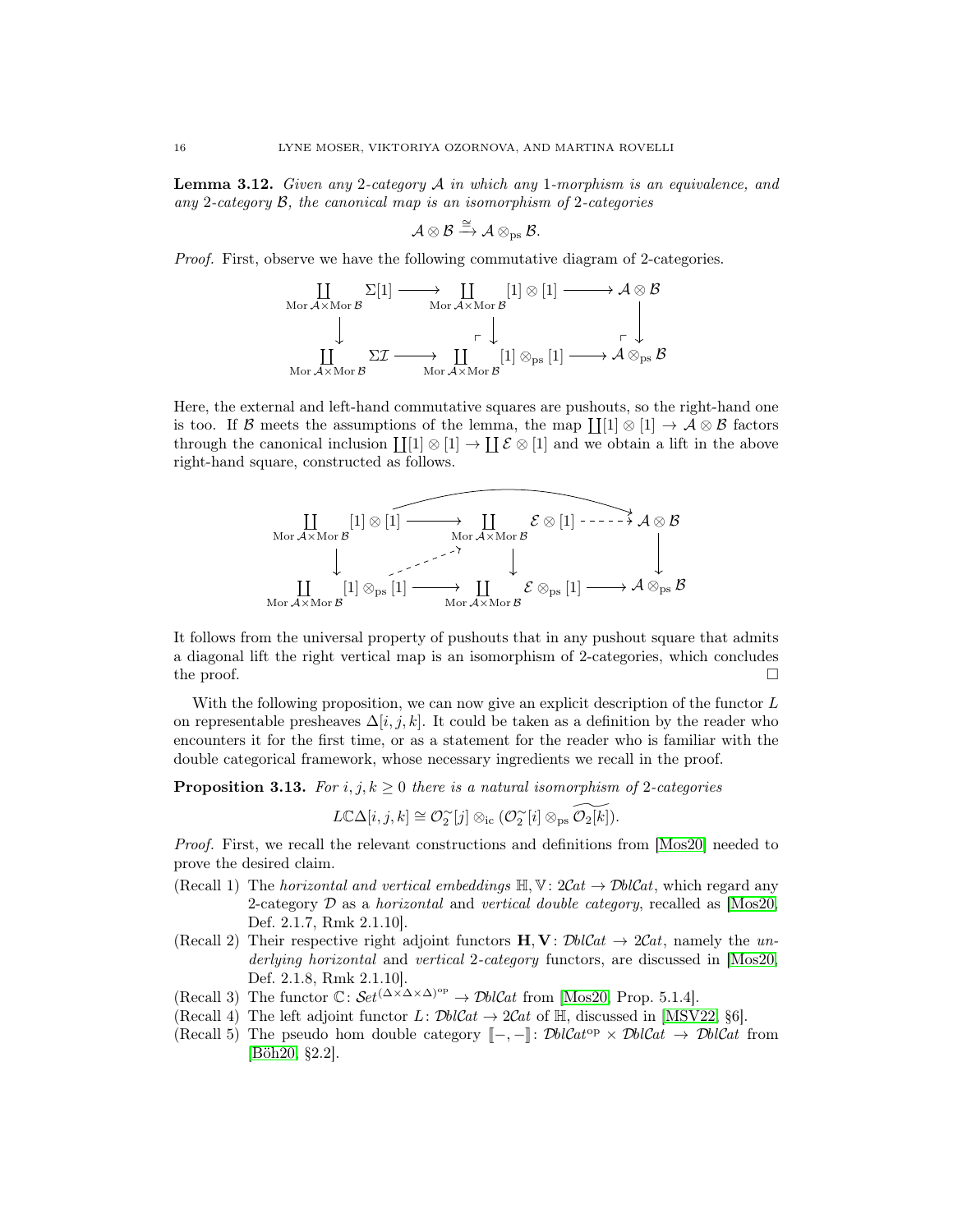- (Recall 6) The corresponding pseudo Gray tensor product of double categories of [\[Böh20\]](#page-60-19)  $\otimes_{\text{ps}}^{\text{dbl}}: \mathcal{D}blCat \times \mathcal{D}blCat \rightarrow \mathcal{D}blCat.$
- Next, we collect a few important facts that we will use.
- <span id="page-18-2"></span>(Obs. 1) For any 2-categories  $\beta$  and  $\mathcal{D}$ , there is a natural isomorphism of 2-categories

$$
\mathbf{V}[\![\mathbb{H}\mathcal{B}, \mathbb{H}\mathcal{D}]\!] \cong [\mathcal{B}, \mathcal{D}]_{\mathrm{ic}}.
$$

This can be deduced from a careful analysis of the involved 2-categories.

<span id="page-18-0"></span>(Obs. 2) For  $i, j, k \geq 0$ , by [\[Mos20,](#page-61-3) Def. 2.2.4, Def. 5.1.3] the value of  $\mathbb C$  at  $\Delta[i, j, k]$  is given by the 2-category

$$
\mathbb{X}_{i,j,k}=\mathbb{C}\Delta[i,j,k]=\mathbb{V}\mathcal{O}_2^\sim[j]\otimes_{\rm ps}^{\rm dbl}\mathbb{H}\mathcal{O}_2^\sim[i]\otimes_{\rm ps}^{\rm dbl}\mathbb{H}\widetilde{\mathcal{O}_2[k]}.
$$

<span id="page-18-1"></span>(Obs. 3) By [\[MSV22,](#page-61-24) Lem. 7.8], for any 2-categories  $A$  and  $B$ , there is an isomorphism of double categories

$$
\mathbb{H}{\mathcal{A}}\otimes^{\mathrm{dbl}}_{\mathrm{ps}}\mathbb{H}{\mathcal{B}}\cong \mathbb{H}({\mathcal{A}}\otimes_{\mathrm{ps}}{\mathcal{B}}).
$$

Now, for any 2-category  $D$  and  $i, j, k \ge 0$ , we obtain natural bijections

$$
2Cat(L\mathbb{C}\Delta[i,j,k],\mathcal{D}) \cong \mathcal{D}blCat(\mathbb{C}\Delta[i,j,k],\mathbb{H}\mathcal{D})
$$
 (Recall 4)

$$
\cong \mathcal{D}blCat(\mathbb{V}\mathcal{O}_2^{\sim}[j] \otimes_{\text{ps}}^{\text{dbl}} \mathbb{H}\mathcal{O}_2^{\sim}[i] \otimes_{\text{ps}}^{\text{dbl}} \mathbb{H}\widetilde{\mathcal{O}_2[k]}, \mathbb{H}\mathcal{D})
$$
 (Obs. 2)

$$
\cong \mathcal{D}blCat(\mathbb{V}\mathcal{O}_{2}^{\sim}[j] \otimes_{\text{ps}}^{\text{dbl}} \mathbb{H}(\mathcal{O}_{2}^{\sim}[i] \otimes_{\text{ps}} \widetilde{\mathcal{O}_{2}[k]}), \mathbb{H}\mathcal{D})
$$
 (Obs. 3)

$$
\cong \mathcal{D}blCat(\mathbb{V}O_2^{\sim}[j], [\![\mathbb{H}(\mathcal{O}_2^{\sim}[i]\otimes_{\text{ps}}\widetilde{\mathcal{O}_2[k]}), \mathbb{H}\mathcal{D}]\!])
$$
 (Recall 5)

$$
\cong 2\mathcal{C}\!at(\mathcal{O}_{2}^{\sim}[j], \mathbf{V}[\mathbb{H}(\mathcal{O}_{2}^{\sim}[i]\otimes_{\mathrm{ps}}\widetilde{\mathcal{O}_{2}[k]}), \mathbb{H}\mathcal{D}])
$$
(Recall 2)

$$
\cong 2\mathcal{C}\!at(\mathcal{O}_{2}^{\sim}[j], [\mathcal{O}_{2}^{\sim}[i]\otimes_{\text{ps}}\widetilde{\mathcal{O}_{2}[k]}, \mathcal{D}]_{\text{ic}}) \tag{Obs. 1}
$$

$$
\cong 2\mathcal{C}\!at(\mathcal{O}_{2}^{\sim}[j]\otimes_{\mathrm{ic}}(\mathcal{O}_{2}^{\sim}[i]\otimes_{\mathrm{ps}}\widetilde{\mathcal{O}_{2}[k]}),\mathcal{D}).\qquad \qquad \mathrm{Rmk}\;3.10
$$

The claim then follows from the Yoneda lemma.  $\Box$ 

3.3. **Nerve comparison.** We study the compatibility between 
$$
N^{\Delta \times \Delta}
$$
 and  $N^{\Theta_2}$ 

<span id="page-18-4"></span>Lemma 3.14. For any 2-category  $\theta$  in  $\Theta_2$  there is an isomorphism of bisimplicial sets

$$
d^*\Theta_2[\theta] = d^*\mathbf{N}^{\Theta_2}\theta \cong \mathbf{N}^{\Delta \times \Delta}_{i,j,0}\theta.
$$

Proof. As a preliminary observation, there is a canonical map

$$
\mathcal{O}_2^{\sim}[j]\otimes_{\mathrm{i}\mathrm{c}}\mathcal{O}_2^{\sim}[i]\rightarrow[j]\otimes_{\mathrm{i}\mathrm{c}}[i]\cong[i|j,\ldots,j],
$$

that can be seen by inspection to be a biequivalence.

Given that the 2-category  $\theta$  is gaunt, namely it does not have any non-identity 2isomorphisms and any non-identity 1-equivalences, the functor  $2Cat(-, \theta)$  sends biequivalences to bijections, and the functors  $2Cat(-, \theta)$  and  $2Cat_{\text{nps}}(-, \theta)$  are isomorphic. Hence, for any  $i, j \geq 0$  we find natural bijections

$$
(d^*\mathbf{N}^{\Theta_2}\theta)_{i,j} = \mathbf{N}_{d[i,j]}^{\Theta_2}\theta = \mathbf{N}_{[i|j,\ldots,j]}^{\Theta_2}\theta \cong 2Cat_{\text{nps}}([i|j,\ldots,j],\theta)
$$
  
\n
$$
\cong 2Cat([i|j,\ldots,j],\theta) \cong 2Cat(\mathcal{O}_2^{\sim}[j] \otimes_{\text{ic}} \mathcal{O}_2^{\sim}[i],\theta)
$$
  
\n
$$
\cong 2Cat(L\mathbb{C}\Delta[i,j,0],\theta) \cong \mathbf{N}_{i,j,0}^{\Delta \times \Delta}\theta,
$$

<span id="page-18-3"></span>as desired.  $\Box$ 

.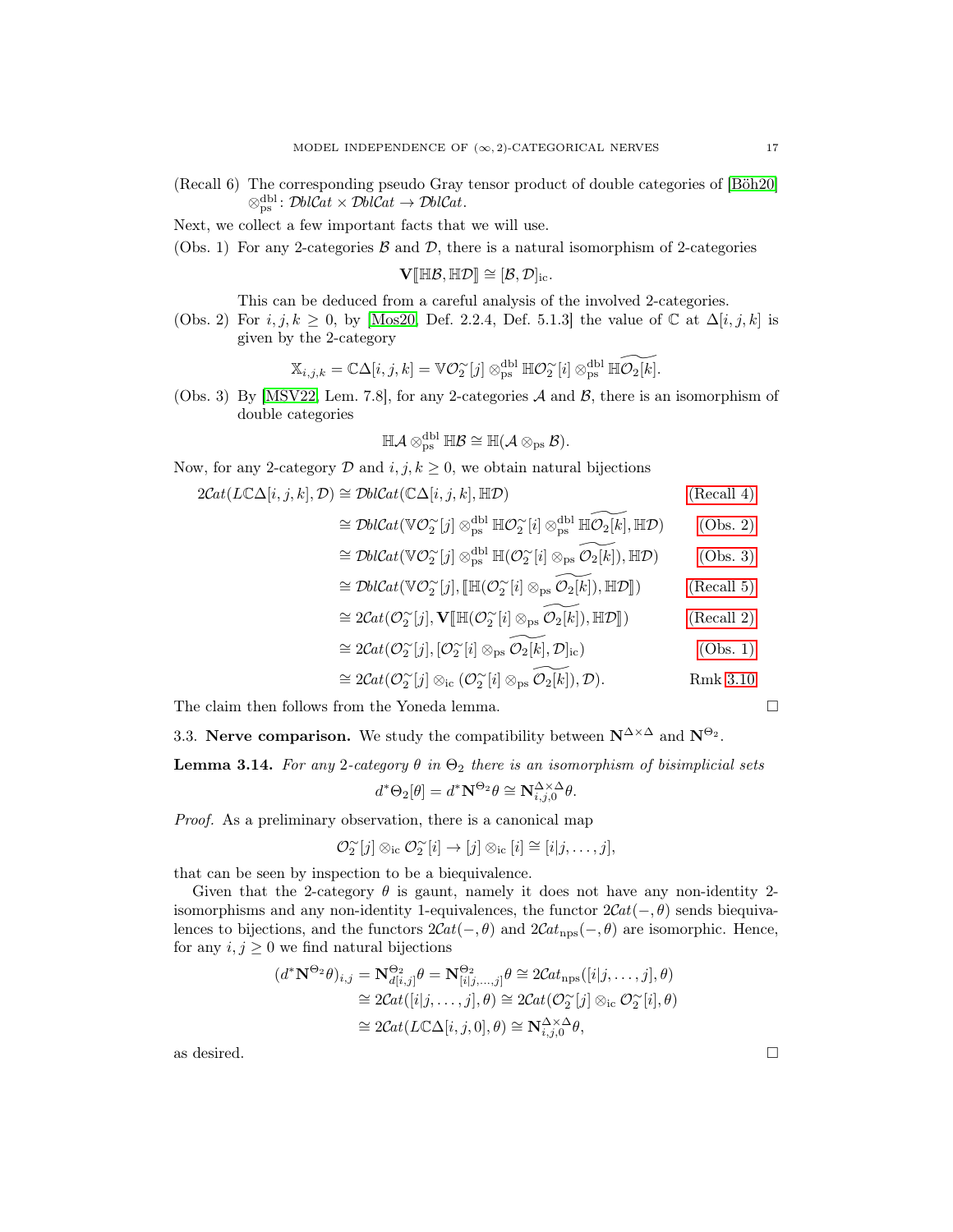**Theorem 3.15.** For any 2-category D there is a natural isomorphism of  $\Theta_2$ -sets

$$
d_*\mathbf N^{\Delta\times \Delta}_{\bullet,0} \mathcal D \cong \mathbf N^{\Theta_2} \mathcal D.
$$

The crucial technical computation occurring in the proof is proven later as Proposition [C.8.](#page-59-2)

*Proof of Theorem [3.15.](#page-18-3)* For any 2-category D and any object  $\theta$  in  $\Theta_2$  there is a natural bijection

$$
d_*\mathbf{N}_{\theta,0}^{\Delta \times \Delta} \mathcal{D} \cong sSet^{\Theta_2^{\text{op}}}(\Theta_2[\theta], d_*\mathbf{N}^{\Delta \times \Delta} \mathcal{D})
$$
  
\n
$$
\cong sSet^{(\Delta \times \Delta)^{\text{op}}} (d^* \Theta_2[\theta], \mathbf{N}^{\Delta \times \Delta} \mathcal{D}) \qquad d^* \dashv d_*
$$
  
\n
$$
\cong sSet^{(\Delta \times \Delta)^{\text{op}}} (d^* \mathbf{N}^{\Theta_2} \theta, \mathbf{N}^{\Delta \times \Delta} \mathcal{D})
$$
  
\n
$$
\cong sSet^{(\Delta \times \Delta)^{\text{op}}} (\mathbf{N}^{\Delta \times \Delta} \theta, \mathbf{N}^{\Delta \times \Delta} \mathcal{D})
$$
  
\n
$$
\cong 2Cat_{\text{nps}}(\theta, \mathcal{D})
$$
  
\n
$$
\cong \mathbf{N}_{\theta}^{\Theta_2} \mathcal{D},
$$
  
\n
$$
\cong \mathbf{N}_{\theta}^{\Theta_2} \mathcal{D},
$$
  
\n
$$
\cong \mathbf{N}_{\theta}^{\Theta_2} \mathcal{D},
$$
  
\n
$$
\cong \mathbf{N}_{\theta}^{\Theta_2} \mathcal{D},
$$
  
\n
$$
\cong \mathbf{N}_{\theta}^{\Theta_2} \mathcal{D},
$$
  
\n
$$
\cong \mathbf{N}_{\theta}^{\Theta_2} \mathcal{D},
$$
  
\n
$$
\cong \mathbf{N}_{\theta}^{\Theta_2} \mathcal{D},
$$
  
\n
$$
\cong \mathbf{N}_{\theta}^{\Theta_2} \mathcal{D},
$$
  
\n
$$
\cong \mathbf{N}_{\theta}^{\Theta_2} \mathcal{D},
$$
  
\n
$$
\cong \mathbf{N}_{\theta}^{\Theta_2} \mathcal{D},
$$
  
\n
$$
\cong \mathbf{N}_{\theta}^{\Theta_2} \mathcal{D},
$$
  
\n
$$
\cong \mathbf{N}_{\theta}^{\Theta_2} \mathcal{D},
$$
  
\n
$$
\cong \mathbf{N}_{\theta}^{\Theta_2}
$$

as desired.  $\Box$ 

Recall the right Quillen equivalences from [\(2.5\)](#page-12-5) and [\(3.4\)](#page-13-1) and the nerve constructions from Constructions [2.6](#page-12-1) and [3.6.](#page-14-0)

<span id="page-19-1"></span>Corollary 3.16. The diagram of  $\infty$ -categories



commutes up to equivalence.

Proof. The corollary is an application of the "right Quillen" version of Lemma [A.1](#page-49-1) to the diagram



The fact that all the assumptions of the lemma are met is from Theorems [2.7,](#page-12-2) [3.7](#page-14-1) and [3.15.](#page-18-3) □

<span id="page-19-0"></span>3.4. A further model. Alternative models of  $(\infty, 2)$ -categories, due to Bergner–Rezk, arises as the class of fibrant objects of two model structures on the category  $PCat(sSet^{\Delta^{op}})$ , see [\[BR13,](#page-60-4) §6.7, §6.11]. Here,  $PCat(sSet^{\Delta^{op}})$  denotes the full subcategory of  $sSet^{(\Delta \times \Delta)^{op}}$ spanned by the bisimpicial spaces X for which  $X_0$  is a set. We refer to those as *precategory objects in simplicial spaces.*<sup>[13](#page-19-2)</sup> One is referred to as the *injective-like* model structure on

<span id="page-19-2"></span> $^{13}$ In the original source those are referred to as *Segal precategories in simplicial spaces*.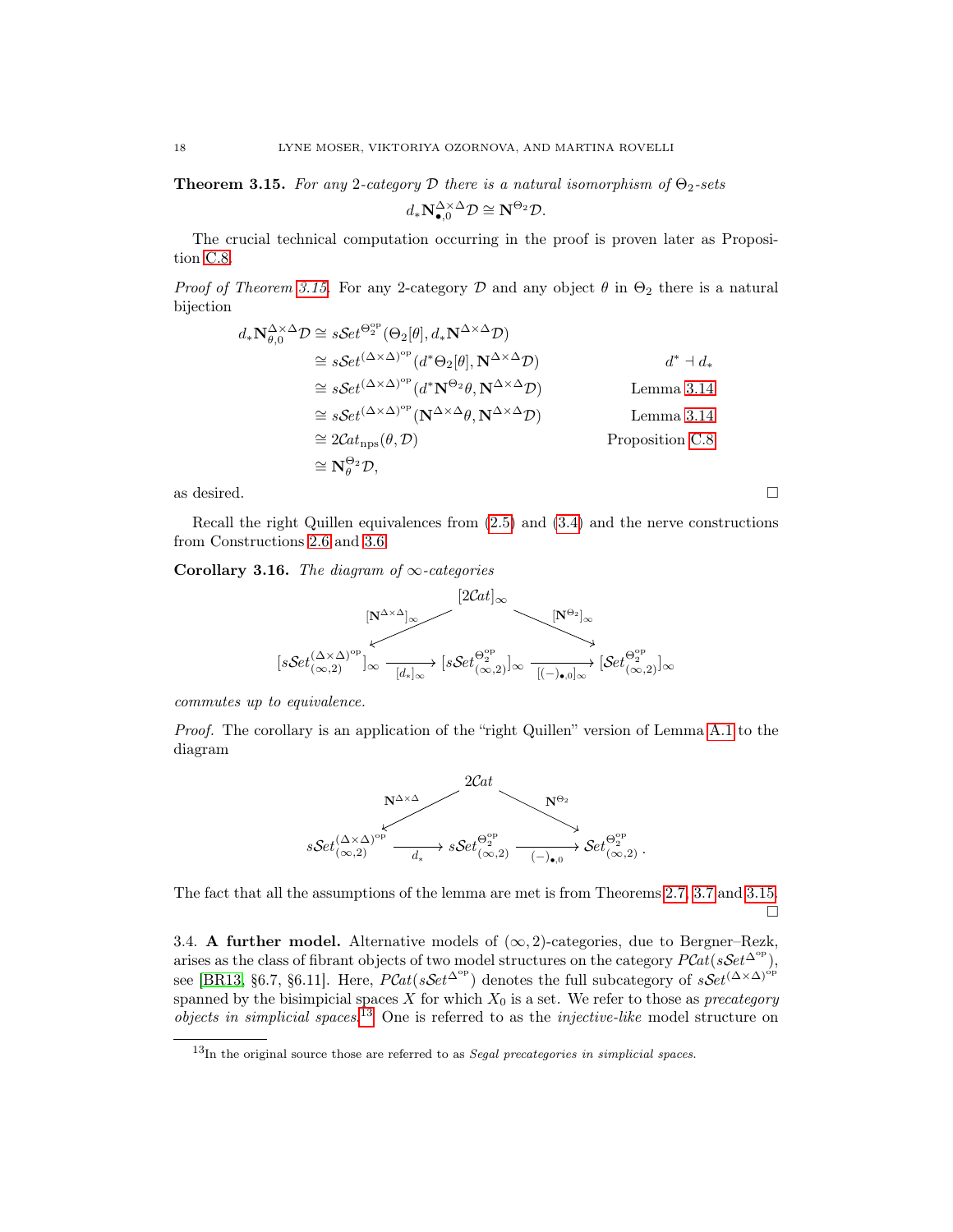$PCat(sSet^{\Delta^{op}})$ , and one as the *projective-like*. In this paper, we make use of the projectivelike, which we denote  $PCat(sSet^{\Delta^{op}})_{(\infty,2)}$ . We will never need an explicit description of this model structure, and we only use the fact that it comes with two Quillen equivalences, which will be recalled as  $(3.17)$  and  $(4.6)$ .

The canonical inclusion functor  $\hat{I}$ :  $\hat{P}Cat(sSet^{\Delta^{op}}) \hookrightarrow sSet^{(\Delta \times \Delta)^{op}}$  admits a right adjoint R, which was proven by Bergner–Rezk as [\[BR20,](#page-60-5) Prop. 9.5, Thm 9.6] to be a right Quillen equivalence

<span id="page-20-0"></span>(3.17) 
$$
R: sSet_{(\infty,2)}^{(\Delta \times \Delta)^{\text{op}}} \to PCat(sSet^{\Delta^{\text{op}}})_{(\infty,2)}.
$$

The functor  $I: \text{PCat}(sSet^{\Delta^{\text{op}}})_{(\infty,2)} \to sSet_{(\infty,2)}^{(\Delta \times \Delta)^{\text{op}}}$  reflects weak equivalences between precategories, in the sense of the following lemma.

<span id="page-20-2"></span>**Lemma 3.18.** The functor  $I: \text{PCat}(sSet^{\Delta^{\text{op}}})_{(\infty,2)} \to sSet_{(\infty,2)}^{(\Delta \times \Delta)^{\text{op}}}$  reflects weak equivalences. That is, if  $f: X \to Y$  is a map in  $PCat(sSet^{\Delta^{op}})_{(\infty,2)}$  such that its image  $If: IX \to IY$  is a weak equivalence in  $sSet_{(\infty,2)}^{(\Delta \times \Delta)^{\text{op}}},$  then  $f: X \to Y$  is a weak equivalence in  $P\mathcal{C}\at(sk\mathcal{S}\at( \mathcal{S}\at( \Delta^{\mathrm{op}})_{(\infty,2)}.$ 

This statement already occurs in the proof of [\[BR20,](#page-60-5) Thm 9.6], recalling from [\[BR13,](#page-60-4) §6.7, §6.11] that the weak equivalences of the two model structures from [\[BR13,](#page-60-4) §6] considered on  $PCat(sSet^{\Delta^{op}})$  coincide. We recollect an outline of the argument here for the reader's convenience.

*Proof.* Bergner–Rezk introduce a functor  $L: P\mathcal{C}at(s\mathcal{S}et^{\Delta^{\mathrm{op}}}) \to P\mathcal{C}at(s\mathcal{S}et^{\Delta^{\mathrm{op}}})$  and natural weak equivalence  $X \xrightarrow{\simeq} LX$  in  $sSet_{(\infty,2)}^{(\Delta \times \Delta)^{\text{op}}}$  for every X in  $PCat(sSet^{\Delta^{\text{op}}})$ , in [\[BR13,](#page-60-4) §6.7]. By construction,  $LX$  is an injectively fibrant Segal space. It is discussed in [\[BR13,](#page-60-4) §6.7, §6.11] that the functor L detects weak equivalences of  $PCat(sSet^{\Delta^{op}})_{(\infty,2)}$  in the following sense: a map  $f: X \to Y$  in  $\text{PCat}(sSet^{\Delta^{op}})$  is a weak equivalence in  $\text{PCat}(sSet^{\Delta^{op}})_{(\infty,2)}$  if and only if the induced map  $Lf: LX \to LY$  is a Dwyer–Kan equivalence in the sense of [\[BR20,](#page-60-5) Def. 8.2].

Now assume a map  $f: X \to Y$  in  $PCat(sSet^{\Delta^{op}})$  is a weak equivalence viewed as  $If: IX \to IY$  in  $sSet_{(\infty,2)}^{(\Delta \times \Delta)^{op}}$ . We consider the commutative diagram



By assumption and by construction of  $L$ , all but possibly the lower horizontal map are weak equivalences in  $sSet_{(\infty,2)}^{(\Delta \times \Delta)^{\rm op}}$ . By 2-out-of-3, the lower horizontal map must also be. Now once again by construction, its source and target are (injectively fibrant) Segal spaces. By [\[BR20,](#page-60-5) Thm 8.18], this being a weak equivalence in  $sSet_{(\infty,2)}^{(\Delta\times\Delta)^{op}}$  is equivalent to being a Dwyer–Kan equivalence, thus showing that f is a weak equivalence in  $PCat(sSet^{\Delta^{op}})_{(\infty,2)},$ as desired.  $\Box$ 

<span id="page-20-1"></span>From  $[BR20, §9]$  $[BR20, §9]$ , for any bisimplicial space X, the value RX of the right adjoint R to the inclusion of  $PCat(sSet^{\Delta^{op}})$  into trisimplicial sets can be understood as the following pullback in trisimplicial sets.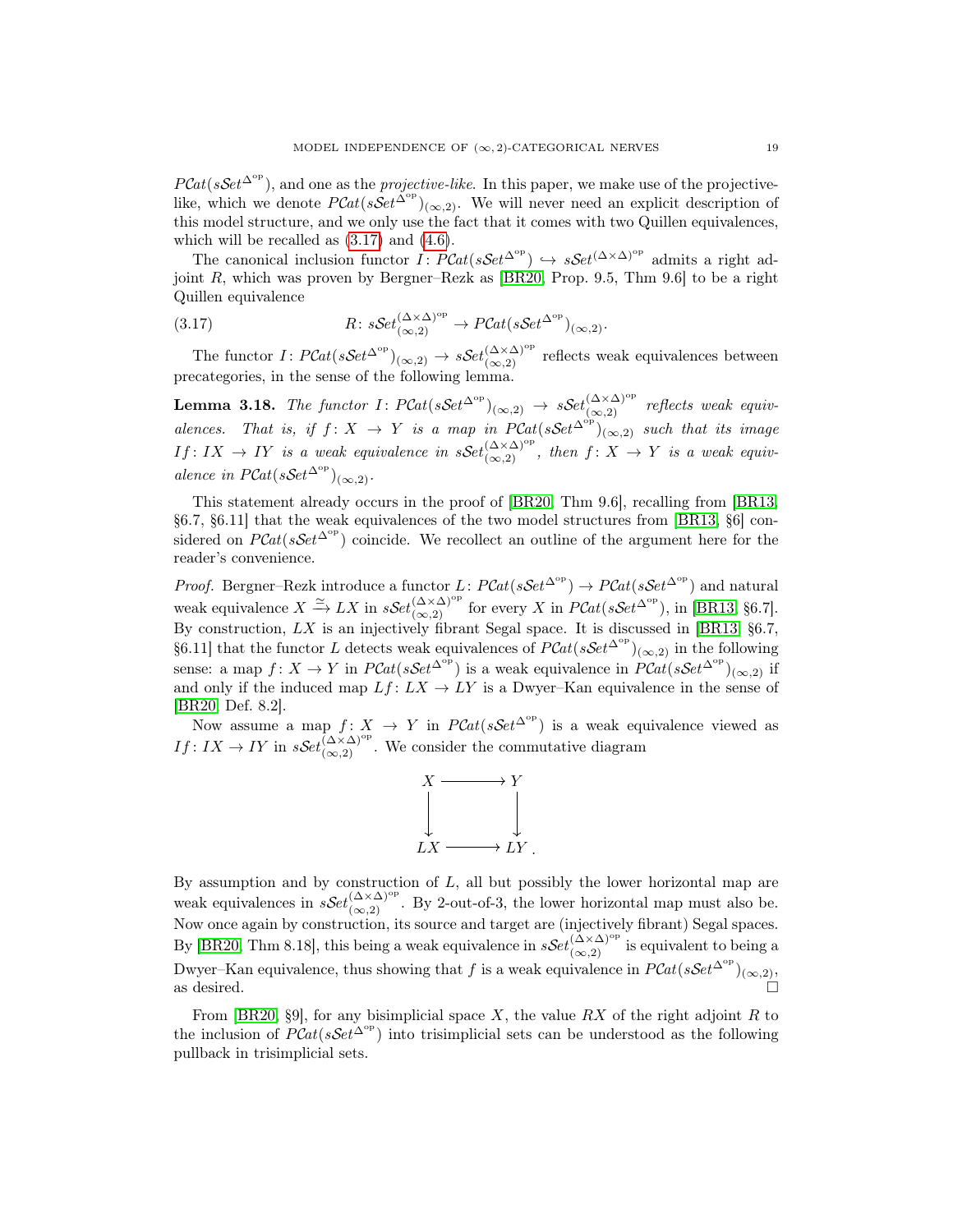

Here,  $\cosh_0$ :  $sSet^{\Delta^{\mathrm{op}}} \to sSet^{\Delta \times \Delta^{\mathrm{op}}}$  denotes the 0-th coskeleton functor used in [\[BR20,](#page-60-5) §9]. We give an alternative description of RX.

<span id="page-21-1"></span>Remark 3.20. For i, j,  $k \geq 0$ , let  $\overline{\Delta}[i, j, k]$  denote the following pushout of bisimplicial spaces.

$$
\coprod_{i+1} \Delta[0, j, k] \longrightarrow \Delta[i, j, k]
$$
  

$$
\downarrow \qquad \qquad \downarrow
$$
  

$$
\coprod_{i+1} \Delta[0, 0, 0] \longrightarrow \overline{\Delta}[i, j, k]
$$

Notice that, although not all objects occurring in the span belong to  $PCat(sSet^{\Delta^{op}})$ , the pushout  $\overline{\Delta}[i, j, k]$  does in fact belong to  $PCat(sSet^{\Delta^{op}})$ .

Given the pullback  $(3.19)$ , we deduce that for any bisimplicial space X there is a natural bijection

$$
(RX)_{i,j,k} \cong s\mathcal{S}et^{(\Delta \times \Delta)^{\rm op}}(\overline{\Delta}[i,j,k],X).
$$

<span id="page-21-3"></span>*Remark* 3.21. For any  $j, k \geq 0$  there is an isomorphism of bisimplicial spaces

$$
\overline{\Delta}[0,j,k] \cong \Delta[0,0,0].
$$

3.5. The nerve. In the remainder of this subsection, we study the bisimplicial space  $R\mathbf{N}^{\Delta\times\Delta}\mathcal{D}$ , which will be relevant in addressing the compatibility of the nerve constructions for bisimplicial and enriched models.

Remark 3.22. Observe that for any  $i, j, k \geq 0$  and  $\mathcal{D}$  a 2-category there is a natural bijection

$$
(R\mathbf{N}^{\Delta \times \Delta} \mathcal{D})_{i,j,k} \cong s\mathcal{S}et^{(\Delta \times \Delta)^{\mathrm{op}}}(\overline{\Delta}[i,j,k],\mathbf{N}^{\Delta \times \Delta} \mathcal{D}) \cong 2\mathcal{C}at(L^{\simeq} \mathbb{C}\overline{\Delta}[i,j,k],\mathcal{D}).
$$

<span id="page-21-0"></span>**Proposition 3.23.** For any  $i, j, k \geq 0$  there is a natural isomorphism of 2-categories

$$
L^{\infty} \mathbb{C} \overline{\Delta}[i, j, k] \cong L \mathbb{C} \overline{\Delta}[i, j, k].
$$

In particular, for any 2-category  $D$  and  $i, j, k \geq 0$  there is a natural bijection

$$
(R\mathbf{N}^{\Delta \times \Delta} \mathcal{D})_{i,j,k} \cong 2\mathcal{C}at(L^{\simeq} \mathbb{C} \overline{\Delta}[i,j,k], \mathcal{D}) \cong 2\mathcal{C}at(L\mathbb{C} \overline{\Delta}[i,j,k], \mathcal{D}).
$$

The proof relies on the following lemma.

<span id="page-21-2"></span>**Lemma 3.24.** For any  $i, j, k \geq 0$  there is a pushout of 2-categories

$$
\coprod_{i+1} \coprod_{k+1} L^{\simeq} \mathbb{C}\Delta[0, j, 0] \longrightarrow L^{\simeq} \mathbb{C}\Delta[i, j, k]
$$
  

$$
\downarrow \qquad \qquad \downarrow \qquad \qquad \downarrow
$$
  

$$
\coprod_{i+1} \coprod_{k+1} [0] \longrightarrow L \mathbb{C}\Delta[i, j, k].
$$

*Proof.* Let  $P$  be the pushout of the span of 2-categories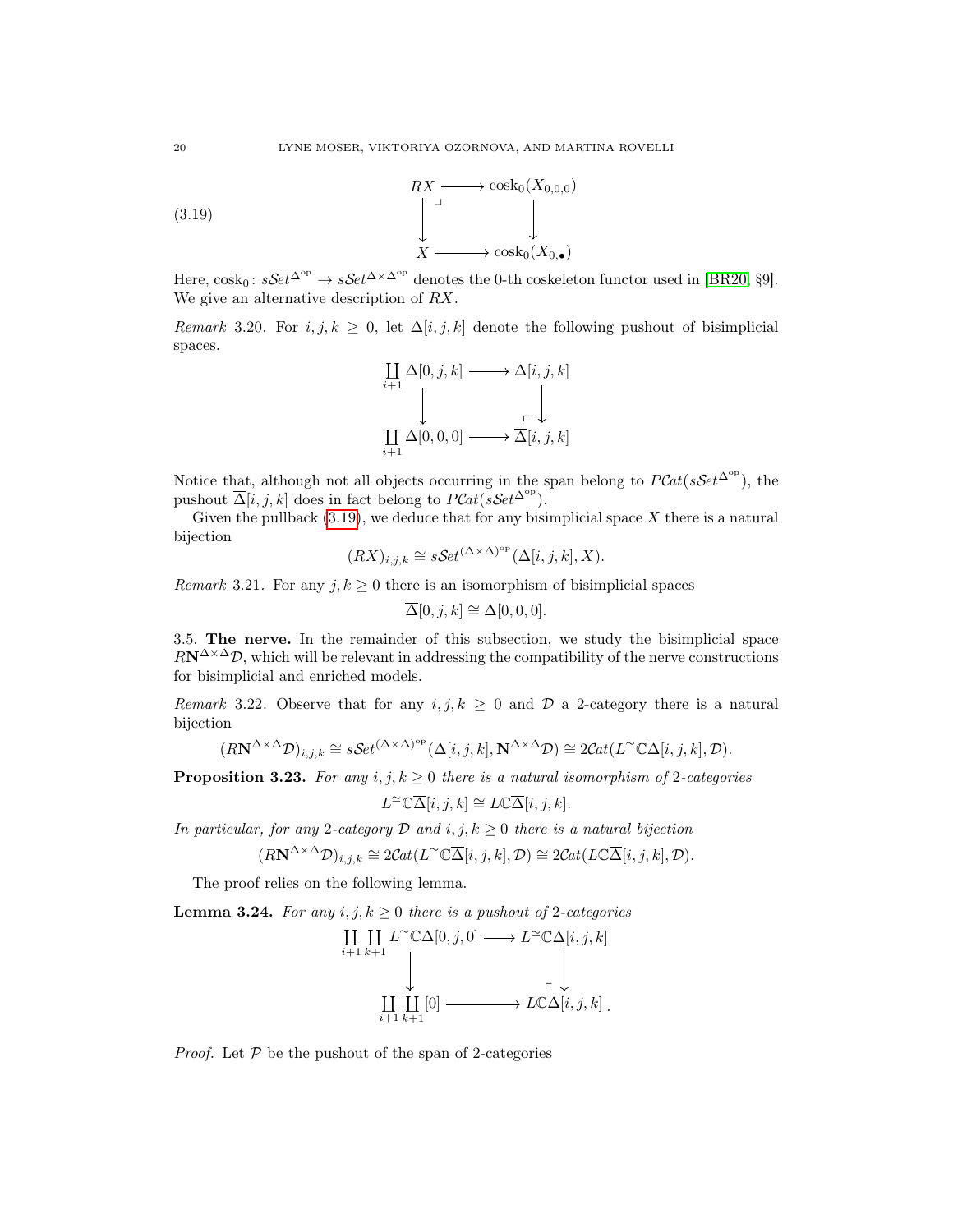$$
\underset{i+1}{\amalg} \underset{k+1}{\amalg} [0] \longleftarrow \underset{i+1}{\amalg} \underset{k+1}{\amalg} L^{\simeq} \mathbb{C} \Delta[0,j,0] \longrightarrow L^{\simeq} \mathbb{C} \Delta[i,j,k] \, .
$$

Using the naturality of the map in Proposition [3.5,](#page-13-2) we get an induced commutative diagram of 2-categories.



In the diagram, the left vertical map is a coproduct of the biequivalence

$$
L^{\infty} \mathbb{C} \Delta[0, j, 0] \to L \mathbb{C} \Delta[0, j, 0] \cong \mathcal{O}_2^{\infty}[j] \otimes_{\text{ic}} (\mathcal{O}_2^{\infty}[0] \otimes_{\text{ps}} \widetilde{\mathcal{O}_2[0]}) \cong [0],
$$

built using Propositions [3.5](#page-13-2) and [3.13,](#page-17-0) so it is a biequivalence itself.

Also, the top horizontal map is obtained by applying the composite left Quillen functor  $L^{\simeq} \mathbb{C}$ : sSet<sup>( $\Delta \times \Delta$ )<sup>op</sup> → 2Cat from Theorem [3.7](#page-14-1) to the cofibration</sup>

$$
\coprod_{i+1} \coprod_{k+1} \Delta[0, j, 0] \to \Delta[i, j, k],
$$

so it is a cofibration itself.

Since the model structure on  $2Cat$  is left proper by [\[Lac02,](#page-61-14) Thm 6.3] (see also [\[Lac04,](#page-61-15) §2]), it follows that the bottom horizontal map

$$
L^{\simeq} \mathbb{C}\Delta[i,j,k] \to \mathcal{P}
$$

is also a biequivalence. Since the map  $L^{\infty} \mathbb{C}\Delta[i, j, k] \to L \mathbb{C}\Delta[i, j, k]$  is a biequivalence by Proposition [3.5,](#page-13-2) then by 2-out-of-3 the comparison map

$$
\mathcal{P} \to L\mathbb{C}\Delta[i,j,k]
$$

is also a biequivalence. Using the explicit description from [\[Mos20,](#page-61-3) Desc. 6.3.1], we now see that this comparison map is an isomorphism on underlying 1-categories, which is sufficient to conclude that it must in fact be an isomorphism of 2-categories, as biequivalences are in particular isomorphisms on 2-morphisms. □

We can now prove the proposition.

*Proof of Proposition [3.23.](#page-21-0)* We argue that for any  $i, j, k \geq 0$  there is an isomorphism of 2-categories

(3.25) 
$$
L^{\simeq} \mathbb{C}\overline{\Delta}[i,j,k] \cong L\mathbb{C}\overline{\Delta}[i,j,k]
$$

that is natural in  $i, j, k$ .

<span id="page-22-0"></span>To this end, we consider the following commutative diagram in of 2-categories.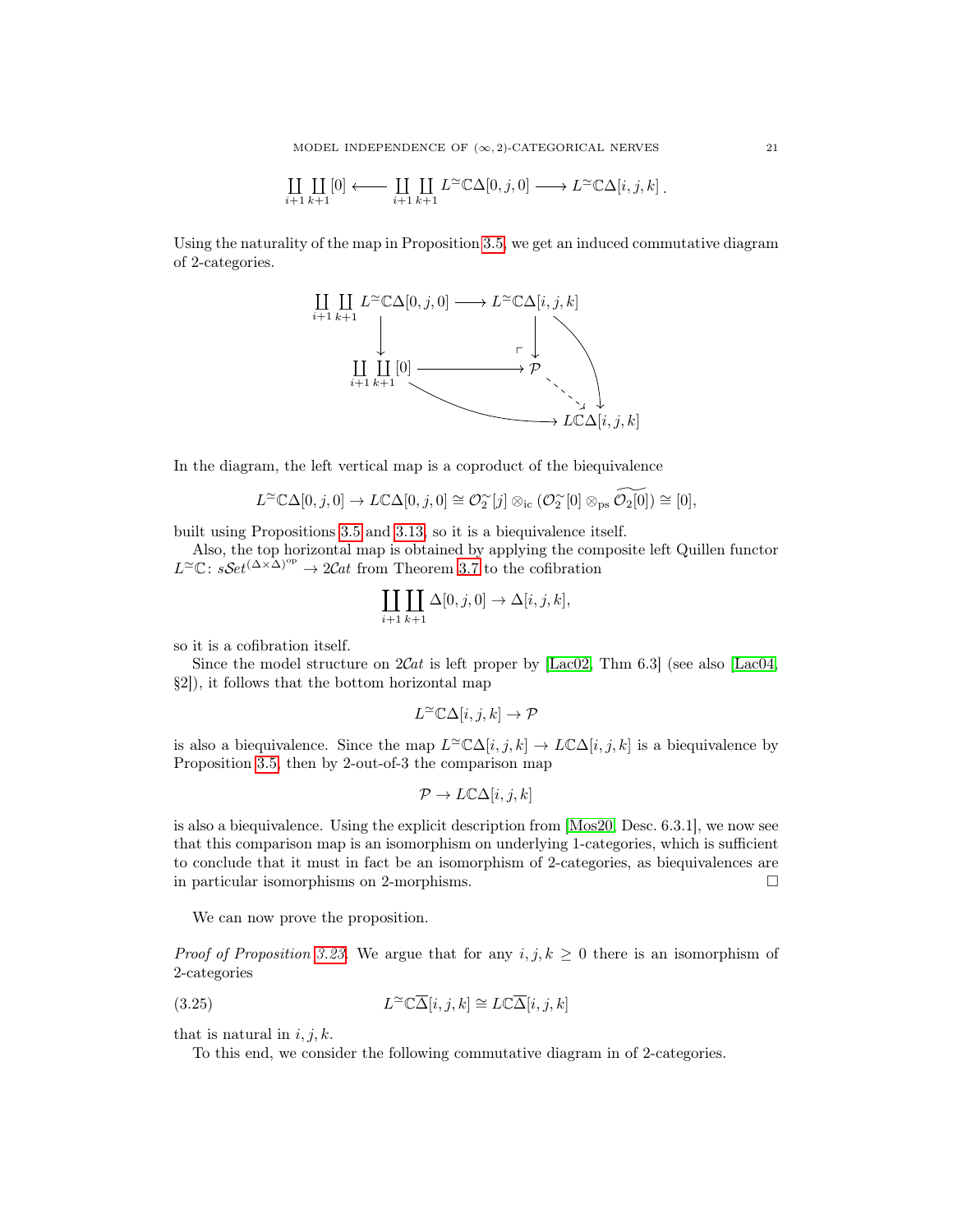

The colimit of this diagram can be equivalently computed by either taking the colimit of the colimit of each row, or by taking the colimit of the colimit of each column.

On the one hand, by Remark [3.20](#page-21-1) and using the fact that  $L^{\approx}$  is a left adjoint functor, the colimit of each row produces the span of 2-categories



whose pushout is  $L^{\infty} \overline{\Delta}[i, j, k]$ .

On the other hand, by Lemma [3.24](#page-21-2) we see that the pushout of each column produces the following span of 2-categories

$$
\coprod_{i+1}[0] \longleftrightarrow \coprod_{i+1} L\mathbb{C}\Delta[0,j,k] \longrightarrow L\mathbb{C}\Delta[i,j,k]
$$

and by Remark [3.20](#page-21-1) and using the fact that  $L$  and  $\mathbb C$  are left adjoint functors, its colimit is  $L\mathbb{C}\overline{\Delta}[i,j,k].$ 

Hence, the isomorphism  $(3.25)$  follows.  $\Box$ 

<span id="page-23-1"></span>*Remark* 3.26. Given any 2-category  $D$ , combining Theorem [3.7](#page-14-1) and  $(3.17)$  we know that  $R\mathbf{N}^{\Delta\times\Delta}\mathcal{D}$  is fibrant in  $P\mathcal{C}at(s\mathcal{S}et^{\Delta^{\mathrm{op}}})_{(\infty,2)}$ . By Remark [3.2,](#page-13-3) for any  $j\geq 0$  we know that  $(RN^{\Delta \times \Delta}D)_{\bullet,j}$  is a Segal space. It follows that for any  $i, j \geq 0$  we have a weak equivalence of spaces

$$
(R\mathbf{N}^{\Delta \times \Delta} \mathcal{D})_{i,j} \simeq (R\mathbf{N}^{\Delta \times \Delta} \mathcal{D})_{1,j} \underset{(R\mathbf{N}^{\Delta \times \Delta} \mathcal{D})_{0,j}}{\times} \cdots \underset{(R\mathbf{N}^{\Delta \times \Delta} \mathcal{D})_{0,j}}{\times} (R\mathbf{N}^{\Delta \times \Delta} \mathcal{D})_{1,j}.
$$

This motivates us to understand better the sets  $(RN^{\Delta \times \Delta}D)_{0,j,k}$  and  $(RN^{\Delta \times \Delta}D)_{1,j,k}$ , which we achieve in Propositions [3.27](#page-23-0) and [3.30.](#page-26-1)

<span id="page-23-0"></span>**Proposition 3.27.** For any 2-category D and j,  $k \geq 0$  there is a natural bijection

$$
(R\mathbf{N}^{\Delta \times \Delta} \mathcal{D})_{0,j,k} \cong \mathbf{Ob} \mathcal{D}.
$$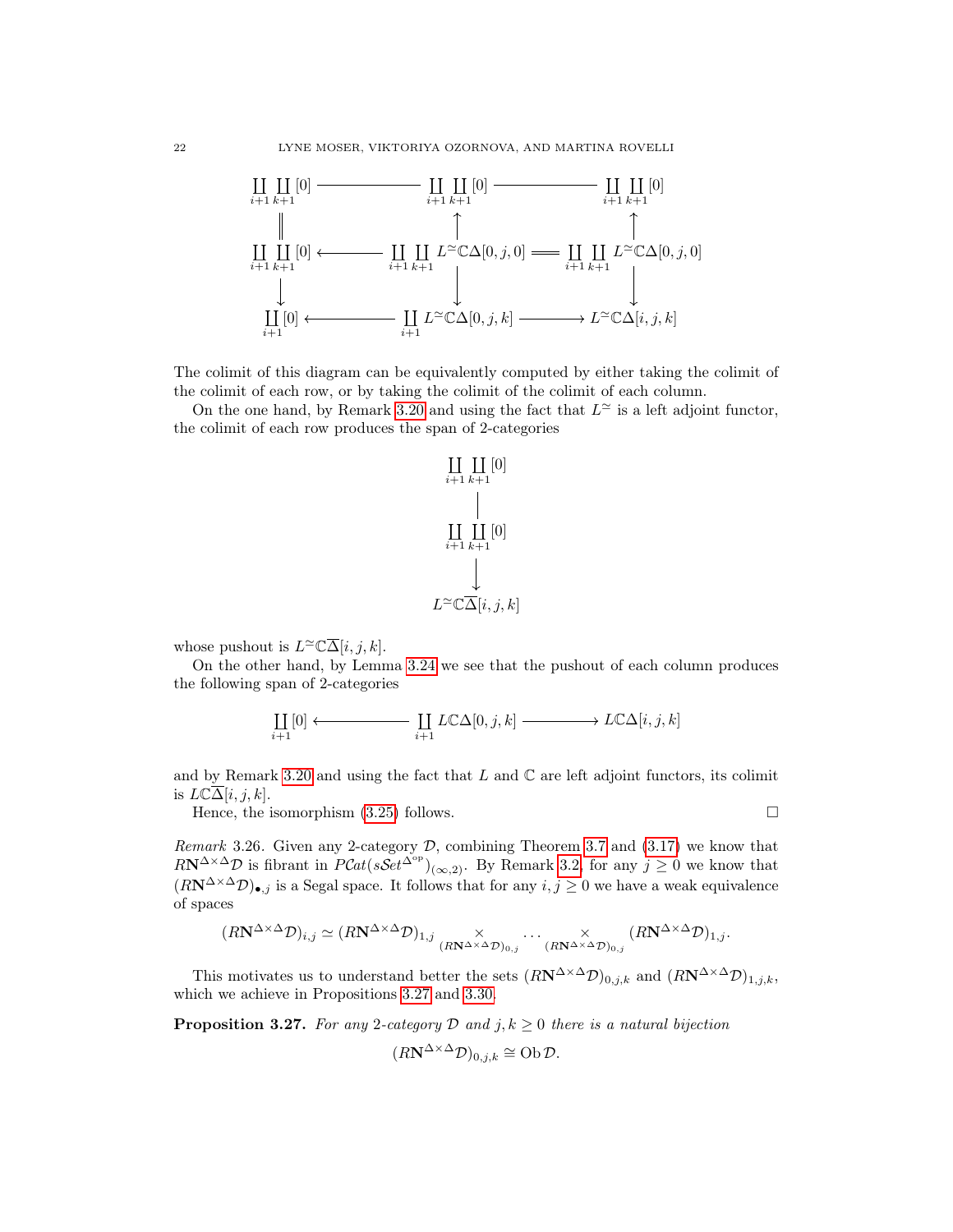*Proof.* By Remarks [3.20](#page-21-1) and [3.21,](#page-21-3) for any  $j, k \geq 0$ , we have a natural bijection

$$
(R\mathbf{N}^{\Delta \times \Delta} \mathcal{D})_{0,j,k} \cong s\mathcal{S}et^{(\Delta \times \Delta)^{op}}(\overline{\Delta}[0,j,k], \mathbf{N}^{\Delta \times \Delta} \mathcal{D})
$$
  
\n
$$
\cong s\mathcal{S}et^{(\Delta \times \Delta)^{op}}(\Delta[0,0,0], \mathbf{N}^{\Delta \times \Delta} \mathcal{D})
$$
  
\n
$$
\cong \mathbf{N}^{\Delta \times \Delta}_{0,0,0} \mathcal{D} \cong 2Cat([0], \mathcal{D}) \cong \text{Ob } \mathcal{D},
$$
  
\nas desired.

We now proceed to describing  $(RN^{\Delta \times \Delta}D)_{1,j,k}$ , which requires some extra work.

Given any category  $A$ , we denote by  $\Sigma A$  the 2-point suspension of  $A$ , which consists of two distinct objects and a single interesting hom-category given by  $A$ . The construction extends to a left adjoint functor  $\Sigma: \mathcal{C}at \to 2\mathcal{C}at_{**}.$ 

<span id="page-24-0"></span>**Lemma 3.28.** For any 2-category  $A$  there is a pushout of 2-categories

$$
\mathcal{A} \amalg \mathcal{A} \longrightarrow [0] \amalg [0]
$$
\n
$$
\downarrow \qquad \qquad \downarrow \qquad \qquad \downarrow
$$
\n
$$
\mathcal{A} \otimes [1] \longrightarrow \Sigma(\pi_0)_* \mathcal{A} \ .
$$

*Proof.* If we denote by  $\mathcal{P}A$  the following pushout of 2-categories,

$$
\mathcal{A} \amalg \mathcal{A} \longrightarrow [0] \amalg [0]
$$
\n
$$
\downarrow \qquad \qquad \downarrow \qquad \qquad \downarrow
$$
\n
$$
\mathcal{A} \otimes [1] \longrightarrow \mathcal{P} \mathcal{A}
$$

this construction can also be regarded as a left adjoint functor  $\mathcal{P}: 2Cat \to 2Cat_{*,*}$ . At the same time, also  $\Sigma(\pi_0)_*$  defines a left adjoint functor  $\Sigma(\pi_0)_*: 2Cat \to 2Cat_{*,*}$ . One can now prove by direct inspection that for any *i*-cell  $\Sigma^{i}[1]$  for  $i = 0, 1, 2$ , there is a natural isomorphism of bipointed 2-categories

$$
\mathcal{P}\Sigma^i[1] \cong \Sigma(\pi_0)_*\Sigma^i[1].
$$

It follows by cocontinuity that for every 2-category  $A$  there is an isomorphism of (bipointed) 2-categories

$$
\mathcal{P}\mathcal{A}\cong\Sigma(\pi_0)_*\mathcal{A},
$$

concluding the proof.  $\Box$ 

For  $j, k \geq 0$ , we let  $\widetilde{k}$  denote the unique contractible groupoid with  $k + 1$  objects, namely the category with  $k + 1$  objects and a unique morphism between any two objects, and  $\Sigma([j] \times [k])$  the 2-point suspension of the 1-category  $[j] \times [k]$ . This is the 2-category with two objects and a single interesting hom-category given by  $[j] \times \widetilde{k}[k]$ .

<span id="page-24-1"></span>**Lemma 3.29.** For any  $j, k \geq 0$  there is a pushout of 2-categories

$$
L\mathbb{C}\Delta[0, j, k] \amalg L\mathbb{C}\Delta[0, j, k] \longrightarrow [0] \amalg [0]
$$
  
\n
$$
\downarrow \qquad \qquad \downarrow
$$
  
\n
$$
L\mathbb{C}\Delta[1, j, k] \longrightarrow \Sigma([j] \times [\widetilde{k}]).
$$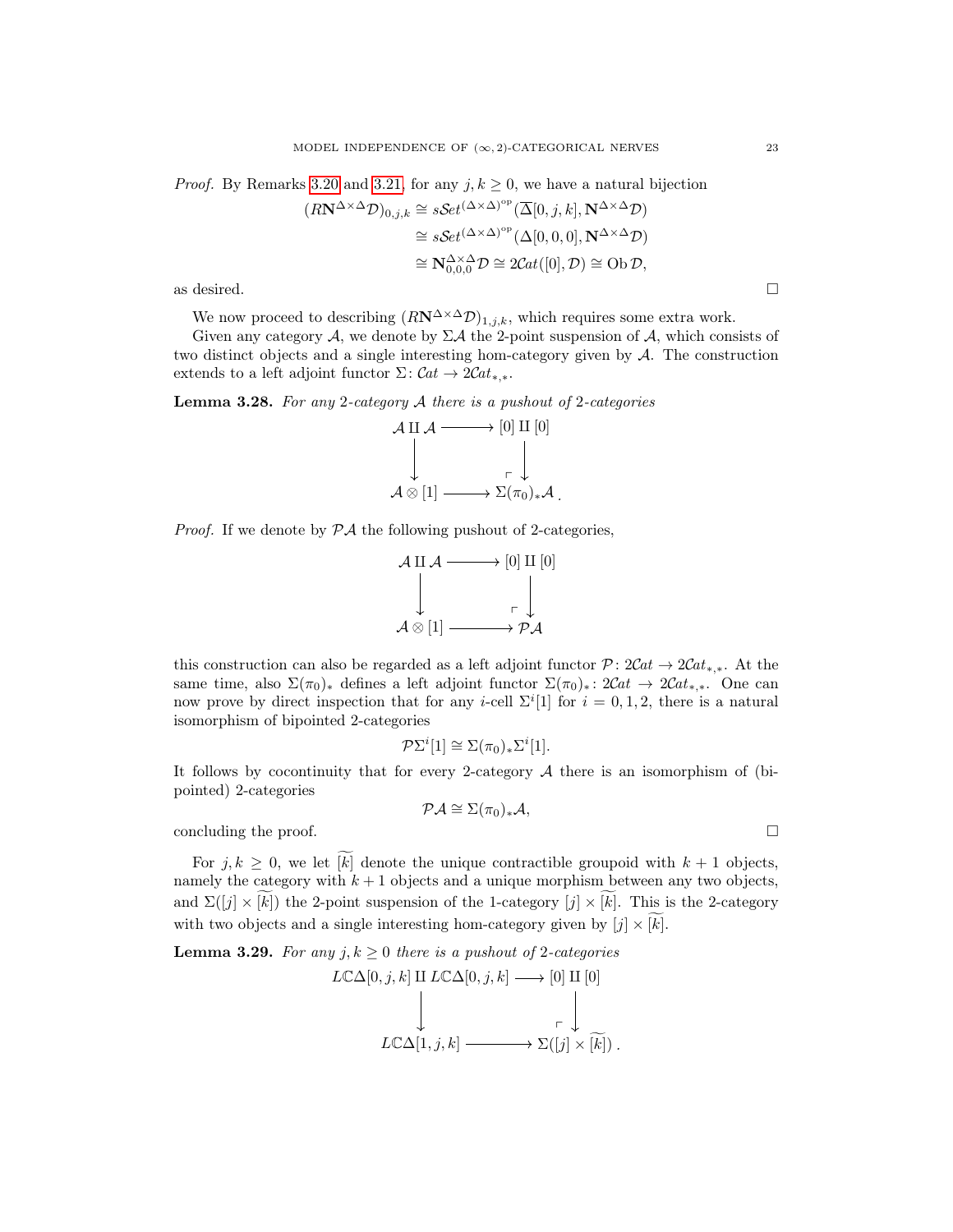*Proof.* Denote by  $P$  the following pushout of 2-categories.

$$
LCA[0, j, k] \amalg LCA[0, j, k] \longrightarrow [0] \amalg [0]
$$
  
\n
$$
\downarrow \qquad \qquad \downarrow
$$
  
\n
$$
LC\Delta[1, j, k] \longrightarrow \mathcal{P}
$$

Consider the following commutative diagram of 2-categories.

$$
\pi_0(\mathrm{Ob}_*\mathcal{O}_2^{\sim}[j]) \otimes \mathrm{Ob}([1] \otimes_{\mathrm{ps}} \widetilde{\mathcal{O}_2[k]}) \xleftarrow{\cong} \coprod_{2} \pi_0(\mathrm{Ob}_*\mathcal{O}_2^{\sim}[j]) \otimes \mathrm{Ob}\widetilde{\mathcal{O}_2[k]} \longrightarrow \coprod_{2} [0]
$$
\n
$$
\mathrm{Ob}_*\mathcal{O}_2^{\sim}[j] \otimes \mathrm{Ob}([1] \otimes_{\mathrm{ps}} \widetilde{\mathcal{O}_2[k]}) \xleftarrow{\cong} \coprod_{2} \mathrm{Ob}_*\mathcal{O}_2^{\sim}[j] \otimes \mathrm{Ob}\widetilde{\mathcal{O}_2[k]} \longrightarrow \coprod_{2} [0]
$$
\n
$$
\mathcal{O}_2^{\sim}[j] \otimes ([1] \otimes_{\mathrm{ps}} \widetilde{\mathcal{O}_2[k]}) \xleftarrow{\cong} \coprod_{2} \mathcal{O}_2^{\sim}[j] \otimes \widetilde{\mathcal{O}_2[k]} \longrightarrow \coprod_{2} [0]
$$

The colimit of this diagram can be equivalently computed by either taking the colimit of the colimit of each row, or by taking the colimit of the colimit of each column.

By doing pushouts of each column first, we get using Lemma [3.11](#page-16-0) the pushout of the span

$$
\mathcal{O}_{2}^{\sim}[j]\otimes_{\mathrm{ic}}([1]\otimes_{\mathrm{ps}}\widetilde{\mathcal{O}_{2}[k]})\longleftarrow\coprod_{2}\mathcal{O}_{2}^{\sim}[j]\otimes_{\mathrm{ic}}\widetilde{\mathcal{O}_{2}[k]}\longrightarrow\coprod_{2}[0].
$$

By Proposition [3.13,](#page-17-0) we identify the pushout to be computed as the pushout of the span

$$
L\mathbb{C}\Delta[1,j,k] \longleftarrow \coprod_{2} L\mathbb{C}\Delta[0,j,k] \longrightarrow \coprod_{2}[0]
$$

which gives precisely  $\mathcal{P}$ .

Now note that there are natural isomorphisms of 2-categories

$$
\begin{aligned}\n\mathcal{O}_2^{\sim}[j] \otimes ([1] \otimes_{\text{ps}} \widetilde{\mathcal{O}_2[k]}) &\cong \mathcal{O}_2^{\sim}[j] \otimes (\widetilde{\mathcal{O}_2[k]} \otimes_{\text{ps}} [1]) && \text{symmetry of } \otimes_{\text{ps}} \\
&\cong \mathcal{O}_2^{\sim}[j] \otimes (\widetilde{\mathcal{O}_2[k]} \otimes [1]) && \text{Lemma 3.12} \\
&\cong (\mathcal{O}_2^{\sim}[j] \otimes \widetilde{\mathcal{O}_2[k]}) \otimes [1]. && \text{associativity of } \otimes\n\end{aligned}
$$

By doing pushouts of each row, we get using the above isomorphism and Lemma [3.28](#page-24-0) applied to  $\mathcal{A} = \mathcal{O}_2^{\infty}[j] \otimes \widetilde{\mathcal{O}_2[k]}$  the pushout of the span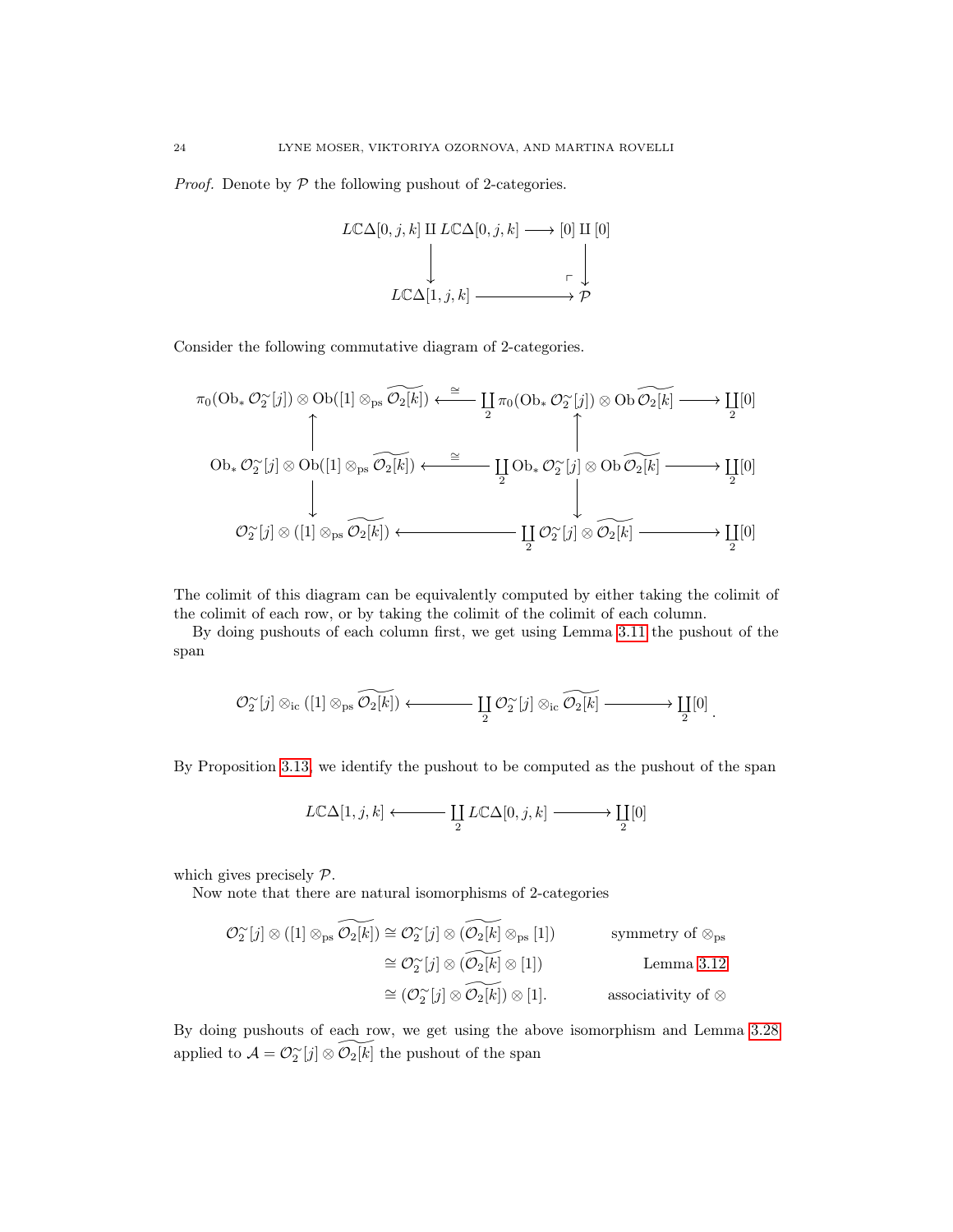

which gives precisely  $\Sigma(\pi_0)_*(\mathcal{O}_2^\sim[j] \otimes \widetilde{\mathcal{O}_2[k]})$ . Combining [\[AM20,](#page-60-18) Prop. A.27, §A.31], remembering that  $(\pi_0)_*\mathcal{D} \cong \tau_{\leq 1}^i \mathcal{D}$ , we obtain that for any  $j, k \geq 0$ , there are natural isomorphisms of 2-categories

$$
\Sigma(\pi_0)_*(\mathcal{O}_2^{\sim}[j] \otimes \widetilde{\mathcal{O}_2[k]}) \cong \Sigma(((\pi_0)_*\mathcal{O}_2^{\sim}[j]) \times ((\pi_0)_*\widetilde{\mathcal{O}_2[k]}))
$$
  

$$
\cong \Sigma([j] \times [\widetilde{k}]).
$$

So the desired isomorphism follows.  $\Box$ 

We can now describe  $(RN^{\Delta \times \Delta}D)_{1,j,k}$ .

### <span id="page-26-1"></span>**Proposition 3.30.** For any  $j, k \geq 0$  there is a natural isomorphism of 2-categories

<span id="page-26-2"></span>
$$
L\mathbb{C}\overline{\Delta}[1,j,k] \cong \Sigma([j] \times \widetilde{[k]}).
$$

In particular, for any 2-category  $D$  and  $j, k \geq 0$  there is a natural bijection

$$
(R\mathbf{N}^{\Delta \times \Delta} \mathcal{D})_{1,j,k} \cong 2\mathcal{C}\mathrm{at}(L^{\simeq} \mathbb{C}\overline{\Delta}[1,j,k],\mathcal{D}) \cong 2\mathcal{C}\mathrm{at}(\Sigma([j] \times \widetilde{[k]}),\mathcal{D}).
$$

*Proof.* We show that for  $j, k \geq 0$  there is a natural isomorphism of 2-categories

(3.31) 
$$
L\mathbb{C}\overline{\Delta}[1,j,k] \cong \Sigma([j] \times \widetilde{[k]}).
$$

By Remark [3.20,](#page-21-1) we know that  $\overline{\Delta}[1, j, k]$  is the pushout of the span

$$
\Delta[0,0,0] \amalg \Delta[0,0,0] \longleftarrow \Delta[0,j,k] \amalg \Delta[0,j,k] \longrightarrow \Delta[1,j,k].
$$

Since L and  $\mathbb C$  are left adjoint functors, we obtain that  $L\mathbb C\overline{\Delta}[1, j, k]$  is the pushout of the span

$$
[0] \amalg [0] \longleftarrow L\mathbb{C}\Delta[0,j,k] \amalg L\mathbb{C}\Delta[0,j,k] \longrightarrow L\mathbb{C}\Delta[1,j,k] \, .
$$

By Lemma [3.29,](#page-24-1) its pushout is  $\Sigma([j] \times [k])$ . Hence, the isomorphism [\(3.31\)](#page-26-2) follows.

The second part of the statement is a consequence of the above isomorphism and Propo-sition [3.23.](#page-21-0)  $\Box$ 

#### 4. NERVES IN CATEGORIES ENRICHED OVER  $(\infty, 1)$ -CATEGORIES

<span id="page-26-0"></span>We refer the reader to [\[Lur09a,](#page-61-8) Def. A.3.2.16] for the definition of an excellent monoidal model category. The following cases are relevant in this paper.

(0) Let  $\mathcal{V} = \mathcal{C}at$  be the canonical model structure on the category  $\mathcal{C}at$  of small categories (see e.g. [\[Rez96\]](#page-62-7)), which is seen to be excellent using the fact that the ordinary nerve functor  $N: Cat \rightarrow sSet_{(\infty,1)}$  creates weak equivalences and commutes with filtered colimits.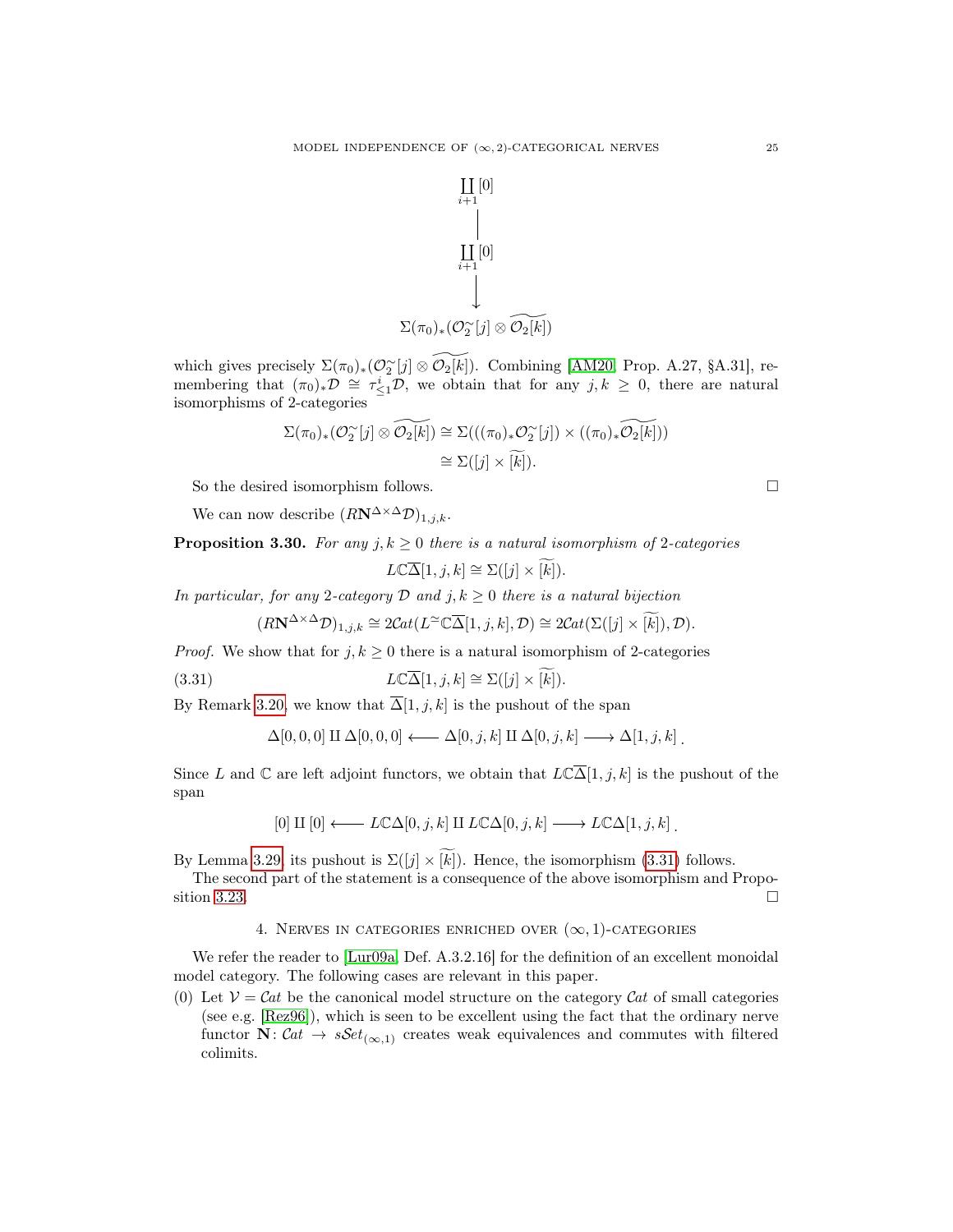- (1) Let  $\mathcal{V} = s\mathcal{S}et_{(\infty,1)}$  be the Joyal model structure on the category s Set of simplicial sets from [\[Joy08b,](#page-61-13) Thm 6.12], which is excellent by [\[Lur09a,](#page-61-8) Ex. A.3.2.23].
- (2) Let  $\mathcal{V} = sSet_{(\infty,1)}^{\Delta^{\text{op}}}$  being the Rezk model structure from [\[Rez01,](#page-62-6) Thm 7.2] on the category  $sSet^{\Delta^{op}}$  of simplicial spaces, which is discussed to be excellent in [\[BR13,](#page-60-4) Thm 3.11].
- (3) Let  $V = sSet_{(\infty,1)}^+$  be the Lurie model structure on the category  $sSet^+$  of marked simplicial sets from [\[Lur09a,](#page-61-8) Prop. 3.1.3.7], which is excellent by [\[Lur09a,](#page-61-8) Ex. A.3.2.22].

4.1. The models. All enriched models of  $(\infty, 2)$ -categories will be a special case of the following.

**Definition 4.1.** Let  $V$  be an excellent monoidal model category. A locally fibrant  $V$ category is a V-category  $\mathcal D$  for which for any pair of objects c, d in  $\mathcal D$  the hom-object  $\mathcal{D}(c, d)$  is fibrant in  $\mathcal{V}$ .

<span id="page-27-0"></span>**Theorem 4.2** ([\[Lur09a,](#page-61-8) Thm A.3.2.24]). Let  $V$  be an excellent monoidal model category. The category of small categories enriched over  $V$  admits a model structure in which

- the fibrant objects are the locally fibrant  $\mathcal V$ -categories, and
- the trivial fibrations are precisely the  $\mathcal V$ -functors that are surjective on objects, and locally a trivial fibration in V.

We denote this model structure by  $Cat_{\mathcal{V}}$ .

We specialize this construction to the following cartesian model categories.

- (0) Let  $V = \mathcal{C}at$  be the canonical model structure. We then obtain precisely the model category  $\mathcal{C}at_{Cat} = 2\mathcal{C}at$  from Theorem [1.1,](#page-6-3) as discussed in [\[BM13,](#page-60-20) Ex. 1.8], in which every object is fibrant.
- (1) Let  $V = sSet_{(\infty,1)}$  be the Joyal model structure. We then obtain the model category  $\mathcal{C}at_{sSet_{(\infty,1)}},$  in which the fibrant objects are the categories enriched over quasicategories.
- (2) Let  $\mathcal{V} = s\mathcal{S}et_{(\infty,1)}^{\Delta^{op}}$  being the Rezk model structure. We then obtain the model category  $\mathcal{C}at_{sSet_{(\infty,1)}^{\mathrm{op}}}$ , in which the fibrant objects are the categories enriched over complete Segal spaces.
- (3) Let  $V = sSet_{(\infty,1)}^+$  be the Lurie model structure on the category  $sSet^+$ . We then obtain the model category  $\mathcal{C}at_{sSet_{(\infty,1)}^+}$ , in which the fibrant objects are the categories enriched over naturally marked quasi-categories.

We recall from [\[Cru09,](#page-60-21) Thm 4.2.4] or [\[EK66\]](#page-60-22) that any lax monoidal functor  $F: V \to V'$ induces a base-change functor  $F_* : Cat_{\mathcal{V}} \to Cat_{\mathcal{V}}$ . This is in particular the case when F is (strong) monoidal. For any V-category  $\mathcal{D}$ , the V'-category  $F_*\mathcal{D}$  has the same set of objects as  $\mathcal{D}$ , and for any two objects c, d in  $\mathcal{D}$  the hom-categories are defined by  $(F_*\mathcal{D})(c,d) \coloneqq F(\mathcal{D}(c,d))$ . If  $F: \mathcal{V} \to \mathcal{V}'$  is a right adjoint functor with a monoidal left adjoint functor  $L: \mathcal{V}' \to \mathcal{V}$ , then  $L_*$  is the left adjoint of  $F_*$ .

<span id="page-27-1"></span>**Proposition 4.3.** Let  $V$ ,  $V'$  be excellent monoidal model categories, and  $F: V \to V'$  a right adjoint functor whose left adjoint functor is monoidal. Denote by  $F_*: \mathcal{C}at_{\mathcal{V}} \to \mathcal{C}at_{\mathcal{V}}$ the induced base-change functor.

- (1) If F is a right Quillen functor, then  $F_*$  is a right Quillen functor.
- (2) If F is a right Quillen embedding, then  $F_*$  is a right Quillen embedding.
- (3) If F is a Quillen equivalence, then  $F_*$  is a Quillen equivalence.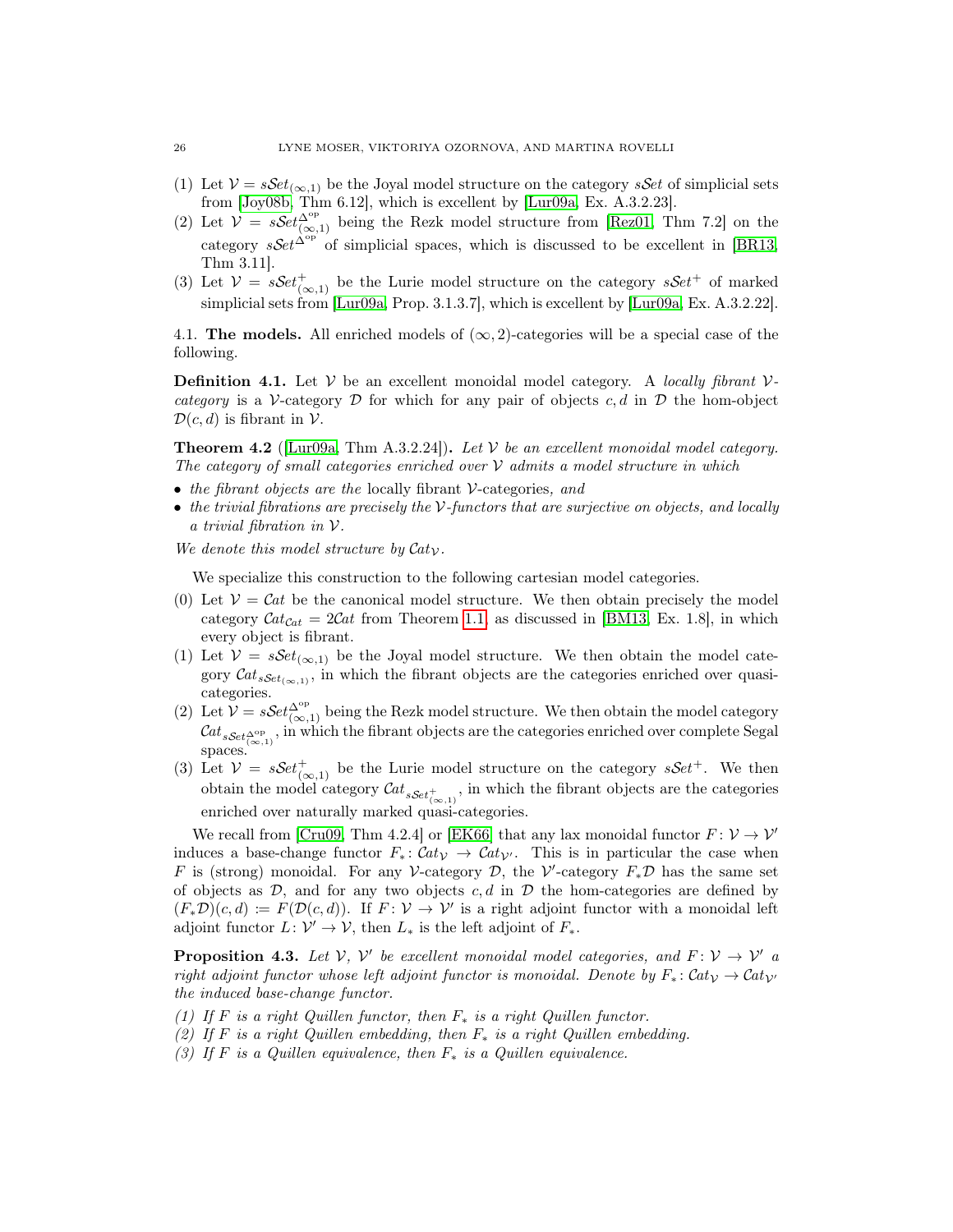*Proof.* Parts (1) and (3) are treated in [\[Lur09a,](#page-61-8) Rmk. A.3.2.6], while Part (2) can easily be verified as a variant of (3).  $\Box$ 

As special cases, we obtain the following model comparison functors.

(a) The functor  $(-)_{\bullet,0}$ :  $sSet^{\Delta^{op}} \to sSet$  is shown to be a right Quillen equivalence in [\[JT07,](#page-61-25) §4] and its left adjoint is product-preserving because it is a right adjoint itself, as discussed e.g. in [\[JT07,](#page-61-25) §2]. We then obtain a right Quillen equivalence

$$
((-)_{\bullet,0})_*\colon \mathcal{C}at_{sSet_{(\infty,1)}^{\mathrm{op}}}\to \mathcal{C}at_{sSet_{(\infty,1)}}.
$$

(b) The underlying simplicial set functor  $U : sSet^{+} \rightarrow sSet$  is a right Quillen equivalence by [\[Lur09a,](#page-61-8) Thm 3.1.5.1] and its left adjoint, given by the functor  $(-)^{\flat}$ :  $sSet \rightarrow sSet^{+}$ which marks a simplicial set minimally, preserves finite products. We then obtain a right Quillen equivalence

$$
U_*: \mathcal{C}at_{sSet_{(\infty,1)}^+} \to \mathcal{C}at_{sSet_{(\infty,1)}}.
$$

4.2. The nerves. The proposition can also be used to produce valuable nerve constructions.

<span id="page-28-0"></span>Construction 4.4. All the following base-change functors are special instances of Proposition [4.3.](#page-27-1)

(1) The ordinary nerve functor  $N: Cat \rightarrow sSet$  is a right Quillen embedding and its left adjoint functor preserves finite products by [\[Joy08b,](#page-61-13) Prop. B.0.15], there attributed to Gabriel–Zisman. We then obtain a right Quillen embedding

$$
\mathbf{N}_{*}: 2\mathcal{C}at \to \mathcal{C}at_{s\mathcal{S}et_{(\infty,1)}}.
$$

(2) The natural nerve functor <sup>[14](#page-28-2)</sup>  $N^{\natural}$ :  $Cat \rightarrow sSet^{+}$  from [\[GHL22,](#page-60-6) Formula (1.1)] is a right Quillen embedding by [\[GHL22,](#page-60-6) Lem. 1.9] and its left adjoint preserves finite products by [\[GHL22,](#page-60-6) §1.1]. We then obtain a right Quillen embedding

$$
\mathbf{N}_{*}^{\natural}: 2\mathcal{C}at \to \mathcal{C}at_{s\mathcal{S}et_{(\infty,1)}^+}.
$$

(3) The Rezk nerve functor<sup>[15](#page-28-3)</sup>  $\mathbf{N}^R$ :  $\mathcal{C}at \to s\mathcal{S}et^{\Delta^{op}}$  from [\[Rez01,](#page-62-6) §3.5]and recalled in Appendix [B](#page-50-0) is a right Quillen embedding by Proposition [B.3](#page-51-0) and we verify that its left adjoint preserves finite products in Lemma [B.2.](#page-50-1) We then obtain a right Quillen embedding

$$
\mathbf{N}_{*}^{R} \colon 2\mathcal{C}at \to \mathcal{C}at_{s\mathcal{S}et_{(\infty,1)}^{\Delta^{op}}}.
$$

The three nerve constructions are compatible with each other, as the next corollary shows.

<span id="page-28-1"></span>Corollary 4.5. The diagram of  $\infty$ -categories



<span id="page-28-2"></span><sup>&</sup>lt;sup>14</sup>In the original source,  $N^{\dagger}D$  is obtained as the value of a composite functor  $N^{\dagger} \iota \mathcal{D}$ .

<span id="page-28-3"></span><sup>&</sup>lt;sup>15</sup>In the original source,  $N^R\mathcal{C}$  is the *classifying diagram* of  $\mathcal{C}$ , denoted ND.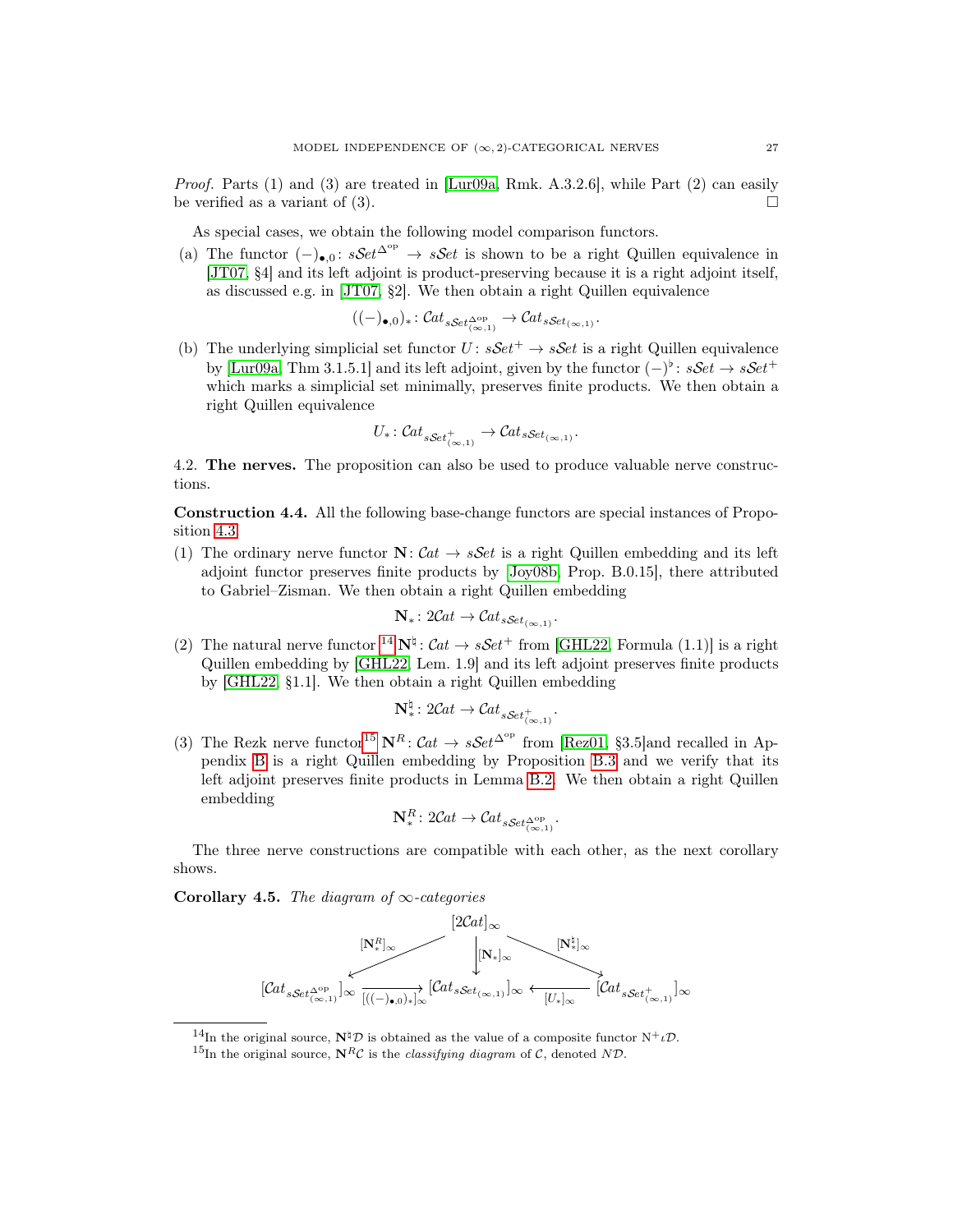commutes up to equivalence.

Proof. The corollary is an application of the "right Quillen" version of Lemma [A.1](#page-49-1) to the following diagram.



The fact that the diagram commutes up to isomorphism is a consequence of the fact that the diagram



commutes up to isomorphism.  $\Box$ 

4.3. Nerve comparison. Bergner–Rezk consider an enriched nerve functor in [\[BR13,](#page-60-4) Def. 7.3], obtained by regarding a bisimplicial category as a simplicial object in simplicial spaces, and show that it defines a right Quillen equivalence

(4.6) 
$$
\mathfrak{R} : \mathcal{C}at_{sSet_{(\infty,1)}^{\mathrm{op}}} \to P\mathcal{C}at(sSet_{(\infty,2)}^{\mathrm{op}})_{(\infty,2)}.
$$

If Q is a category enriched over simplicial spaces with object set  $\mathcal{Q}_0$ , and  $\mathcal{Q}_1$  denotes the simplicial space

<span id="page-29-2"></span><span id="page-29-0"></span>
$$
\mathcal{Q}_1 = \coprod_{a,b \in \mathcal{Q}_0} \mathcal{Q}(a,b),
$$

by definition of  $\Re$  (as given in [\[BR13,](#page-60-4) Def. 7.3]) there are isomorphisms of bisimplicial sets  $(\Re \mathcal{Q})_0 \cong \mathcal{Q}_0$  and  $(\Re \mathcal{Q})_1 \cong \mathcal{Q}_1$ ,

and for any  $i \geq 0$ 

(4.7) 
$$
(\mathfrak{RQ})_i \cong \underbrace{Q_1 \times Q_1 \times \ldots \times Q_1}_{i}.
$$

First, we aim at giving an explicit description for  $(\Re N_*^R \mathcal{D})_{i,j,k}$ , which we achieve in Proposition [4.9.](#page-31-0)

Given any category A and  $i \geq 0$ , we define inductively a 2-category  $\Sigma_i \mathcal{A}$ , called the  $(i+1)$ -point suspension of A. We set  $\Sigma_0 A := [0]$ , and for  $i \geq 1$  the 2-category  $\Sigma_i A$  can be understood as the pushout of 2-categories



<span id="page-29-1"></span>The construction extends to a functor  $\Sigma_i$ :  $\mathcal{C}at \to 2\mathcal{C}at_{*,*}.$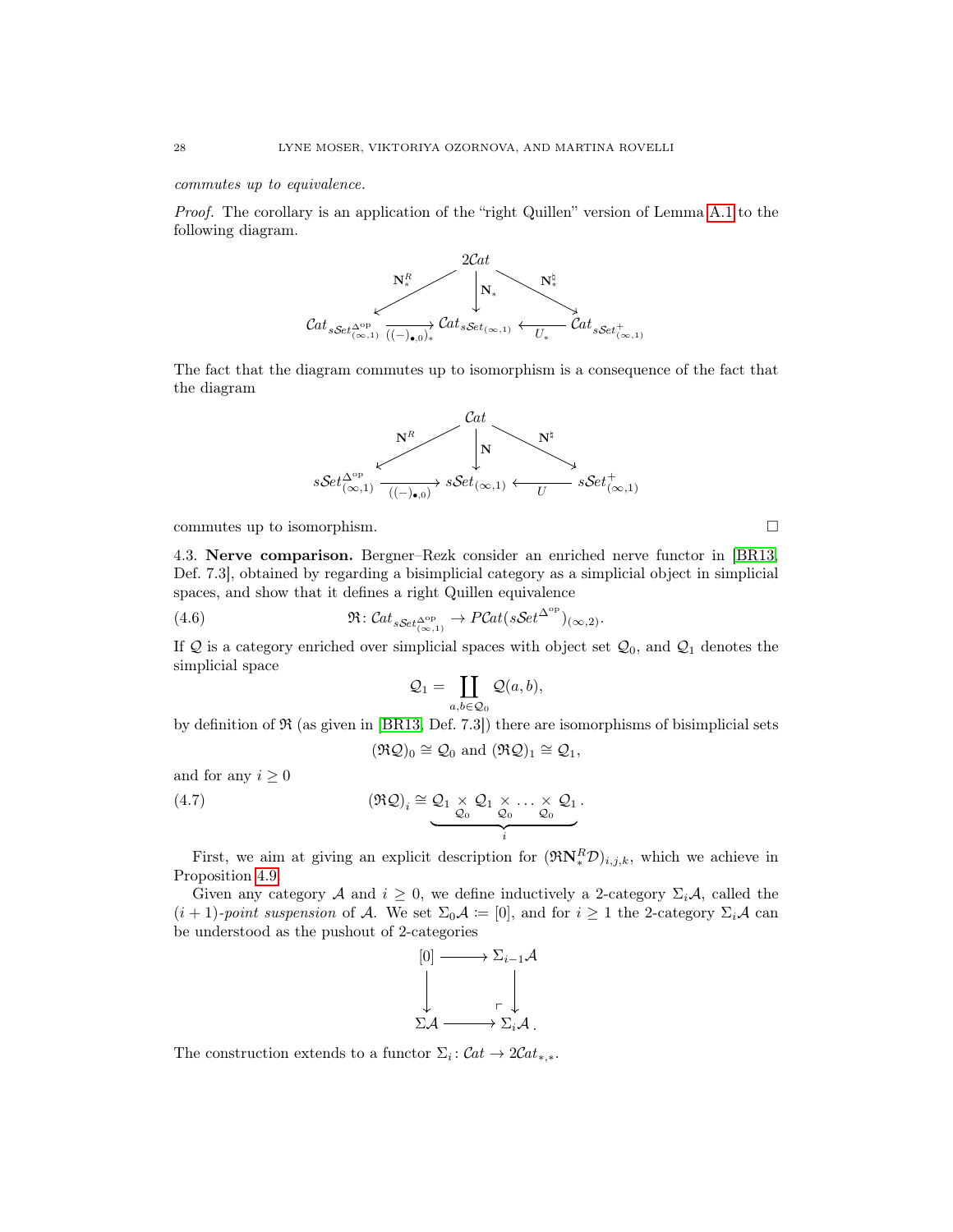**Lemma 4.8.** Given a category A and  $i \geq 1$  there is a pushout of 2-categories



*Proof.* The statement can be proven by induction on  $i \geq 1$ . The basis of the induction, namely the case  $i = 1$ , is precisely Lemma [3.28,](#page-24-0) and we now show the inductive step.

For  $i > 1$ , denote by  $P$  the following pushout.



Consider the following commutative diagram of 2-categories.



The colimit of this diagram can be equivalently computed by either taking the colimit of the colimits of each row, or by taking the colimit of the colimits of each column. Following the first procedure, the resulting 2-category is the pushout of the span

$$
\mathcal{A} \otimes [i] \longleftarrow \coprod_{i+1} \mathcal{A} \xrightarrow{\hspace*{1.5cm}} \coprod_{i+1} [0]
$$

which gives precisely  $P$ .

Instead, following the second procedure, the resulting 2-category is by induction hypothesis the pushout of the span

$$
\Sigma(\pi_0)_*\mathcal{A}
$$
\n
$$
\uparrow
$$
\n
$$
[0]
$$
\n
$$
\downarrow
$$
\n
$$
\Sigma_{i-1}(\pi_0)_*\mathcal{A}
$$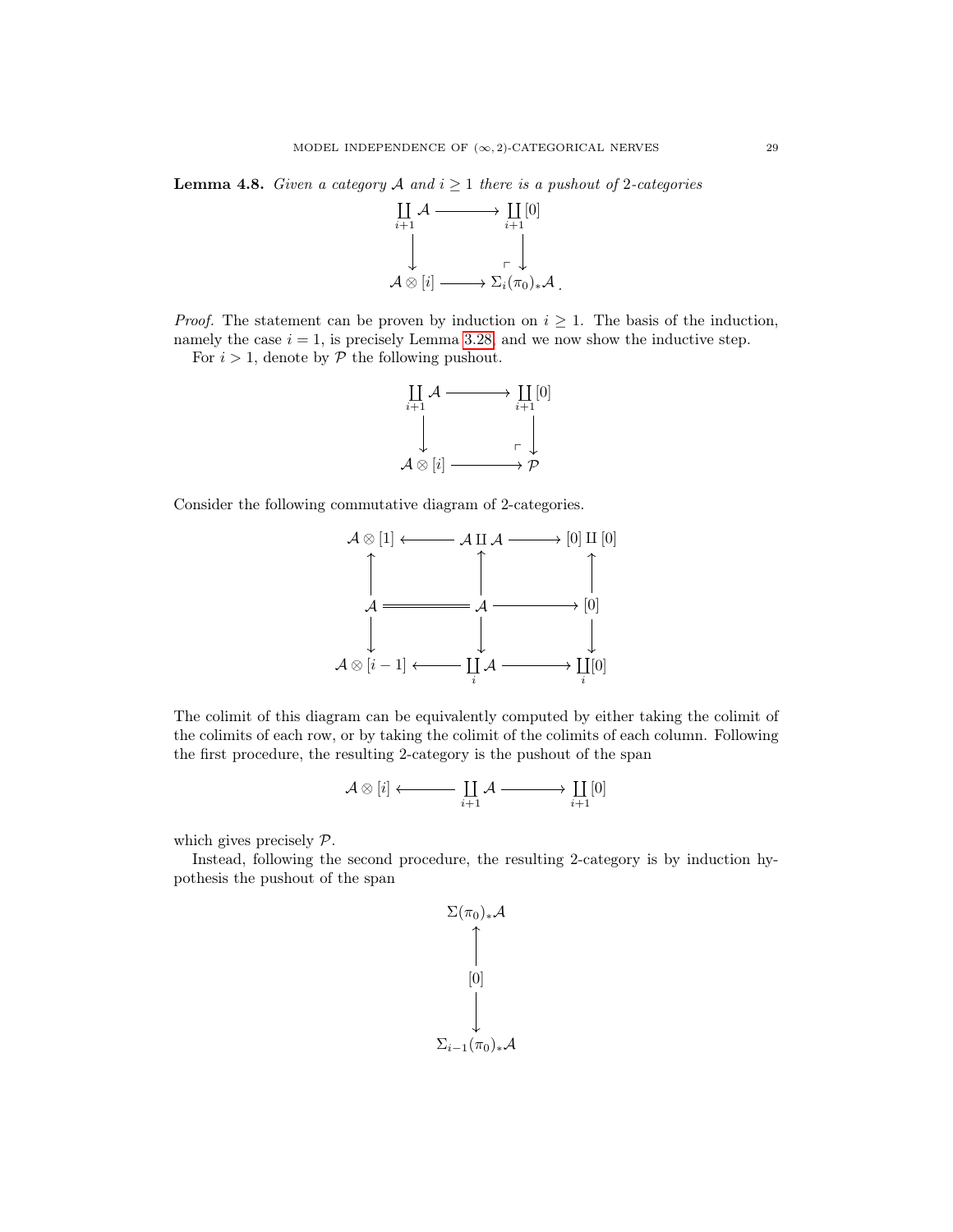which is  $\Sigma_i(\pi_0)_*\mathcal{A}$ . So the desired isomorphism follows. □

For  $i, j, k \geq 0$ , let  $\Sigma_i([j] \times \widetilde{k})$  denote the  $(i + 1)$ -point suspension of  $[j] \times \widetilde{k}]$ , which is obtained by gluing i consecutive copies of  $\Sigma([j] \times [k])$ .

<span id="page-31-0"></span>**Proposition 4.9.** For any 2-category  $D$  and  $i, j, k \ge 0$  we have a natural bijection

$$
(\Re \mathbf{N}_*^R \mathcal{D})_{i,j,k} \cong 2Cat(\Sigma_i([j] \times \widetilde{[k]}), \mathcal{D}).
$$

*Proof.* For any  $i \geq 0$  we have a natural isomorphism of bisimplicial spaces

$$
(\mathfrak{R} \mathbf{N}_{*}^{R} \mathcal{D})_{i} \cong (\mathbf{N}_{*}^{R} \mathcal{D})_{1} \underset{(\mathbf{N}_{*}^{R} \mathcal{D})_{0}}{\times} (\mathbf{N}_{*}^{R} \mathcal{D})_{1} \underset{(\mathbf{N}_{*}^{R} \mathcal{D})_{0}}{\times} \dots \underset{(\mathbf{N}_{*}^{R} \mathcal{D})_{1}}{\times} (\mathbf{N}_{*}^{R} \mathcal{D})_{1}
$$
  
\n
$$
\cong (\mathbf{N}_{*}^{R} \mathcal{D})_{1} \underset{(\mathbf{S} \mathcal{D})_{0}}{\times} (\mathbf{N}_{*}^{R} \mathcal{D})_{1} \underset{(\mathbf{S} \mathcal{D})_{0}}{\times} \dots \underset{(\mathbf{S} \mathcal{D})_{0}}{\times} (\mathbf{N}_{*}^{R} \mathcal{D})_{1}
$$
  
\n
$$
\cong \prod_{d_{0}, \dots, d_{i} \in \mathrm{Ob} \mathcal{D}} \mathbf{N}^{R} \mathcal{D}(d_{0}, d_{1}) \times \mathbf{N}^{R} \mathcal{D}(d_{1}, d_{2}) \times \dots \times \mathbf{N}^{R} \mathcal{D}(d_{i-1}, d_{i})
$$

induced by the Segal maps. So for any  $j, k \geq 0$  we get a natural bijection

$$
(\mathfrak{R} \mathbf{N}_{*}^{R} \mathcal{D})_{i,j,k} \cong \coprod_{d_{0},...,d_{i} \in \text{Ob } \mathcal{D}} \mathbf{N}^{R} \mathcal{D}(d_{0}, d_{1})_{j,k} \times ... \times \mathbf{N}^{R} \mathcal{D}(d_{i-1}, d_{i})_{j,k}
$$
  
\n
$$
\cong \coprod_{d_{0},...,d_{i} \in \text{Ob } \mathcal{D}} \mathcal{C}at([j] \times [\widetilde{k}], \mathcal{D}(d_{0}, d_{1})) \times ... \times \mathcal{C}at([j] \times [\widetilde{k}], \mathcal{D}(d_{i-1}, d_{i}))
$$
  
\n
$$
\cong 2\mathcal{C}at(\Sigma_{i}([j] \times [\widetilde{k}]), \mathcal{D}),
$$

as desired.

Next, we show the comparison between  $\Re N_*^R \mathcal{D}$  and  $R N^{\Delta \times \Delta} \mathcal{D}$ .

<span id="page-31-1"></span>**Theorem 4.10.** For any 2-category  $D$  there is a natural map of bisimplicial spaces

$$
\mathfrak{R} \mathbf{N}_*^R \mathcal{D} \to R \mathbf{N}^{\Delta \times \Delta} \mathcal{D}
$$

that is a weak equivalence in  $sSet_{(\infty,2)}^{(\Delta\times\Delta)^{\text{op}}}$  and in  $PCat(sSet^{\Delta^{\text{op}}})_{(\infty,2)}$ .

First, we give a more general version of Lemma [3.29.](#page-24-1)

<span id="page-31-2"></span>**Lemma 4.11.** For any  $i, j, k \geq 0$  there is a pushout of 2-categories

$$
\begin{array}{ccc}\n\coprod_{i+1} \mathcal{O}_{2}^{\sim}[j] \otimes_{\text{ic}} \widetilde{\mathcal{O}_{2}[k]} & \longrightarrow & \coprod_{i+1} [0] \\
\downarrow & & \downarrow & \\
\mathcal{O}_{2}^{\sim}[j] \otimes_{\text{ic}} ([i] \otimes_{\text{ps}} \widetilde{\mathcal{O}_{2}[k]}) & \longrightarrow \sum_{i} ([j] \times [\widetilde{k}]).\n\end{array}
$$

*Proof.* The proof is similar to Lemma [3.29](#page-24-1) replacing [1] with [i] and using Lemma [4.8.](#page-29-1)  $\Box$ 

We can now prove the theorem.

*Proof of Theorem [4.10.](#page-31-1)* We first build the desired map. To this end, consider the following map of spans.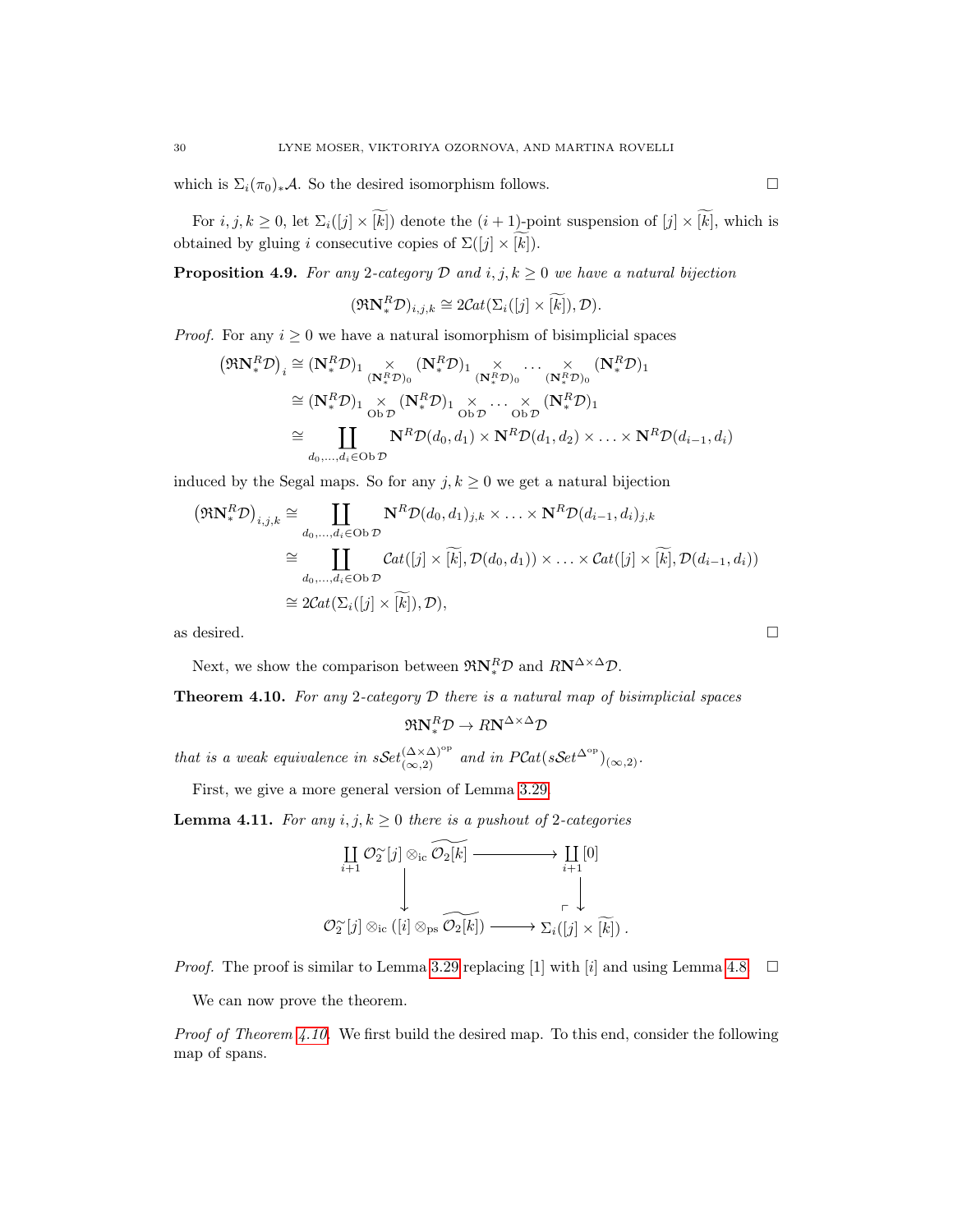$$
\begin{CD} \mathcal{O}_{2}^{\sim}[j]\otimes_{\text{ic}}(\mathcal{O}_{2}^{\sim}[i]\otimes_{\text{ps}}\widetilde{\mathcal{O}_{2}[k]})\longleftarrow&\coprod_{i+1}\mathcal{O}_{2}^{\sim}[j]\otimes_{\text{ic}}\widetilde{\mathcal{O}_{2}[k]}\longrightarrow\coprod_{i+1}[0] \\ &\downarrow &\parallel &\parallel &\\ \mathcal{O}_{2}^{\sim}[j]\otimes_{\text{ic}}([i]\otimes_{\text{ps}}\widetilde{\mathcal{O}_{2}[k]})\longleftarrow&\coprod_{i+1}\mathcal{O}_{2}^{\sim}[j]\otimes_{\text{ic}}\widetilde{\mathcal{O}_{2}[k]}\longrightarrow\coprod_{i+1}[0] \end{CD}
$$

By Proposition [3.13,](#page-17-0) the top row is given by the span

$$
L\mathbb{C}\Delta[i,j,k] \longleftrightarrow \coprod_{i+1} L\mathbb{C}\Delta[0,j,k] \longrightarrow \coprod_{i+1} L\mathbb{C}\Delta[0,0,0]
$$

and using Remark [3.20](#page-21-1) and the fact that  $L\mathbb{C}$  commutes with colimits, its pushout is precisely  $L\mathbb{C}\overline{\Delta}[i, j, k]$ . By Lemma [4.11](#page-31-2) the pushout of the bottom row is  $\Sigma_i([j] \times [k])$ . Hence the map of spans yields the unique induced map of pushouts

$$
L\mathbb{C}\overline{\Delta}[i,j,k] \to \Sigma_i([j] \times [\widetilde{k}]).
$$

Composing with the map in Proposition [3.5,](#page-13-2) we get a map

$$
L^{\infty} \mathbb{C} \overline{\Delta}[i,j,k] \to L \mathbb{C} \overline{\Delta}[i,j,k] \to \Sigma_i([j] \times \widetilde{k})
$$

which induces by Propositions [3.23](#page-21-0) and [4.9](#page-31-0) a map of sets

$$
(I\mathfrak{R} \mathbf{N}_*^R \mathcal{D})_{i,j,k} = (\mathfrak{R} \mathbf{N}_*^R \mathcal{D})_{i,j,k} \to \mathbf{N}_{i,j,k}^{\Delta \times \Delta} \mathcal{D}
$$

which induces a map of bisimplicial spaces

$$
I\mathfrak{R} \mathbf{N}_*^R \mathcal{D} \to \mathbf{N}^{\Delta \times \Delta} \mathcal{D}
$$

which induces a map in  $P\mathcal{C}\text{at}(s\mathcal{S}\text{et}^{\Delta^{\text{op}}})$ 

$$
\mathfrak{R} \mathbf{N}_{*}^{R} \mathcal{D} \to R \mathbf{N}^{\Delta \times \Delta} \mathcal{D}
$$

as desired.

We now argue this map is a levelwise weak equivalence. By Propositions [3.27,](#page-23-0) [3.30](#page-26-1) and [4.9,](#page-31-0) it induces isomorphisms in *sSet* for  $i = 0, 1$  and  $j \ge 0$ 

$$
(\mathbf{N}_*^R\mathcal{D})_{0,j}=(\Re \mathbf{N}_*^R\mathcal{D})_{0,j}\xrightarrow{\cong}(R\mathbf{N}^{\Delta\times \Delta}\mathcal{D})_{0,j},\ \ (\mathbf{N}_*^R\mathcal{D})_{0,1}=(\Re \mathbf{N}_*^R\mathcal{D})_{1,j}\xrightarrow{\cong}(R\mathbf{N}^{\Delta\times \Delta}\mathcal{D})_{1,j}.
$$

Using the fact that  $R\mathbf{N}^{\Delta\times\Delta}\mathcal{D}$  and  $\mathfrak{R}\mathbf{N}_{*}^{R}\mathcal{D}$  are Segal objects by Remark [3.26](#page-23-1) and [\(4.7\)](#page-29-2), it follows that for any  $i, j \geq 0$  it induces a weak equivalence in  $sSet_{(\infty,0)}$ 

$$
(\Re \mathbf{N}_*^R \mathcal{D})_{i,j} \to (R\mathbf{N}^{\Delta \times \Delta} \mathcal{D})_{i,j},
$$

showing that the desired map is a weak equivalence in  $sSet_{(\infty,2)}^{(\Delta \times \Delta)^{\text{op}}}$ .

Finally, the fact that the desired map is a weak equivalence in  $PCat(sSet^{\Delta^{op}})_{(\infty,2)}$  is a consequence of Lemma [3.18.](#page-20-2)  $\Box$ 

Finally, we compare the nerves from Construction [4.4.](#page-28-0)

<span id="page-32-0"></span>Corollary 4.12. The diagram of  $\infty$ -categories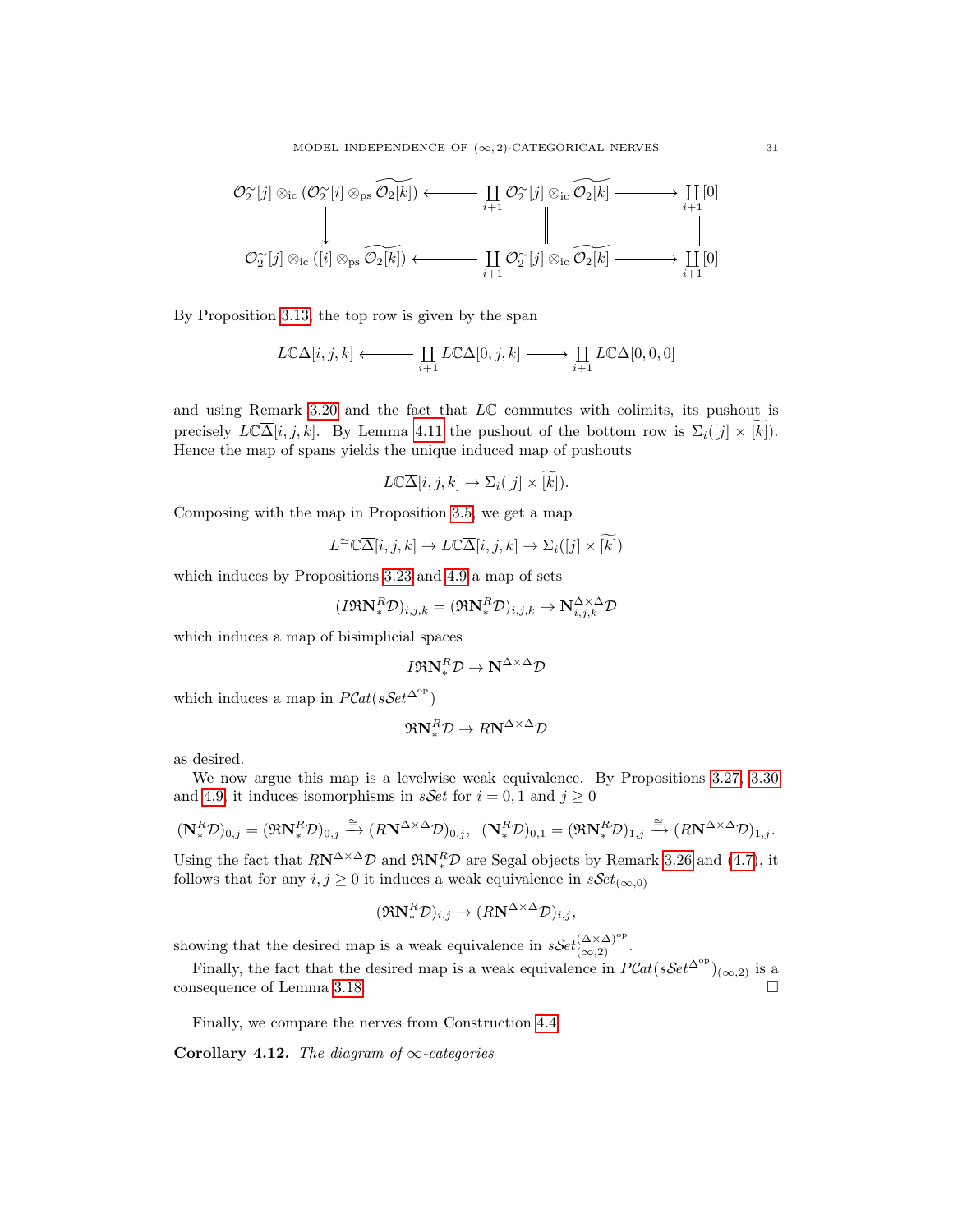

commutes up to equivalence.

Proof. The corollary follows from applying twice the "right Quillen" version of Lemma [A.1](#page-49-1) to the following diagram.



The fact that all the assumptions of the lemma are met are from Theorems [3.7](#page-14-1) and [4.10](#page-31-1) and Construction [4.4.](#page-28-0) □

#### 5. Nerves in simplicial models

<span id="page-33-0"></span>5.1. The models. Verity envisioned a model of  $(\infty, 2)$ -categories (part of a family of  $(\infty, n)$ -categories for general n) based on simplicial sets endowed with a subset of distinguished simplices.

**Definition 5.1.** A *simplicial set with marking*<sup>[16](#page-33-1)</sup> is a simplicial set with a set of distinguished simplices – called  $marked - in positive$  dimension and containing degenerate simplices.

Amongst all simplicial sets with marking, the following identify those that are  $(\infty, 2)$ categories. The following mathematical object was identified by Verity [\[Ver17\]](#page-62-1) as a model for  $(\infty, 2)$ -categories, and was further studied in [\[Rie18,](#page-62-2) §3.3], [\[OR20b,](#page-61-0) §1.3] and [\[RV22,](#page-62-3) App. D].

<span id="page-33-3"></span>**Definition 5.2.** A *saturated* 2-complicial set <sup>[17](#page-33-2)</sup> is a simplicial set that has the right lifting property with respect to all maps of the following kinds:

(1) for  $m > 1$  and  $0 < k < m$ , the *complicial inner horn extension* 

$$
\Lambda^k[m] \to \Delta^k[m];
$$

here,  $\Delta^k[m]$  is the standard m-simplex in which a non-degenerate simplex is marked if and only if it contains the vertices  $\{k-1, k, k+1\} \cap [m]$ , and  $\Lambda^k[m]$  is the regular sub-simplicial set with marking of  $\Delta^k[m]$  whose simplicial set is the k-horn  $\Lambda^k[m]$ ;

(2) for  $m \geq 2$  and  $0 < k < m$ , the complicial thinness extension

$$
\Delta^k[m]'\to \Delta^k[m]'';
$$

here,  $\Delta^k[m]$ ' is the standard m-simplex with marking obtained from  $\Delta^k[m]$  by additionally marking the  $(k-1)$ -st and  $(k+1)$ -st face of  $\Delta[m]$ , and  $\Delta^k[m]''$  is the standard

<span id="page-33-1"></span><sup>&</sup>lt;sup>16</sup>Originally referred to as *stratified simplicial set* e.g. in [\[Ver08a,](#page-62-8) Def. 96], *simplicial sets with normality* [\[Str82\]](#page-62-9) and hollow simplicial sets [\[Str87\]](#page-62-5).

<span id="page-33-2"></span><sup>17</sup>Sometimes for brevity referred to as 2-complicial set.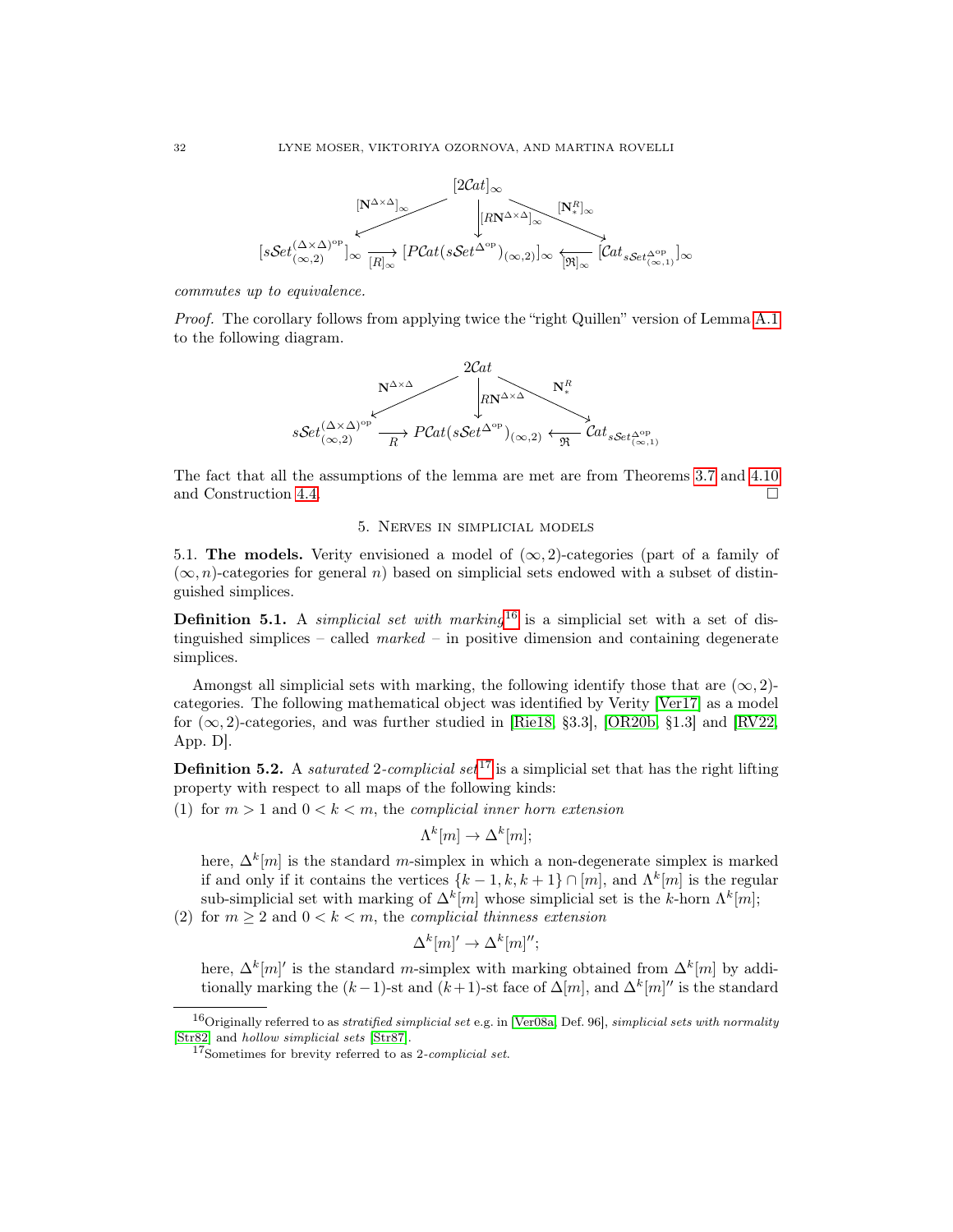m-simplex with marking obtained from  $\Delta^k[m]'$  by additionally marking the k-th face of  $\Delta[m]$ ;

(3) for  $m > 2$ , the *triviality extension* 

$$
\Delta[m] \to \Delta[m]_t;
$$

here,  $\Delta[m]$  is the minimally marked m-simplex, and  $\Delta[m]_t$  is the thin m-simplex in which the only non-degenerate simplex marked is the unique  $m$ -simplex;

(4) for  $m \ge -1$ , the *complicial saturation extension* 

$$
\Delta[3]_{\text{eq}} \star \Delta[m] \to \Delta[3]_{\sharp} \star \Delta[m];
$$

here,  $\Delta[3]_{\text{eq}}$  is the standard 3-simplex with marking given by all simplices in dimension at least 2, as well as the 1-simplices [0, 2] and [1, 3], and  $\Delta[3]_\sharp$  is the standard 3-simplex with the maximal marking.

See e.g. [\[OR20b,](#page-61-0) Def. 1.19] for more details. We refer the reader to [\[Ver08a\]](#page-62-8) for the join  $\star: msSet \times msSet \rightarrow msSet$  of marked simplicial sets.

The following model structure is obtained as an application of Verity's machinery from [\[Ver08b,](#page-62-0) Thm 100], and was further studied in [\[Rie18,](#page-62-2) §4.3], and [\[OR20b,](#page-61-0) Thm 1.25].

<span id="page-34-0"></span>**Theorem 5.3.** The category msSet of simplicial sets with marking admits a model structure, denoted  $msSet_{(\infty,2)}$ , in which

- the fibrant objects are the saturated 2-complicial sets, and
- the cofibrations are the monomorphisms (of underlying simplicial sets), and in particular every object is cofibrant.

Lurie proposed a simplified variant of this idea that focuses on the study of  $(\infty, 2)$ categories (as opposed to  $(\infty, n)$ -categories for general n), based on simplicial sets with marking only in dimension 2.

Definition 5.4 (Lur09b, Def. 3.1.1). A scaled simplicial set is a simplicial set with a scaling, namely a set of distinguished 2-simplices – called marked or thin – containing degenerate 2-simplices.

Amongst all scaled simplicial sets, the following identify those that are  $(\infty, 2)$ -categories. To recall this definition, we use the author's original convention that we denote a simplicial set with marking by listing a pair  $(X, T)$  where X is the underlying simplicial set, and T is the set of non-degenerate scaled simplices.

**Definition 5.5** ([\[Lur09b,](#page-61-1) Def. 4.1.1]). An  $\infty$ -bicategory<sup>[18](#page-34-1)</sup> is a simplicial set that has the right lifting property with respect to all maps indicated in [\[Lur09b,](#page-61-1) Def. 3.1.3], namely (1) for  $m > 2$  and  $0 < k < m$  the scaled inner horn extension

$$
(\Lambda^k[m], \{[k-1, k, k+1]\}) \to (\Delta[m], \{[k-1, k, k+1]\});
$$

(2) for  $n \geq 3$  the scaled outer horn extension

 $(\Lambda^0[m] \underset{\Delta[1]}{\text{II}} \Delta[0], \{[0,1,n]\}) \rightarrow (\Delta[m] \underset{\Delta[1]}{\text{II}} \Delta[0], \{[0,1,n]\}),$ 

where the pushouts are induced by the map  $\langle 0, 1 \rangle : \Delta[1] \to \Delta[m];$ 

<span id="page-34-1"></span><sup>&</sup>lt;sup>18</sup>This was originally referred to as a weak  $\infty$ -bicategory, but was shown by Gagna–Harpaz–Lanari in [\[GHL22,](#page-60-6) Thm 5.1] to agree with the original definition of  $\infty$ -bicategory from [\[Lur09b,](#page-61-1) Def. 4.2.8]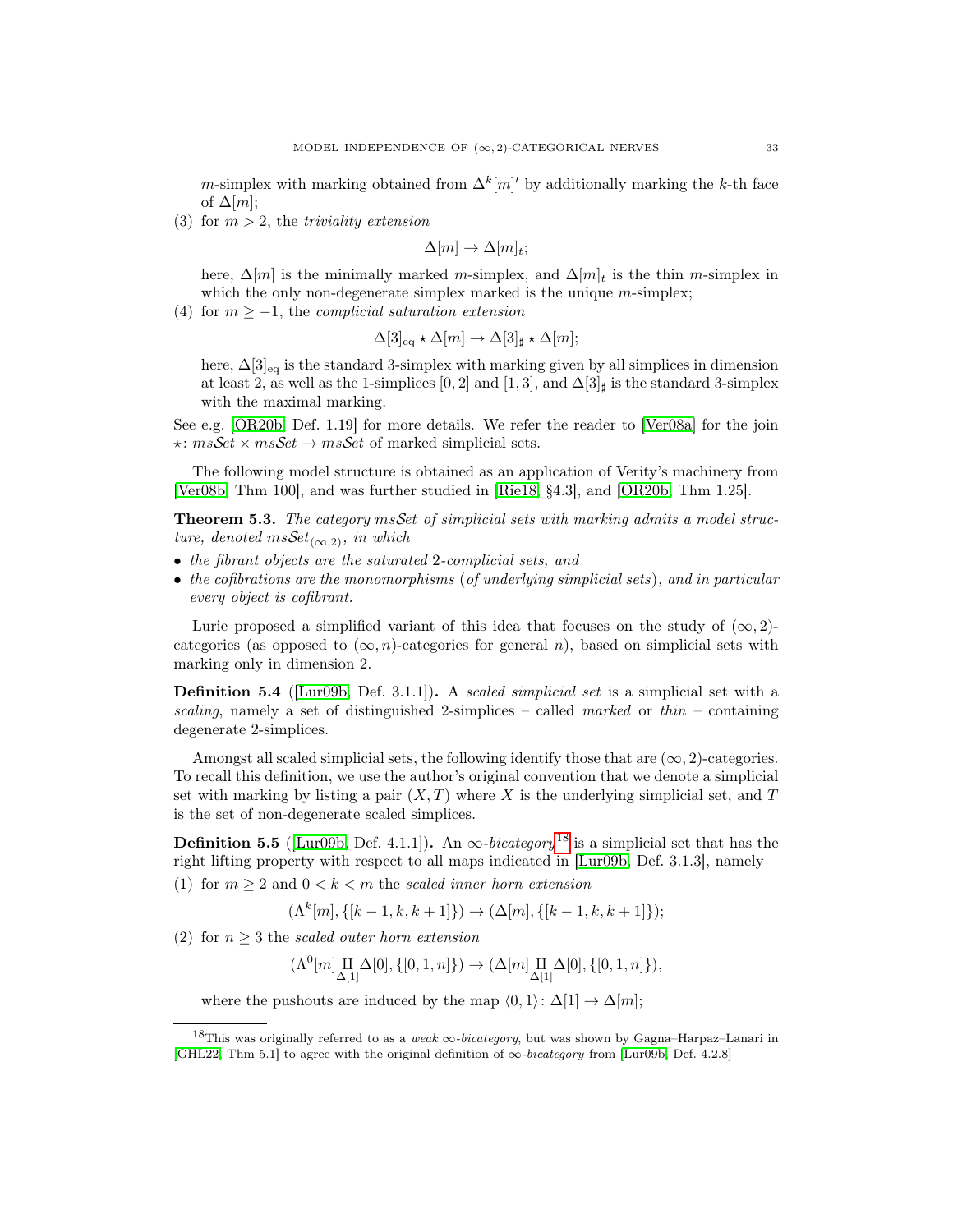(3) the scaled saturation extension

 $(\Delta[4], T) \rightarrow (\Delta[4], \{T \cup \{[0, 3, 4], [0, 1, 4]\}),\$ 

where  $T = \{ [0, 2, 4], [1, 2, 3], [0, 1, 3], [1, 3, 4], [0, 1, 2] \}.$ 

The following model structure is obtained as an application of Smith Theorem.

<span id="page-35-0"></span>**Theorem 5.6** ([\[Lur09b,](#page-61-1) Thm 4.2.7]). The category  $sSet^{sc}$  of scaled simplicial sets admits a model structure, denoted  $sSet_{(\infty,2)}^{sc}$ , in which

- the fibrant objects are the  $\infty$ -bicategories, and
- the cofibrations are the monomorphisms (of underlying simplicial sets), and in particular every object is cofibrant.

Gagna–Harpaz–Lanari prove in [\[GHL22,](#page-60-6) Thm 7.9] that the canonical forgetful functor defines a right Quillen equivalence

$$
U: msSet_{(\infty,2)} \to sSet_{(\infty,2)}^{sc},
$$

A further variant of Verity's original framework is given by working with  $t\Delta\text{-}sets$ , where t∆ is an enlargement of the ordinary simplex category  $\Delta$ . More precisely, the category  $t\Delta$ contains  $\Delta$  as a non-full subcategory, and in addition to the objects [n] for  $n \geq 0$  it also contains objects of the form  $[n]_t$  together with a map  $[n] \to [n]_t$  for each  $n \geq 1$ . We refer the reader to [\[OR20b,](#page-61-0) Not. 1.1] or [\[RV22,](#page-62-3) Not. D.1.4] for more details on the category  $t\Delta$ .

Any t∆-set  $X: t\Delta^{op} \to \mathcal{S}et$  can be seen as a simplicial set with multiple marking. The underlying simplicial set of X is the restriction of X along the inclusion  $\Delta^{op} \to t\Delta^{op}$ , so  $X([n]) = X_n$  is the set of *n*-simplices, while  $X([n]_t)$  is the set of marked *n*-simplices; by definition, there is a structure map  $X([n]_t) \to X([n]) = X_n$  for every  $n \geq 1$ , that remembers which simplex each marking belongs to. Notice that an n-simplex can be marked multiple times, namely, multiple elements of  $X([n]_t)$  can map to the same element in  $X_n$ . According to this interpretation, simplicial sets with marking are precisely the t∆-sets for which all structure maps  $X([n]_t) \to X([n]) = X_n$  are monomorphisms<sup>[19](#page-35-2)</sup>, and there is an inclusion  $ms\mathcal{S}et \hookrightarrow \mathcal{S}et^{\bar{t}\Delta^{\mathrm{op}}}.$ 

**Definition 5.7** ([\[OR20b,](#page-61-0) Def. 1.23]). A 2-*precomplicial set*<sup>[20](#page-35-3)</sup> is a t∆-set that has the right lifting property with respect to the maps of the kinds  $(1)-(4)$  from Definition [5.2.](#page-33-3)

The following model structure is an application of Cisinski's machinery from [\[Cis06,](#page-60-23) §1.3].

<span id="page-35-1"></span>Theorem 5.8 ([\[OR20b,](#page-61-0) Thm 1.28]). The category  $\mathcal{S}et^{t\Delta^{op}}$  of simplicial sets with multiple marking admits a model structure, denoted  $\mathcal{S}et_{(\infty,2)}^{\Delta^{op}}$ , in which

- the fibrant objects are the saturated 2-precomplicial sets, and
- the cofibrations are the monomorphisms (of underlying simplicial sets), and in particular every object is cofibrant.

The inclusion  $msSet \hookrightarrow Set^{t\Delta^{op}}$  admits a left adjoint Refl, which was proven by the second and third author as [\[OR20b,](#page-61-0) Prop. 1.31] to be a left Quillen equivalence

<span id="page-35-4"></span>(5.9) 
$$
\text{Refl}: \mathcal{S}et_{(\infty,2)}^{t\Delta^{\text{op}}} \to ms\mathcal{S}et.
$$

<span id="page-35-2"></span><sup>19</sup>This approach looks more complicated at first glance, but offers certain technical advantages because, unlike the category of simplicial sets with marking, the category of t∆-sets is a category of presheaves.

<span id="page-35-3"></span><sup>&</sup>lt;sup>20</sup>We warn the reader that the same terminology is also used in [\[Ver08a,](#page-62-8)  $\S6$ ] to mean something unrelated.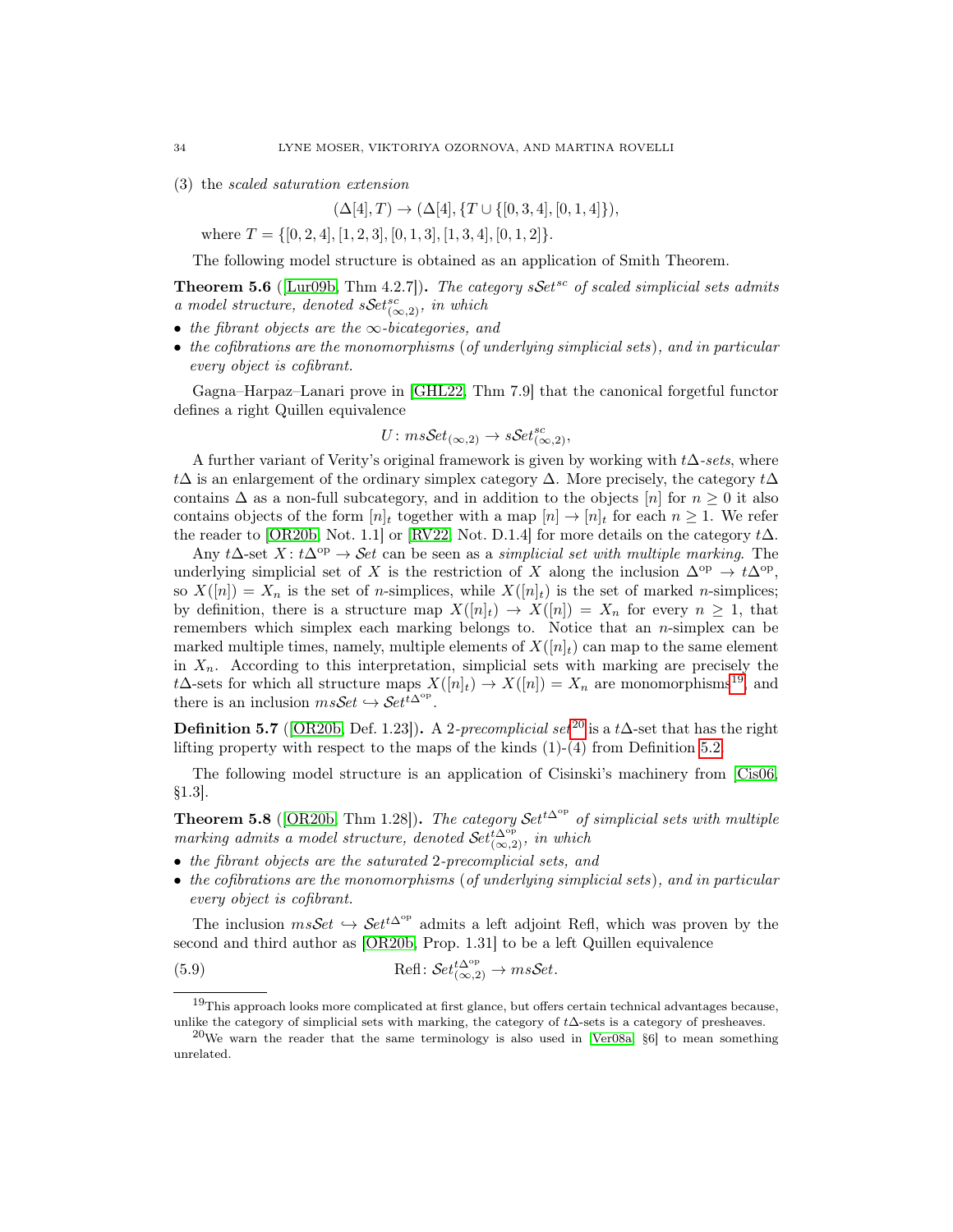Given a t∆-set X, the functor Refl preserves the underlying simplicial set, so that we have  $(\text{Refl} X)_n = X_n = X([n]),$  and the set of marked n-simplices  $(\text{Refl} X)([n]_t)$  is determined by the epi-mono factorization of the structure map

$$
X([n]_t) \to (\text{Refl} X)([n]_t) \hookrightarrow X([n]).
$$

This means that an *n*-simplex is marked in  $\text{Refl}X$  if and only if it has at least one marking in X.

5.2. The nerves. Nerve constructions have been identified for the three discussed simplicial models of  $(\infty, 2)$ -categories, and they are all based on the same underlying simplicial set: the Duskin nerve<sup>[21](#page-36-2)</sup>  $N^D \mathcal{D}$  of a 2-category  $\mathcal D$  from [\[Dus02,](#page-60-9) §6].

The Duskin nerve  $N^D\mathcal{D}$  of a 2-category  $\mathcal D$  is the (3-coskeletal) simplicial set in which the set of  $n$ -simplices is given by

$$
(\mathbf{N}^D \mathcal{D})_n \coloneqq 2\mathcal{C}\mathcal{A}\mathcal{L}(\mathcal{O}_2[n], \mathcal{D}).
$$

The assignment extends to a functor  $\mathbf{N}^D$ :  $2Cat \rightarrow sSet$ . In particular,

(0) a 0-simplex consists of an object x of  $\mathcal{D}$ ;

(1) a 1-simplex consists of a 1-morphism  $a: x \rightarrow y$  of  $\mathcal{D}$ ;

(2) a 2-simplex consists of a 2-cell  $\varphi: c \Rightarrow b \circ a$  of  $D$  of the form



(3) a 3-simplex consists of four 2-cells of  $\mathcal D$  that satisfy the following pasting equality.

$$
\begin{array}{ccc}\ny & b & z & y & b & z \\
a & \searrow & \nearrow & \\
c & \uparrow & \downarrow & \\
x & f & w & x & f\n\end{array}
$$

The face maps can be read off from the pictures.

<span id="page-36-1"></span>**Construction 5.10** ([\[OR21,](#page-61-2) Const. 4.8]). Let  $\mathcal{D}$  be a 2-category. The nerve  $N^{t\Delta}\mathcal{D}$  is the simplicial set  $N^D \mathcal{D}$  with marking given by the following:

- (1) all 1-simplices inhabited by equivalences, each marked as many times as ways of completing the equivalence to an adjoint equivalence;
- (2) all 2-simplices inhabited by isomorphisms, each marked uniquely;
- (3) all simplices in dimension higher than 2, each marked uniquely.

This assignment extends to a functor  $\mathbf{N}^{t\Delta}: 2\mathcal{C}at \to \mathcal{S}et^{t\Delta^{\mathrm{op}}}.$ 

Remark 5.11. Given  $\mathcal D$  a 2-category, Refl  $N^{t\Delta}D$  is the simplicial set  $N^D\mathcal D$  endowed with the marking described in [\[Rie18,](#page-62-2) Prop. 3.1.10]. Essentially, the difference between  $N^{t\Delta}D$ and Refl  $N^{t\Delta}D$  is that in the former each 1-equivalence is marked many times, while in the latter it is marked only once (without remembering the data of any specific adjoint equivalence).<sup>[22](#page-36-3)</sup>

<span id="page-36-3"></span><span id="page-36-2"></span><span id="page-36-0"></span><sup>&</sup>lt;sup>21</sup>In the original source,  $N^D \mathcal{D}$  is denoted Ner $\mathcal{D}$ .

<sup>&</sup>lt;sup>22</sup>Another marking on  $N^{t\Delta}D$  considered in the literature is the Roberts–Street nerve from e.g. [\[Ver08a\]](#page-62-8), for which the marked simplices are those inhabited by an identity cell. This nerve has important properties, but is not homotopically well-behaved, and does not play a role in this paper.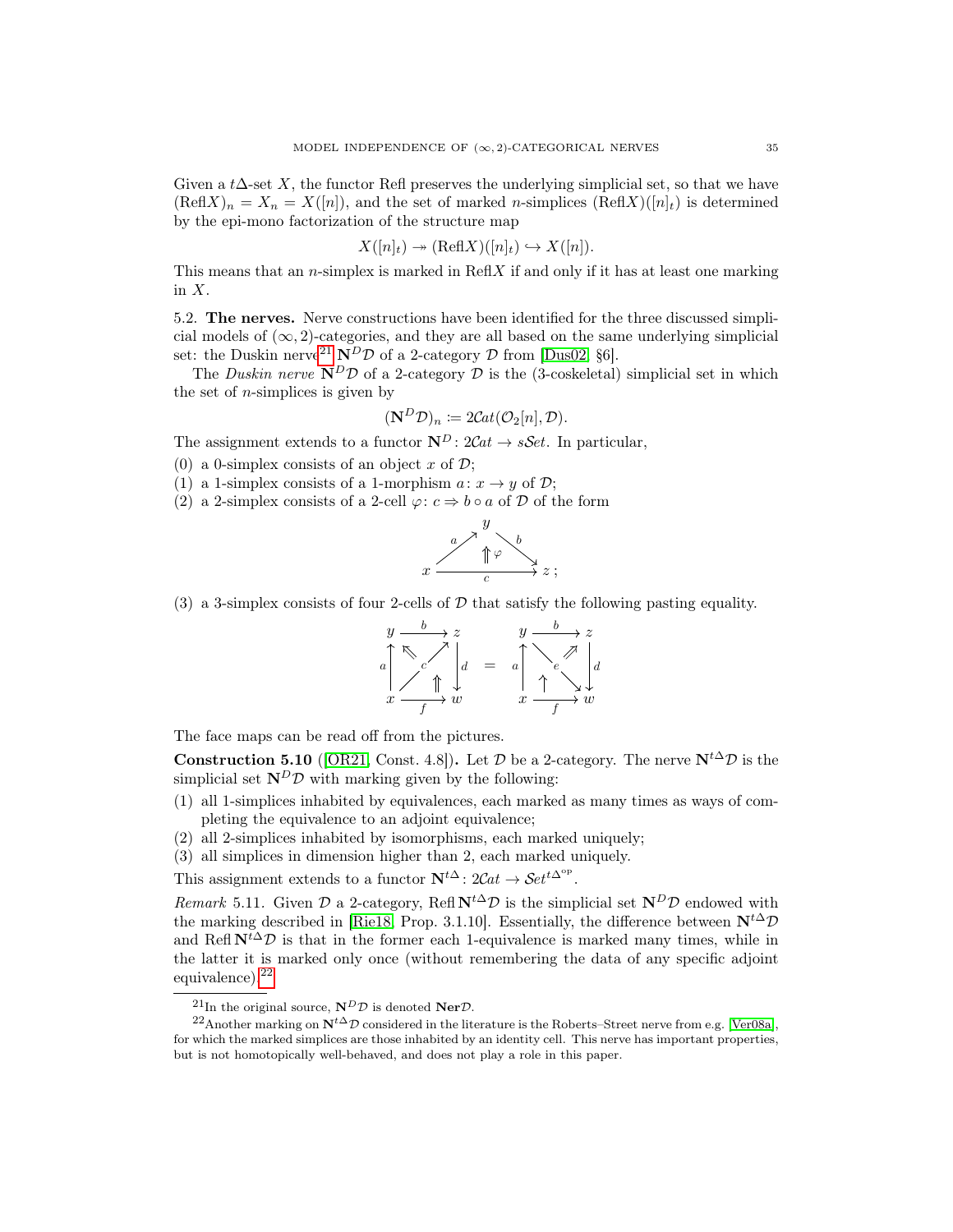**Construction 5.12** ([\[GHL22,](#page-60-6) Def. 8.1]). Let  $\mathcal{D}$  be a 2-category. The nerve<sup>[23](#page-37-3)</sup> N<sup>sc</sup> $\mathcal{D}$ is the simplicial set  $N^D\mathcal{D}$  with scaling given by the set of all 2-simplices inhabited by isomorphisms. The assignment extends to a functor  $\mathbf{N}^{sc}$ :  $2Cat \rightarrow sSet^{sc}$ .

These nerve constructions are well behaved homotopically.

<span id="page-37-1"></span>**Theorem 5.13** ([\[OR21,](#page-61-2) Thms 4.10,4.12]). The functor  $N^{t\Delta}$ :  $2Cat \rightarrow sSet_{(\infty,2)}^{t\Delta^{op}}$  is a right Quillen embedding, and in particular a homotopical and right Quillen functor.

<span id="page-37-0"></span>**Theorem 5.14** ([\[GHL22,](#page-60-6) Prop. 8.2, 8.3]). The functor  $\mathbf{N}^{sc}$ :  $2Cat \rightarrow sSet_{(\infty,2)}^{sc}$  is a right Quillen embedding, and in particular a homotopical and right Quillen functor.

Remark 5.15. The functor Refl  $N^{t\Delta}$ :  $2Cat \rightarrow msSet$  is not a right adjoint functor. Indeed, if it admitted a left adjoint L:  $msSet \rightarrow 2Cat$ , then we would have a natural bijection for any 2-category D

$$
2\mathcal{C}\!at(L\Delta[1]_t,\mathcal{D})\cong m\mathfrak{s}\mathcal{S}\!et(\Delta[1]_t,\mathrm{Refl}\,\mathbf{N}^{t\Delta}\mathcal{D})\cong(\mathrm{Refl}\,\mathbf{N}^{t\Delta}\mathcal{D})([1]_t)\cong\mathrm{eq}\mathcal{D},
$$

where eq $D$  denotes the set of equivalences in  $D$ . However, one can use e.g. [\[Rie17,](#page-62-10) Prop. 2.4.8] to see that the functor eq:  $2Cat \rightarrow Set$  given by  $\mathcal{D} \mapsto eq\mathcal{D}$  is not corepresentable, obtaining a contradiction.

<span id="page-37-4"></span>**Proposition 5.16.** The functor Refl  $N^{t\Delta}$ :  $2Cat \rightarrow msSet_{(\infty,2)}$  is homotopical and induces a fully faithful functor at the level of  $\infty$ -categories.

*Proof.* The functor Refl  $N^{t\Delta}$ :  $2Cat \rightarrow msSet_{(\infty,2)}$  is the composite of the right Quillen functor  $N^{t\Delta}$ : 2Cat  $\rightarrow$  Set<sup>t $\Delta^{\text{op}}$ </sup> from Theorem [5.13,](#page-37-1) followed by the left Quillen functor Refl:  $Set_{(\infty,2)}^{t\Delta^{\text{op}}} \to m\text{ss}Set_{(\infty,2)}$  from [\(5.9\)](#page-35-4), which are both in particular homotopical and homotopically fully faithful. Hence, Refl  $N^{t\Delta}$  is homotopical and homotopically fully faithful.  $\Box$ 

5.3. Nerve comparisons. The nerve constructions are compatible with each other as follows.

<span id="page-37-5"></span>**Proposition 5.17.** For any 2-category  $D$  there is an isomorphism of scaled simplicial sets

 $\mathbf{N}^{sc}\mathcal{D} \cong U\text{Refl }\mathbf{N}^{t\Delta}\mathcal{D}.$ 

*Proof.* The two scaled simplicial sets  $N^{sc}\mathcal{D}$  and  $U\text{Refl } N^{t\Delta}\mathcal{D}$  have the same underlying simplicial set, given by the Duskin nerve  $N^D\mathcal{D}$ , and by reading through the relevant definitions and the explicit description of the reflector one can see that the marked 2 simplices are precisely those inhabited by a 2-isomorphism of  $\mathcal{D}$ .

<span id="page-37-2"></span>Corollary 5.18. The diagram of  $\infty$ -categories



commutes up to equivalence.

<span id="page-37-3"></span><sup>&</sup>lt;sup>23</sup>In the original source,  $N^{sc}\mathcal{D}$  is denoted  $\mathcal{N}_2\mathcal{D}$ .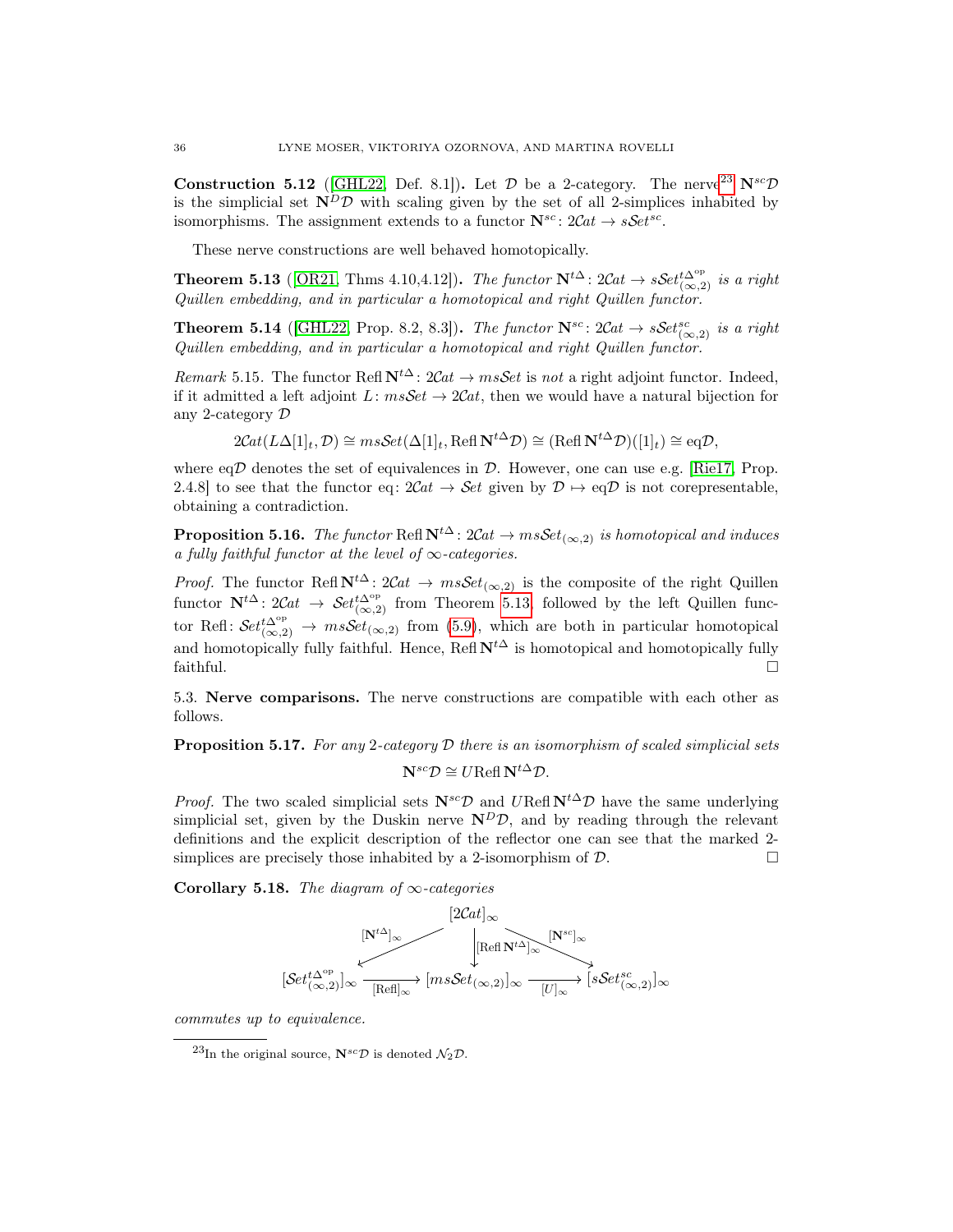Proof. The commutativity of the left triangle is an application of the "left Quillen" version of Lemma [A.1](#page-49-1) to the diagram



where the assumptions of the lemma are met by Theorem [5.13](#page-37-1) and Proposition [5.16.](#page-37-4) Then, the commutativity of the right triangle is an application of the "right Quillen" version of Lemma [A.1](#page-49-1) to the diagram



where the assumptions of the lemma are met by Theorem [5.14](#page-37-0) and Propositions [5.16](#page-37-4) and [5.17.](#page-37-5)  $\Box$ 

We now discuss how the nerve constructions of simplicial models compare with those from the enriched models. Lurie showed as [\[Lur09b,](#page-61-1) Thm 0.0.3] that the scaled homo-topy coherent nerve<sup>[24](#page-38-1)</sup> functor introduced as  $[Lur09b, Def. 3.1.10]$  $[Lur09b, Def. 3.1.10]$  defines a right Quillen equivalence

$$
\mathfrak{N}^{sc} : \mathcal{C}at_{sSet^+(\infty,1)} \to sSet^{sc}_{(\infty,2)}.
$$

<span id="page-38-2"></span>**Proposition 5.19** ([\[GHL22,](#page-60-6) Prop. 8.2]). For any 2-category  $D$  there is an isomorphism of scaled simplicial sets

$$
\mathfrak{N}^{sc} \mathbf{N}_{*}^{\natural} \mathcal{D} \cong \mathbf{N}^{sc} \mathcal{D}.
$$

<span id="page-38-0"></span>Corollary 5.20. The diagram of  $\infty$ -categories



commutes up to equivalence.

Proof. The corollary is an application of the "right Quillen" version of Lemma [A.1](#page-49-1) to the following diagram.



The fact that all the assumptions of the lemma are met are from Construction [4.4,](#page-28-0) Propo-sition [5.19,](#page-38-2) and Theorem [5.14.](#page-37-0)  $\Box$ 

<span id="page-38-1"></span><sup>&</sup>lt;sup>24</sup>In the original source,  $\mathfrak{N}^{sc} \mathcal{D}$  is denoted  $N^{sc} \mathcal{D}$ .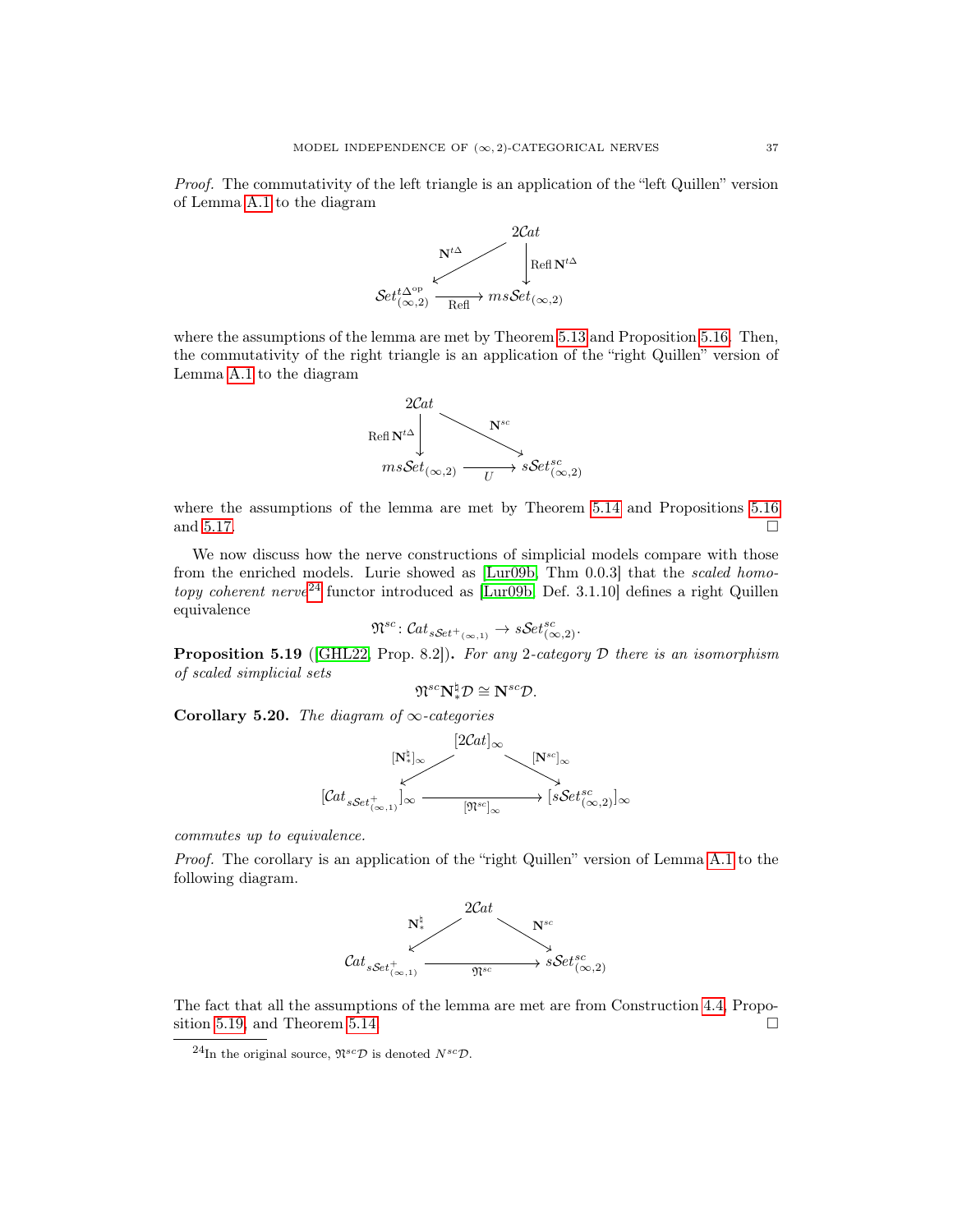#### 6. NERVES OF 2-CATEGORIES AS LOCAL  $(\infty, 2)$ -CATEGORIES

<span id="page-39-0"></span>The goal of this subsection is to prove Theorem [1.12,](#page-9-0) which will be completed in Section [6.3.](#page-44-2) The ingredients for the proof are Remarks [6.25](#page-44-0) and [6.37](#page-48-0) and Theorem [6.36.](#page-47-0) We also use some of their 0-dimensional analogs – Proposition [6.4](#page-39-1) and Remark [6.6](#page-40-0) – and 1 dimensional analogs – Theorem [6.18](#page-42-0) and Remark [6.19](#page-43-0) – which are treated in Sections [6.1](#page-39-2) and [6.2,](#page-40-1) respectively.

<span id="page-39-2"></span>6.1. The 0-dimensional case. The goal of this subsection is to show that the Quillen pair

$$
\pi_0 \colon s\mathcal{S}et_{(\infty,0)} \rightleftarrows \mathcal{S}et \colon \text{disc}
$$

is equivalent to the left Bousfield localization of the Kan–Quillen model structure  $sSet_{(\infty,0)}$ with respect to a set  $\Lambda$  of maps. We also discuss in Remark [6.6](#page-40-0) that this entails that the discrete embedding realizes sets as local  $(\infty, 0)$ -categories with respect to the set of maps  $\Lambda$ .

Recall from e.g.  $[AC22]$  that there is a canonical model structure on Set in which the weak equivalences are the bijections, and every object is fibrant and cofibrant. Recall from [\[Qui67\]](#page-61-26) that the category  $sSet$  of simplicial sets admits the Kan–Quillen model structure  $sSet_{(\infty,0)}$ , in which the weak equivalences are the weak homotopy equivalences, everything is cofibrant and the fibrant objects are precisely the Kan complexes.

The functor disc:  $Set \rightarrow sSet$  that regards each set as a discrete simplicial set admits a left adjoint given by the functor  $\pi_0 : sSet \rightarrow Set$  that takes a simplicial set to its set of connected components. The following is a straightforward verification.

**Proposition 6.1.** The functor disc:  $\mathcal{S}et \rightarrow s\mathcal{S}et_{(\infty,0)}$  is a right Quillen embedding.

In particular, we have a Quillen reflection pair

$$
\pi_0 \colon s\mathcal{S}et_{(\infty,0)} \rightleftarrows \mathcal{S}et \colon \text{disc.}
$$

Remark 6.2. The essential image of the functor  $[\text{disc}]_{\infty}$ :  $[\mathcal{S}et]_{\infty} \to [\mathcal{S}et_{(\infty,0)}]_{\infty}$  is the full sub-∞-category of  $[sSet_{(\infty,0)}]_{\infty}$  generated by the homotopically discrete  $(\infty,0)$ -categories.

For  $k > 0$ , let  $S^k := \partial \Delta[k]$  denote the simplicial k-sphere. Since the model structure  $sSet_{(\infty,0)}$  is combinatorial and left proper, the following model structure exists.

**Proposition 6.3.** The category sSet admits the left Bousfield localization  $\mathcal{L}_{\Lambda} sSet_{(\infty,0)}$  of the model structure  $sSet_{(\infty,0)}$  with respect to the set  $\Lambda$  of maps of the form

$$
\Delta[0] \hookrightarrow S^k, \quad \text{for } k > 0.
$$

In particular, there is a Quillen reflection pair

Id: 
$$
sSet_{(\infty,0)} \rightleftarrows \mathcal{L}_{\Lambda} sSet_{(\infty,0)}
$$
: Id.

The following is a straightforward verification.

<span id="page-39-1"></span>**Proposition 6.4.** The functor disc:  $\mathcal{S}et \to \mathcal{L}_{\Lambda} s\mathcal{S}et_{(\infty,0)}$  defines a right Quillen equivalence.

The following relates two approaches to localizations of  $\infty$ -categories and is classical, but it is described e.g. in the proof of [\[Lur09a,](#page-61-8) Prop. A.3.7.8].

<span id="page-39-3"></span>We refer the reader to [\[Lur09a,](#page-61-8) Def. 5.2.7.2, Prop. 5.5.4.15] for a discussion on the localization  $\mathscr{L}_S\mathscr{Q}$  of a quasi-category  $\mathscr{Q}$  with respect to a set of edges S, and to [\[Hir03,](#page-61-7) Ch. 3 for the left Bousfield localization  $\mathcal{L}_S\mathcal{M}$  of a model category M with respect to a set of morphisms S, namely the localization in the context of model categories.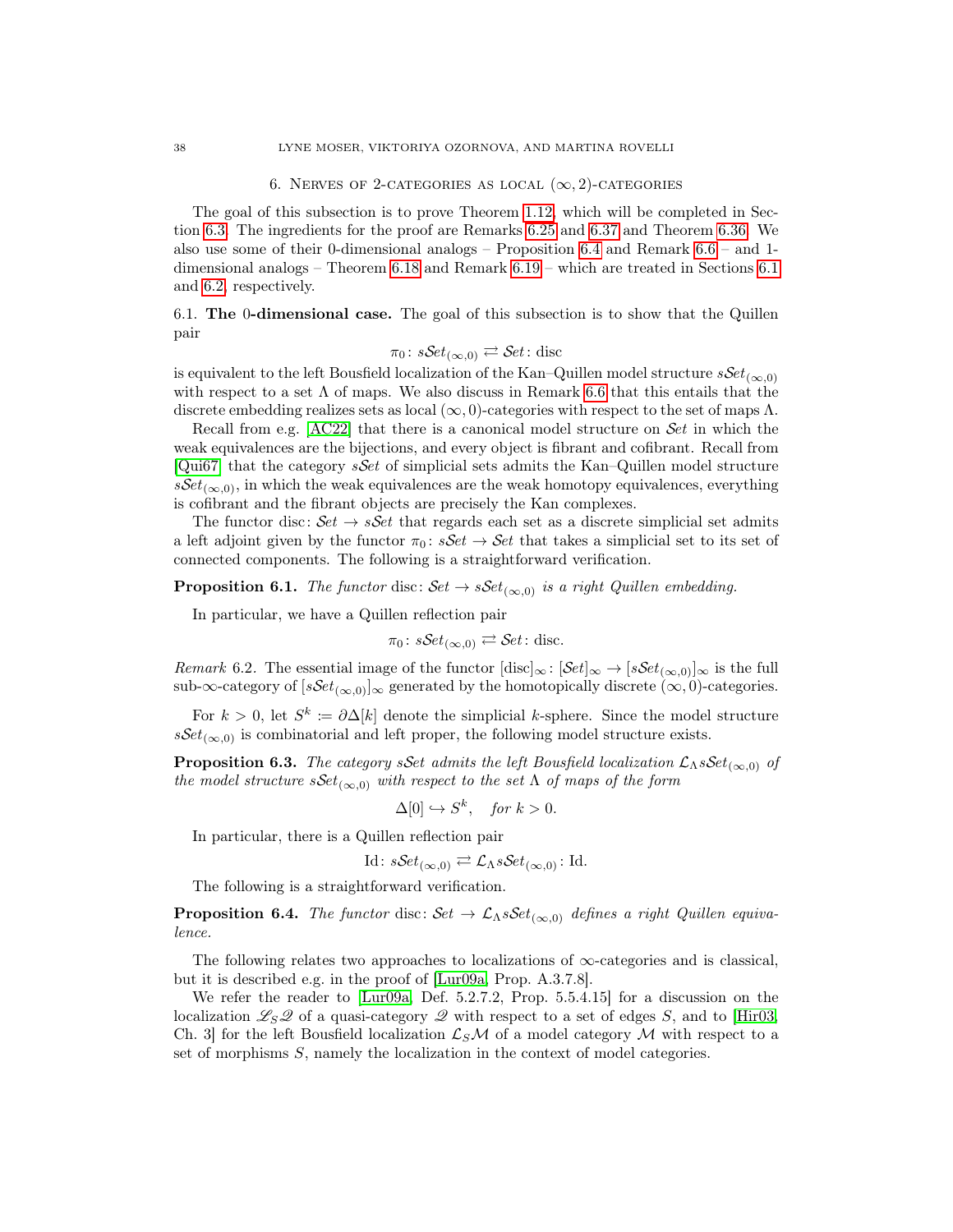Proposition 6.5. Given a combinatorial left proper model category M and a set of maps S, denote by  $\mathcal{L}_S\mathcal{M}$  the left Bousfield localization and by  $\mathcal{L}_S[\mathcal{M}]_\infty$  the localization in the sense of  $\infty$ -categories. Then there is a diagram of  $\infty$ -categories



that commutes up to equivalence.

With the following remark we verify that the map of  $\infty$ -categories induced by Propo-sition [6.4](#page-39-1) does implement the inclusion of the  $\infty$ -category of sets into the  $\infty$ -category of spaces considered by Gepner–Haugseng in [\[GH15,](#page-60-12) §6].

<span id="page-40-0"></span>*Remark* 6.6. We know – and it is also mentioned in [\[GH15,](#page-60-12)  $\S6$ ] – that the underlying  $\infty$ -category of the Kan–Quillen model structure  $sSet_{(\infty,0)}$  models the established  $\infty$ category  $\mathscr S$  of spaces, meaning there exists an equivalence of  $\infty$ -categories

<span id="page-40-2"></span>
$$
(6.7) \t\t\t [sSet_{(\infty,0)}]_\infty \simeq \mathscr{S}.
$$

Any such equivalence can be used to construct a specific equivalence of  $\infty$ -categories

<span id="page-40-3"></span>(6.8) 
$$
[\mathcal{S}et]_{\infty} \simeq [\mathcal{L}_{\Lambda} s \mathcal{S}et_{(\infty,0)}]_{\infty}
$$
 Proposition 6.4  
Proposition 6.5  

$$
\simeq \mathscr{L}_{\Lambda} \mathscr{S}
$$
Proposition 6.5  

$$
\simeq \mathscr{L}_{\Lambda} \mathscr{S}
$$
(6.7)  

$$
\simeq \mathscr{S}et
$$
 [GH15, Lem. 6.1.6(1)]

between the ( $\infty$ -)category of sets  $\mathscr{S}et$  and the underlying ( $\infty$ -)category of the model structure Set on sets. Via the chosen identifications  $(6.7)$  and  $(6.8)$ , we see that the functor  $[\text{disc}]_{\infty} : [\mathcal{S}et]_{\infty} \to [s\mathcal{S}et_{(\infty,0)}]_{\infty}$  and the canonical inclusion  $\mathscr{S}et \to \mathscr{S}$  from [\[GH15,](#page-60-12) Def. 6.1.6(i)] are equivalent. Indeed, this is witnessed by the following diagram of  $\infty$ categories

$$
[\mathcal{S}et]_{\infty} \xrightarrow{\simeq} [\mathcal{L}_{\Lambda} s \mathcal{S}et_{(\infty,0)}]_{\infty} \xrightarrow{\simeq} \mathcal{L}_{\Lambda} [s \mathcal{S}et_{(\infty,0)}]_{\infty} \xrightarrow{\simeq} \mathcal{L}_{\Lambda} \mathcal{S} \xrightarrow{\simeq} \mathcal{S}et
$$
  

$$
[s \mathcal{S}et_{(\infty,0)}]_{\infty} \xrightarrow{\simeq} [s \mathcal{S}et_{(\infty,0)}]_{\infty} \xrightarrow{\simeq} [s \mathcal{S}et_{(\infty,0)}]_{\infty} \xrightarrow{\simeq} \mathcal{S} \xrightarrow{\simeq} \mathcal{S}
$$

which commutes up to equivalence, using Proposition [6.5](#page-39-3) and  $|GH15$ , Lem. 6.1.6(i).

<span id="page-40-1"></span>6.2. The 1-dimensional case. The goal of this subsection is to show that the Quillen pair given by the ordinary nerve–categorification adjunction

$$
c: \mathcal{S}et_{(\infty,1)} \rightleftarrows \mathcal{C}at: \mathbf{N}
$$

is equivalent to the left Bousfield localization of the Joyal model structure  $sSet_{(\infty,1)}$  with respect to a set  $\Sigma\Lambda$  of maps. We also discuss in Remark [6.19](#page-43-0) that this entails that the nerve embedding realizes 1-categories as local  $(\infty, 1)$ -categories with respect to the set of maps  $ΣΛ$ .

The following is a well-known fact, and of straightforward verification.

<span id="page-40-4"></span>**Proposition 6.9.** The functor  $N: Cat \rightarrow sSet_{(\infty,1)}$  is a right Quillen embedding.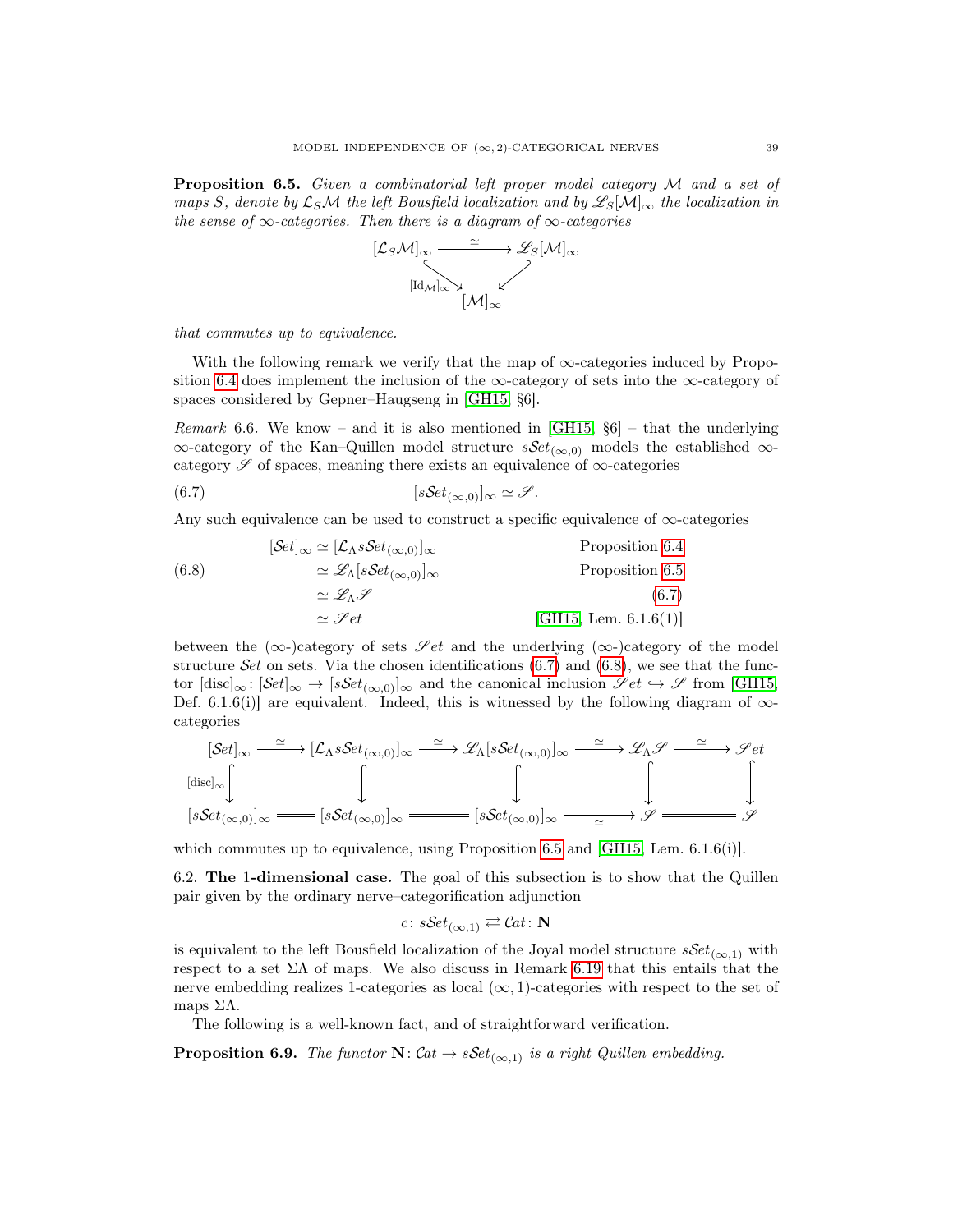In particular, we have a Quillen reflection pair

$$
c: sSet_{(\infty,1)} \rightleftarrows Cat: \mathbf{N}.
$$

Remark 6.10. The essential image of the functor  $[\mathbf{N}]_{\infty} : [\mathcal{C}at]_{\infty} \to [s\mathcal{S}et_{(\infty,1)}]_{\infty}$  is the full sub-∞-category of  $[sSet_{(\infty,1)}]_{\infty}$  generated by the locally homotopically discrete  $(\infty,1)$ categories.

Recall that the (right-sided) suspension of simplicial sets defines a left adjoint functor  $\Sigma: \mathcal{S}et \to \mathcal{S}et_{*,*}.$  Given a simplicial set X, the suspension can be understood as the following pushout of simplicial sets.



Recall from [\[Hir21\]](#page-61-27) that given any model category  $\mathcal{M}$ , there is a model category  $\mathcal{M}_{**}$ of bipointed objects in  $M$ , in which fibrations, cofibrations, and weak equivalences are created by the forgetful functor  $\mathcal{M}_{*,*} \to \mathcal{M}$ .

The proof of the following could be adapted from [\[OR20a,](#page-61-28) Lemma 2.7], using ideas from [\[Joy08b,](#page-61-13) Prop. 6.29].

<span id="page-41-3"></span>**Proposition 6.11.** The suspension functor  $\Sigma$ :  $sSet_{(\infty,0)} \rightarrow (sSet_{(\infty,1)})_{*,*}$  is a left Quillen functor.

Since the model structure  $sSet_{(\infty,1)}$  is combinatorial and left proper, the following model structure exists.

**Proposition 6.12.** The category sSet admits the left Bousfield localization  $\mathcal{L}_{\Sigma\Lambda} sSet_{(\infty,1)}$ of the Joyal model structure  $sSet_{(\infty,1)}$  with respect to the set  $\Sigma\Lambda$  of maps of the form

(6.13) 
$$
\Sigma \Delta[0] \hookrightarrow \Sigma S^k, \quad \text{for } k > 0.
$$

So there is a Quillen reflection pair

<span id="page-41-1"></span>Id: 
$$
sSet_{(\infty,1)} \rightleftarrows \mathcal{L}_{\Sigma\Lambda} sSet_{(\infty,1)}
$$
: Id.

To prove the desired result, we will show that the nerve functor induces a right Quillen equivalence  $\mathbf{N}: \mathcal{C}at \to \mathcal{L}_{\Sigma\Lambda} s\mathcal{S}et_{(\infty,1)}.$ 

<span id="page-41-0"></span>**Proposition 6.14.** The nerve functor  $N: Cat \rightarrow \mathcal{L}_{\Sigma\Lambda} sSet_{(\infty,1)}$  defines a right Quillen embedding.

<span id="page-41-2"></span>*Remark* 6.15. For every simplicial set  $X$  there is a natural isomorphism of categories

$$
c\Sigma X \cong \Sigma \pi_0 c X \cong \Sigma \pi_0 X.
$$

*Proof of Proposition [6.14.](#page-41-0)* By [\[Hir03,](#page-61-7) Prop. 3.3.18] and Proposition [6.9,](#page-40-4) it is sufficient to show that c sends all maps from  $(6.13)$  to (weak) equivalences in Cat.

Let  $k > 0$ . The functor c sends the map

$$
\Sigma \Delta[0] \hookrightarrow \Sigma S^k
$$

to the map

$$
c\Sigma\Delta[0] \hookrightarrow c\Sigma S^k,
$$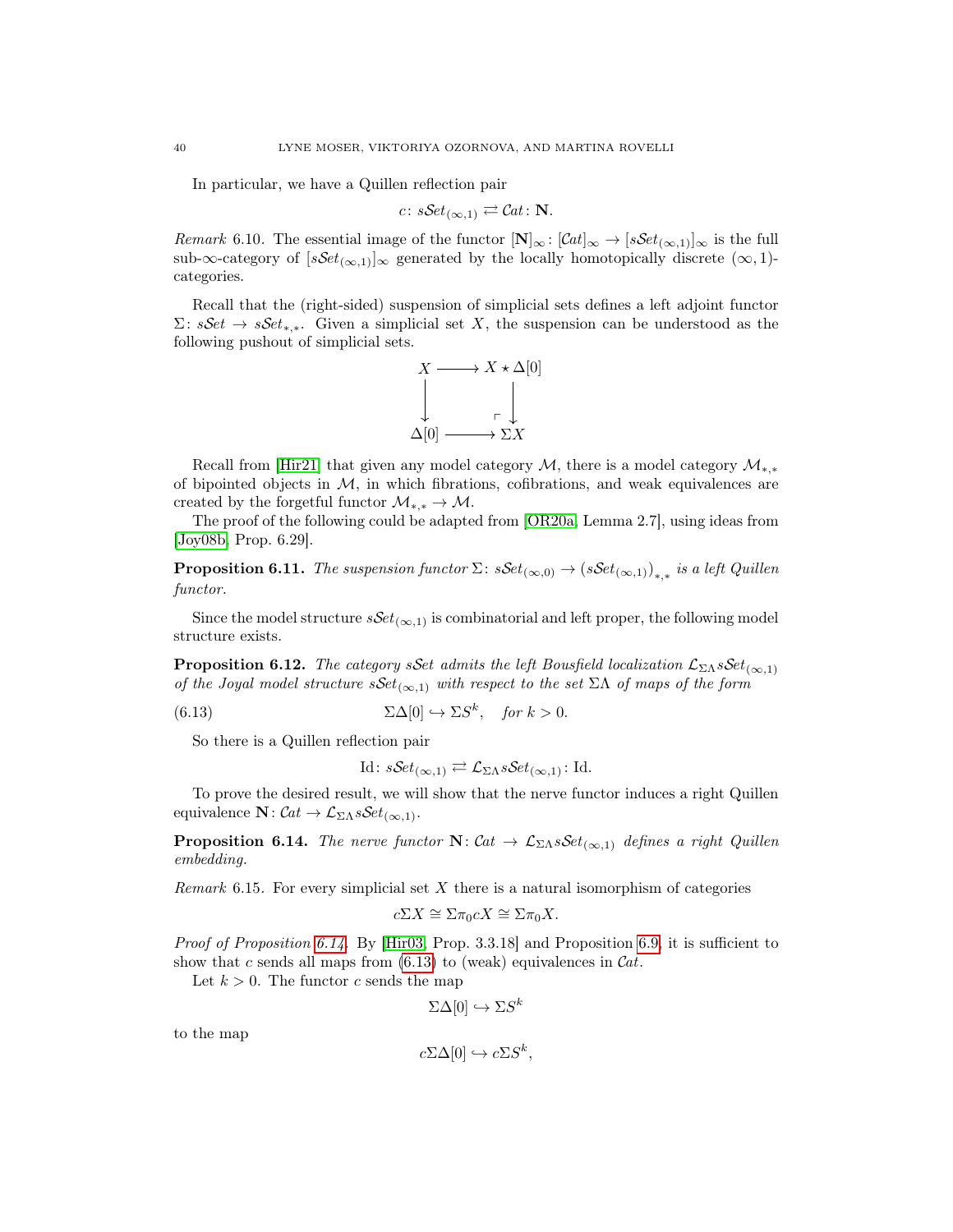which is by Remark [6.15](#page-41-2)

$$
\Sigma \pi_0 \Delta[0] \hookrightarrow \Sigma \pi_0 S^k,
$$

which is the identity isomorphism at  $\Sigma[0]$ . This concludes the proof that the desired functor is right Quillen.

The fact that it is a right Quillen embedding follows directly from Proposition [6.9](#page-40-4) as the derived counits of  $N: Cat \to sSet_{(\infty,1)}$  and  $N: Cat \to \mathcal{L}_{\Sigma\Lambda} sSet_{(\infty,1)}$  coincide at a fibrant object in  $\mathcal{L}_{\Sigma\Lambda} sSet_{(\infty,1)}$ .

<span id="page-42-1"></span>**Proposition 6.16.** The suspension functor  $\Sigma: \mathcal{L}_{\Lambda} sSet_{(\infty,0)} \to (\mathcal{L}_{\Sigma\Lambda}(sSet_{(\infty,1)}))_{*,*}$  is a left Quillen functor.

Proof. As an instance of [\[Hir03,](#page-61-7) Theorem 3.3.20] combined with the fact that every object is cofibration in  $sSet_{(\infty,0)}$ , we know that

$$
\Sigma\colon \mathcal{L}_\Lambda s\mathcal{S}et_{(\infty,0)} \to \mathcal{L}_{\Sigma\Lambda}((s\mathcal{S}et_{(\infty,1)})_{*,*})
$$

is a left Quillen functor. Further, since left Bousfield localizations commute with taking bipointed model structures, the model structures

$$
\mathcal{L}_{\Sigma\Lambda}((s\mathcal{S}et_{(\infty,1)})_{*,*})=(\mathcal{L}_{\Sigma\Lambda}(s\mathcal{S}et_{(\infty,1)}))_{*,*}
$$

are equal. This concludes the proof.  $\Box$ 

The functor  $\Sigma: sSet \rightarrow sSet_{**}$  admits a right adjoint Hom<sup>R</sup>:  $sSet_{**} \rightarrow sSet$ , used e.g. in [\[Lur09a,](#page-61-8) §1.2.2]. For any simplicial set  $X$  with given vertices  $x$  and  $y$  we write  $X(x, y) \coloneqq \text{Hom}_X^R(x, y).$ 

<span id="page-42-2"></span>Remark 6.17. The following facts are of straightforward verifications. The first one uses the explicit description from e.g. [\[BV73,](#page-60-24) Prop. 4.12] of the category  $cX$  in the case of X being a quasi-category; see also [\[Joy08b,](#page-61-13) Prop. 1.11].

(1) For any quasi-category  $X$  with vertices  $x$  and  $y$  there is a bijection

$$
\pi_0(X(x, y)) \cong (cX)(x, y).
$$

(2) For any category  $\mathcal C$  there is an isomorphism of simplicial sets

$$
disc(\mathcal{C}(x,y)) \cong (\mathbf{N}\mathcal{C})(x,y).
$$

<span id="page-42-0"></span>**Theorem 6.18.** The nerve functor  $N: Cat \to \mathcal{L}_{\Sigma\Lambda} sSet_{(\infty,1)}$  defines a right Quillen equivalence.

Proof. By Proposition [6.14,](#page-41-0) it remains to prove that the component of the derived unit at every object X in  $\mathcal{L}_{\Sigma\Lambda} sSet_{(\infty,1)}$  is a weak equivalence. We do this by first proving it in the case of X being fibrant in  $\mathcal{L}_{\Sigma\Lambda} s\mathcal{S}et_{(\infty,1)}$ , and then treating the general case.

Assume that X is fibrant in  $\mathcal{L}_{\Sigma\Lambda} sSet_{(\infty,1)}$ . Then for any vertices x and y in X, the tuple  $(X, x, y)$  is fibrant in  $(\mathcal{L}_{\Sigma \Lambda}(sSet_{(\infty,1)}))_{*,*}$  so  $X(x, y)$  is fibrant in  $\mathcal{L}_{\Lambda} sSet_{(\infty,0)}$  by Proposition [6.16.](#page-42-1)

By Proposition [6.4,](#page-39-1) the (derived) unit at  $X(x, y)$  is a weak equivalence in  $\mathcal{L}_{\Lambda} sSet_{(\infty,0)}$ 

| $X(x, y) \simeq$ disc( $\pi_0(X(x, y))$ ) |                  |
|-------------------------------------------|------------------|
| $\cong$ disc( $(cX)(x, y)$ )              | Remark $6.17(1)$ |
| $\cong$ $(\mathbf{N}cX)(x, y).$           | Remark $6.17(2)$ |

between fibrant objects. Hence, it is already a weak equivalence in  $sSet_{(\infty,0)}$ .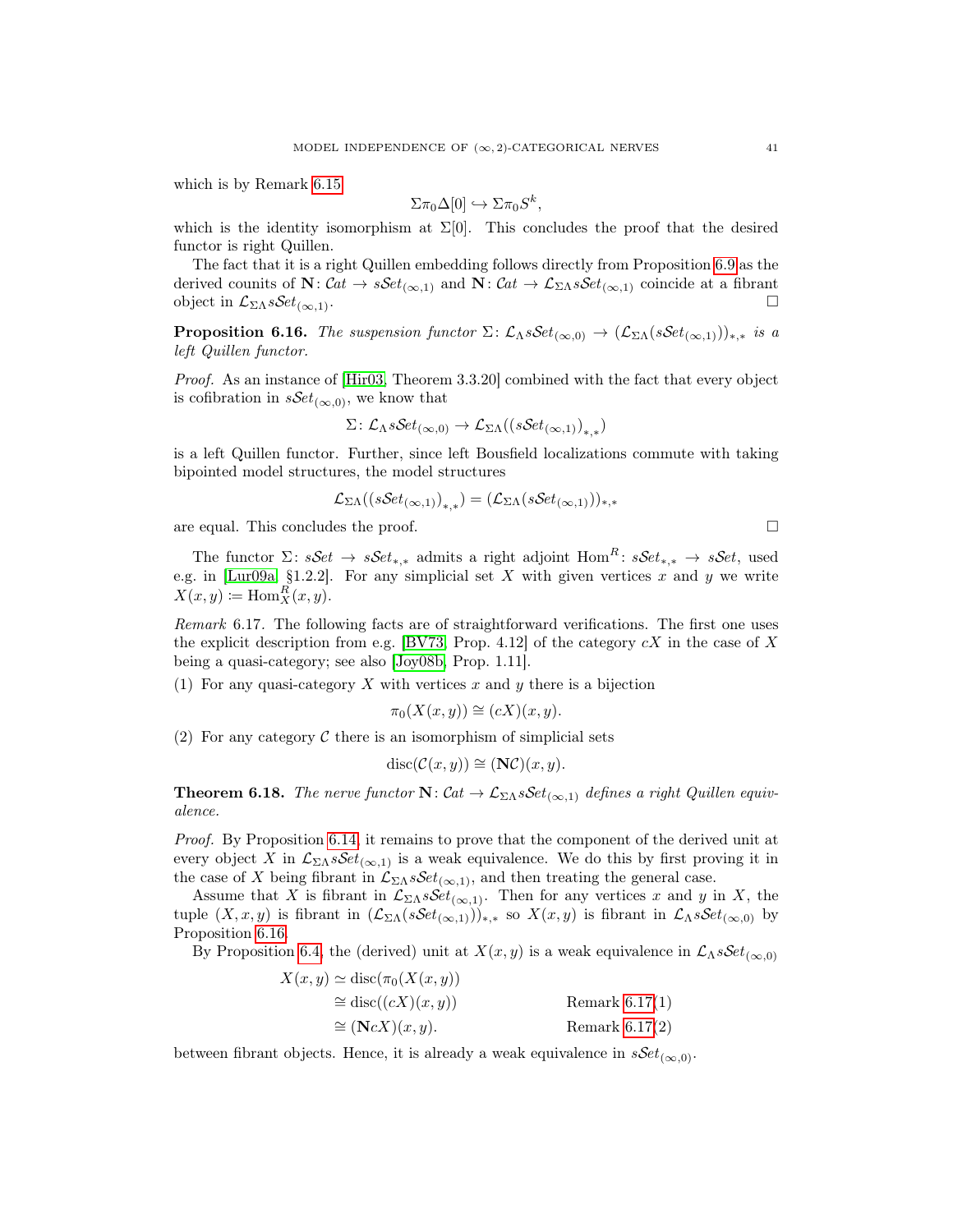This weak equivalence

$$
X(x, y) \to (\mathbf{N}cX)(x, y)
$$

is precisely the map obtained by taking Hom<sup>R</sup> of the (derived) unit of  $(X, x, y)$ . This means that the (derived) unit of  $X$ 

 $X \to NcX$ 

is locally a weak equivalence of simplicial sets, as well as a bijection on objects. By the fundamental theorem of  $(\infty, 1)$ -categories, originally due to Joyal [\[Joy08b\]](#page-61-13) and recalled e.g. in [\[Cis19,](#page-60-25) Thm 3.9.7], we deduce that the (derived) unit is then a weak equivalence in  $sSet_{(\infty,1)}$ , so in particular in the localization  $\mathcal{L}_{\Sigma\Lambda} sSet_{(\infty,1)}$  as desired.

Now if  $X$  is more generally any (cofibrant) simplicial set, we consider a fibrant replacement  $X^{\text{fib}}$  in  $\mathcal{L}_{\Sigma\Lambda} s\mathcal{S}et_{(\infty,1)}$  and the following naturality diagram.



Here, the left vertical map is a weak equivalence in  $\mathcal{L}_{\Sigma\Lambda} s\mathcal{S}et_{(\infty,1)}$  by construction, the right vertical map is a weak equivalence because both  $N$  and c are homotopical, and the bottom horizontal arrow is a weak equivalence by the case that we already treated. It follows by 2-out-of-3 that the top horizontal map, which is the (derived) unit of  $X$ , is a weak equivalence, as desired.  $\Box$ 

<span id="page-43-0"></span>*Remark* 6.19. We know – and it is also mentioned in [\[Lur09a,](#page-61-8) Ch. 3] – that the underlying  $\infty$ -category of the Joyal model structure  $sSet_{(\infty,1)}$  models the established  $\infty$ -category  $\mathscr{C}at_{(\infty,1)}$  of  $\infty$ -categories, so there exists an equivalence of  $\infty$ -categories

<span id="page-43-1"></span>
$$
(6.20) \t\t\t [sSet_{(\infty,1)})]_\infty \simeq \mathscr{C}at_{(\infty,1)}.
$$

Any such equivalence can be used to construct a specific equivalence of  $\infty$ -categories

<span id="page-43-2"></span>(6.21)  
\n
$$
[\mathcal{C}at]_{\infty} \simeq [\mathcal{L}_{\Sigma\Lambda} sSet_{(\infty,1)}]_{\infty}
$$
  
\n
$$
\simeq \mathcal{L}_{\Sigma\Lambda} [sSet_{(\infty,1)}]_{\infty}
$$
  
\n
$$
\simeq \mathcal{L}_{\Sigma\Lambda} \mathcal{C}at_{(\infty,1)}
$$
  
\n
$$
\simeq \mathcal{C}_{\Lambda} \mathcal{C}at_{(\infty,1)}
$$
  
\n
$$
\simeq \mathcal{C}_{\Lambda} \mathcal{C}at_{(\infty,1)}
$$
  
\n[**GH15, Lem. 6.1.7(v)**]

between the established  $\infty$ -category  $\mathscr{C}at_1$  of categories and the underlying  $\infty$ -category of the model structure  $\mathcal{C}at$  on categories. Via the chosen identifications [\(6.20\)](#page-43-1) and [\(6.21\)](#page-43-2), we see that the functor  $[N]_{\infty} : [\mathcal{C}at]_{\infty} \to [s\mathcal{S}et_{(\infty,1)}]_{\infty}$  and the canonical inclusion functor  $\mathscr{C}at_1 \hookrightarrow \mathscr{C}at_{(\infty,1)}$  from [\[GH15,](#page-60-12) Lem. 6.1.7(v)] – used with  $n = 1$  – are equivalent. Indeed, this is witnessed by the following diagram of  $\infty$ -categories

$$
[\mathcal{C}at]_{\infty} \xrightarrow{\simeq} [\mathcal{L}_{\Sigma\Lambda} sSet_{(\infty,1)}]_{\infty} \xrightarrow{\simeq} \mathcal{L}_{\Sigma\Lambda} [sSet_{(\infty,1)}]_{\infty} \xrightarrow{\simeq} \mathcal{L}_{\Sigma\Lambda} \mathcal{C}at_{(\infty,1)} \xrightarrow{\simeq} \mathcal{C}at_1
$$
  
\n
$$
[sSet_{(\infty,1)}]_{\infty} \xrightarrow{[sSet_{(\infty,1)}]_{\infty}} [sSet_{(\infty,1)}]_{\infty} \xrightarrow{\simeq} \mathcal{C}at_{(\infty,1)} \xrightarrow{\simeq} \mathcal{C}at_{(\infty,1)}
$$

which commutes up to equivalence, using Proposition [6.5,](#page-39-3) [\[GH15,](#page-60-12) Lem. 6.1.9], and [\[GH15,](#page-60-12) Lem. 6.1.7(i)].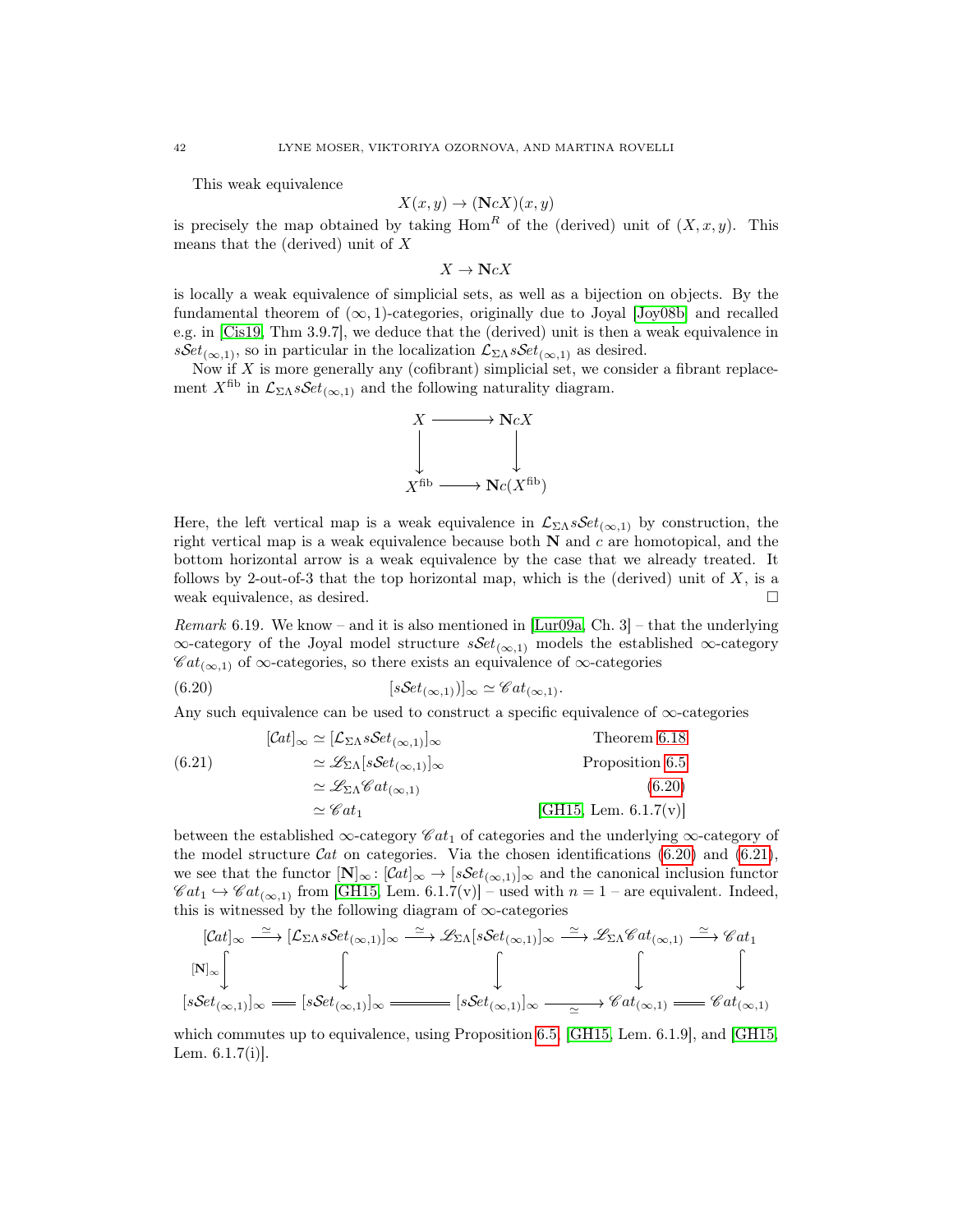<span id="page-44-2"></span>6.3. The 2-dimensional case. The goal of this subsection is to show that the Quillen reflection pair from Construction [4.4\(](#page-28-0)1)

$$
c_*: \mathcal{C}at_{s\mathcal{S}et_{(\infty,1)}} \rightleftarrows 2\mathcal{C}at: \mathbf{N}_*.
$$

is equivalent to the left Bousfield localization of  $\mathcal{C}at_{sSet_{(\infty,1)}}$  with respect to a set  $\Sigma^2\Lambda$  of maps. We also discuss in Remark [6.37](#page-48-0) that this entails that the nerve embedding realizes 2-categories as local  $(\infty, 2)$ -categories with respect to the set of maps  $\Sigma^2 \Lambda$ .

Remark 6.22. The essential image of the functor  $[\mathbf{N}_\ast]_\infty : [2Cat]_\infty \to [Cat_{sSet_{(\infty,1)}}]_\infty$  is the full sub-∞-category of  $[\mathcal{C}at_{sSet_{(\infty,1)}}]_{\infty}$  generated by the  $(\infty,2)$ -categories that are locally equivalent to 1-categories.

Recall that there is a suspension functor  $\Sigma$ :  $sSet \rightarrow (Cat_{sSet})_{*,*}$  which is a left adjoint. Given a simplicial set X, the simplicial category  $\Sigma X$  has two objects and a single non-trivial hom-simplicial set given by X. The following is briefly discussed e.g. as [\[HORR21,](#page-61-5) Lem. 4.1.5].

<span id="page-44-3"></span>**Proposition 6.23.** The suspension functor  $\Sigma$ :  $sSet_{(\infty,1)} \rightarrow (Cat_{sSet_{(\infty,1)}})_{*,*}$  is a left Quillen functor.

We consider the composite functor

$$
\Sigma^2 \colon \mathit{sSet} \xrightarrow{\Sigma} \mathit{sSet}_{*,*} \xrightarrow{U} \mathit{sSet} \xrightarrow{\Sigma} (\mathcal{C}at_s \mathit{Set})_{*,*}.
$$

<span id="page-44-1"></span>**Proposition 6.24.** The 2-fold suspension functor  $\Sigma^2$ :  $sSet_{(\infty,0)} \rightarrow (Cat_{sSet_{(\infty,1)}})_{*,*}$  is a left Quillen functor.

Proof. It is a composite of the left Quillen (hence homotopical) functor

$$
\Sigma \colon \mathcal{S}et_{(\infty,0)} \to (\mathcal{S}et_{(\infty,1)})_{*,*}
$$

from Proposition [6.11](#page-41-3) with the homotopical functor

$$
U: (sSet_{(\infty,1)})_{*,*} \to sSet_{(\infty,1)},
$$

which just forgets the two base points, and with the left Quillen (hence homotopical) functor

<span id="page-44-5"></span><span id="page-44-4"></span>
$$
\Sigma \colon \mathcal{S}et_{(\infty,1)} \to (\mathcal{C}at_{\mathcal{S}et_{(\infty,1)}})_{*,*}
$$

from Proposition [6.23.](#page-44-3)  $\Box$ 

<span id="page-44-0"></span>Remark 6.25. Let  $V = sSet_{(\infty,1)}$ , so that in particular  $\mathcal{V} = [\mathcal{V}]_{\infty} = [sSet_{(\infty,1)}]_{\infty} \simeq \mathcal{C}at_{\infty}$ . The suspension functor from Proposition [6.23](#page-44-3) is a left Quillen functor, and induces a functor of ∞-categories

$$
(6.26) \t\t [\Sigma]_{\infty} : [\mathcal{V}]_{\infty} \to [(\mathcal{C}at_{\mathcal{V}})_{*,*}]_{\infty}.
$$

In [\[GH15,](#page-60-12) Def. 4.3.21] Gepner–Haugseng consider a functor

(6.27) 
$$
\mathscr{V} \to \mathscr{C}at_{\mathscr{V}}^{\{0,1\}}.
$$

Here,  $\mathscr{C}at_{\mathscr{V}}^{\{0,1\}}$  denotes the  $\infty$ -category of  $\infty$ -categories enriched over  $\mathscr{V}$  with fixed set of objects  $\{0, 1\}$ , as defined in [\[GH15,](#page-60-12) Def. 5.4.3]. As shown in [\[Hau15,](#page-61-29) §5], this  $\infty$ -category can be realized as the underlying  $\infty$ -category  $[\mathcal{C}at_{\mathcal{V}}^{\{0,1\}}]_{\infty} \simeq \mathcal{C}at_{\mathcal{V}}^{\{0,1\}}$  of the model category  $Cat_{\mathcal{V}}^{\{0,1\}}$  of V-categories with set of objects  $\{0,1\}$ , considered in [\[Hau15,](#page-61-29) Lemma 3.20].

<span id="page-44-6"></span>Via the canonical map

(6.28) 
$$
[(\mathcal{C}at_{\mathcal{V}})_{*,*}]_{\infty} \to [\mathcal{C}at_{\mathcal{V}}^{\{0,1\}}]_{\infty} \simeq \mathcal{C}at_{\mathcal{V}}^{\{0,1\}}
$$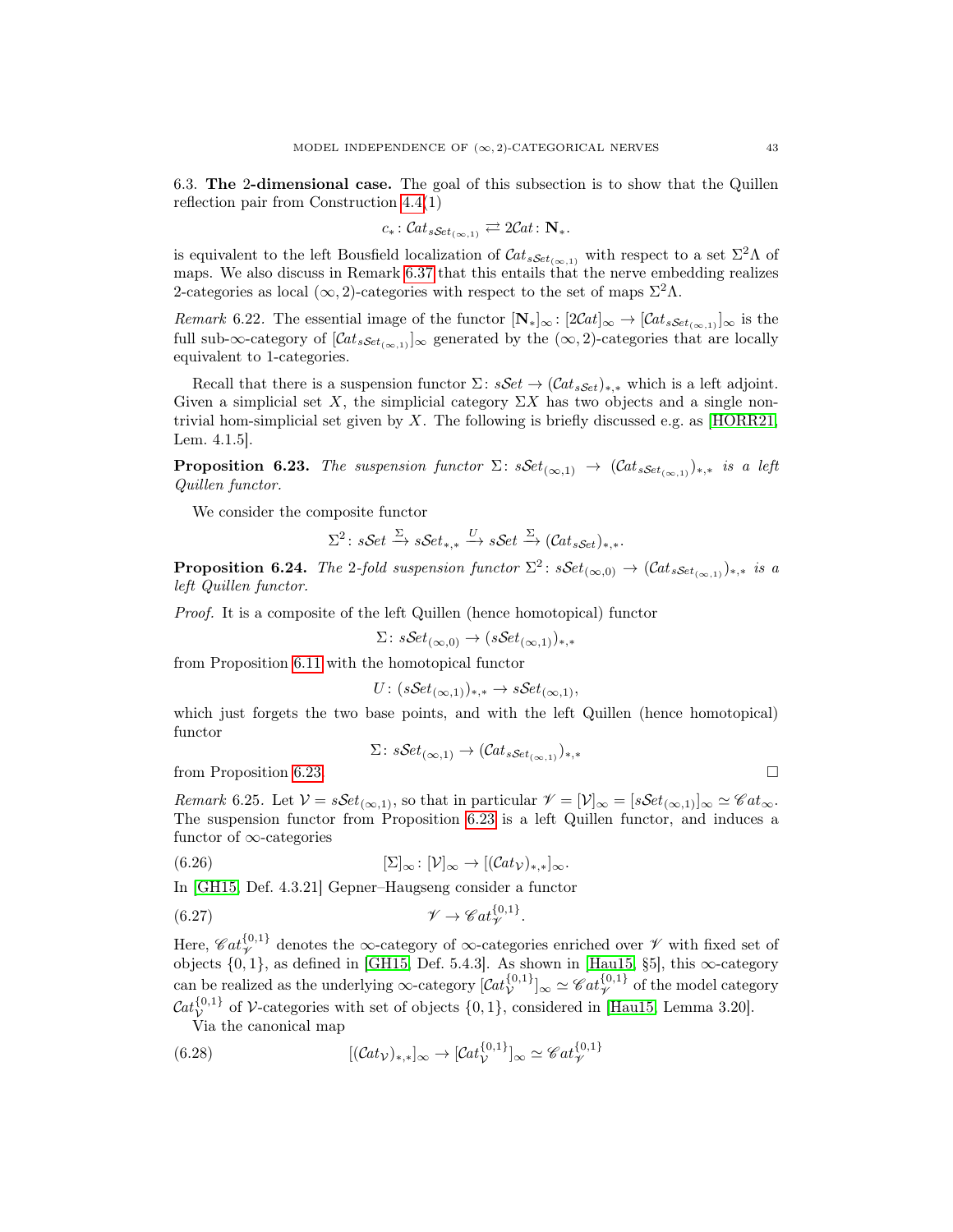we will see in Proposition [6.29](#page-45-0) that the two functors  $(6.26)$  and  $(6.27)$  are compatible, as they fit in a diagram of  $\infty$ -categories that commutes up to equivalence.

<span id="page-45-0"></span>**Proposition 6.29.** There is a diagram of  $\infty$ -categories



that commutes up to equivalence, where the functors involved are those of  $(6.26)$ ,  $(6.27)$ , and [\(6.28\)](#page-44-6).

*Proof.* Each of the functors of  $\infty$ -categories involved in the diagram admits a right adjoint. We prove that the diagram of right adjoints commutes up to equivalence:



Building the desired commutative diagram out of smaller ones requires several ingredients, for which we provide references for the interested reader. The diagram is:



The  $\infty$ -categories featuring in the diagram are the following:

- $(\mathcal{C}at_V)_{*,*}$  is the bipointed model structure, obtained as an instance of [\[Hir21\]](#page-61-27) applied to the model structure from Theorem [4.2.](#page-27-0)
- $Cat_{\mathcal{V}}^{\{0,1\}}$  is the model category of *V*-categories with set of objects  $\{0,1\}$ , considered in [\[Hau15,](#page-61-29) Lem. 3.20].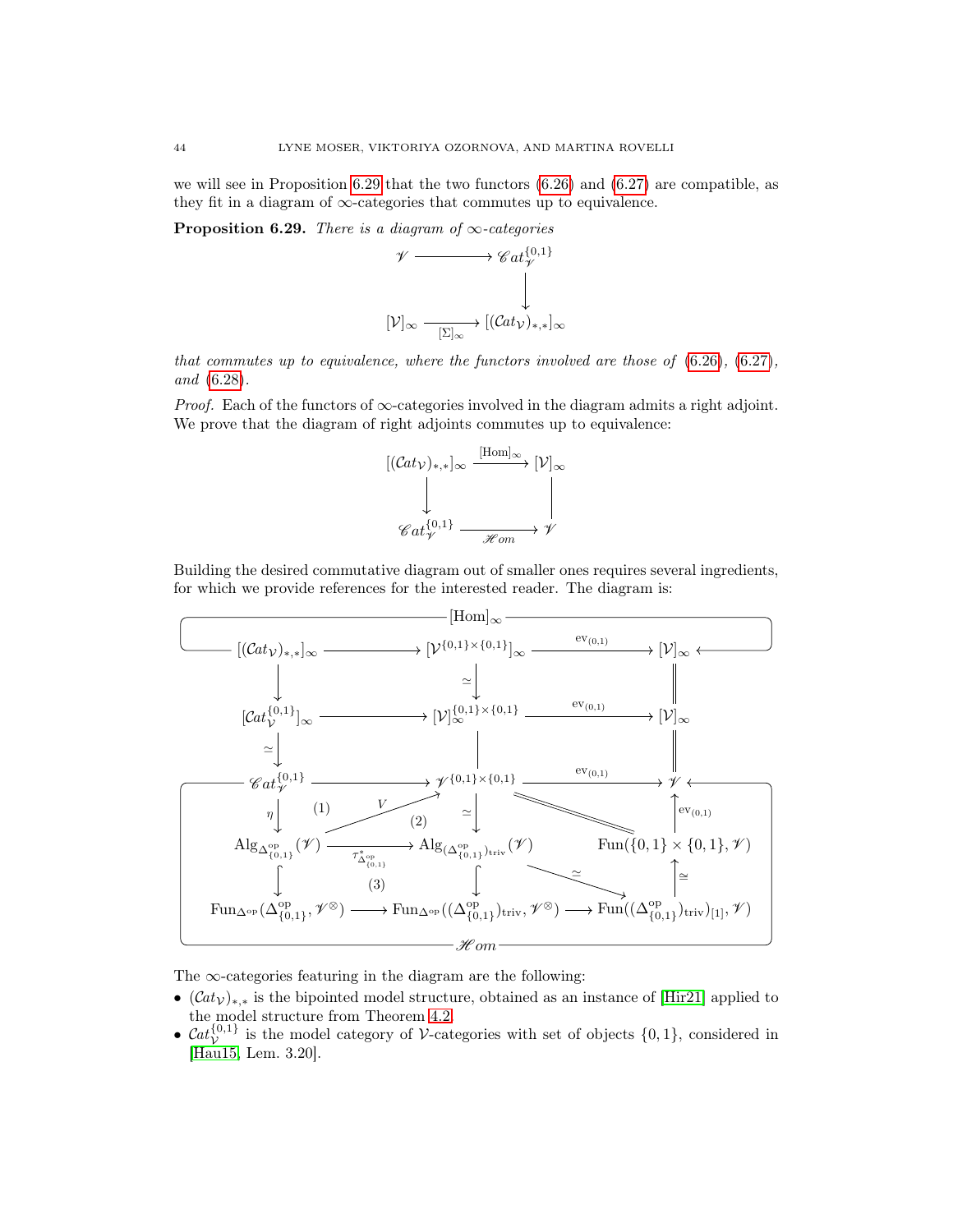- $\mathcal{V}^{\{0,1\} \times \{0,1\}}$  is the category of functors endowed with the injective model structure.
- Alg<sub>∆<sup>op</sup></sub> ( $\mathscr V$ ) is an instance of [\[GH15,](#page-60-12) §1.2] with the non-symmetric ∞-operad  $\Delta_{\{0\}}^{op}$  ${0,1}$ from [\[Hau15,](#page-61-29) Def. 2.8].
- Alg<sub>( $\Delta_{\{0,1\}}^{\text{op}}(V)$  is an instance of [\[GH15,](#page-60-12) §1.2] with the non-symmetric  $\infty$ -operad</sub>  $(\Delta_{\{0,1\}}^{\text{op}})_{\text{triv}}$  from [\[GH15,](#page-60-12) Def. 3.4.1].
- $(\Delta_{\{0,1\}}^{\text{op}})_{[1]}$  is the fiber at [1], which is an object of  $\Delta^{\text{op}}$  of the map  $\Delta_{\{0,1\}}^{\text{op}} \to \Delta^{\text{op}}$ .

The functors of  $\infty$ -categories featuring in the diagram are the following:

- $\Diamond$  The functor  $ev_{(0,1)}$  is given by evaluation at the object  $(0,1) \in \{0,1\} \times \{0,1\}.$
- $\diamond$  The functor V is from [\[GH15,](#page-60-12) Proof of Prop. 5.2].
- $\circ$  The functor  $\tau^*_{\Delta_{\{0,1\}}^{op}}$  is the one considered in [\[GH15,](#page-60-12) §A.4, §3.4].
- $\Diamond$  The functor  $\eta$  is constructed on the level of model categories in [\[Hau15,](#page-61-29) Proof of Prop. 5.2], and the functor induced at the level of  $\infty$ -categories is further described in [\[GH15,](#page-60-12) Def. 4.3.1, Prop. 5.4.4].

We address the commutativity of each of the labeled regions as follows.

- $\star$  The fact that the region [\(1\)](#page-8-0) commutes is addressed as [\[Hau15,](#page-61-29) Proof of Prop. 5.2].
- $\star$  The fact that the region [\(2\)](#page-8-0) commutes is addressed as a combination of [\[Hau15,](#page-61-29) Lem. 3.20], [\[GH15,](#page-60-12) §3.4] and [\[GH15,](#page-60-12) §A.4].
- $\star$  The fact that the region [\(3\)](#page-8-0) commutes is addressed in [\[GH15,](#page-60-12) §A.4, A.5].

This concludes the proof. □

**Proposition 6.30.** The category Cat<sub>sSet</sub> has the left Bousfield localization  $\mathcal{L}_{\Sigma^2\Lambda}$ Cat<sub>sSet(∞,1)</sub> of the model structure  $\mathcal{C}at_{sSet_{(\infty,1)}}$  with respect to the set  $\Sigma^2\Lambda$  of maps of the form

(6.31) 
$$
\Sigma^2 \Delta[0] \hookrightarrow \Sigma^2 S^k, \quad \text{for } k > 0.
$$

*Proof.* The Bousfield localization exists because the model category  $sSet_{(\infty,1)}$  is combina-torial and left proper by [\[Lur09a,](#page-61-8) Prop.  $A.3.2.4$ ]. □

So there is a Quillen reflection pair

<span id="page-46-0"></span>Id: 
$$
\mathcal{C}at_{sSet_{(\infty,1)}} \rightleftarrows \mathcal{L}_{\Sigma^2 \Lambda} \mathcal{C}at_{sSet_{(\infty,1)}}
$$
: Id.

To prove the desired result, we will show that the nerve functor induces a right Quillen equivalence  $\mathbf{N}_* \colon 2\mathcal{C}at \to \mathcal{L}_{\Sigma^2\Lambda} \mathcal{C}at_{s\mathcal{S}et_{(\infty,1)}}$ . First, we prove the following.

<span id="page-46-1"></span>**Proposition 6.32.** The nerve functor  $N_*$ :  $2Cat \to \mathcal{L}_{\Sigma^2\Lambda} Cat_{sSet_{(\infty,1)}}$  defines a right Quillen embedding.

*Proof.* By [\[Hir03,](#page-61-7) Prop. 3.3.18] and Construction [4.4\(](#page-28-0)1), it is sufficient to show that  $c_*$ sends all elementary maps from [\(6.31\)](#page-46-0) to biequivalences of 2-categories.

Let  $k > 0$ . The functor  $c_*$  sends the map

$$
\Sigma^2 \Delta[0] \hookrightarrow \Sigma^2 S^k
$$

to the map

$$
c_* \Sigma^2 \Delta[0] \hookrightarrow c_* \Sigma^2 S^k,
$$
  

$$
\Sigma c \Sigma \Delta[0] \hookrightarrow \Sigma c \Sigma S^k,
$$
  

$$
\Sigma^2 \pi_0 \Delta[0] \hookrightarrow \Sigma^2 \pi_0 S^k,
$$

which is the map

which is the map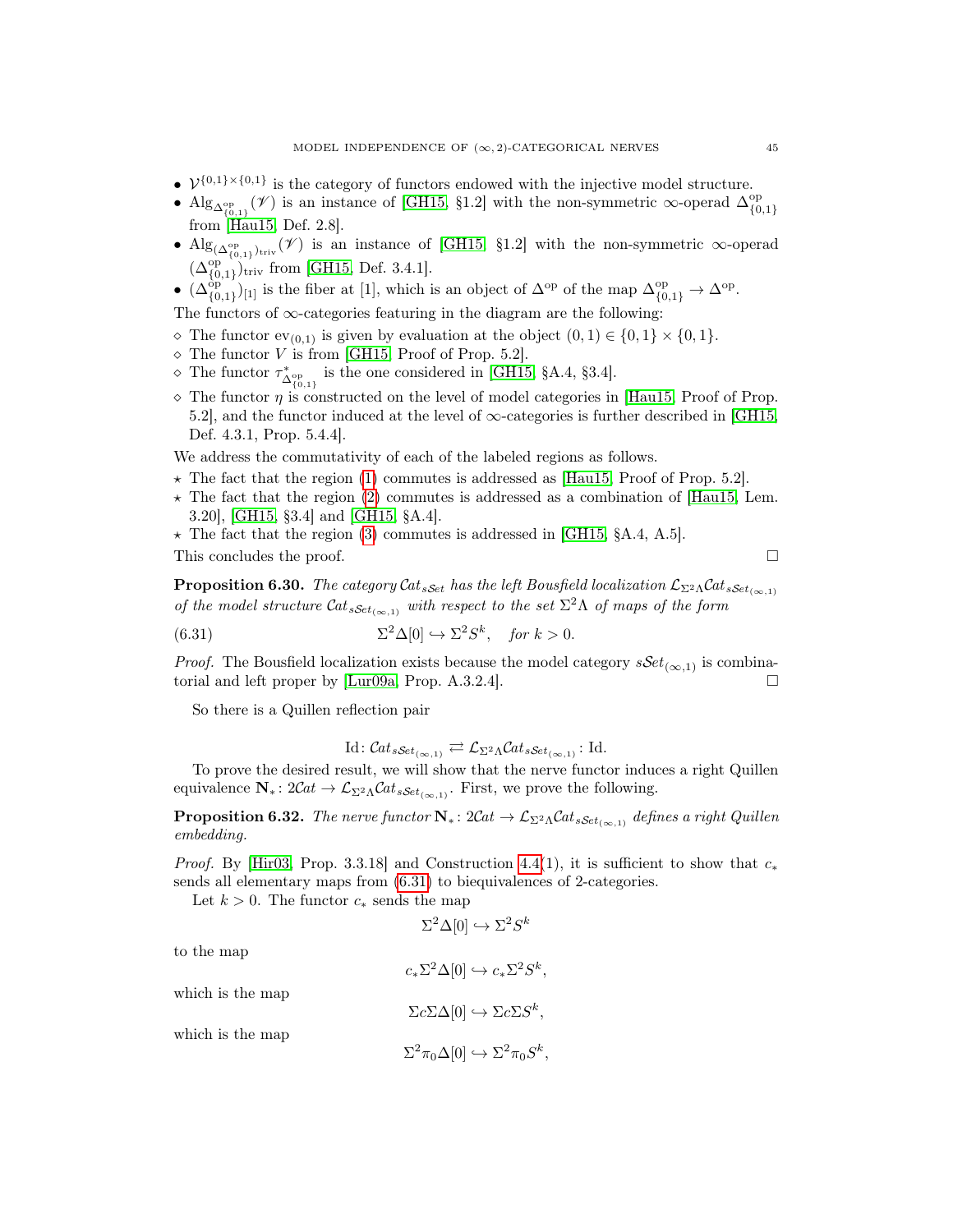which is the identity at  $\Sigma^2[0]$ . This concludes the proof that the desired functor is right Quillen.

The fact that it is a right Quillen embedding follows directly from Construction [4.4\(](#page-28-0)1) as the derived counits of  $\mathbf{N}_* : 2Cat \to \mathcal{C}at_{sSet_{(\infty,1)}}$  and  $\mathbf{N}_* : 2Cat \to \mathcal{L}_{\Sigma^2} \Lambda \mathcal{C}at_{sSet_{(\infty,1)}}$  coincide at a fibrant object in  $\mathcal{L}_{\Sigma^2\Lambda}$ Cat<sub>sSet(∞,1)</sub>.

<span id="page-47-3"></span>**Proposition 6.33.** The suspension functor  $\Sigma: \mathcal{L}_{\Sigma \Lambda} sSet_{(\infty,1)} \to (\mathcal{L}_{\Sigma^2 \Lambda} (Cat_{sSet_{(\infty,1)}}))_{*,*}$  is a left Quillen functor.

Proof. As an instance of [\[Hir03,](#page-61-7) Theorem 3.3.20] combined with the fact that every object is cofibration in  $sSet_{(\infty,1)}$ , we know that

$$
\Sigma\colon \mathcal{L}_{\Sigma\Lambda} s\mathcal{S}et_{(\infty,1)} \to \mathcal{L}_{\Sigma^2\Lambda}((\mathcal{C}at_s s_{\mathcal{S}et_{(\infty,1)}})_{*,*})
$$

is a left Quillen functor. Further, since left Bousfield localizations commute with taking bipointed model structures, the model structures

$$
\mathcal{L}_{\Sigma^2\Lambda}((\mathcal{C}\mathit{at}_{sSet_{(\infty,1)}})_{*,*})=(\mathcal{L}_{\Sigma^2\Lambda}(\mathcal{C}\mathit{at}_{sSet_{(\infty,1)}}))_{*,*}
$$

are equal. This concludes the proof.  $\Box$ 

<span id="page-47-1"></span>**Lemma 6.34.** The functor  $c_*: \mathcal{C}at_s_{\mathcal{S}et_{(\infty,1)}} \to 2\mathcal{C}at$  is homotopical.

<span id="page-47-2"></span>Remark 6.35. A map  $f: \mathcal{Q} \to \mathcal{Q}'$  is a weak equivalence in  $\mathcal{C}at_{sSet_{(\infty,1)}}$  if and only if the following are satisfied.

(1) The map f is essentially surjective up to equivalence; namely it induces an essentially surjective functor

$$
\tau_*f\colon \tau_*\mathcal{Q}\to \tau_*\mathcal{Q}',
$$

where  $\tau_* : \mathcal{C}at_{sSet} \to \mathcal{C}at$  is the base-change functor along Joyal's functor  $\tau : sSet \to \mathcal{S}et$ from [\[Joy08b,](#page-61-13) §1] given by the composite

$$
s\mathcal{S}et \xrightarrow{c} \mathcal{C}at \xrightarrow{\text{core}} \mathcal{G}pd \xrightarrow{\pi_0} \mathcal{S}et.
$$

(2) The map f is a local weak equivalence; namely it induces a weak equivalence in  $sSet_{(\infty,1)}$ 

$$
f\colon \mathcal{Q}(x,y) \to \mathcal{Q}'(f(x),f(y))
$$

for any objects  $x$  and  $y$  in  $Q$ .

*Proof of Lemma [6.34.](#page-47-1)* Given a weak equivalence  $f: \mathcal{Q} \to \mathcal{Q}'$  in  $\mathcal{C}at_{sSet_{(\infty,1)}},$  we have a weak equivalence in  $sSet_{(\infty,1)}$ 

$$
\mathcal{Q}(x,y) \to \mathcal{Q}'(x,y),
$$

for any objects x and y in  $Q$ , by Remark [6.35\(](#page-47-2)2). Then, since c is homotopical, there is an induced equivalence of categories

$$
(c_*\mathcal{Q})(x,y)=c\mathcal{Q}(x,y)\rightarrow c\mathcal{Q}'(x,y)=(c_*\mathcal{Q}')(x,y).
$$

Moreover, by Remark [6.35\(](#page-47-2)1) the functor

$$
(\pi_0)_*(\mathrm{core})_*c_*\mathcal{Q} = \tau_*\mathcal{Q} \to \tau_*\mathcal{Q}' = (\pi_0)_*(\mathrm{core})_*c_*\mathcal{Q}'
$$

is essentially surjective on objects. Hence we obtain that the 2-functor

$$
c_*\mathcal{Q}\to c_*\mathcal{Q}
$$

′

<span id="page-47-0"></span>is a weak equivalence in  $2Cat$ , as desired.  $\Box$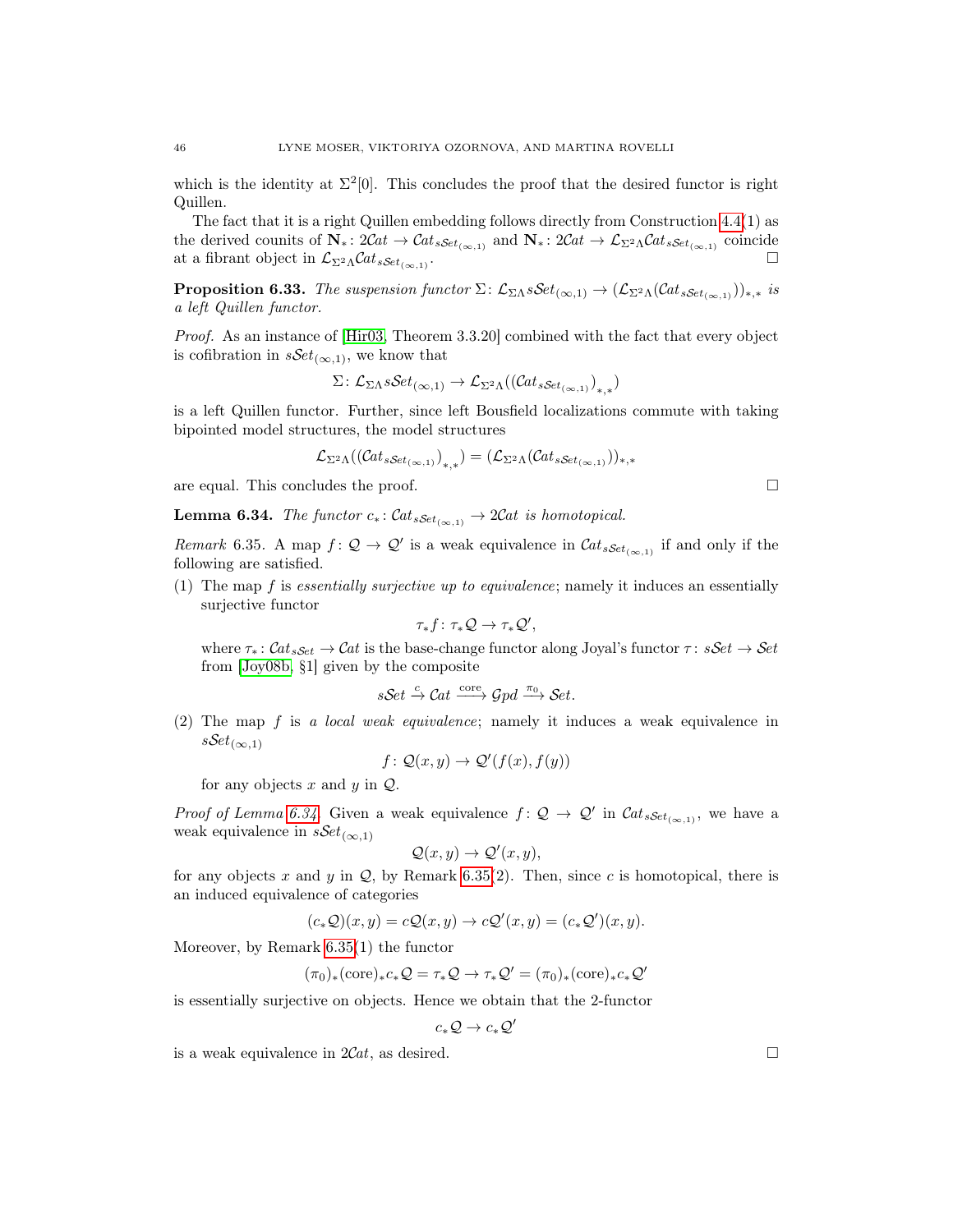**Theorem 6.36.** The nerve functor  $N_* \colon 2Cat \to \mathcal{L}_{\Sigma^2\Lambda} Cat_{sSet_{(\infty,1)}}$  defines a right Quillen equivalence.

Proof. By Proposition [6.32,](#page-46-1) it remains to prove that the component of the derived unit at every object Q in  $\mathcal{L}_{\Sigma^2\Lambda}$ Cat<sub>sSet(∞,1)</sub> is a weak equivalence. We do this by first proving it in the case of Q being fibrant in  $\mathcal{L}_{\Sigma^2\Lambda}$ Cat<sub>sSet(∞,1)</sub>, and then treat the general case.

Assume that Q is fibrant in  $\mathcal{L}_{\Sigma^2\Lambda}$ Cat<sub>sSet</sup>( $\infty,1$ ). For any vertices x and y the tuple  $(\mathcal{Q}, x, y)$ </sub> is fibrant in  $(\mathcal{L}_{\Sigma^2\Lambda}\mathcal{C}at_{sSet_{(\infty,1)}})_{*,*}$  so  $\mathcal{Q}(x,y)$  is fibrant in  $\mathcal{L}_{\Sigma\Lambda}sSet_{(\infty,1)}$  by Proposition [6.33.](#page-47-3) By Theorem [6.18,](#page-42-0) the (derived) unit at  $\mathcal{Q}(x, y)$  is a weak equivalence in  $\mathcal{L}_{\Lambda} s\mathcal{S}et_{(\infty,1)}$ 

$$
Q(x, y) \simeq \mathbf{N}(c(Q(x, y)))
$$
  
\n
$$
\cong \mathbf{N}_{*}((c_{*}Q)(x, y))
$$
  
\n
$$
\cong (\mathbf{N}_{*}c_{*}Q)(x, y).
$$
  
\nRemark 6.17(1)  
\nRemark 6.17(2)

between fibrant objects. Hence, it is already a weak equivalence in  $sSet_{(\infty,1)}$ .

This weak equivalence

$$
\mathcal{Q}(x, y) \to (\mathbf{N}_{*}c_{*}\mathcal{Q})(x, y)
$$

is precisely the one obtained by taking Hom of the (derived) unit of  $(Q, x, y)$ . This means that the (derived) unit of  $Q$ 

$$
\mathcal{Q}\to N_*\mathit{c}_*\mathcal{Q}
$$

is locally a weak equivalence in  $sSet_{(\infty,1)}$ , as well as a bijection on objects. By Remark [6.35](#page-47-2) we deduce that the (derived) unit is then a weak equivalence in  $\mathcal{C}at_{sSet_{(\infty,1)}},$  so in particular in the localization  $\mathcal{L}_{\Sigma^2\Lambda}$ *Cat*<sub>sSet(∞,1)</sub> as desired.

Now if  $Q$  is more generally any (cofibrant) simplicial set, we consider a fibrant replacement  $\mathcal{Q}^{\text{fib}}$  in  $\mathcal{L}_{\Sigma^2\Lambda}\mathcal{C}at_{s\mathcal{S}et_{(\infty,1)}}$  and the following naturality diagram.



Here, the left vertical map is a weak equivalence in  $\mathcal{L}_{\Sigma^2\Lambda}$ Cat<sub>sSet<sub>(∞,1)</sub> by construction, the</sub> right vertical map is a weak equivalence because both  $N_*$  and  $c_*$  are homotopical by Lemma [6.34](#page-47-1) and Proposition [6.32,](#page-46-1) and the bottom horizontal arrow is a weak equivalence by the case that we already treated. It follows by 2-out-of-3 that the top horizontal map, which is the (derived) unit of  $\mathcal{Q}$ , is a weak equivalence, as desired.  $\Box$ 

<span id="page-48-0"></span>Remark 6.37. By [\[Lur09b,](#page-61-1) Rmk 0.0.4], we know that the underlying  $\infty$ -category of the model structure  $\mathcal{C}at_{sSet_{(\infty,1)}}$  models the established  $\infty$ -category  $\mathscr{C}at_{(\infty,2)}$  of  $(\infty,2)$ -categories, so there exists an equivalence of  $\infty$ -categories

<span id="page-48-1"></span>(6.38) 
$$
[\mathcal{C}at_{sSet_{(\infty,1)}}]_{\infty} \simeq \mathcal{C}at_{(\infty,2)}.
$$

Any such equivalence can be used to construct a specific equivalence of  $\infty$ -categories

<span id="page-48-2"></span>

|        | $[2Cat]_{\infty} \simeq [\mathcal{L}_{\Sigma^2\Lambda} Cat_{sSet_{(\infty,1)}}]_{\infty}$ | Theorem 6.36             |
|--------|-------------------------------------------------------------------------------------------|--------------------------|
| (6.39) | $\approx \mathscr{L}_{\Sigma^2 \Lambda}[\mathcal{C}at_{sSet_{(\infty,1)}}]_{\infty}$      | Proposition 6.5          |
|        | $\simeq \mathscr{L}_{\Sigma^2\Lambda} \mathscr{C}at_{(\infty,2)}$                         | $(6.38)$ , Remark $6.25$ |
|        | $\simeq \mathscr{C}at_2$                                                                  | [GH15, Lem. $6.1.6(1)$ ] |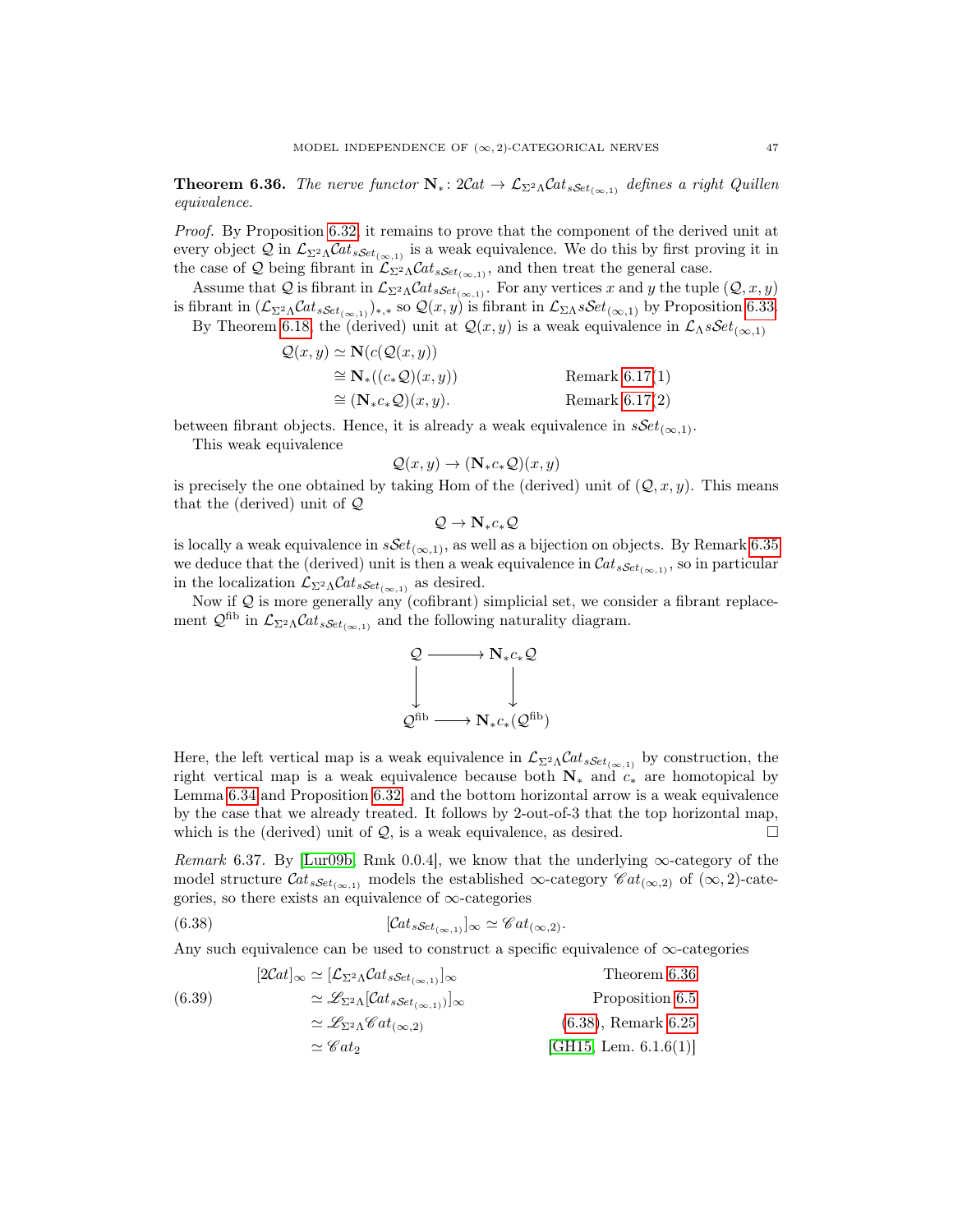between the established ∞-category of 2-categories  $\mathscr{C}at_2$  and the underlying ∞-category of the model structure  $2Cat$  on 2-categories. Via the chosen identifications  $(6.38)$  and  $(6.39)$ , we see that the functor  $[N_*]_{\infty} : [2Cat]_{\infty} \to [Cat_{sSet_{(\infty,1)}}]_{\infty}$  and the canonical inclusion  $\mathscr{C}at_2 \hookrightarrow \mathscr{C}at_{(\infty,2)}$  from [\[GH15,](#page-60-12) Lem. 6.1.6(v)] – for  $n = 2$  – are equivalent. Indeed, this is witnessed by the following diagram of ∞-categories

$$
[2Cat]_{\infty} \xrightarrow{\simeq} [\mathcal{L}_{\Sigma^2 \Lambda} Cat_{sSet_{(\infty,1)}}]_{\infty} \xrightarrow{\simeq} \mathscr{L}_{\Sigma^2 \Lambda} [Cat_{sSet_{(\infty,1)}}]_{\infty} \xrightarrow{\simeq} \mathscr{L}_{\Sigma^2 \Lambda} \mathscr{C}at_{(\infty,1)} \xrightarrow{\simeq} \mathscr{C}at_2
$$
  
\n
$$
[\mathcal{C}at_{sSet_{(\infty,1)}}]_{\infty} = [Cat_{sSet_{(\infty,1)}}]_{\infty} \xrightarrow{\simeq} [Cat_{sSet_{(\infty,1)}}]_{\infty} \xrightarrow{\simeq} \mathscr{C}at_{(\infty,2)} \xrightarrow{\simeq} \mathscr{C}at_{(\infty,2)}
$$

which commutes up to equivalence, using Proposition [6.5](#page-39-3) and Remark [6.25](#page-44-0) and [\[GH15,](#page-60-12) Def.  $6.1.7(v)$ .

#### Appendix A. The nerve comparison lemma

<span id="page-49-0"></span>To assert the commutativity at the level of  $\infty$ -categories of each of the regions in the diagram from Theorem [1.3,](#page-7-0) we will make use of the following lemma.

<span id="page-49-1"></span>**Lemma A.1** (Nerve comparison lemma). Let  $M$  and  $M'$  be two model categories. Suppose we are given the following:

- a left Quillen functor, resp. right Quillen functor,  $F \colon \mathcal{M} \to \mathcal{M}'$ ;
- a homotopical functor  $H: 2Cat \rightarrow \mathcal{M}$  that takes values in the subcategory of cofibrant, resp. fibrant, objects in M;
- a homotopical functor  $H'$ :  $2Cat \rightarrow M'$ ; and
- a natural weak equivalence  $FH \stackrel{\simeq}{\Longrightarrow} H'.$

Then, the diagram of categories on the left



induces a diagram of  $\infty$ -categories that commutes up to equivalence.<sup>[25](#page-49-2)</sup>

Remark A.2. The second (resp. third) condition of Lemma [A.1](#page-49-1) is automatically satisfied when  $H: 2Cat \to M$  (resp.  $H': 2Cat \to M'$ ) is right Quillen.

We choose to work with the following model of  $[\mathcal{M}]_{\infty}$  for a model category M, regarded as a relative category  $(M, W)$  when equipped with its class of weak equivalences W.

Following e.g. [\[BSP21,](#page-60-7) Const. 15.1], given a relative category  $(C, W)$ , the underlying ∞-category is

$$
[\mathcal{C}]_{\infty} := \mathfrak{N}((L_H(\mathcal{C}, \mathcal{W}))^{\text{fib}}).
$$

Here, the functor  $\mathfrak{N}: \mathcal{C}at_{sSet_{(\infty,0)}} \to sSet_{(\infty,1)}$  denotes the homotopy coherent nerve functor defined by [\[Cor82\]](#page-60-26) and which is a right Quillen functor by [\[Lur09a,](#page-61-8) Thm 2.2.5.1], while  $(-)^{\text{fib}}$ :  $\mathcal{C}at_{s\mathcal{S}et_{(\infty,0)}} \to \mathcal{C}at_{s\mathcal{S}et_{(\infty,0)}}$  denotes any functorial fibrant replacement in the Bergner model structure  $\mathcal{C}at_{sSet_{(\infty,0)}}$  from [\[Lur09a,](#page-61-8) Thm 3.2.4, Ex. 3.2.23]; for instance, one could take  $(\text{Ex}^{\infty})_*: \mathcal{C}at_{sSet_{(\infty,0)}} \to \mathcal{C}at_{sSet_{(\infty,0)}}.$ 

<span id="page-49-2"></span><sup>&</sup>lt;sup>25</sup>Meaning that the two functors are equivalent in the ∞-category of functors from  $[2Cat]_{\infty} \to [\mathcal{M}']_{\infty}$ .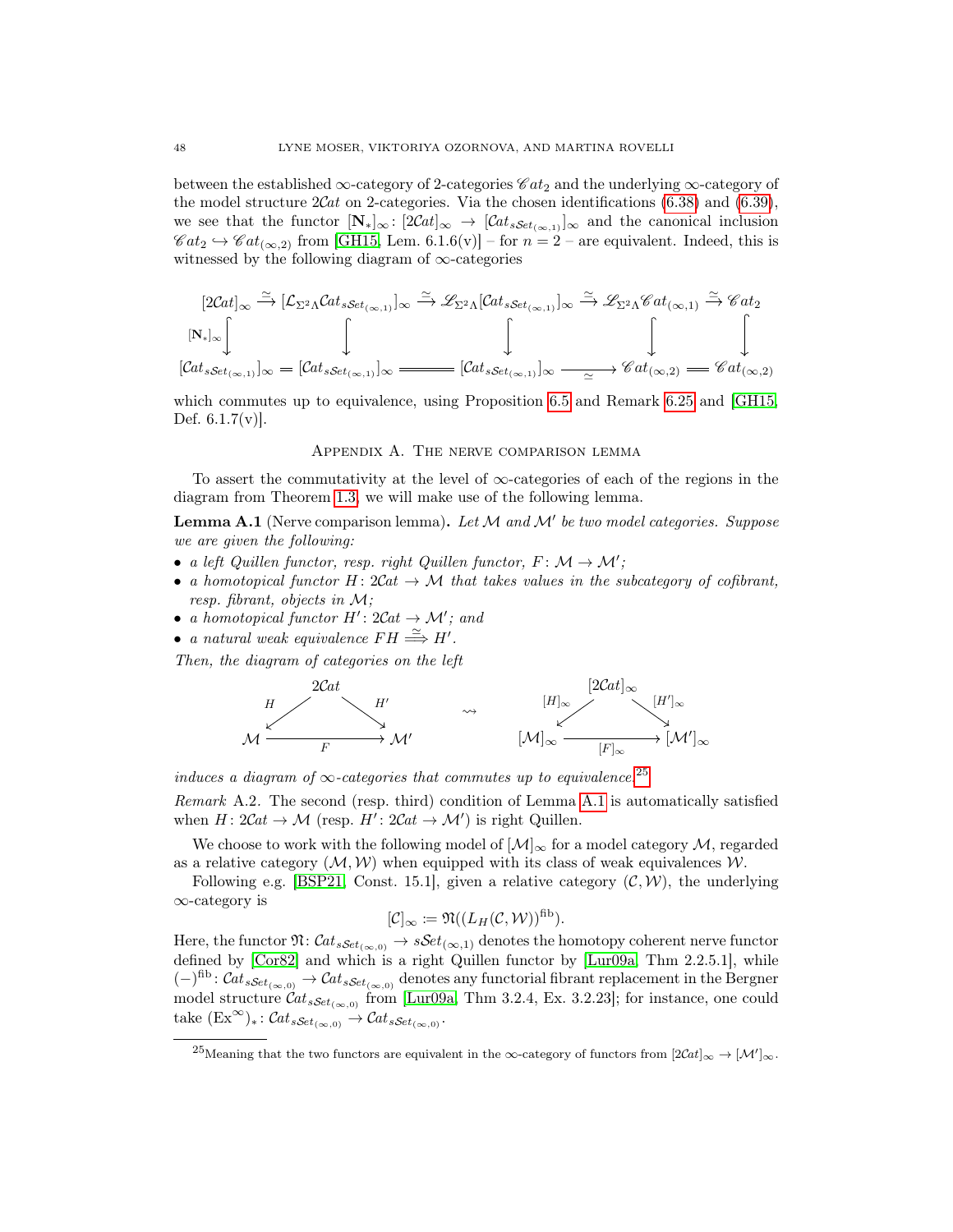The following fact is essentially discussed in [\[MG16,](#page-61-9) §A.3.1], following [\[DK80a,](#page-60-13) Prop. 3.3, 3.5].

<span id="page-50-2"></span>**Proposition A.3.** Let  $G, G' : (C, W) \to (C', W')$  be homotopical functors of relative categories, and let  $\alpha: G \stackrel{\simeq}{\Longrightarrow} G'$  a natural weak equivalence. Then G and G' induce equivalent functors of quasi-categories

$$
[G]_{\infty} \simeq [G']_{\infty} : [\mathcal{C}]_{\infty} = \mathfrak{N}((L_H(\mathcal{C}, \mathcal{W}))^{\text{fib}}) \to \mathfrak{N}((L_H(\mathcal{C}', \mathcal{W}'))^{\text{fib}}) = [\mathcal{C}']_{\infty}.
$$

We can now prove the lemma.

*Proof of Lemma [A.1.](#page-49-1)* The lemma follows from Proposition [A.3](#page-50-2) by taking  $G = FH$  and  $G' = H'$ . Indeed, we have equivalences of functors

$$
[H']_{\infty} \simeq [FH]_{\infty} \simeq [F]_{\infty} \circ [H]_{\infty},
$$

which concludes the proof.  $\Box$ 

#### Appendix B. Complements on the Rezk nerve of categories

<span id="page-50-0"></span>We collect in this appendix a series of elementary properties of the Rezk nerve that we did not find in the literature. We denote by  $[k]$  the contractible groupoid with  $k + 1$ objects.

**Construction B.1** ([\[Rez01,](#page-62-6) §3.5]). Let C be a category. The Rezk nerve  $N^R\mathcal{C}$  is the simplicial space given for any  $j, k \geq 0$  by

$$
\mathbf{N}_{j,k}^R \mathcal{C} \coloneqq \mathcal{C}at([j] \times [k], \mathcal{C}).
$$

The assignment extends to a functor  $\mathbf{N}^R$ :  $\mathcal{C}at \to s\mathcal{S}et^{\Delta^{op}}$ .

Recall from [\[Rez01,](#page-62-6) Rmk 5.6] that the Rezk nerve has a left adjoint  $c^R$ :  $sSet^{\Delta^{op}} \to \mathcal{C}at$ .

<span id="page-50-1"></span>**Lemma B.2.** The left adjoint  $c^R$ :  $sSet^{\Delta^{op}} \to \mathcal{C}at$  preserves finite products.

*Proof.* Since both Cat and  $sSet^{\Delta^{op}}$  are cartesian closed, products commute with colimits, hence it suffices to prove that for any  $j, k, j', k' \geq 0$  we have an isomorphism of bisimplicial sets

$$
c^R(\Delta[j,k] \times \Delta[j',k']) \cong c^R(\Delta[j,k]) \times c^R(\Delta[j',k']).
$$

We will prove that both sides are isomorphic to  $[j] \times [j'] \times ([\widehat{k} \times [k'])$ . For the right-hand side, we have

$$
c^{R}(\Delta[j,k]) \times c^{R}(\Delta[j',k']) \cong [j] \times [\widetilde{k}] \times [j'] \times [\widetilde{k'}]
$$

$$
\cong [j] \times [j'] \times [\widetilde{k}] \times [\widetilde{k'}]
$$

$$
\cong [j] \times [j'] \times [k] \times [k'].
$$

For the left-hand side, we need the following observations.

(1) For all  $j, k \geq 0$  there is an isomorphism of bisimplicial sets

$$
\Delta[j,k] \cong \Delta[j,0] \times \Delta[0,k].
$$

(2) The functor  $\widetilde{(-)}: \mathcal{C}at \to \mathcal{G}pd$  is left adjoint to the inclusion functor  $\mathcal{G}pd \hookrightarrow \mathcal{C}at$ ; in particular, the functor  $\widetilde{(-)}$  preserves colimits.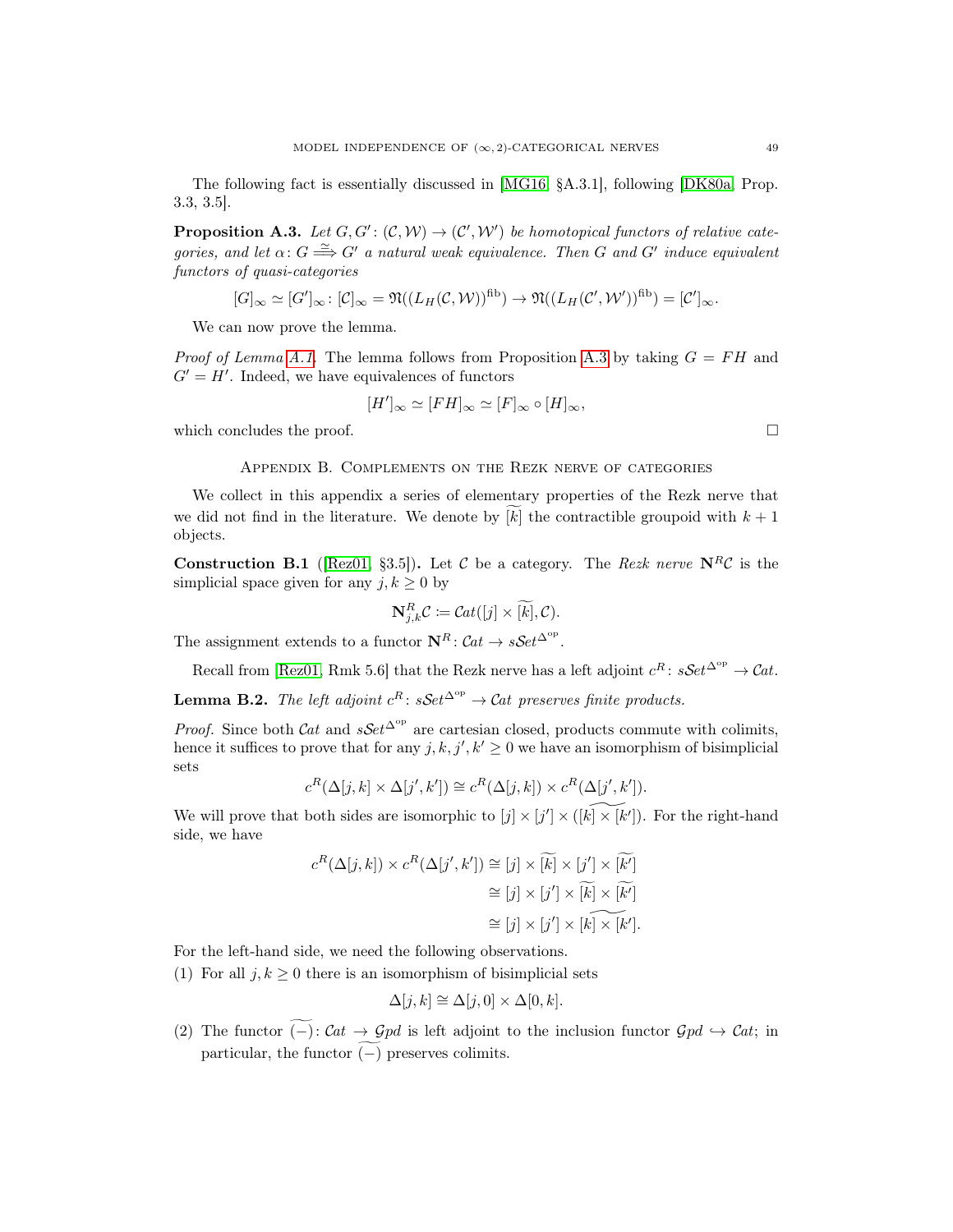(3) The left adjoint c:  $sSet \rightarrow Cat$  of the ordinary nerve functor preserves colimits, and it also preserves finite products by [\[Joy08b,](#page-61-13) Prop. B.0.15], there attributed to Gabriel– Zisman. Then, for any  $j, j' \geq 0$  we obtain an isomorphism of categories

$$
[j] \times [j'] \cong c\Delta[j] \times c\Delta[j'] \cong c(\Delta[j] \times \Delta[j'])
$$
  
\n
$$
\cong c(\underset{\Delta \downarrow \Delta[j] \times \Delta[j']}{\text{colim}} \Delta[a]) \cong \underset{\Delta \downarrow \Delta[j] \times \Delta[j']}{\text{colim}} c\Delta[a]
$$
  
\n
$$
\cong \underset{\Delta \downarrow \Delta[j] \times \Delta[j']}{\text{colim}} [a].
$$

We then have the following isomorphisms of categories

$$
c^{R}(\Delta[j,k] \times \Delta[j',k']) \cong c^{R}(\Delta[j,0] \times \Delta[j',0] \times \Delta[0,k] \times \Delta[0,k'])
$$
Obs. (1)  
\n
$$
\cong c^{R}(\underset{\Delta \downarrow \Delta[j] \times \Delta[j']} {\text{colim}} \Delta[a,0] \times \underset{\Delta \downarrow \Delta[k] \times \Delta[k']} {\text{colim}} \Delta[0,b])
$$
  
\n
$$
\cong c^{R}(\underset{\Delta \downarrow \Delta[j] \times \Delta[j']} {\text{colim}} \underset{\Delta \downarrow \Delta[k] \times \Delta[k']} {\text{colim}} \Delta[a,0] \times \Delta[0,b]))
$$
  
\n
$$
\cong \underset{\Delta \downarrow \Delta[j] \times \Delta[j']} {\text{colim}} \underset{\Delta \downarrow \Delta[k] \times \Delta[k']} {\text{colim}} c^{R}(\Delta[a,0] \times \Delta[0,b])
$$
  $c^{R} \text{ left adjoint}$   
\n
$$
\cong \underset{\Delta \downarrow \Delta[j] \times \Delta[j']} {\text{colim}} \underset{\Delta \downarrow \Delta[k] \times \Delta[k']} {\text{colim}} c^{R}(\Delta[a,b])
$$
Obs. (1)  
\n
$$
\cong \underset{\Delta \downarrow \Delta[j] \times \Delta[j']} {\text{colim}} \underset{\Delta \downarrow \Delta[k] \times \Delta[k']} {\text{colim}} [a] \times [\tilde{b}]
$$
  
\n
$$
\cong \underset{\Delta \downarrow \Delta[j] \times \Delta[j']} {\text{colim}} [a] \times \underset{\Delta \downarrow \Delta[k] \times \Delta[k']} {\text{colim}} [\tilde{b}]
$$
  
\n
$$
\cong \underset{\Delta \downarrow \Delta[j] \times \Delta[j']} {\text{colim}} [a] \times (\underset{\Delta \downarrow \Delta[k] \times \Delta[k']} {\text{colim}} [\tilde{b}])
$$
Obs. (2)  
\n
$$
\cong [j] \times [j'] \times [k] \times [k'],
$$
Obs. (3)

as desired.  $\Box$ 

<span id="page-51-0"></span>**Proposition B.3.** The Rezk nerve  $N^R$ :  $Cat \rightarrow sSet_{(\infty,1)}^{\Delta^{op}}$  is a right Quillen embedding, and in particular a right Quillen and homotopical functor.

*Proof.* We argue that the functor  $N^R$ :  $Cat \to sSet_{(\infty,1)}^{\Delta^{op}}$  can be understood as the composite of the ordinary nerve  $N: Cat \to sSet_{(\infty,1)}$  of categories into simplicial sets, which is easily seen to be a right Quillen embedding and the functor  $t^! \colon sSet_{(\infty,1)} \to sSet_{(\infty,1)}^{\Delta^{\text{op}}}$  from [\[JT07,](#page-61-25) §4], which is shown to be a right Quillen equivalence. It will then follow that  $\mathbf{N}^R$  is a right Quillen embedding.

In order to prove the claim, we observe that for any category  $\mathcal C$  and  $j, k \geq 0$  there is a natural bijection

$$
(t1NC)j,k \cong sSet^{\Delta^{op}}(\Delta[j,k], t1NC) \cong sSet(t_!\Delta[j,k], NC)
$$
  
\cong sSet( $\Delta[j] \times \mathbf{N}[k], NC$ ) \cong sSet( $\mathbf{N}([j] \times [k]), NC$ )  
\cong Cat([j] \times [k], C) \cong \mathbf{N}\_{j,k}^R C,

as desired.  $\Box$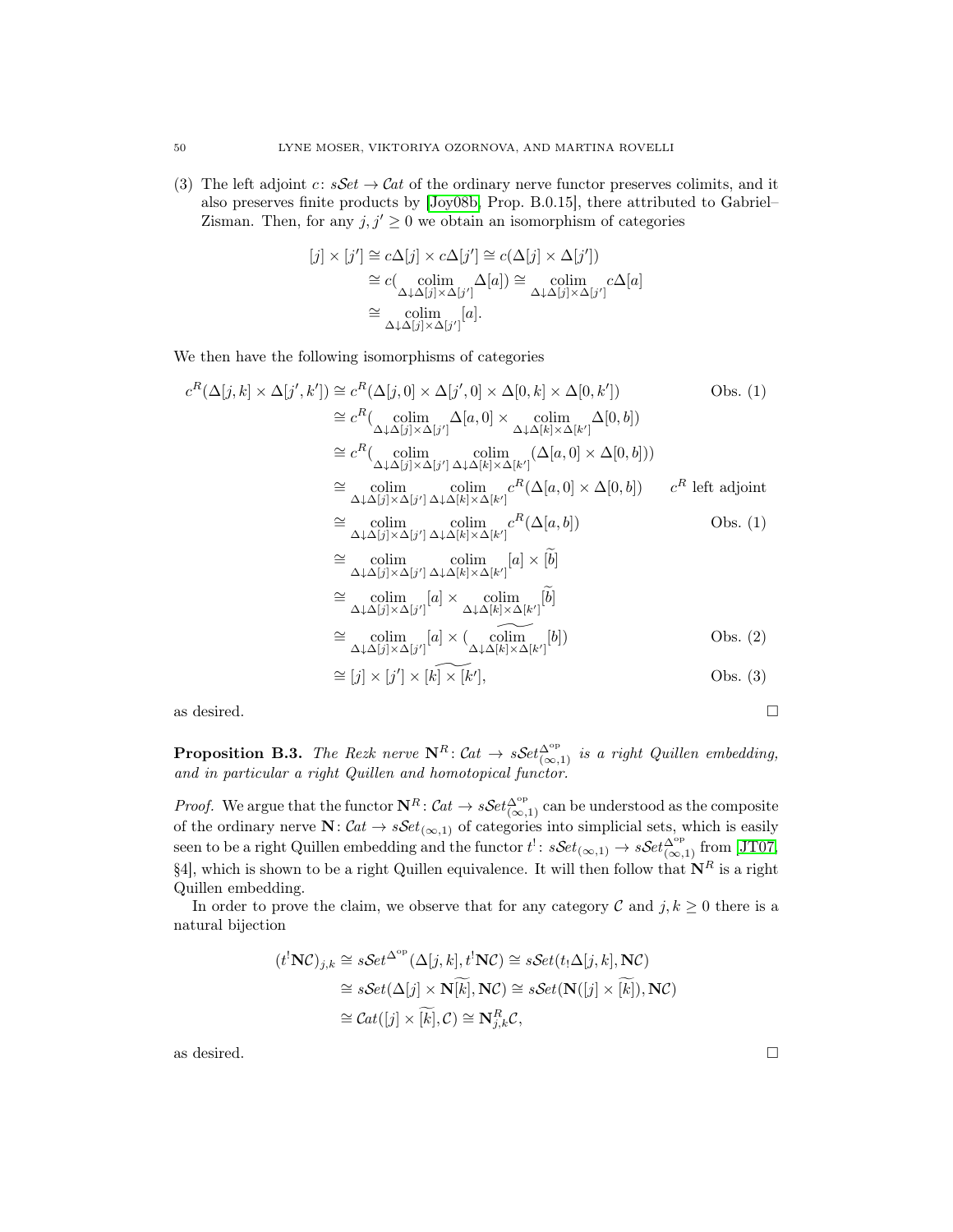Appendix C. Complements on the bisimplicial nerve of 2-categories

<span id="page-52-0"></span>The homotopically correct nerve of 2-categories into 2-quasi-categories is based on the notion of normal pseudofunctor, also referred to as normalized or strictly unital pseudofunctor or homomorphism, or weak functor. Roughly speaking, a normal pseudofunctor is a map between 2-categories that preserves identities strictly and preserves composition up to coherent isomorphism. We now recall the main aspects of the definitions, referring the reader to other sources, see e.g. Bénabou [\[Bén67,](#page-60-27) Rmk 4.2], Street [\[Str96,](#page-62-11) Ex. 9.7] or Johnson–Yau [\[JY19,](#page-61-30) Def. 4.1], for a more detailed treatment.

Given a 2-category  $A$ , we denote by Ob  $A$ , Mor  $A$ , and 2 Mor  $A$  the sets of objects, 1morphisms, and 2-morphisms in  $\mathcal{A}$ , respectively. We denote by s, t, i, and c the source, target, identity, and composition maps for 1-morphisms, and by s, t, i,  $c_h$ , and  $c_v$  the source, target, identity, horizontal composition, and vertical composition maps for 2-morphisms.

We denote by Comp  $\mathcal{A} := 2\mathcal{C}at(\mathcal{O}_2^{\sim}[2], \mathcal{A})$ , the set of 2-isomorphisms in  $\mathcal{A}$  of the form



which comes with three maps  $d_0, d_1, d_2$ : Comp  $\mathcal A \to \mathcal M$ or  $\mathcal A$  picking each of the boundary of the 2-isomorphisms, and two maps  $s_0, s_1$ : Mor  $A \to \text{Comp } A$  sending a 1-morphism to its identity 2-morphism in the two usual ways.

Finally, we denote by  $2 \text{ Iso } A$ , the set of 2-isomorphisms in  $A$ . Note that there is a map e: Comp  $A \to 2$  Iso A, which extracts the 2-isomorphism component, e.g. it sends the above picture to the corresponding 2-isomorphism  $h \cong gf$ .

<span id="page-52-1"></span>**Definition C.1.** A normal pseudofunctor  $F: A \rightarrow B$  between two 2-categories A and B consists of the following data

- (0) an assignment on objects, namely a function  $F_0$ : Ob  $A \to \text{Ob } \mathcal{B}$ ;
- (1) an assignment on 1-morphisms, namely a function  $F_1$ : Mor  $A \to \text{Mor } \mathcal{B}$ ;
- (2) an assignment on 2-morphisms, namely a function  $F_2$ :  $2 \text{ Mor } A \rightarrow 2 \text{ Mor } B;$
- (3) a compositor of F, namely a function  $\tilde{F}$ : Mor  $\mathcal{A} \times_{Ob \mathcal{A}} M$  Mor  $\mathcal{A} \to Comp \mathcal{B}$ ;

with the requirement that the following axioms be satisfied.

(a) The assignments of  $F$  on objects, 1- and 2-morphisms commute with source, target, and identities:



This gives that the images under F of a 1-morphism  $f: x \to y$  and a 2-morphism  $\alpha: f \Rightarrow g$  are of the form  $F f: F x \rightarrow F y$  and  $F \alpha: F f \Rightarrow F g$ , respectively, and that  $F(\mathrm{id}_x) = \mathrm{id}_{Fx}$  and  $F(\mathrm{id}_f) = \mathrm{id}_{Ff}$  for any object x and any 1-morphism f.

(b) The boundaries of  $\widetilde{F}$  is determined by the following commutative diagram: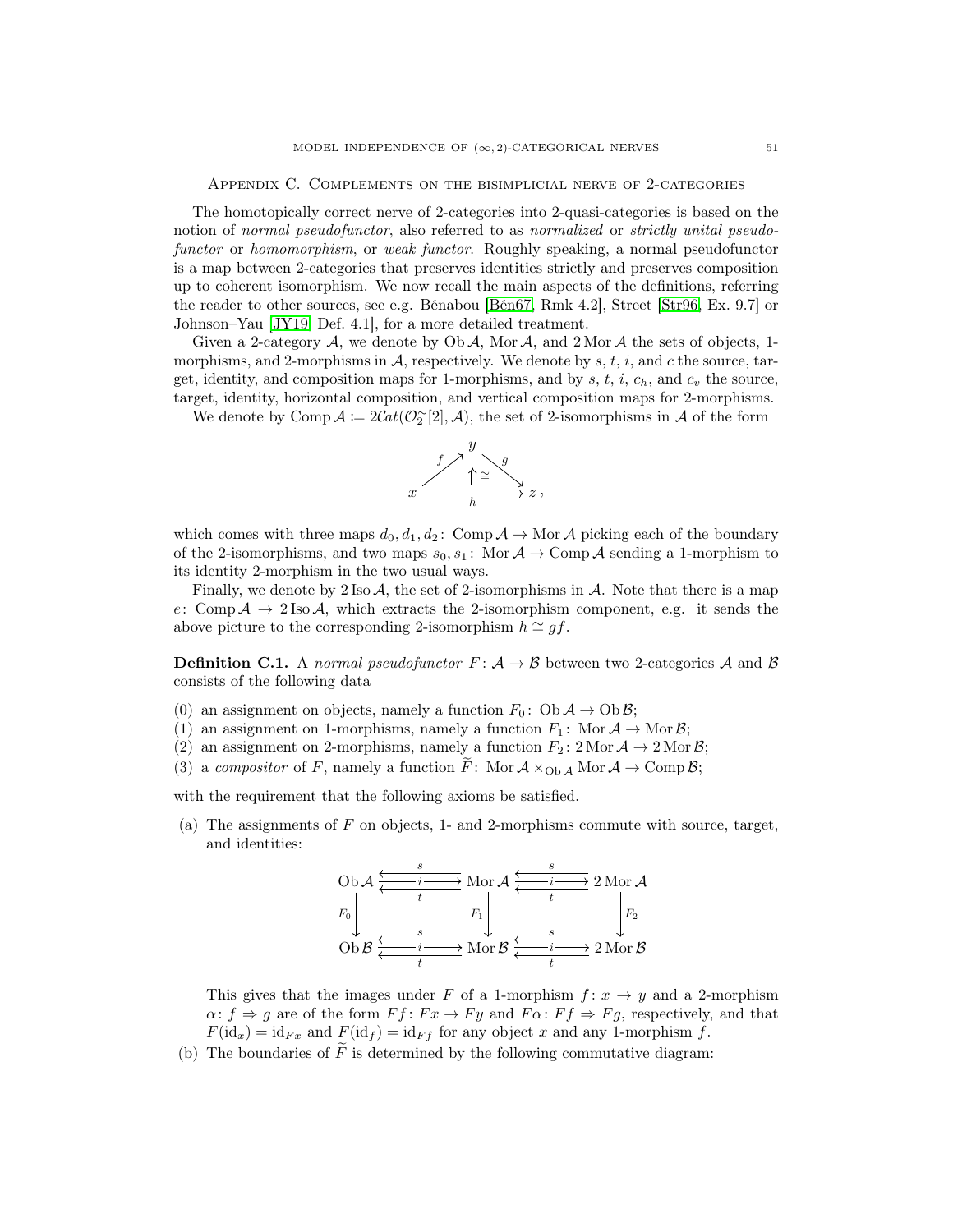

When evaluated at an element  $(f: x \to y, g: y \to z)$  this gives a 2-isomorphism  $\widetilde{F}_{f,g}$ of the following form.



(c) The compositor  $\tilde{F}$  is compatible with identities in the sense that the following diagram commutes:

$$
\begin{array}{ccc}\n\text{Mor } \mathcal{A} \xrightarrow{\quad (\text{id}, it)} & \text{Mor } \mathcal{A} \xrightarrow{\quad \text{Ob } \mathcal{A}} \text{Mor } \mathcal{A} \xleftarrow{\quad (is, id)} & \text{Mor } \mathcal{A} \\
F_1 \downarrow & \tilde{F} \downarrow & \downarrow \\
\text{Mor } \mathcal{B} \xrightarrow{\quad \text{S}_1} & \text{Comp } \mathcal{B} \xleftarrow{\quad \text{S}_0} & \text{Mor } \mathcal{B}\n\end{array}
$$

When evaluated at an element  $f: x \to y$ , this gives that the 2-isomorphisms  $\widetilde{F}_{f, id_u}$ and  $F_{id_r,f}$  are both the identity 2-morphism at f.

(d) The assignment of  $F$  on 2-morphisms commutes with vertical composition of 2morphisms:

$$
2 \operatorname{Mor} \mathcal{A} \underset{c_v}{\times} 2 \operatorname{Mor} \mathcal{A} \xrightarrow{F_2 \times F_2} 2 \operatorname{Mor} \mathcal{B} \underset{c_v}{\times} 2 \operatorname{Mor} \mathcal{B}
$$
  
 
$$
2 \operatorname{Mor} \mathcal{A} \xrightarrow{F_2} 2 \operatorname{Mor} \mathcal{B}
$$
  
 
$$
2 \operatorname{Mor} \mathcal{A} \xrightarrow{F_2} 2 \operatorname{Mor} \mathcal{B}
$$

When evaluated at an element  $(\alpha: f \Rightarrow g: x \rightarrow y, \beta: g \Rightarrow h: x \rightarrow y)$ , this gives that  $F(\beta \alpha) = (F\beta)(F\alpha).$ 

(e) The compositor  $\tilde{F}$  is 2-natural in the sense that the following diagram commutes:

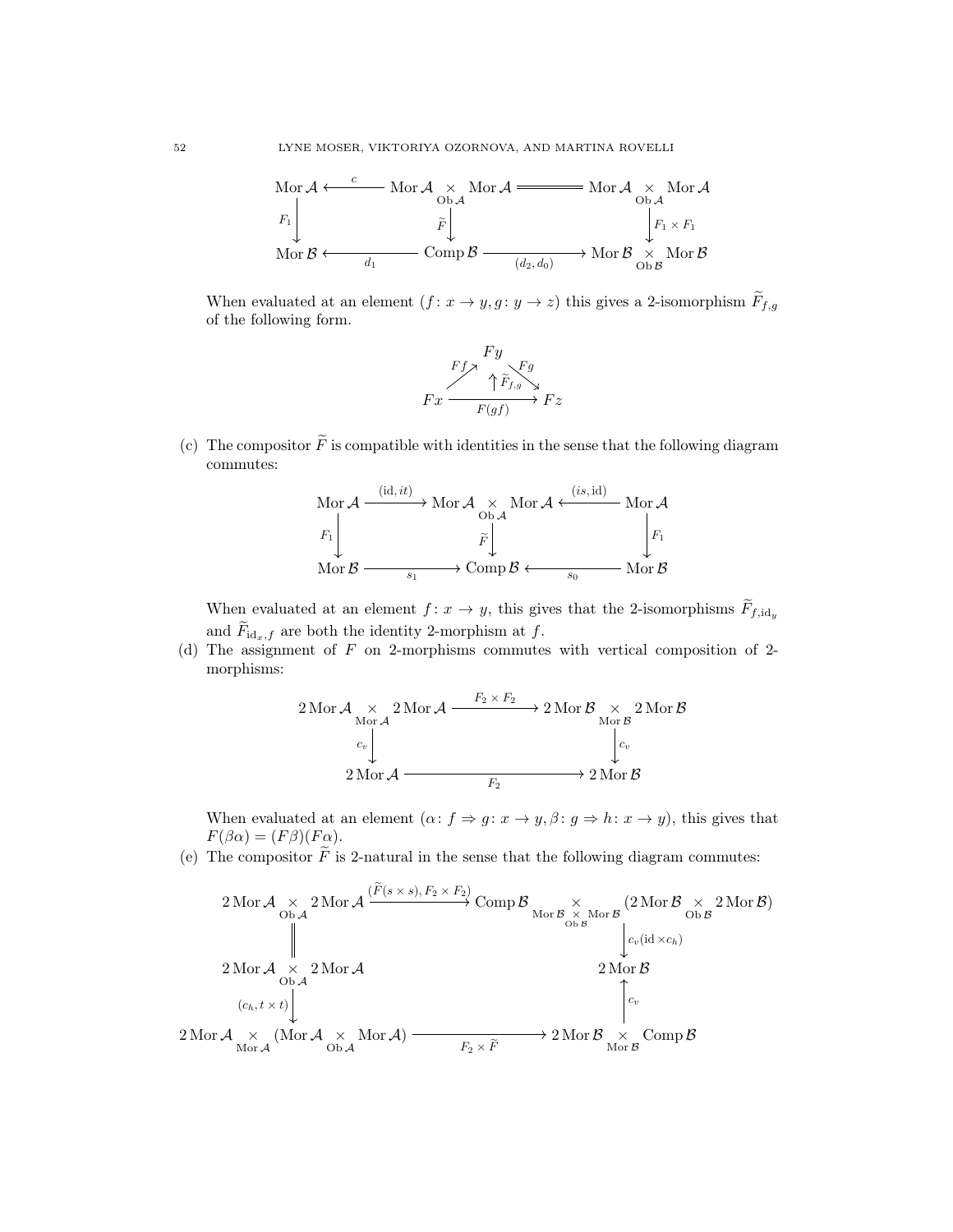When evaluated at an element  $(\alpha: f \Rightarrow f': x \rightarrow y, \beta: g \Rightarrow g': y \rightarrow z)$ , this gives the following pasting equality.



(f) The compositor  $\tilde{F}$  is compatible with composition of 1-morphisms in the sense that the following diagram commutes:

$$
\begin{array}{ccc}\n\text{(Mor } \mathcal{A} & \times & \text{Mor } \mathcal{A}) & \times & \text{(Mor } \mathcal{A} & \times & \text{Mor } \mathcal{A}) & \xrightarrow{F \times F} & \text{Comp } \mathcal{B} & \times & \text{Comp } \mathcal{B} \\
&\text{(id } \times c, ! \times \text{id} \times \text{id}) & \xrightarrow{\cong} & \downarrow{\varphi} \\
&\text{Mor } \mathcal{A} & \times & \text{Mor } \mathcal{A} & \times & \text{Mor } \mathcal{B} \\
&\text{(id } \times \text{id} \times !, c \times \text{id}) & \xrightarrow{\cong} & \text{Mor } \mathcal{B} \\
&\text{(id } \times \text{id} \times !, c \times \text{id}) & \xrightarrow{\cong} & \text{Mor } \mathcal{B} \\
&\text{(Mor } \mathcal{A} & \times & \text{Mor } \mathcal{A}) & \times & \text{(Mor } \mathcal{A} & \times & \text{Mor } \mathcal{A}) & \xrightarrow{\cong} & \text{Comp } \mathcal{B} & \times & \text{Comp } \mathcal{B} \\
&\text{(Mor } \mathcal{A} & \times & \text{Mor } \mathcal{A}) & \times & \text{(Mor } \mathcal{A} & \times & \text{Mor } \mathcal{A}) & \xrightarrow{\cong} & \text{Comp } \mathcal{B} & \times & \text{Comp } \mathcal{B} \\
&\text{(Mor } \mathcal{A} & \times & \text{Mor } \mathcal{A}) & \times & \text{(Mor } \mathcal{A} & \times & \text{Mor } \mathcal{A}) & \xrightarrow{\cong} & \text{Comp } \mathcal{B} & \times & \text{Comp } \mathcal{B} \\
&\text{(Mor } \mathcal{A} & \times & \text{Mor } \mathcal{A}) & \times & \text{(Mor } \mathcal{A} & \times & \text{Mor } \mathcal{A} & \xrightarrow{\cong} & \text{Comp } \mathcal{B} & \times & \text{Comp } \mathcal{B} \\
&\text{(Mor } \mathcal{A} & \times & \text{Mor } \mathcal{A}) & \times & \text{(Mor } \mathcal{A} & \times & \text{Mor } \mathcal{A} & \xrightarrow{\cong} & \text{Comp } \mathcal{B} & \times & \text{Comp } \mathcal{B} \\
&\text{(Mor } \mathcal{A} & \times & \text{Mor } \
$$

where  $\varphi$  and  $\psi$  compute the total composite of the pasting diagrams. When evaluated at an element  $(f: x \to y, g: y \to z, h: z \to w)$ , this gives the following pasting equality.

$$
\begin{array}{ccc}\nFy & \xrightarrow{Fg} & Fz \\
Ff & \xrightarrow{F_{f,g}} & Fz \\
F(gf) & Fh & = & Ff \\
\hline\nFf_{gf,h} \uparrow & Fh & = & Ff \\
Fx & \xrightarrow{F(hgf)} & Fw & & Fx \\
\end{array}\n\begin{array}{c}\nFg & \xrightarrow{Fg} & Fz \\
\hline\nFf_{h,g} & \xrightarrow{F(hg)} & Fh \\
\uparrow & \xrightarrow{F(hgf)} & Fw\n\end{array}
$$

The following can be deduced from [\[LP08,](#page-61-4) §3] or [\[Gur13,](#page-60-17) §2.3.3].

<span id="page-54-0"></span>Remark C.2. If  $F: A \to B$  is a normal pseudofunctor, the compositor  $\widetilde{F}$  can be seen as a map into 2 Iso  $\beta$  by post-composing with  $e: \text{Comp } \beta \to 2 \text{Iso } \beta$ . Then, using (c) and (f), this map can be uniquely extended to a function

$$
\operatorname{Mor} {\mathcal{A}} \underset{\operatorname{Ob} {\mathcal{A}}} \times \ldots \underset{\operatorname{Ob} {\mathcal{A}}} \times \operatorname{Mor} {\mathcal{A}} \to 2\operatorname{Iso} {\mathcal{B}},
$$

which sends a sequence of composable 1-morphisms  $f_1, \ldots, f_k$  in A to a 2-isomorphism in  $\mathcal B$  of the form

$$
F(f_k)\circ\ldots\circ F(f_1)\cong F(f_k\circ\ldots\circ f_1).
$$

<span id="page-54-1"></span>**Lemma C.3.** Let  $\mathcal{T}$  be a cofibrant 2-category, namely a 2-category whose underlying 1category  $Ob_*\mathcal{T}$  is free. Then any normal pseudofunctor  $F: \mathcal{A} \to \mathcal{B}$  induces a function

$$
F_*\colon 2\mathcal{C}\mathrm{at}(\mathcal{T},\mathcal{A})\to 2\mathcal{C}\mathrm{at}(\mathcal{T},\mathcal{B}).
$$

which is natural in  $A$ ,  $B$  and cofibrant  $T$  with respect to strict 2-functors.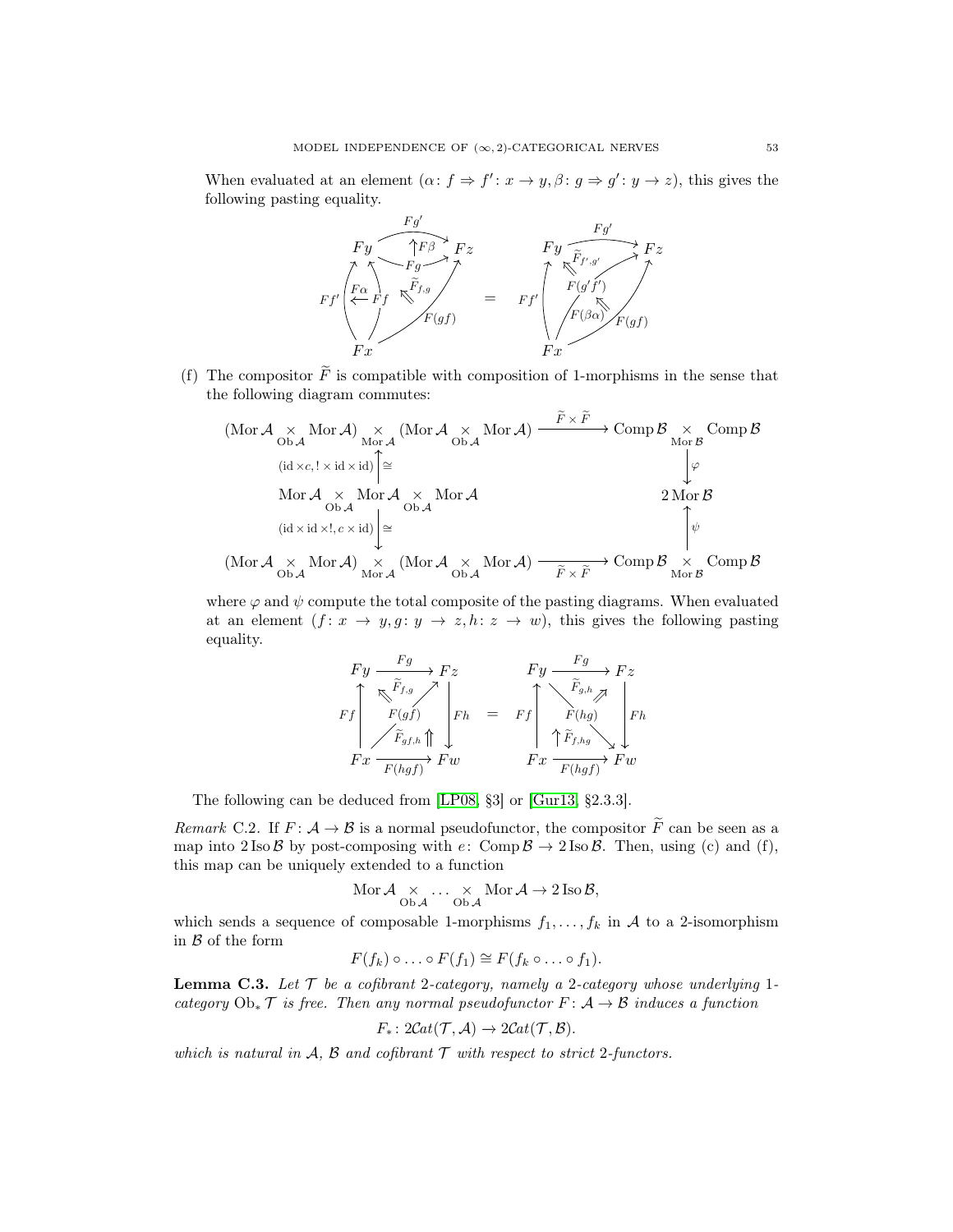*Proof.* Let  $G: \mathcal{T} \to \mathcal{A}$  be a 2-functor. Consider the following data:

- (0)  $(F_*G)_0$ : Ob  $\mathcal{T} \to \text{Ob }\mathcal{B}$  defined as  $F_*G(x) \coloneqq F(G(x))$  on an object x in  $\mathcal{T}$ ;
- (1)  $(F_*G)_1$ : Mor  $\mathcal{T} \to \mathcal{M}$ or  $\mathcal{B}$  defined as  $F_*G(f) := F(G(f))$  on a generating 1-morphism f in T, and extended appropriately to obtain a functor  $Ob_* \mathcal{T} \to Ob_* \mathcal{A}$ , taking advantage of the fact that  $Ob_* \mathcal{T}$  is a free 1-category;
- (2)  $(F_*G)_2$ : 2 Mor  $\mathcal{T} \to 2$  Mor  $\mathcal{B}$  with  $F_*G(\alpha)$  defined on a 2-cell  $\alpha: f_k \circ \ldots \circ f_1 \Rightarrow g_l \circ \ldots \circ g_1$ in  $\mathcal T$  as the composite

$$
F(G(f_k)) \circ \dots \circ F(G(f_1)) \xrightarrow{F_*G(\alpha)} F(G(g_l)) \circ \dots \circ F(G(g_1))
$$
  
\n
$$
F(G(f_k) \circ \dots \circ G(f_1)) \xrightarrow{\text{II}} F(G(g_l) \circ \dots \circ (g_1))
$$
  
\n
$$
F(G(f_k \circ \dots \circ f_1)) \xrightarrow{\text{II}} F(G(\alpha)) \xrightarrow{\text{II}} F(G(g_l \circ \dots \circ g_1))
$$

which involves the 2-isomorphisms for  $F$  from Remark [C.2,](#page-54-0) and the fact that  $G$  preserves compositions strictly.

It remains to see that this does indeed define a 2-functor  $F_*G$ . It is clear by construction that F∗G preserves compositions of 1-morphisms. Then, it preserves horizontal compositions of 2-morphisms by 2-naturality of  $F$ , and vertical compositions of 2-morphisms since both F and G preserve those strictly. Note that  $F_*G$  preserves 1- and 2-identities since both  $F$  and  $G$  preserve them strictly.

The desired naturality follows from the definitions.  $\Box$ 

Recall from e.g. [\[Rez10,](#page-62-4) §11] or [\[Ara14,](#page-60-1) §7.1] (resp. [\[BSP21,](#page-60-7) Def. 3.1]) that a 2-category is said to be rigid (resp. gaunt) if it has no non-identity invertible 1- and 2-morphisms. Examples of gaunt 2-categories to which we apply the following lemma in this paper are the 2-categories  $\theta$  which are objects of  $\Theta_2$ .

Throughout this section, we follow the notational convention that

$$
[\alpha^*,\beta^*]\colon\mathbf{N}^{\Delta{\times}\Delta}_{i',j',0}\mathcal{A}\to\mathbf{N}^{\Delta{\times}\Delta}_{i,j,0}\mathcal{B}
$$

denotes the simplicial map induced by the simplicial operators  $\alpha: [i] \to [i'], \beta: [j] \to [j'],$ and id:  $[0] \rightarrow [0]$ .

Proposition C.4. For any gaunt 2-category A and any 2-category B there is a natural function

$$
\mathbf{N}^{\Delta \times \Delta} \colon 2\mathcal{C}at_{\text{nps}}(\mathcal{A}, \mathcal{B}) \to s\mathcal{S}et^{(\Delta \times \Delta)^{\text{op}}}(\mathbf{N}^{\Delta \times \Delta} \mathcal{A}, \mathbf{N}^{\Delta \times \Delta} \mathcal{B}).
$$

*Proof.* This follows directly from Lemma [C.3](#page-54-1) with  $\mathcal{T} = L^{\infty} \mathbb{C} \Delta[i, j, k]$ , using that  $L^{\infty} \mathbb{C}$  is a left Quillen functor by [\[Mos20,](#page-61-3) Thm 6.1.1] and hence that every 2-category in its image is cofibrant.  $\Box$ 

Remark C.5. For a 2-category B, we give explicit relations between the sets  $N_{i,j,k}^{\Delta\times\Delta}$ B for low values of  $i, j, k \geq 0$  with the structural data of  $\mathcal{B}$ .

• For  $(i, j, k) = (0, 0, 0)$  there is a bijection

$$
\mathbf{N}_{0,0,0}^{\Delta \times \Delta} \mathcal{B} \cong 2\mathcal{C}at([0],\mathcal{B}) = \mathrm{Ob}\,\mathcal{B},
$$

• For  $(i, j, k) = (1, 0, 0)$  there a bijection

$$
\mathbf{N}_{1,0,0}^{\Delta \times \Delta} \mathcal{B} \cong 2\mathcal{C}at([1],\mathcal{B}) = \text{Mor}\,\mathcal{B},
$$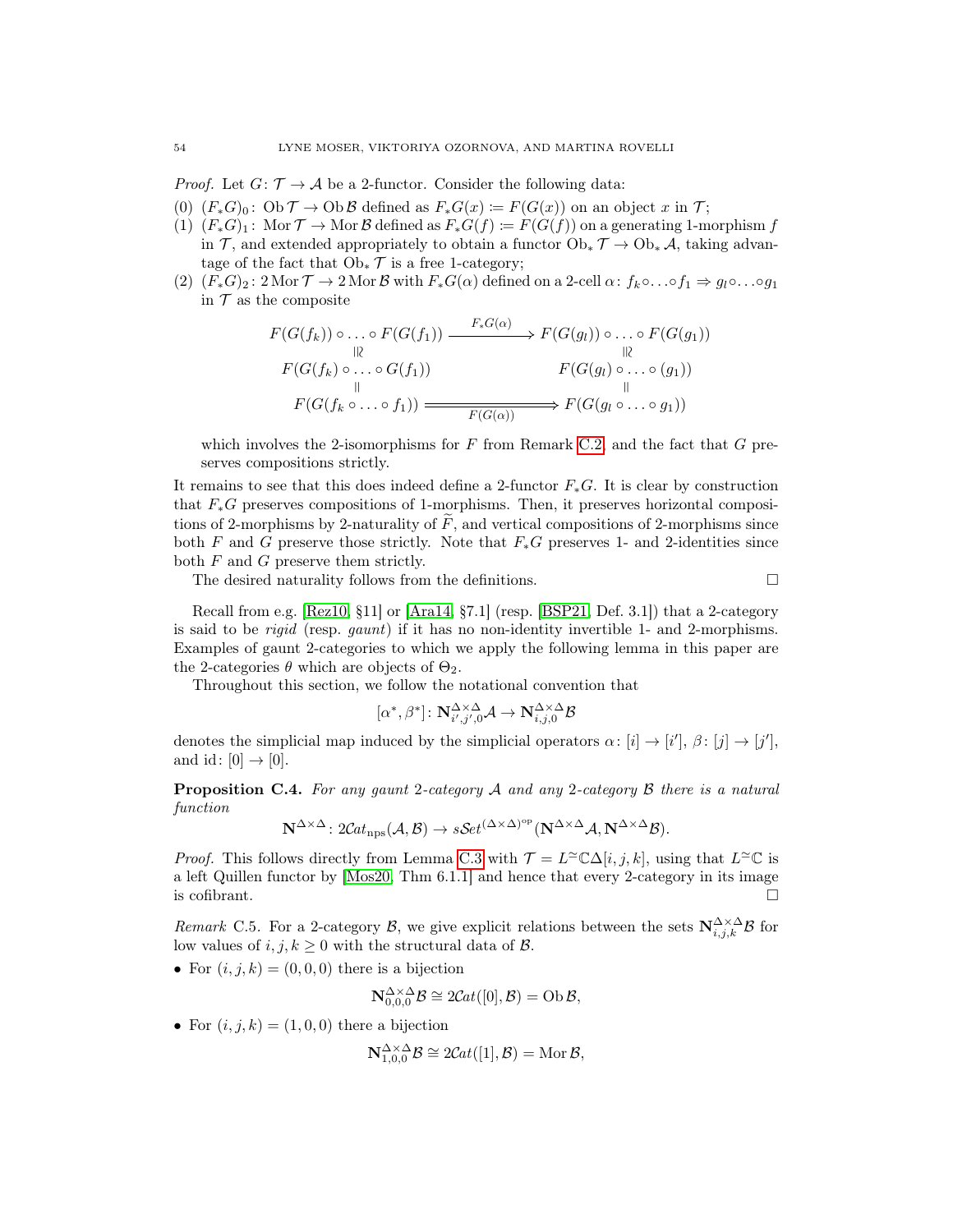• For  $(i, j, k) = (1, 1, 0)$  there is an inclusion

$$
\mathbf{N}^{\Delta\times\Delta}_{1,1,0}{\cal B} \leftarrow 2\mathcal{C}\mathit{at}(\mathcal{O}^\sim_2[1]\otimes_{\mathrm{i}\mathrm{c}}\mathcal{O}^\sim_2[1],{\cal B}) \cong 2\mathcal{C}\mathit{at}(\Sigma[1],{\cal B}) \cong 2\operatorname{Mor}{\cal B}
$$

induced by the map  $L^{\infty}(\Delta[1,1,0] \to L\mathbb{C}[1,1,0]$  from Proposition [3.5;](#page-13-2) note that this inclusion can also be obtained as the pullback

$$
\begin{array}{ccc}2\operatorname{Mor}\mathcal{B} & \longrightarrow & \mathbf{N}_{0,0,0}^{\Delta\times\Delta}\mathcal{B}\times\mathbf{N}_{0,0,0}^{\Delta\times\Delta}\mathcal{B}\\ \downarrow & & \downarrow [s_0,\operatorname{id}]\times[s_0,\operatorname{id}]\\ \mathbf{N}_{1,1,0}^{\Delta\times\Delta}\mathcal{B} & \xrightarrow([d_1,\operatorname{id}],[d_0,\operatorname{id}])& \mathbf{N}_{0,1,0}^{\Delta\times\Delta}\mathcal{B}\times\mathbf{N}_{0,1,0}^{\Delta\times\Delta}\mathcal{B}\end{array}
$$

- which only makes use of the simplicial structure of  $\mathbb{N}^{\Delta \times \Delta} \mathcal{B}$ .
- For  $(i, j, k) = (2, 0, 0)$  there is a bijection

$$
\mathbf{N}_{2,0,0}^{\Delta \times \Delta} \mathcal{B} \cong 2\mathcal{C}at(\mathcal{O}_2^{\sim}[2],\mathcal{B}) = \text{Comp}\,\mathcal{B}.
$$

- Remark C.6. If  $A$  is a gaunt 2-category, the following relations hold.
- For  $(i, j, k) = (1, 1, 0)$  there is a bijection

$$
\mathbf{N}^{\Delta \times \Delta}_{1,1,0} \mathcal{A} \cong 2 \operatorname{Mor} \mathcal{A},
$$

• For  $(i, j, k) = (2, 0, 0)$  there is a bijection

$$
\mathbf{N}^{\Delta\times\Delta}_{2,0,0}\mathcal{A}\cong\operatorname{Mor}\mathcal{A}\underset{\operatorname{Ob}\mathcal{A}}{\times}\operatorname{Mor}\mathcal{A},
$$

• For  $(i, j, k) = (2, 1, 0)$  there is a bijection

$$
\mathbf{N}_{2,1,0}^{\Delta \times \Delta} \mathcal{A} \cong 2 \operatorname{Mor} \mathcal{A} \underset{\mathrm{Ob}\,\mathcal{A}}{\times} 2 \operatorname{Mor} \mathcal{A},
$$

• For  $(i, j, k) = (3, 0, 0)$  there is a bijection

$$
\mathbf{N}^{\Delta\times\Delta}_{3,0,0}\mathcal{A}\cong \operatorname{Mor} \mathcal{A} \underset{\operatorname{Ob}\mathcal{A}}{\times} \operatorname{Mor} \mathcal{A} \underset{\operatorname{Ob}\mathcal{A}}{\times} \operatorname{Mor} \mathcal{A},
$$

• For  $(i, j, k) = (1, 2, 0)$  there is a bijection

$$
\mathbf{N}_{1,2,0}^{\Delta \times \Delta} \mathcal{A} \cong 2 \operatorname{Mor} \mathcal{A} \underset{\operatorname{Mor} \mathcal{A}}{\times} 2 \operatorname{Mor} \mathcal{A}.
$$

Proposition C.7. For any gaunt 2-category A and any 2-category B there is a natural function

$$
\gamma\colon s\mathcal{S}et^{(\Delta\times\Delta)^{\rm op}}(\mathbf{N}^{\Delta\times\Delta}\mathcal{A},\mathbf{N}^{\Delta\times\Delta}\mathcal{B})\to 2\mathcal{C}\mathcal{a}t_{\rm nps}(\mathcal{A},\mathcal{B}).
$$

*Proof.* Given a map  $f: \mathbf{N}^{\Delta \times \Delta} \mathcal{A} \to \mathbf{N}^{\Delta \times \Delta} \mathcal{B}$  in  $s\mathcal{S}et^{(\Delta \times \Delta)^{op}}$ , we produce a normal pseudofunctor  $\gamma f: \mathcal{A} \to \mathcal{B}$  as follows:

(0) the assignment on objects,  $(\gamma f)_0$ : Ob  $\mathcal{A} \to \text{Ob }\mathcal{B}$ , is given by

$$
f_{0,0,0}\colon\mathbf N_{0,0,0}^{\Delta\times\Delta}\mathcal A\to\mathbf N_{0,0,0}^{\Delta\times\Delta}\mathcal B;
$$

(1) the assignment on 1-morphisms,  $(\gamma f)_1$ : Mor  $A \to \text{Mor } \mathcal{B}$ , is given by

$$
f_{1,0,0}\colon\mathbf N_{1,0,0}^{\Delta\times\Delta}\mathcal A\to\mathbf N_{1,0,0}^{\Delta\times\Delta}\mathcal B;
$$

(2) the assignment on 2-morphisms,  $(\gamma f)_2$ : 2 Mor  $A \to 2$  Mor  $B$ , is induced by

$$
f_{1,1,0}\colon\mathbf{N}_{1,1,0}^{\Delta\times\Delta}\mathcal{A}\to\mathbf{N}_{1,1,0}^{\Delta\times\Delta}\mathcal{B}
$$

by requesting that  $(\gamma f)_2$  is the unique map that fits into the following commutative diagram: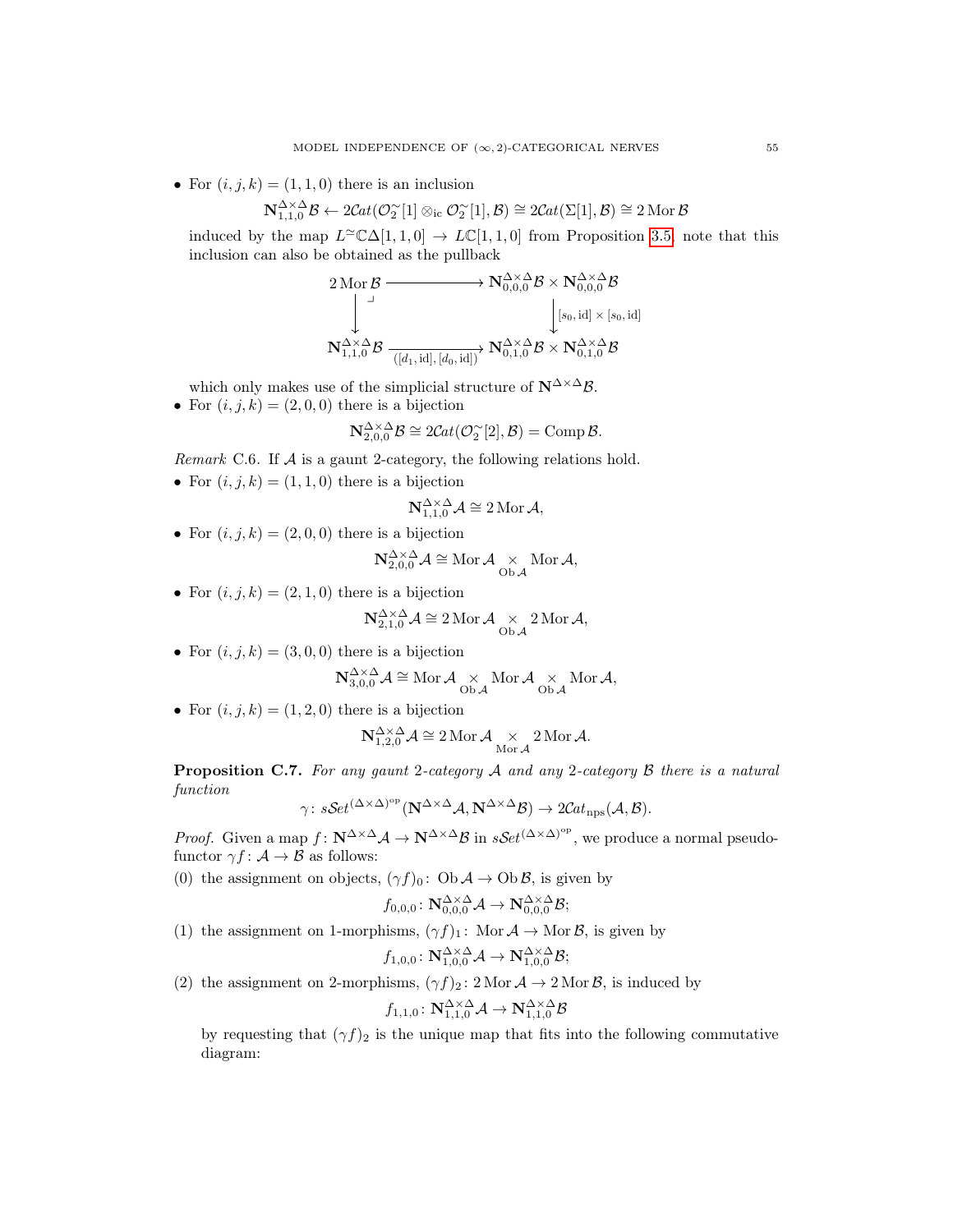

(3) the compositor  $\gamma f$ : Mor  $\mathcal{A} \underset{\text{Ob }\mathcal{A}}{\times}$  Mor  $\mathcal{A} \to \text{Comp }\mathcal{B}$  is induced by

$$
f_{2,0,0}\colon\mathbf{N}_{2,0,0}^{\Delta\times\Delta}\mathcal{A}\to\mathbf{N}_{2,0,0}^{\Delta\times\Delta}\mathcal{B}
$$

by requesting that  $\widetilde{\gamma f}$  is the unique map that fits into the following commutative diagram:

$$
\begin{array}{ccc}\n\text{Mor } \mathcal{A} & \times & \text{Mor } \mathcal{A} - \frac{\gamma f}{f} - \gamma \text{ Comp } \mathcal{B} \\
& \cong & \downarrow & \downarrow \\
\mathbf{N}_{2,0,0}^{\Delta \times \Delta} \mathcal{A} & \xrightarrow{f_{2,0,0}} \mathbf{N}_{2,0,0}^{\Delta \times \Delta} \mathcal{B}\n\end{array}
$$

We verify that  $\gamma f$  does indeed define a normal pseudofunctor.

(a) The compatibility of  $\gamma f$  with source, target, and identities follows from the commutativity of the following diagrams:

$$
\begin{array}{ccc}\n\mathbf{N}_{0,0,0}^{\Delta\times\Delta}\mathcal{A} & \xrightarrow{[d_1,id]}\n\mathbf{N}_{1,0,0}^{\Delta\times\Delta}\mathcal{A} & \xrightarrow{[id,d_1]}\n\mathbf{N}_{1,1,0}^{\Delta\times\Delta}\mathcal{A} & \xrightarrow{[id,d_0]}\n\mathbf{N}_{1,1,0}^{\Delta\times\Delta}\mathcal{A} \\
f_{0,0,0} & \xrightarrow{[d_0,id]}\n\mathbf{N}_{0,0,0}^{\Delta\times\Delta}\mathcal{B} & \xrightarrow{[id_1,id]}\n\mathbf{N}_{1,0,0}^{\Delta\times\Delta}\mathcal{B} & \xrightarrow{[id,d_1]}\n\mathbf{N}_{1,1,0}^{\Delta\times\Delta}\mathcal{B} \\
\xrightarrow{[id_0,id]}\n\mathbf{N}_{1,0,0}^{\Delta\times\Delta}\mathcal{B} & \xrightarrow{[id,d_0]}\n\mathbf{N}_{1,1,0}^{\Delta\times\Delta}\mathcal{B} & \xrightarrow{[id,d_0]}\n\mathbf{N}_{1,1,0}^{\Delta\times\Delta}\mathcal{B} & \xrightarrow{[id,d_0]}\n\end{array}
$$

(b) The boundaries of  $\widetilde{\gamma f}$  satisfy the required condition because of the commutativity of the following diagram:

$$
\mathbf{N}^{\Delta\times\Delta}_{1,0,0}\mathcal{A}\xleftarrow{[d_1,id]}\mathbf{N}^{\Delta\times\Delta}_{2,0,0}\mathcal{A}\xrightarrow{[(d_2,d_0),id]}\mathbf{N}^{\Delta\times\Delta}_{1,0,0}\mathcal{A}\xrightarrow{\times}_{\mathbf{N}^{\Delta\times\Delta}_{0,0,0}\mathcal{A}}\mathbf{N}^{\Delta\times\Delta}_{1,0,0}\mathcal{A}
$$
\n
$$
f_{1,0,0}\downarrow\qquad\qquad f_{2,0,0}\downarrow\qquad\qquad f_{2,0,0}\downarrow\qquad\qquad f_{1,0,0}\times f_{1,0,0}
$$
\n
$$
\mathbf{N}^{\Delta\times\Delta}_{1,0,0}\mathcal{B}\xleftarrow{[d_1,id]}\mathbf{N}^{\Delta\times\Delta}_{2,0,0}\mathcal{B}\xrightarrow{[(d_2,d_0),id]}\mathbf{N}^{\Delta\times\Delta}_{1,0,0}\mathcal{B}\xrightarrow{\times}_{\mathbf{N}^{\Delta\times\Delta}_{0,0,\mathcal{B}}}\mathbf{N}^{\Delta\times\Delta}_{1,0,0}\mathcal{B}
$$

(c) The compatibility of  $\widetilde{\gamma f}$  with identities follows from the commutativity of the following diagram:

$$
\begin{array}{ccc}\n\mathbf{N}_{1,0,0}^{\Delta\times\Delta}\mathcal{A} & \xrightarrow{[s_1,\mathrm{id}]} & \mathbf{N}_{2,0,0}^{\Delta\times\Delta}\mathcal{A} \longleftarrow & \mathbf{N}_{1,0,0}^{\Delta\times\Delta}\mathcal{A} \\
f_{1,0,0} & & & f_{2,0,0} \downarrow & & \downarrow f_{1,0,0} \\
\mathbf{N}_{1,0,0}^{\Delta\times\Delta}\mathcal{B} & \xrightarrow{[s_1,\mathrm{id}]} & \mathbf{N}_{2,0,0}^{\Delta\times\Delta}\mathcal{B} \longleftarrow & \mathbf{N}_{1,0,0}^{\Delta\times\Delta}\mathcal{B}\n\end{array}
$$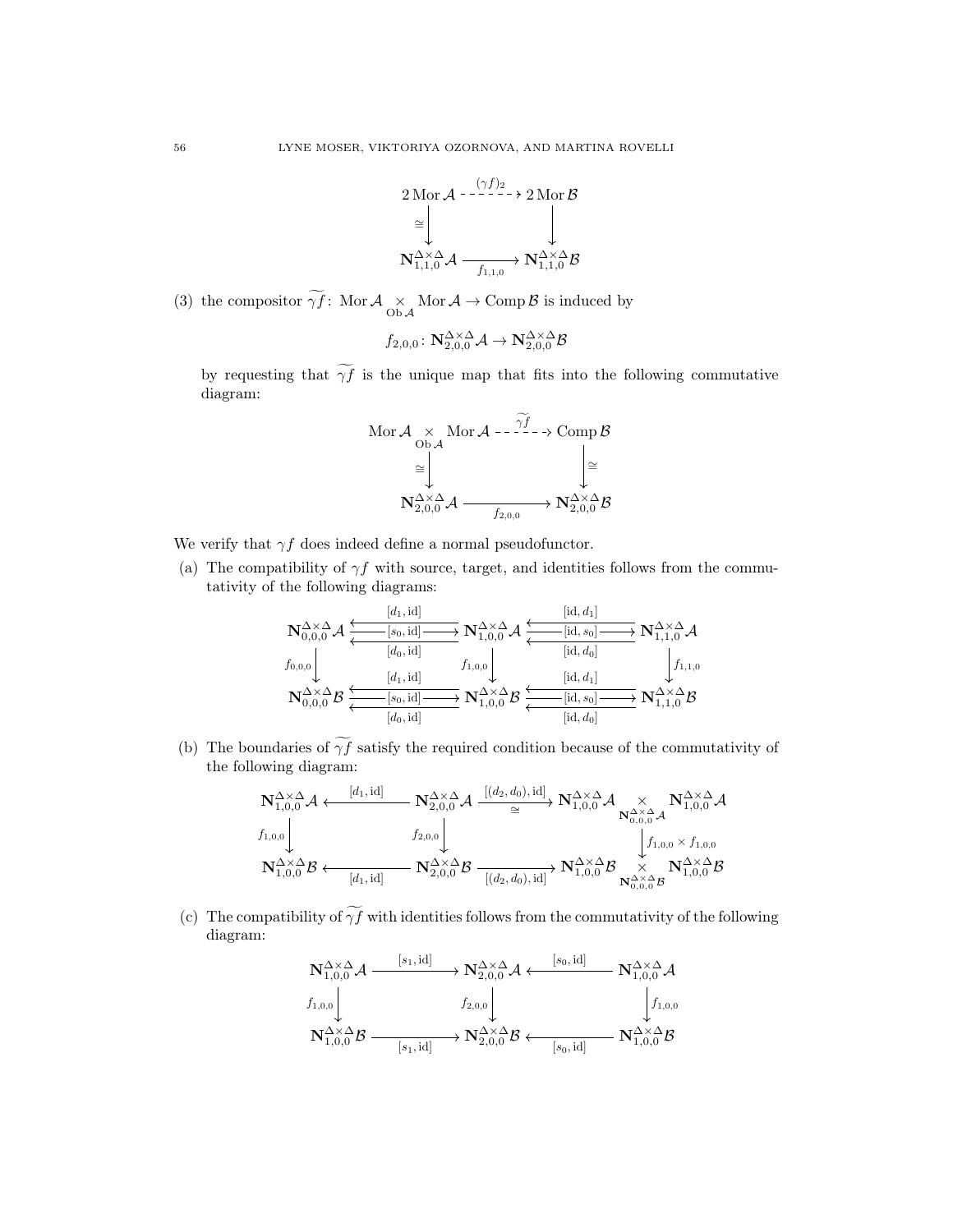(d) The fact that  $\gamma f$  preserves vertical composition of 2-morphisms strictly follows from the commutativity of the following diagram:



(e) The 2-naturality of  $\widetilde{\gamma f}$  follows from the commutativity of the following diagram:



where

$$
X = \mathbf{N}_{1,0,0}^{\Delta \times \Delta} \mathcal{A} \underset{\mathbf{N}_{0,0,0}^{\Delta \times \Delta} \mathcal{A}}{\times} \mathbf{N}_{1,0,0}^{\Delta \times \Delta} \text{ and } Y = \mathbf{N}_{1,0,0}^{\Delta \times \Delta} \mathcal{B} \underset{\mathbf{N}_{0,0,0}^{\Delta \times \Delta} \mathcal{B}}{\times} \mathbf{N}_{1,0,0}^{\Delta \times \Delta} \mathcal{B}.
$$

The fact that we retrieve the diagram of Definition [C.1\(](#page-52-1)e) comes from the fact that  $\mathbf{N}_{2,1,0}^{\Delta \times \Delta} \mathcal{B}$  is the following pullback

$$
\begin{CD} \mathbf{N}^{\Delta\times\Delta}_{2,1,0}\mathcal{B} \xrightarrow{\left( [\mathrm{id},d_1],\, [(d_2,d_0),\mathrm{id}] \right)} \mathbf{N}^{\Delta\times\Delta}_{2,0,0}\mathcal{B} \underset{Y}{\times} (\mathbf{N}^{\Delta\times\Delta}_{1,1,0}\mathcal{B} \underset{N_{0,0,0}^{\Delta\times\Delta}\mathcal{B}{\times}}{\times} \mathbf{N}^{\Delta\times\Delta}_{1,1,0}\mathcal{B}) \\ \left( [d_1,\mathrm{id}], [\mathrm{id},d_0] \right) \xrightarrow{\mathbf{N}^{\Delta\times\Delta}_{1,1,0}\mathcal{B}} \mathbf{N}^{\Delta\times\Delta}_{2,0,0}\mathcal{B} \xrightarrow{\Psi} 2 \mathrm{Mor}\,\mathcal{B} \end{CD}
$$

where  $\Phi$  and  $\Psi$  compute the total composite of the pasting diagrams.

(f) The compatibility of  $\widetilde{\gamma f}$  with respect to composition of 1-morphisms follows from the commutativity of the following diagram: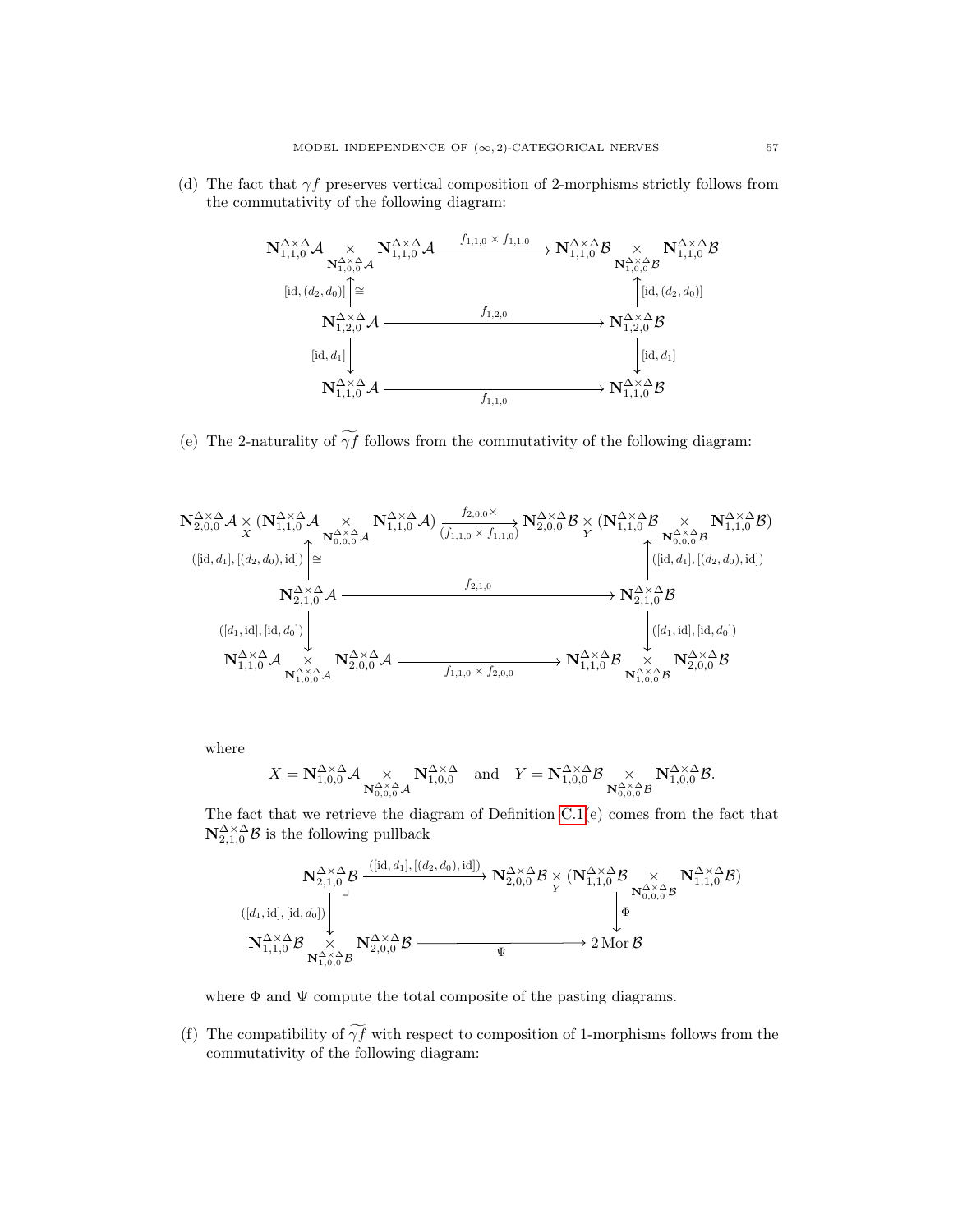

The fact that we retrieve the diagram of Definition [C.1\(](#page-52-1)f) comes from the fact that  $\mathbf{N}_{3,0,0}^{\Delta \times \Delta} \mathcal{B}$  is the following pullback



where  $\varphi$  and  $\psi$  compute the total composite of the pasting diagrams. The desired naturality follows from the definitions.  $\Box$ 

We will need the following auxiliary fact, asserting a type of fully faithfulness for  $N^{\Delta \times \Delta}$ when restricted to certain 2-categories.

<span id="page-59-2"></span>**Proposition C.8.** For any gaunt 2-category A and any 2-category B there is a natural bijection

$$
\mathbf{N}^{\Delta \times \Delta} \colon 2\mathcal{C}at_{\text{nps}}(\mathcal{A}, \mathcal{B}) \cong s\mathcal{S}et^{(\Delta \times \Delta)^{\text{op}}}(\mathbf{N}^{\Delta \times \Delta}\mathcal{A}, \mathbf{N}^{\Delta \times \Delta}\mathcal{B}).
$$

*Proof.* We now argue that given a map  $f: \mathbb{N}^{\Delta \times \Delta} \mathcal{A} \to \mathbb{N}^{\Delta \times \Delta} \mathcal{B}$  in  $sSet^{(\Delta \times \Delta)^{\text{op}}}$  we have

$$
\mathbf{N}^{\Delta \times \Delta}(\gamma f) = f.
$$

Since  $\mathbb{N}^{\Delta \times \Delta}$  as 3-coskeletal<sup>[26](#page-59-4)</sup> and  $\mathbb{N}_{i,j,k}^{\Delta \times \Delta}$  are  $\mathbb{N}_{i,j,0}^{\Delta \times \Delta}$  and  $i,j,k \geq 0$ , it is enough to check that  $N_{i,j,0}^{\Delta \times \Delta}(\gamma f) = f_{i,j,0}$  for any  $i, j \geq 0$  with  $i + j \leq 2$ , which we see by direct inspection.

We now argue that

$$
\gamma(\mathbf{N}^{\Delta \times \Delta} F) = F.
$$

For this, it is enough to observe that by definition F and  $\gamma(\mathbf{N}^{\Delta \times \Delta} F)$  agree on objects, 1and 2-morphisms, and on the compositors.  $\Box$ 

#### <span id="page-59-0"></span>**REFERENCES**

- <span id="page-59-3"></span>[AC22] Omar Antolín-Camarena, The nine model category structures on the category of sets, note available at <https://www.matem.unam.mx/~omar/notes/modelcatsets.html>, retrieved in May 2022.
- <span id="page-59-1"></span>[AL20] Dimitri Ara and Maxime Lucas, The folk model category structure on strict  $\omega$ -categories is monoidal, Theory Appl. Categ.  $35$  (2020), Paper No. 21, 745–808.

<span id="page-59-4"></span><sup>&</sup>lt;sup>26</sup>For a Reedy category A, a presheaf  $A^{op} \to Set$  is k-coskeletal if it is canonically isomorphic to its k-coskeleton, in the sense of [\[RV14,](#page-62-12) §3.8].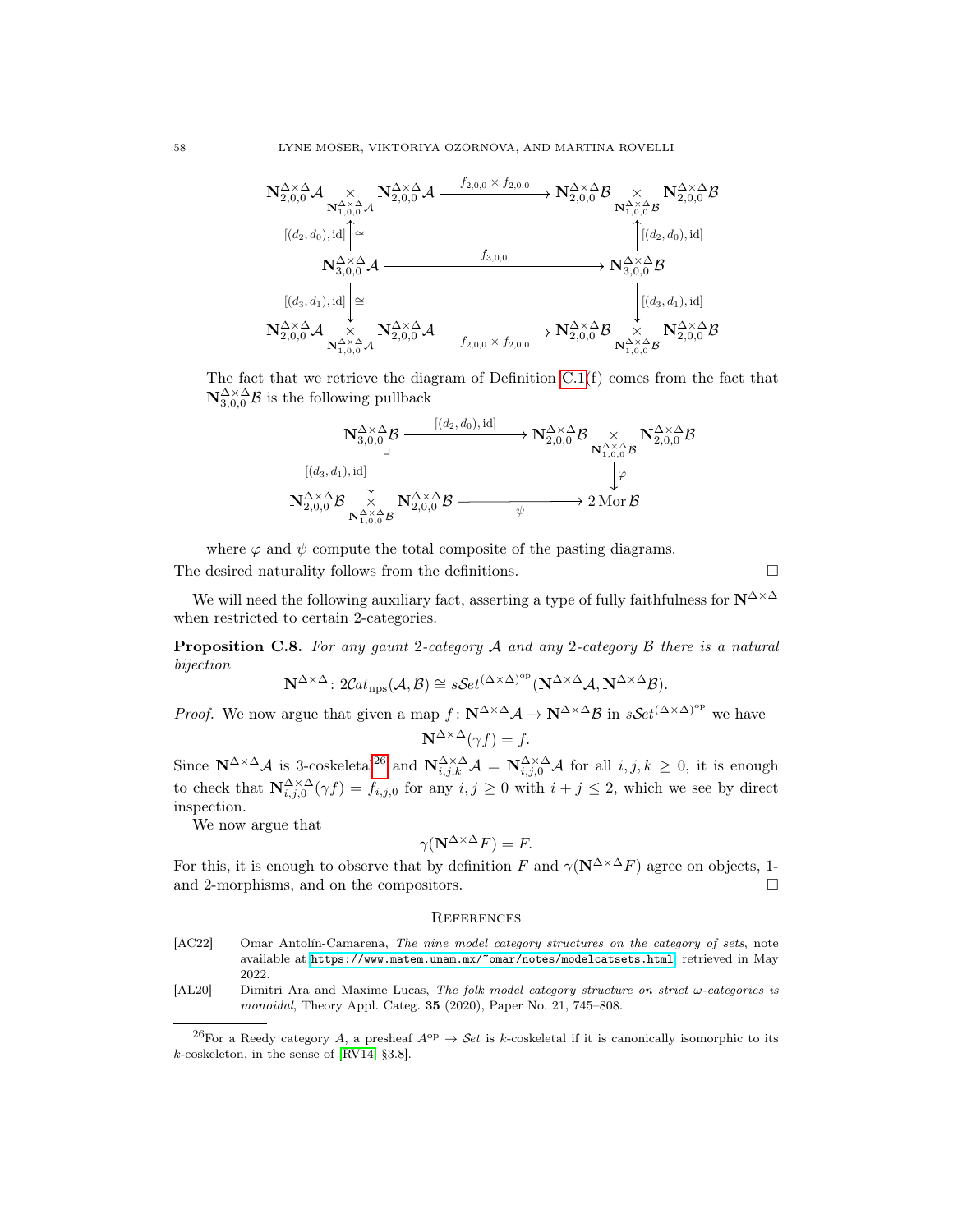- <span id="page-60-18"></span>[AM20] Dimitri Ara and Georges Maltsiniotis, Joint et tranches pour les ∞-catégories strictes, Mém. Soc. Math. Fr. (N.S.) (2020), no. 165, vi+213.
- <span id="page-60-1"></span>[Ara14] Dimitri Ara, Higher quasi-categories vs higher Rezk spaces, J. K-Theory 14 (2014), no. 3, 701–749.
- <span id="page-60-0"></span>[Bar05] Clark Barwick,  $(\infty, n)$ -Cat as a closed model category, PhD thesis (University of Pennsylvania) available at <https://repository.upenn.edu/dissertations/AAI3165639>, 2005, retrieved in May 2022.
- <span id="page-60-10"></span>[BC03] M. Bullejos and A. M. Cegarra, On the geometry of 2-categories and their classifying spaces, K-Theory 29 (2003), no. 3, 211–229.
- <span id="page-60-27"></span>[Bén67] Jean Bénabou, Introduction to bicategories, Reports of the Midwest Category Seminar, Springer, Berlin, 1967, pp. 1–77.
- <span id="page-60-15"></span>[Ber02] Clemens Berger, A cellular nerve for higher categories, Adv. Math. 169 (2002), no. 1, 118–175.
- <span id="page-60-20"></span>[BM13] Clemens Berger and Ieke Moerdijk, On the homotopy theory of enriched categories, Q. J. Math. 64 (2013), no. 3, 805–846.
- <span id="page-60-19"></span>[Böh20] Gabriella Böhm, The Gray monoidal product of double categories, Appl. Categ. Structures 28 (2020), no. 3, 477–515.
- <span id="page-60-4"></span>[BR13] Julia E. Bergner and Charles Rezk, Comparison of models for  $(\infty, n)$ -categories, I, Geom. Topol. 17 (2013), no. 4, 2163–2202.
- <span id="page-60-5"></span>[BR20] , Comparison of models for  $(\infty, n)$ -categories, II, J. Topol. 13 (2020), no. 4, 1554–1581.
- <span id="page-60-7"></span>[BSP21] Clark Barwick and Christopher Schommer-Pries, On the unicity of the theory of higher categories, J. Amer. Math. Soc. 34 (2021), no. 4, 1011–1058.
- <span id="page-60-24"></span>[BV73] J. M. Boardman and R. M. Vogt, Homotopy invariant algebraic structures on topological spaces, Lecture Notes in Mathematics, Vol. 347, Springer-Verlag, Berlin-New York, 1973.
- <span id="page-60-8"></span>[Cam20] Alexander Campbell, A homotopy coherent cellular nerve for bicategories, Adv. Math. 368 (2020), 107138, 67.
- <span id="page-60-11"></span>[CCG10] Pilar Carrasco, Antonio M. Cegarra, and Antonio R. Garzón, Nerves and classifying spaces for bicategories, Algebr. Geom. Topol. 10 (2010), no. 1, 219–274.
- <span id="page-60-23"></span>[Cis06] Denis-Charles Cisinski, Les préfaisceaux comme modèles des types d'homotopie., Paris: Société Mathématique de France, 2006 (French).
- <span id="page-60-25"></span>[Cis19] , Higher categories and homotopical algebra, Cambridge Studies in Advanced Mathematics, Cambridge University Press, 2019.
- <span id="page-60-2"></span>[CKM20] Tim Campion, Chris Kapulkin, and Yuki Maehara, A cubical model for  $(\infty, n)$ -categories, [arXiv:2005.07603v2,](https://arxiv.org/abs/2005.07603v2) 2020.
- <span id="page-60-26"></span>[Cor82] Jean-Marc Cordier, Sur la notion de diagramme homotopiquement cohérent, Cahiers Topologie Géom. Différentielle 23 (1982), no. 1, 93–112, Third Colloquium on Categories, Part VI (Amiens, 1980).
- <span id="page-60-21"></span>[Cru09] G.S.H. Cruttwell, Normed spaces and the change of base for enriched categories, PhD Thesis (Dalhousie University) available at [http://www.reluctantm.com/gcruttw/publications/](http://www.reluctantm.com/gcruttw/publications/thesis4.pdf) [thesis4.pdf](http://www.reluctantm.com/gcruttw/publications/thesis4.pdf), 2009, retrieved in May 2022.
- <span id="page-60-13"></span>[DK80a] W. G. Dwyer and D. M. Kan, Calculating simplicial localizations, J. Pure Appl. Algebra 18 (1980), no. 1, 17–35.
- <span id="page-60-14"></span>[DK80b] , Function complexes in homotopical algebra, Topology 19 (1980), no. 4, 427-440.
- <span id="page-60-3"></span>[DKM21] Brandon Doherty, Chris Kapulkin, and Yuki Maehara, Equivalence of cubical and simplicial approaches to  $(\infty, n)$ -categories, [arXiv:2106.09428v2,](https://arxiv.org/abs/2106.09428v2) 2021.
- <span id="page-60-9"></span>[Dus02] John W. Duskin, Simplicial matrices and the nerves of weak n-categories. I. Nerves of bicategories, Theory Appl. Categ. 9 (2001/02), 198-308, CT2000 Conference (Como).
- <span id="page-60-22"></span>[EK66] Samuel Eilenberg and G. Max Kelly, Closed categories, Proc. Conf. Categorical Algebra (La Jolla, Calif., 1965), Springer, New York, 1966, pp. 421–562.
- <span id="page-60-12"></span>[GH15] David Gepner and Rune Haugseng, Enriched ∞-categories via non-symmetric ∞-operads, Adv. Math. 279 (2015), 575–716.
- <span id="page-60-6"></span>[GHL22] Andrea Gagna, Yonatan Harpaz, and Edoardo Lanari, On the equivalence of all models for  $(\infty, 2)$ -categories, Journal of the London Mathematical Society (2022).
- <span id="page-60-16"></span>[Gra74] John W. Gray, Formal category theory: adjointness for 2-categories, Lecture Notes in Mathematics, Vol. 391, Springer-Verlag, Berlin-New York, 1974.
- <span id="page-60-17"></span>[Gur13] Nick Gurski, Coherence in three-dimensional category theory, Cambridge Tracts in Mathematics, vol. 201, Cambridge University Press, Cambridge, 2013.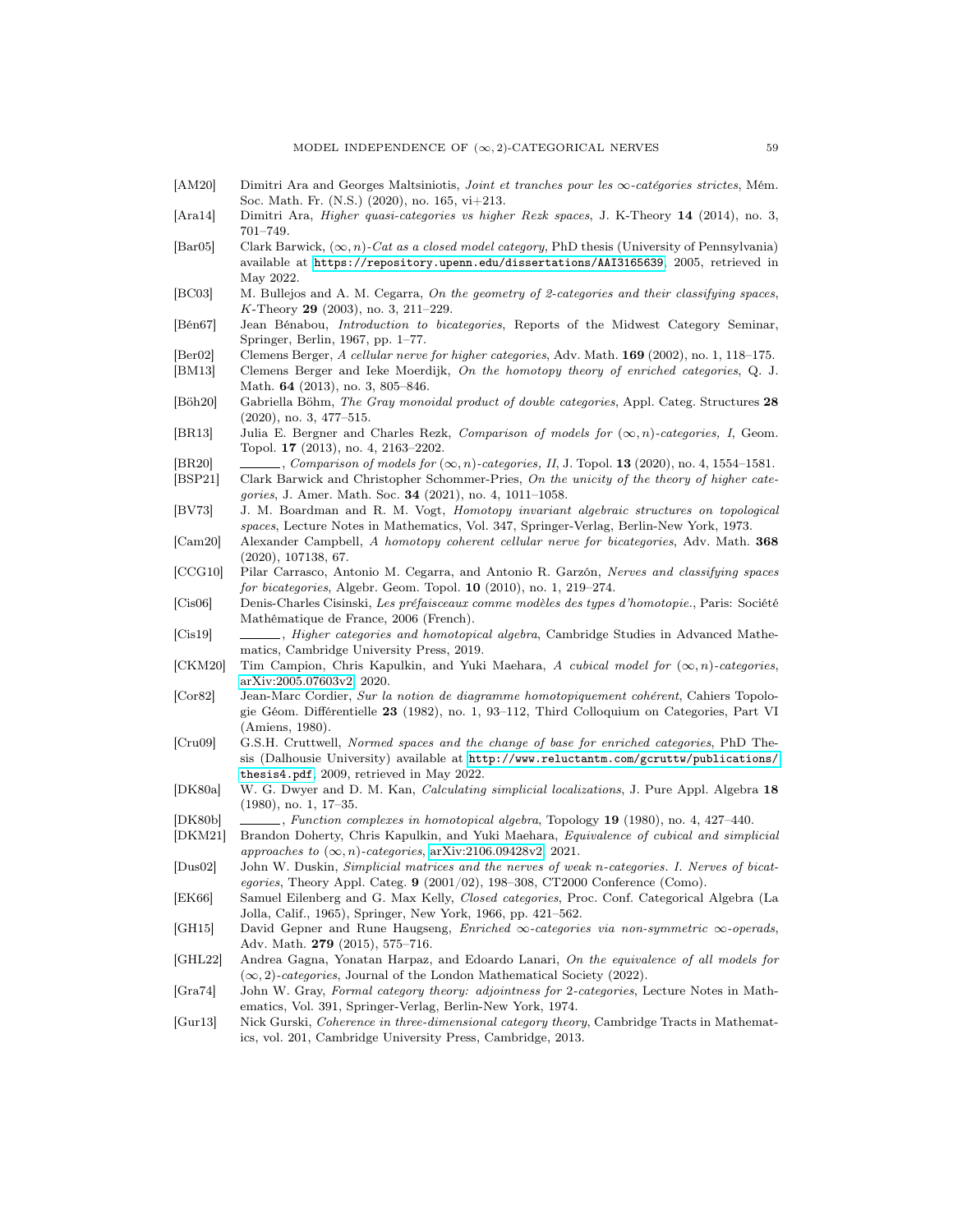<span id="page-61-29"></span><span id="page-61-27"></span><span id="page-61-25"></span><span id="page-61-23"></span><span id="page-61-20"></span><span id="page-61-19"></span><span id="page-61-17"></span><span id="page-61-13"></span><span id="page-61-12"></span><span id="page-61-11"></span><span id="page-61-7"></span><span id="page-61-6"></span><span id="page-61-5"></span>

| [Hau13]                        | Rune Haugseng, Weakly Enriched Higher Categories, PhD Thesis (Massachusetts Institute<br>of Technology) available at https://math.mit.edu/~hrm/thesis/haugseng-thesis.pdf, 2013,<br>retrieved in May 2022.                |
|--------------------------------|---------------------------------------------------------------------------------------------------------------------------------------------------------------------------------------------------------------------------|
| [Hau15]                        | $\ldots$ , Rectification of enriched $\infty$ -categories, Algebr. Geom. Topol. 15 (2015), no. 4, 1931–<br>1982.                                                                                                          |
| Hau21                          | , On lax transformations, adjunctions, and monads in $(\infty, 2)$ -categories, High. Struct.<br>$5(2021)$ , no. 1, 244-281.                                                                                              |
| [His 03]                       | Philip S. Hirschhorn, <i>Model categories and their localizations</i> , Mathematical Surveys and<br>Monographs, vol. 99, American Mathematical Society, Providence, RI, 2003.                                             |
| Hir21                          | motopy Relat. Struct. 16 (2021), no. 4, 753–768.                                                                                                                                                                          |
| HNP19                          | Yonatan Harpaz, Joost Nuiten, and Matan Prasma, <i>Quillen cohomology of</i> $(\infty, 2)$ -categories,<br>High. Struct. $3(2019)$ , no. 1, 17–66.                                                                        |
| [HORR21]                       | Philip Hackney, Viktoriya Ozornova, Emily Riehl, and Martina Rovelli, An $(\infty, 2)$ -categorical<br>pasting theorem, $arXiv:2106.03660v3$ , 2021.                                                                      |
| Hov99                          | Mark Hovey, <i>Model categories</i> , Mathematical Surveys and Monographs, vol. 63, American<br>Mathematical Society, Providence, RI, 1999.                                                                               |
| [JFS17]                        | Theo Johnson-Freyd and Claudia Scheimbauer, $\langle Op \rangle$ lax natural transformations, twisted quan-<br>tum field theories, and "even higher" Morita categories, Adv. Math. <b>307</b> (2017), 147–223.            |
| $ J_{Oy}97 $                   | André Joyal, Disks, Duality and $\Theta$ -categories, preprint available at https://ncatlab.org/<br>nlab/files/JoyalThetaCategories.pdf, 1997, retrieved in May 2022.                                                     |
| [Joy08a]                       | _, Notes on quasi-categories, preprint available at https://www.math.uchicago.edu/<br>~may/IMA/Joyal.pdf, 2008, retrieved in May 2022.                                                                                    |
| $[\mathrm{Joy08b}]$            | $\ldots$ , The theory of quasi-categories and its applications, preprint available at $\text{http://mat.}$<br>uab.cat/"kock/crm/hocat/advanced-course/Quadern45-2.pdf, 2008, retrieved in May 2022.                       |
| [JT07]                         | André Joyal and Myles Tierney, <i>Quasi-categories vs Segal spaces</i> , Categories in algebra, ge-<br>ometry and mathematical physics, Contemp. Math., vol. 431, Amer. Math. Soc., Providence,<br>RI, 2007, pp. 277-326. |
| [JY19]                         | Niles Johnson and Donald Yau, A bicategorical pasting theorem, arXiv:1910.01220v1, 2019.                                                                                                                                  |
| [JY21]                         | ., 2-dimensional categories, Oxford University Press, Oxford, 2021.                                                                                                                                                       |
| $ {\rm Lac02} $                | Stephen Lack, A Quillen model structure for 2-categories, K-Theory 26 (2002), no. 2, 171-<br>205.                                                                                                                         |
| [Lac04]                        | $\ldots$ , A Quillen model structure for bicategories, K-Theory 33 (2004), no. 3, 185–197.                                                                                                                                |
| $ {\rm Lac10} $                | Leons, Appl. Categ. Structures 18 (2010), no. 3, 289–307.                                                                                                                                                                 |
| [Lei02]<br>[LP08]              | Tom Leinster, A survey of definitions of n-category, Theory Appl. Categ. 10 (2002), 1-70.<br>Stephen Lack and Simona Paoli, 2-nerves for bicategories, K-Theory 38 (2008), no. 2, 153–                                    |
| Lur09a                         | 175.<br>Jacob Lurie, <i>Higher topos theory</i> , Annals of Mathematics Studies, vol. 170, Princeton Univer-<br>sity Press, Princeton, NJ, 2009.                                                                          |
| $\left[ \text{Lur09b} \right]$ | $\ldots$ , $(\infty, 2)$ -categories and the Goodwillie calculus I, arXiv:0905.0462v2, 2009.                                                                                                                              |
| Lur18                          | , <i>Higher algebra</i> , preprint available at http://www.math.harvard.edu/~lurie/papers/<br>HA.pdf, retrieved in May 2022, 2018.                                                                                        |
| [ $MG16$ ]                     | Aaron Mazel-Gee, Quillen adjunctions induce adjunctions of quasicategories, New York J.<br>Math. 22 $(2016)$ , 57-93.                                                                                                     |
| [ $Mos20$ ]                    | Lyne Moser, A double $(\infty, 1)$ -categorical nerve for double categories, arXiv:2007.01848v4, 2020.                                                                                                                    |
| [MSV22]                        | Lyne Moser, Maru Sarazola, and Paula Verdugo, A 2Cat-inspired model structure for double<br>categories, Cah. Topol. Géom. Différ. Catég. LXIII (2022), no. 2, 184–236.                                                    |
| [MZ01]                         | Mihaly Makkai and Marek Zawadowski, <i>Duality for simple <math>\omega</math>-categories and disks</i> , Theory<br>Appl. Categ. 8 (2001), 114-243.                                                                        |
| [OR20a]                        | Viktoriya Ozornova and Martina Rovelli, Fundamental pushouts of n-complicial sets,<br>arXiv:2005.05844v1, 2020.                                                                                                           |
| [OR20b]                        | $\Box$ , Model structures for $(\infty, n)$ -categories on (pre)stratified simplicial sets and prestrat-<br><i>ified simplicial spaces</i> , Algebr. Geom. Topol. $20$ (2020), no. 3, 1543–1600.                          |
| OR21                           | $\_\_$ , Nerves of 2-categories and 2-categorification of $(\infty, 2)$ -categories, Advances in Math-<br>ematics <b>391</b> (2021), 107948.                                                                              |
| lOui67L                        | Daniel G. Quillen. <i>Homotonical algebra</i> . Lecture Notes in Mathematics. No. 43. Springer-                                                                                                                           |

<span id="page-61-30"></span><span id="page-61-28"></span><span id="page-61-26"></span><span id="page-61-24"></span><span id="page-61-22"></span><span id="page-61-21"></span><span id="page-61-18"></span><span id="page-61-16"></span><span id="page-61-15"></span><span id="page-61-14"></span><span id="page-61-10"></span><span id="page-61-9"></span><span id="page-61-8"></span><span id="page-61-4"></span><span id="page-61-3"></span><span id="page-61-2"></span><span id="page-61-1"></span><span id="page-61-0"></span>[Qui67] Daniel G. Quillen, Homotopical algebra, Lecture Notes in Mathematics, No. 43, Springer-Verlag, Berlin-New York, 1967.